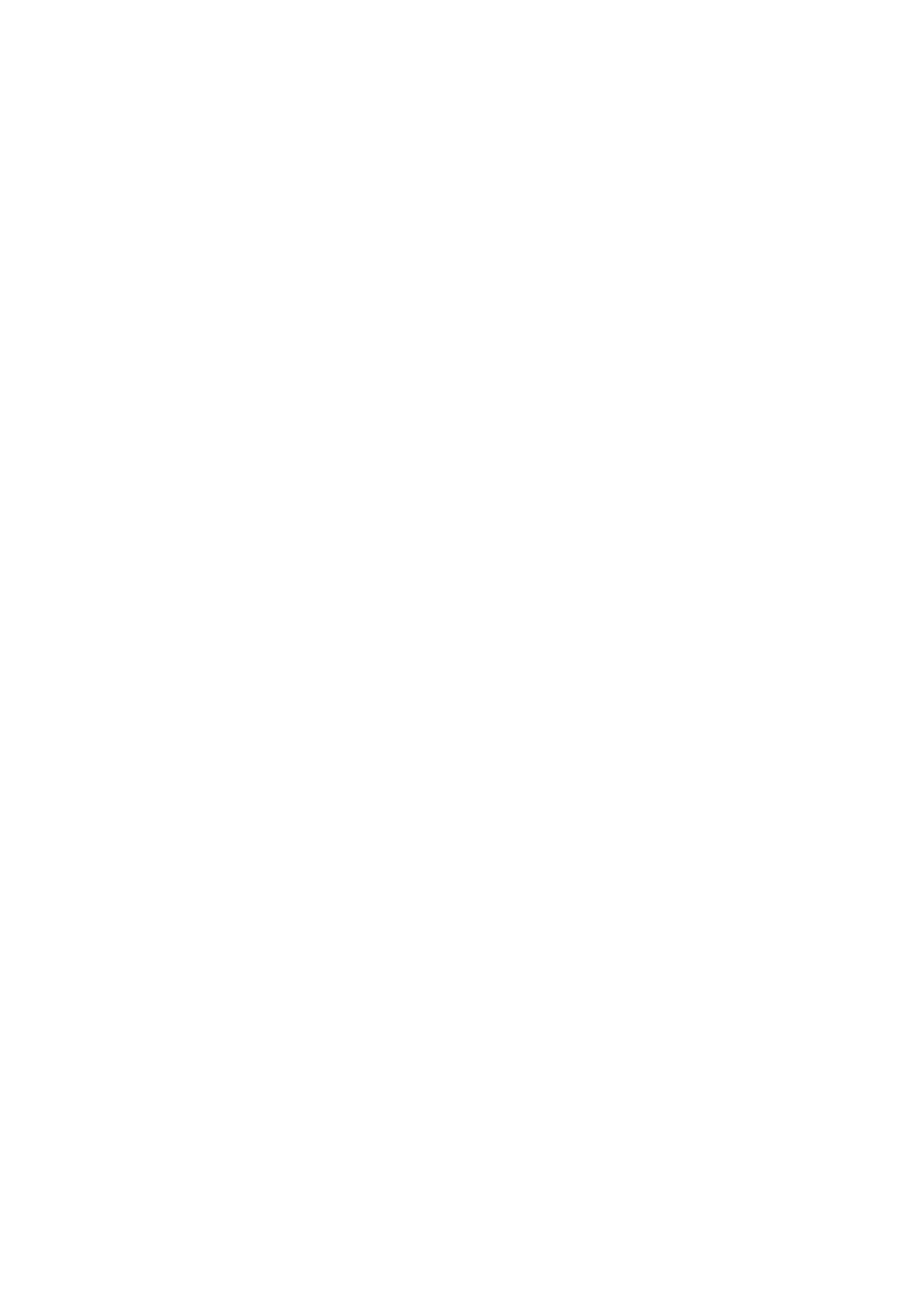

*This version of our report is a free translation of the original, which was prepared in Spanish. All possible care has been taken to ensure that the translation is an accurate representation of the original. However, in all matters of interpretation of information, views or opinions, the original language version of our report takes precedence over this translation.*

# Independent auditor's report on the annual accounts

To the shareholders of Itínere Infraestructuras, S.A.:

#### **Opinion**

We have audited the annual accounts of Itínere Infraestructuras, S.A. (the Company), which comprise the balance sheet as at 31 December 2021, and the income statement, statement of changes in equity, cash flow statement and related notes for the year then ended.

In our opinion, the accompanying annual accounts present fairly, in all material respects, the equity and financial position of the Company as at 31 December 2021, as well as its financial performance and cash flows for the year then ended, in accordance with the applicable financial reporting framework (as identified in note 2 of the notes to the annual accounts), and in particular, with the accounting principles and criteria included therein.

#### **Basis for opinion**

We conducted our audit in accordance with legislation governing the audit practice in Spain. Our responsibilities under those standards are further described in the *Auditor's responsibilities for the audit of the annual accounts* section of our report.

We are independent of the Company in accordance with the ethical requirements, including those relating to independence, that are relevant to our audit of the annual accounts in Spain, in accordance with legislation governing the audit practice. In this regard, we have not rendered services other than those relating to the audit of the accounts, and situations or circumstances have not arisen that, in accordance with the provisions of the aforementioned legislation, have affected our necessary independence such that it has been compromised.

We believe that the audit evidence we have obtained is sufficient and appropriate to provide a basis for our opinion.

#### **Most relevant aspects of the audit**

The most relevant aspects of the audit are those that, in our professional judgment, were considered to be the most significant risks of material misstatement in our audit of the annual accounts of the current period. These risks were addressed in the context of our audit of the annual accounts as a whole, and in forming our opinion thereon, and we do not provide a separate opinion on these risks.

*PricewaterhouseCoopers Auditores, S.L., Torre PwC, Pº de la Castellana 259 B, 28046 Madrid, España Tel.:* +34 915 684 400 / +34 902 021 111, *Fax:* +34 915 685 400, www.pwc.es 1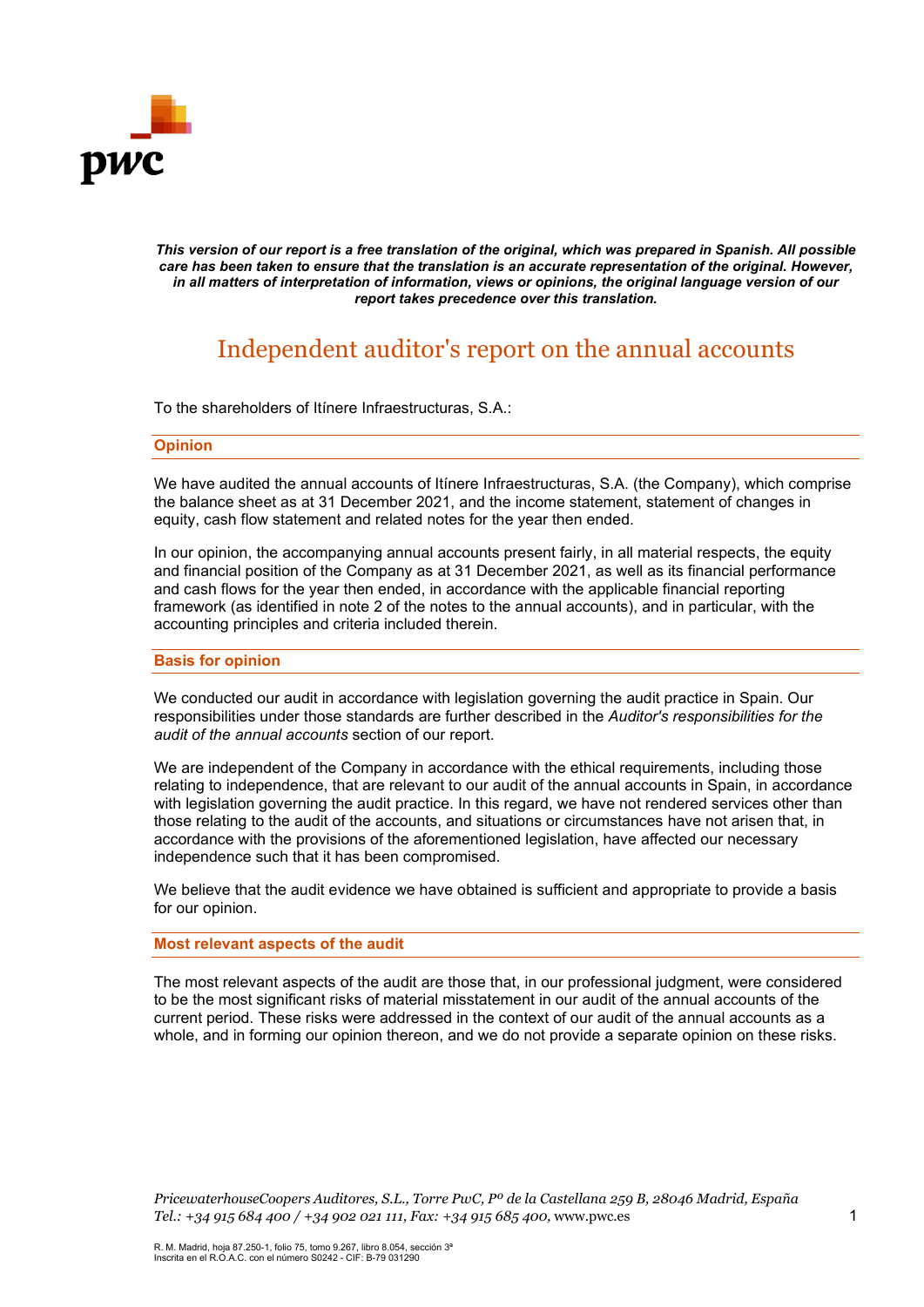

### **Most relevant aspects of the audit** Assessing possible impairment of equity instruments

At 31 December 2021, the balance of equity instruments in group companies and associates amounted to 2,526,887 thousand euro and represented 97% of total assets (note 10).

The Company assesses the possible indications of impairment and calculates the recoverable amount of such investment. This entails a complex process (notes 2 (c) and 4 (f) (ii)) requiring the use of estimates that include judgements and significant assumptions by management. Such judgements and estimates relate, among others, to: discount rates influenced by macroeconomic variables, traffic estimates, the inflation rate, disbursement for future investments and operation costs.

As a result of the calculations made, the Company has registered on 31 December 2021 an impairment reversion of an amount of 225,178 thousand euro.

Given the significance of these assets and the high level of judgement required, assessing their possible impairment is considered a most relevant aspects of the audit.

**How our audit addressed the most relevant aspects of the audit**

We gained an understanding of the evaluation process carried out by management in relation to the recoverable amount, as well as the supporting controls.

We carried out the following procedures, among others:

- Obtaining the financial model used in the impairment testing prepared by management.
- Verifying the arithmetic accuracy of the financial model.
- Comparison of projected annual cash flows estimated in previous years with cash flows obtained in 2021.
- Comparison of methodology used, discount rate and other market data such as the interest rate curve and the inflation rate, using the auditor's experts.
- Obtaining the sensitivity analysis with respect to the main assumptions.
- Checking the reasonableness of the business and market assumptions used by management.

Finally, we verified that the disclosures and information included in the notes to accounts are appropriate.

The result of the procedures used has made possible to reasonably achieve the audit for which said procedures were designed.

#### **Other information: Management report**

Other information comprises only the management report for the 2021 financial year, the formulation of which is the responsibility of the Company's directors and does not form an integral part of the annual accounts.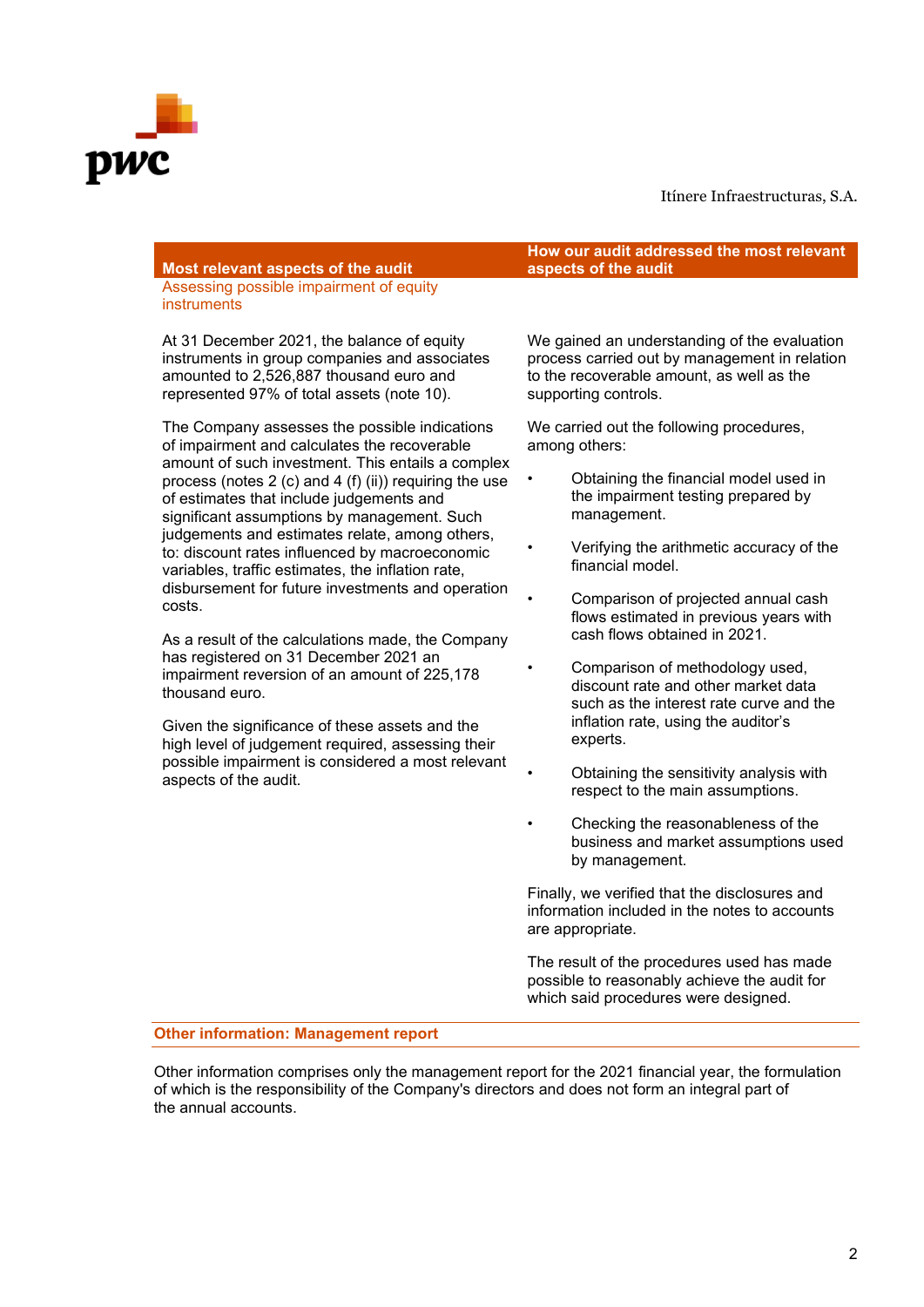

Our audit opinion on the annual accounts does not cover the management report. Our responsibility regarding the management report, in accordance with legislation governing the audit practice, is to evaluate and report on the consistency between the management report and the annual accounts as a result of our knowledge of the entity obtained during the audit of the aforementioned financial statements, as well as to evaluate and report on whether the content and presentation of the management report is in accordance with applicable regulations. If, based on the work we have performed, we conclude that material misstatements exist, we are required to report that fact.

On the basis of the work performed, as described in the previous paragraph, the information contained in the management report is consistent with that contained in the annual accounts for the 2021 financial year, and its content and presentation are in accordance with the applicable regulations.

#### **Responsibility of the directors for the annual accounts**

The directors are responsible for the preparation of the accompanying annual accounts, such that they fairly present the equity, financial position and financial performance of the Company, in accordance with the financial reporting framework applicable to the entity in Spain, and for such internal control as the aforementioned directors determine is necessary to enable the preparation of annual accounts that are free from material misstatement, whether due to fraud or error.

In preparing the annual accounts, the directors are responsible for assessing the Company's ability to continue as a going concern, disclosing, as applicable, matters related to going concern and using the going concern basis of accounting unless the directors either intend to liquidate the Company or to cease operations, or have no realistic alternative but to do so.

#### **Auditor's responsibilities for the audit of the annual accounts**

Our objectives are to obtain reasonable assurance about whether the annual accounts as a whole are free from material misstatement, whether due to fraud or error, and to issue an auditor's report that includes our opinion.

Reasonable assurance is a high level of assurance, but is not a guarantee that an audit conducted in accordance with legislation governing the audit practice in Spain will always detect a material misstatement when it exists. Misstatements can arise from fraud or error and are considered material if, individually or in the aggregate, they could reasonably be expected to influence the economic decisions of users taken on the basis of these annual accounts.

As part of an audit in accordance with legislation governing the audit practice in Spain, we exercise professional judgment and maintain professional scepticism throughout the audit. We also:

- Identify and assess the risks of material misstatement of the annual accounts, whether due to fraud or error, design and perform audit procedures responsive to those risks, and obtain audit evidence that is sufficient and appropriate to provide a basis for our opinion. The risk of not detecting a material misstatement resulting from fraud is higher than for one resulting from error, as fraud may involve collusion, forgery, intentional omissions, misrepresentations, or the override of internal control.
- Obtain an understanding of internal control relevant to the audit in order to design audit procedures that are appropriate in the circumstances, but not for the purpose of expressing an opinion on the effectiveness of the entity's internal control.
- Evaluate the appropriateness of accounting policies used and the reasonableness of accounting estimates and related disclosures made by the directors.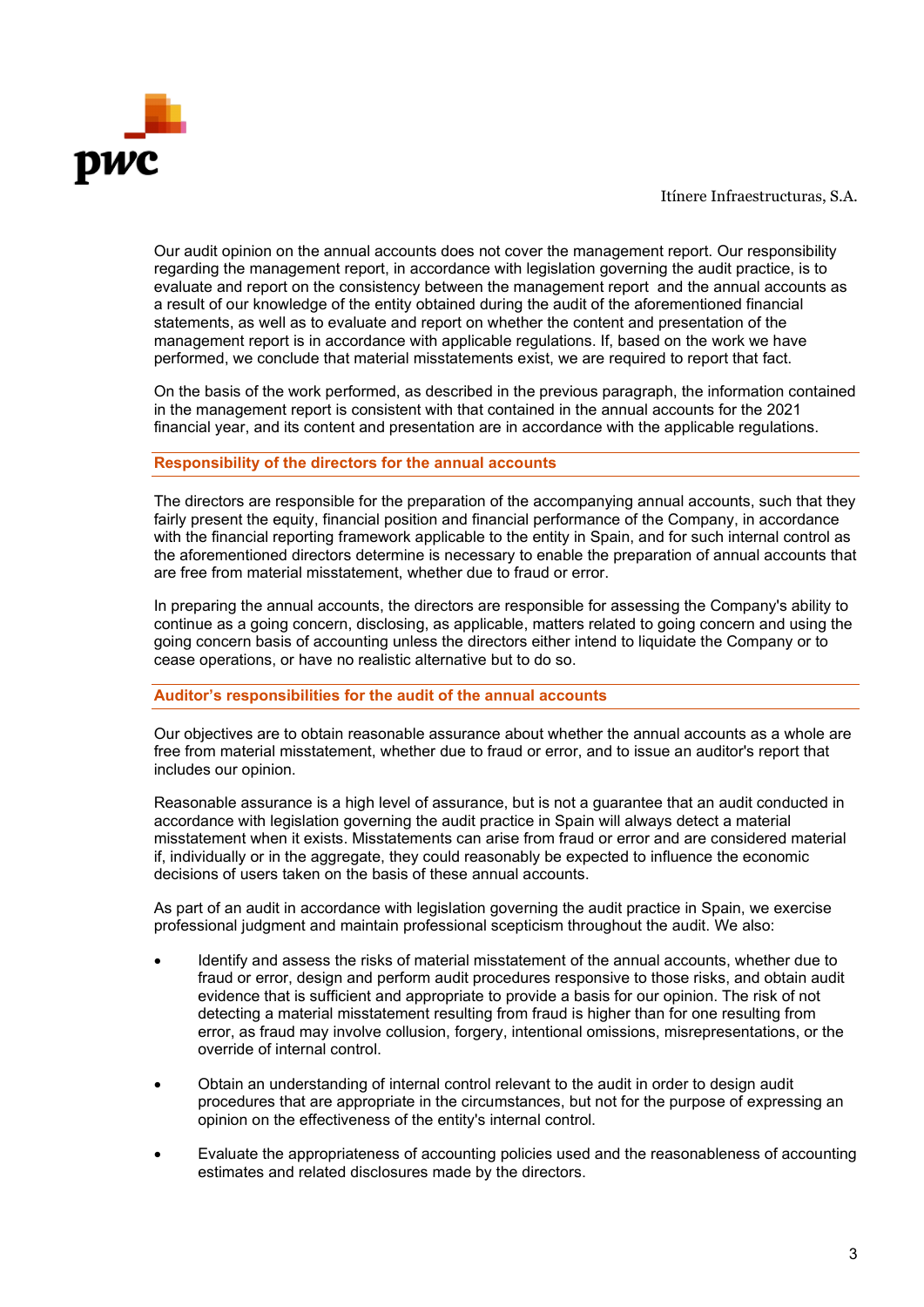

- Conclude on the appropriateness of the directors' use of the going concern basis of accounting and, based on the audit evidence obtained, whether a material uncertainty exists related to events or conditions that may cast significant doubt on the Company's ability to continue as a going concern. If we conclude that a material uncertainty exists, we are required to draw attention in our auditor's report to the related disclosures in the annual accounts or, if such disclosures are inadequate, to modify our opinion. Our conclusions are based on the audit evidence obtained up to the date of our auditor's report. However, future events or conditions may cause the Company to cease to continue as a going concern.
- Evaluate the overall presentation, structure and content of the annual accounts, including the disclosures, and whether the annual accounts represent the underlying transactions and events in a manner that achieves fair presentation.

We communicate with the entity's directors regarding, among other matters, the planned scope and timing of the audit and significant audit findings, including any significant deficiencies in internal control that we identify during our audit.

From the significant risks communicated with the entity's directors, we determine those risks that were of most significance in the audit of the annual accounts of the current period and are, therefore, considered to be the most significant risks.

We describe these risks in our auditor's report unless law or regulation precludes public disclosure about the matter.

PricewaterhouseCoopers Auditores, S.L. (S0242)

Original in Spanish signed by Goretty Álvarez González (20208)

11 May 2022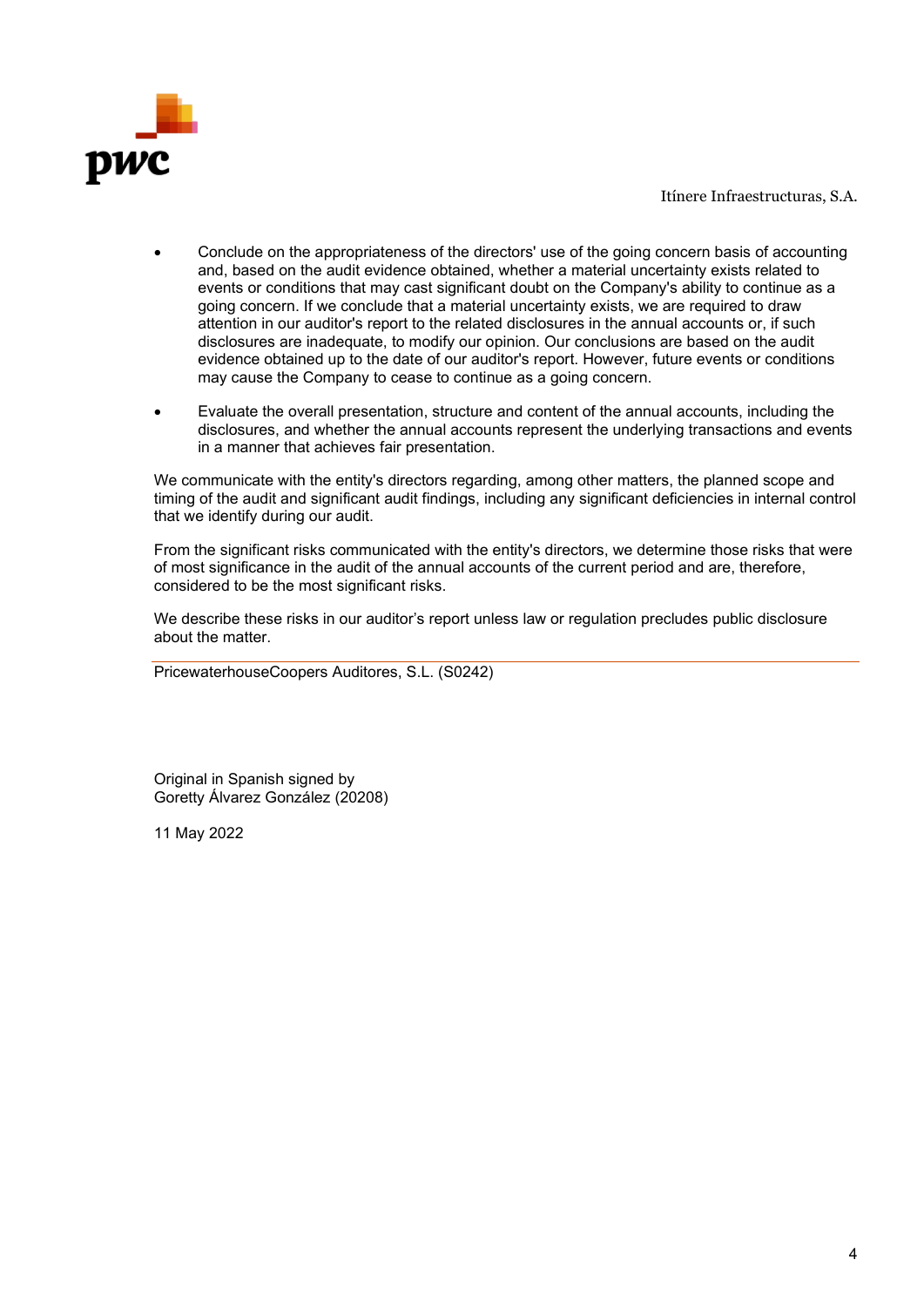**\*\*\*\*\*\***

**Annual Accounts and Directors' Report 31 December 2021 (together with the Audit Report)**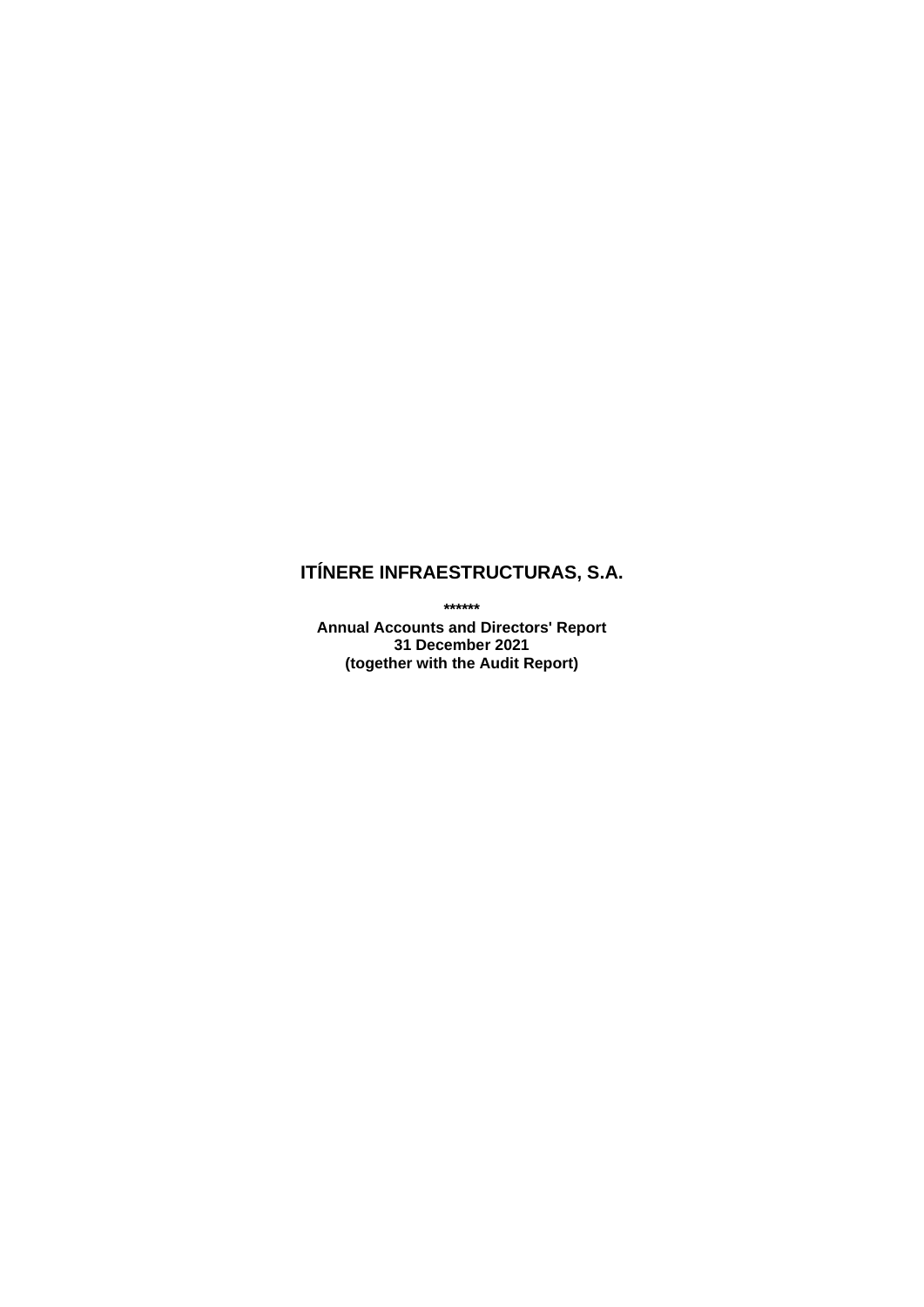#### **Balance sheet at 31 December 2021 and 2020 (in euros)**

|                                                              | <b>Note</b>    | 2021             | 2020             |
|--------------------------------------------------------------|----------------|------------------|------------------|
| <b>ASSETS</b>                                                |                |                  |                  |
| <b>NON-CURRENT ASSETS</b>                                    |                | 2,542,287,773.48 | 2,302,947,085.14 |
| Intangible fixed assets                                      | 5              | 35.83            | 747.21           |
| Computer software                                            |                | 35.83            | 747.21           |
| Property, plant and equipment                                | 6              | 747,241.56       | 847,537.47       |
| Technical facilities and other property, plant and equipment |                | 747.241.56       | 844,932.37       |
| Assets under construction and advances                       |                |                  | 2.605.10         |
| <b>Investment property</b>                                   | $\overline{7}$ | 236,162.05       | 310,739.54       |
| Lands and buildings                                          |                | 236.162.05       | 310,739.54       |
| Non-current investments in group companies and associates    | 9 and 10       | 2,526,887,437.78 | 2,301,709,699.08 |
| <b>Equity instruments</b>                                    |                | 2,526,887,437.78 | 2,301,709,699.08 |
| Non-current financial investments                            | 9              | 64,005.07        | 63,305.07        |
| Other financial assets                                       |                | 64.005.07        | 63,305.07        |
| Deferred tax assets                                          | 18             | 14,352,891.19    | 15,056.77        |
|                                                              |                |                  |                  |
| <b>CURRENT ASSETS</b>                                        |                | 62,179,166.31    | 57,414,204.15    |
| Trade and other receivables                                  | 11             | 46,716,396.23    | 40,854,913.75    |
| Group companies and associates, receivables                  | 9 and 19       | 40,392,436.43    | 39,553,252.85    |
| Sundry receivables                                           | 9              | 17.881.02        | 20,674.14        |
| Staff                                                        | 9              | 1,808.11         | 6.708.10         |
| Current tax assets                                           | 18             | 6,304,270.67     | 1,274,278.66     |
| <b>Current accruals</b>                                      |                | 210.778.87       | 192,916.47       |
| Cash and cash equivalents                                    | 12             | 15,251,991.21    | 16,366,373.93    |
| Liquid assets                                                |                | 15,251,991.21    | 16,366,373.93    |
| <b>TOTAL ASSETS</b>                                          |                | 2,604,466,939.79 | 2,360,361,289.29 |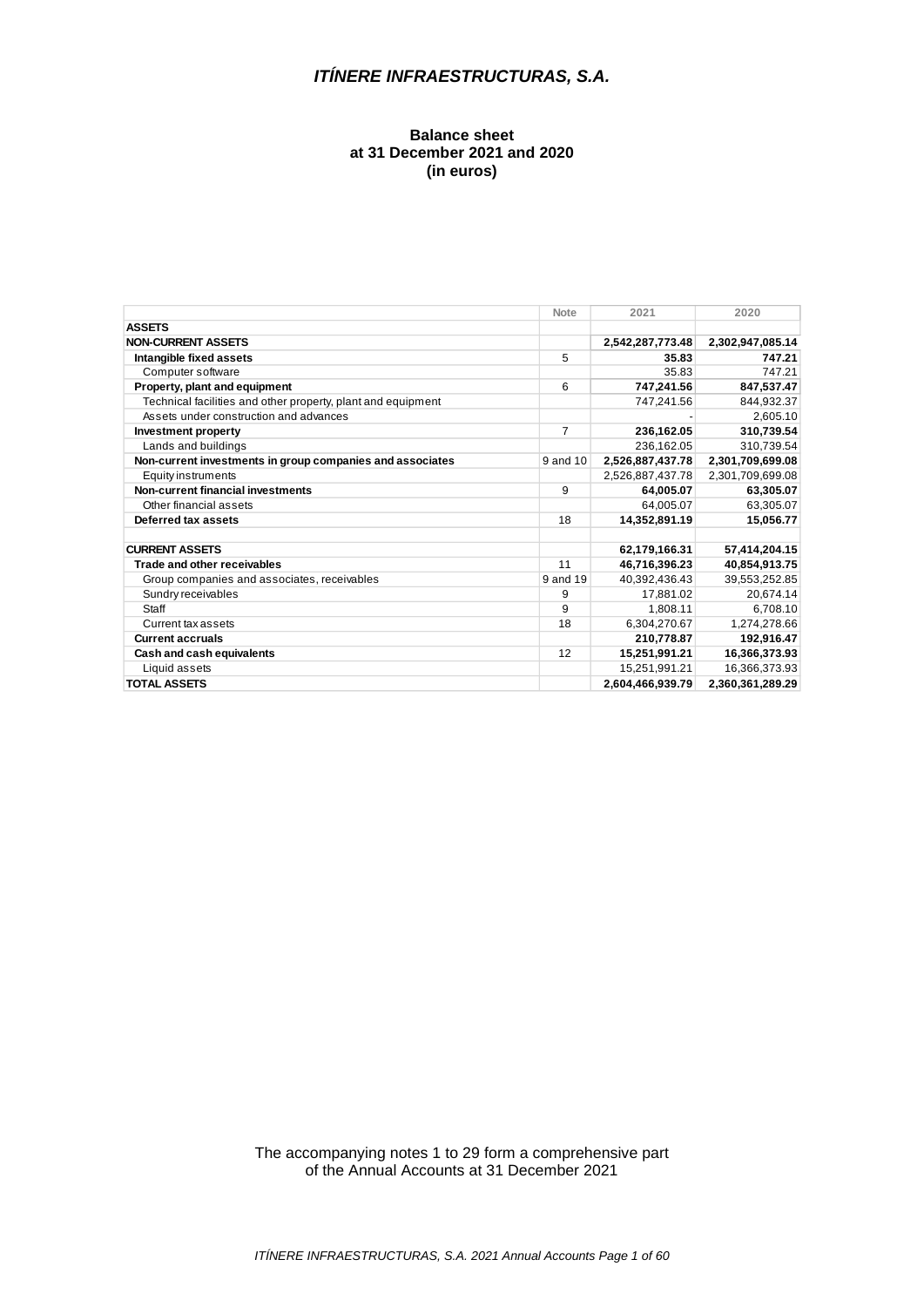#### **Balance sheet at 31 December 2021 and 2020 (in euros)**

|                                                        | <b>Note</b> | 2021               | 2020               |
|--------------------------------------------------------|-------------|--------------------|--------------------|
| <b>EQUITY AND LIABILITIES</b>                          |             |                    |                    |
| <b>EQUITY</b>                                          |             | 1,412,140,169.53   | 1,195,161,540.30   |
| <b>Capital and Reserves</b>                            |             | 1,412,140,169.53   | 1,195,160,743.59   |
| Capital                                                | 13          | 227,402,912.73     | 227,402,912.73     |
| Issue premium                                          | 13          | 1,038,559,639.56   | 1,038,559,639.56   |
| Legal reserve                                          | 13          | 29,756,242.20      | 29,756,242.20      |
| Other reserves                                         | 13          | 493,140,611.35     | 493,226,295.35     |
| Own shares and equity holdings                         | 13          | (211, 717.44)      | (211, 717.44)      |
| Prior years' profit/loss                               |             | (593, 572, 628.81) | (573, 146, 935.23) |
| Profit/loss for the year                               | 3           | 217,065,109.94     | (20, 425, 693.58)  |
| Subsidies, donations and bequests received             | 14          |                    | 796.71             |
| <b>NON-CURRENT LIABILITIES</b>                         |             | 1,167,313,919.33   | 1,143,513,985.54   |
| <b>Non-current provisions</b>                          |             | 1,140,000.00       |                    |
| Obligations for long-term employee benefits            |             | 1,140,000.00       |                    |
| Non-current payables                                   | 9           | 592,015,809.42     | 589,599,916.28     |
| Debentures and Other Marketable Securities             | 15          | 22,365,452.52      | 19,950,309.38      |
| Debt with financial institutions                       | 16          | 569,649,606.90     | 569,649,606.90     |
| Other financial liabilities                            |             | 750.00             |                    |
| Non-current payables to group companies and associates | 9 and 19    | 574,158,109.91     | 553,914,069.26     |
| <b>CURRENT LIABILITIES</b>                             |             | 25,012,850.93      | 21,685,763.45      |
| <b>Current payables</b>                                | 9           | 4,969,171.28       | 4,994,177.83       |
| Debt with financial institutions                       | 16          | 4,967,819.28       | 4,993,427.83       |
| Other financial liabilities                            |             | 1,352.00           | 750.00             |
| Current payables to group companies and associates     | 9 and 19    | 10,303,814.28      | 10,552,305.65      |
| Trade and other payables                               |             | 9,640,825.83       | 6,029,019.91       |
| Sundry payables                                        | 9           | 655,624.20         | 441,564.82         |
| Staff                                                  | 9           | 1,171,305.69       | 184,950.19         |
| Other payables to public administration                | 17          | 7,813,895.94       | 5,402,504.90       |
| <b>Current accruals</b>                                |             | 99,039.54          | 110,260.06         |
| <b>TOTAL EQUITY AND LIABILITIES</b>                    |             | 2,604,466,939.79   | 2,360,361,289.29   |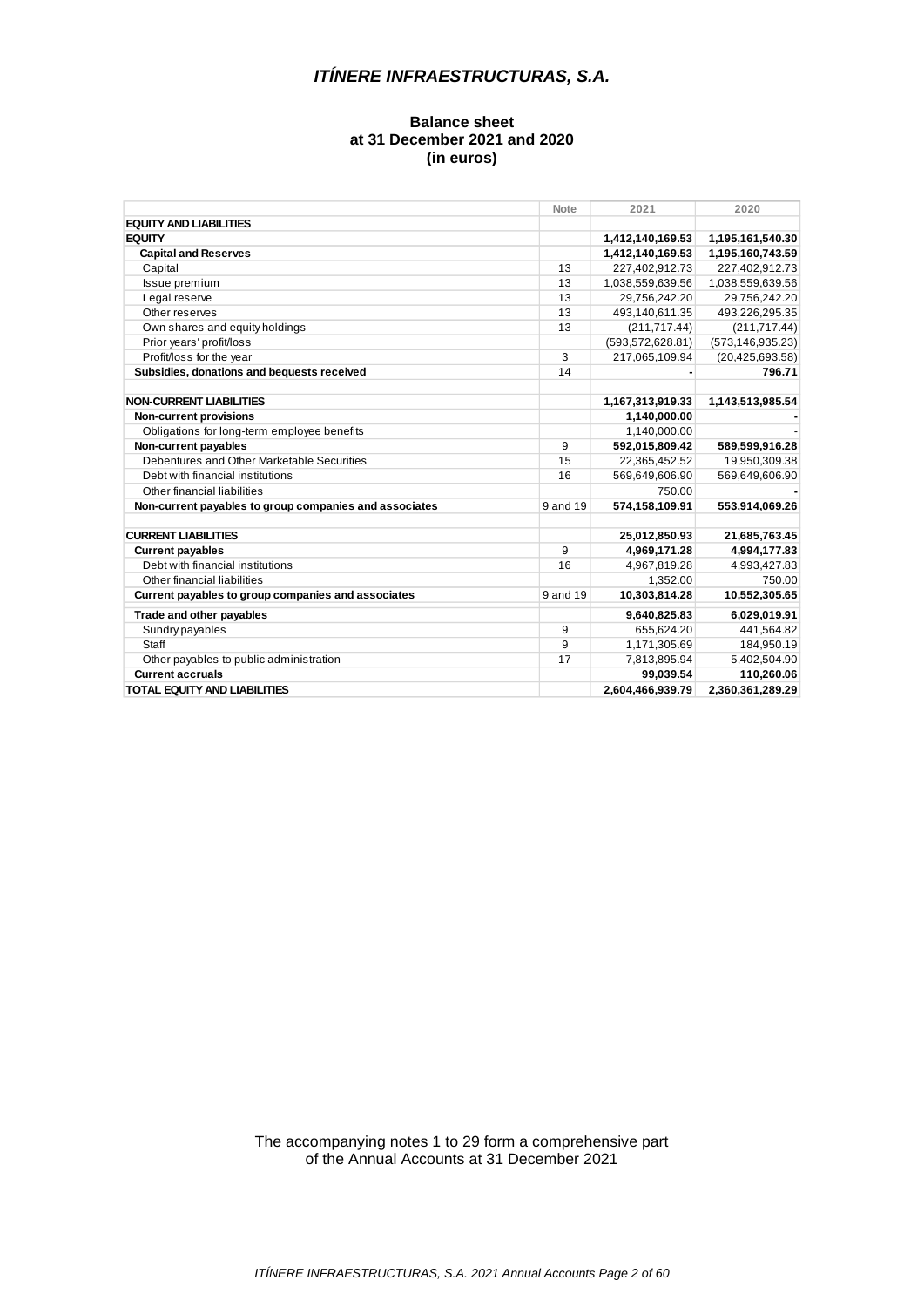#### **Income statement for the year ended 31 December 2021 and 2020 (in euros)**

|                                                                     | <b>Note</b> | 2021              | 2020              |
|---------------------------------------------------------------------|-------------|-------------------|-------------------|
| <b>Net Revenues</b>                                                 | 20          | 8,441,325.26      | 6,280,064.54      |
| Rendering of services                                               |             | 8,441,325.26      | 6,280,064.54      |
| Other operating income                                              |             | 290,091.91        | 383,900.00        |
| Sundry and other current operating income                           |             | 290,091.91        | 379,114.23        |
| Operating subsidies for the year                                    |             |                   | 4.785.77          |
| <b>Personnel expenses</b>                                           | 23          | (5,551,797.06)    | (3,222,121.60)    |
| Wages, salaries and similar expenses                                |             | (5,296,629.71)    | (2,978,357.45)    |
| <b>Employer contributions</b>                                       |             | (255, 167.35)     | (243, 764.15)     |
| Other operating expenses                                            |             | (2,436,114.78)    | (3,051,038.64)    |
| External services                                                   | 21          | (2,402,681.91)    | (3,009,546.10)    |
| Taxes                                                               |             | (33, 432.87)      | (41, 492.54)      |
| Amortization and depreciation                                       | 5, 6 and 7  | (184, 337.55)     | (155, 868.51)     |
| Impairment and result from disposals of fixed assets                |             | (126.25)          |                   |
| Results for disposals and other                                     |             | (126.25)          |                   |
| Other profit/loss                                                   | 21          | 3,346.96          | 4,546,554.45      |
| <b>OPERATING PROFIT/LOSS</b>                                        |             | 562,388.49        | 4,781,490.24      |
| <b>Financial income</b>                                             |             |                   | 186,904.04        |
| From negotiable securities and other financial instruments          |             |                   | 186,904.04        |
| From third parties                                                  |             |                   | 186,904.04        |
| <b>Financial expenses</b>                                           | 22          | (27, 814, 991.86) | (28, 477, 285.41) |
| On debt with group companies and associates                         | 19          | (12, 197, 086.49) | (13, 134, 030.53) |
| On debts to third parties                                           |             | (15.617.905.37)   | (15,343,254.88)   |
| Allocation of financial subsidies, donations and bequests           | 14          |                   | 3,404.22          |
| <b>Exchange differences</b>                                         |             | (177.86)          | (485.23)          |
| Impairment on gains or losses on disposals of financial instruments |             | 225, 177, 738. 70 |                   |
| Impairment and losses                                               | 10          | 225, 177, 738. 70 |                   |
| <b>NET FINANCE INCOME / (EXPENSE)</b>                               |             | 197,362,568.98    | (28, 287, 462.38) |
| PROFIT/LOSS BEFORE TAX                                              |             | 197,924,957.47    | (23,505,972.14)   |
| <b>Income Tax</b>                                                   | 18          | 19,140,152.47     | 3,080,278.56      |
| <b>PROFIT FOR THE YEAR FROM CONTINUING OPERATIONS</b>               |             | 217,065,109.94    | (20, 425, 693.58) |
| <b>PROFIT/LOSS FOR THE YEAR</b>                                     | 3           | 217,065,109.94    | (20, 425, 693.58) |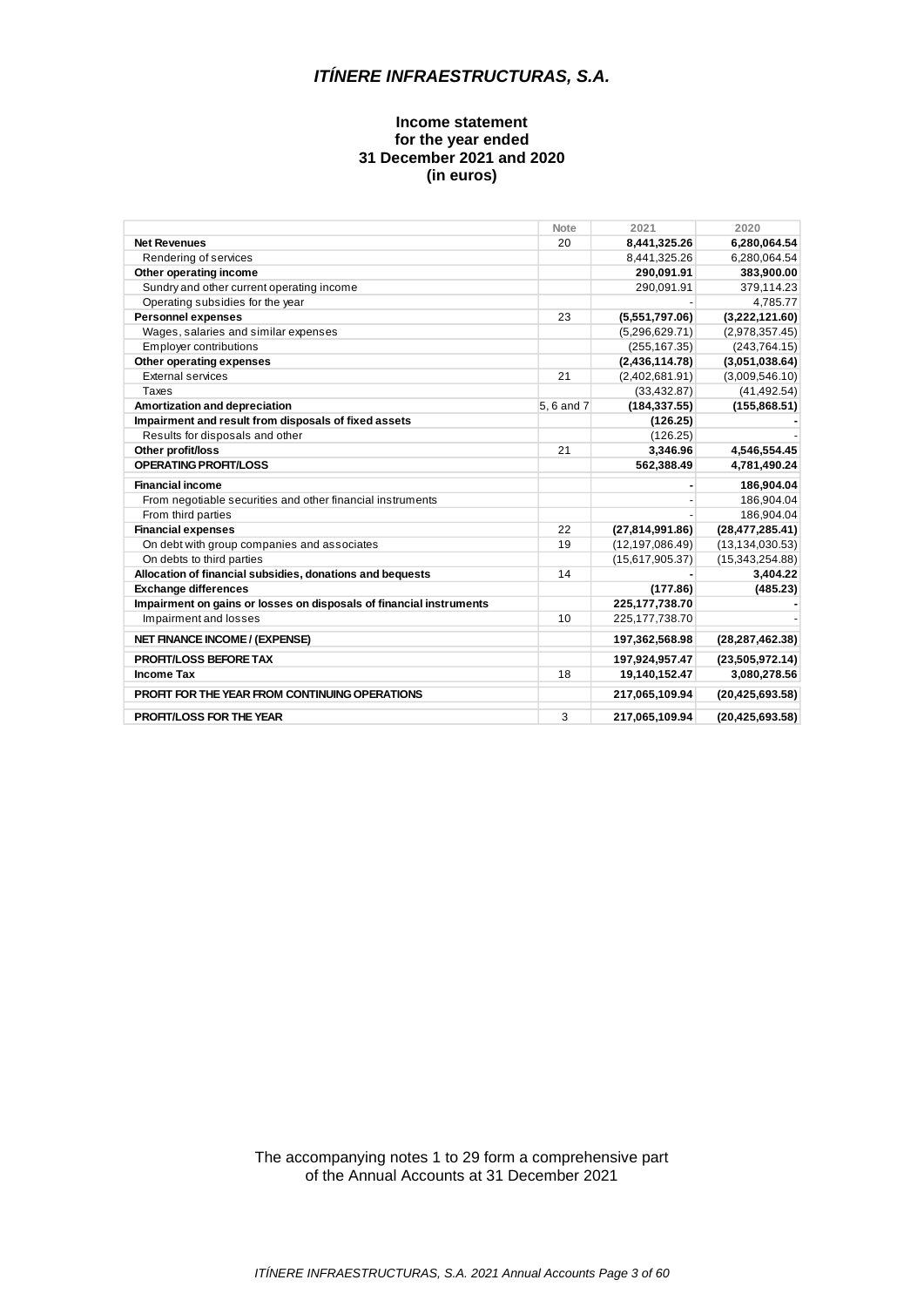#### **Statements of Changes in Equity for the year ended 31 December 2021 and 2020 (in euros)**

**STATEMENT OF INCOME AND EXPENSES RECOGNISED IN EQUITY**

|                                                            | <b>Note</b> | 2021           | 2020              |
|------------------------------------------------------------|-------------|----------------|-------------------|
| A) Income statement                                        |             | 217,065,109.94 | (20, 425, 693.58) |
| Revenues and expenses directly allocated to equity         |             |                |                   |
| Subsidies, donations and bequests received                 |             | (1,062.27)     | 265.85            |
| Tax effect                                                 |             | 265.56         | (66)              |
| B) Total income and expenses recognised directly in equity |             | (796.71)       | 199.38            |
| Amounts transferred to the income statement                |             |                |                   |
| Subsidies, donations and bequests received                 | 14          |                | (3,404.22)        |
| Tax effect                                                 |             |                | 851.06            |
| C) Total amounts transferred to the income statement       |             |                | (2,553.17)        |
| TOTAL RECOGNISED INCOME AND EXPENSES $(A + B + C)$         |             | 217.064.313.23 | (20, 428, 047.36) |

**STATEMENT OF TOTAL CHANGES IN EQUITY**

|                                           | Registered<br>capita | Reserves         | (Own shares and<br>equity holdings) | Prior years'<br>profit/loss   | Profit/loss for the<br>vear | Subsidies,<br>donations and<br>bequests<br>received | <b>TOTAL</b>      |
|-------------------------------------------|----------------------|------------------|-------------------------------------|-------------------------------|-----------------------------|-----------------------------------------------------|-------------------|
| BALANCE. END OF YEAR 2019                 | 227.402.912.73       | 1,561,542,177.11 |                                     | (211,717.44) (550,917,286.18) | (22, 229, 649.05)           | 3.150.49                                            | 1,215,589,587.66  |
| Total recognised income and expenses      |                      |                  |                                     |                               | (20, 425, 693.58)           | (2,353.78)                                          | (20, 428, 047.36) |
| Other changes in equity                   |                      |                  |                                     | (22.229.649.05)               | 22.229.649.05               |                                                     |                   |
| Transfer between net asset items          |                      |                  |                                     | (22.229.649.05)               | 22.229.649.05               |                                                     |                   |
| <b>BALANCE, END OF YEAR 2020</b>          | 227.402.912.73       | 1.561.542.177.11 |                                     | (211,717.44) (573,146,935.23) | (20, 425, 693.58)           | 796.71                                              | 1,195,161,540.30  |
| Total recognised income and expenses      |                      |                  |                                     |                               | 217.065.109.94              | (796.71)                                            | 217.064.313.23    |
| Other changes in equity                   |                      | (85.684.00)      |                                     | (20.425.693.58)               | 20.425.693.58               |                                                     | (85.684.00)       |
| Transfer between net asset items (note 3) |                      |                  |                                     | (20.425.693.58)               | 20.425.693.58               |                                                     |                   |
| Other variations (note 18)                |                      | (85.684.00)      |                                     |                               |                             |                                                     | (85,684.00)       |
| BALANCE. END OF YEAR 2021                 | 227.402.912.73       | 1.561.456.493.11 |                                     | (211,717.44) (593,572,628.81) | 217.065.109.94              |                                                     | 1.412.140.169.53  |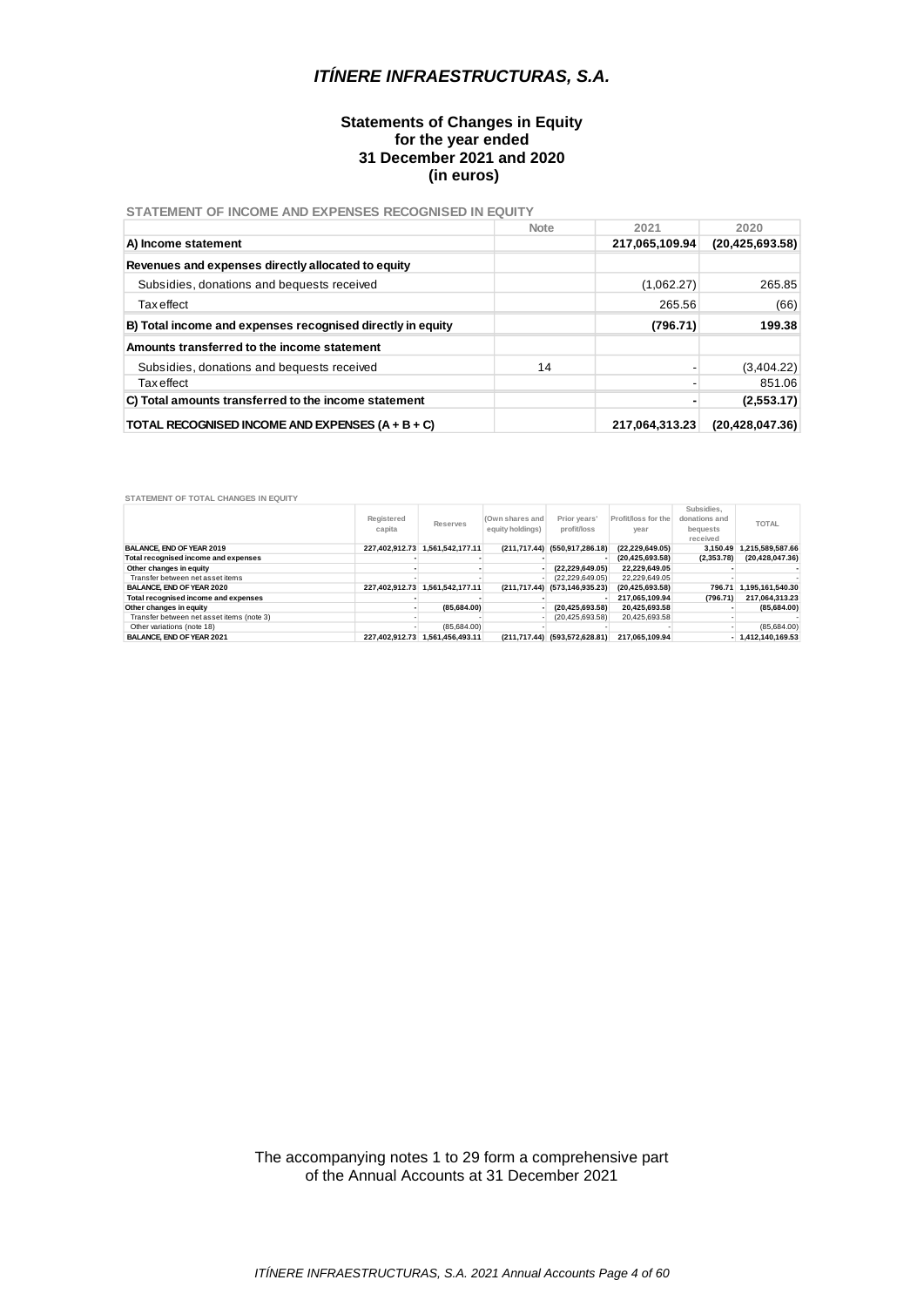#### **Statement of Cash Flows for the year ended 31 December 2021 and 2020 (in euros)**

|                                                                      | <b>Note</b> | 2021               | 2020              |
|----------------------------------------------------------------------|-------------|--------------------|-------------------|
| <b>CASH FLOW FROM OPERATING ACTIVITIES</b>                           |             | 2,935,169.00       | 950,370.61        |
| Profit/loss for the year before taxes                                |             | 197,924,957.00     | (23,505,972.14)   |
| <b>Adjustments to profit/loss</b>                                    |             | (197, 178, 104.00) | 28,443,330.89     |
| Depreciation and amortisation charge (+)                             | 5, 6 and 7  | 184,338.00         | 155,868.51        |
| Correcciones valorativas por deterioro (+/-)                         | 5y10        | (225, 177, 738.70) |                   |
| Results from write-offs and disposals of financial instruments (+/-) | 5           | 126.25             |                   |
| Financial income and allocation of financial subsidies (-)           | 14          |                    | (190,308.26)      |
| Financial expenses (+)                                               | 22          | 27,814,992.00      | 28,477,285.41     |
| Exchange differences (+/-)                                           |             | 178.00             | 485.23            |
| Changes in working capital                                           |             | 9,710,261.00       | (8,307,223.39)    |
| Trade and other receivables (+/-)                                    |             | (6,664,611.44)     | (10, 767, 299.47) |
| Other current assets (+/-)                                           |             | (17, 862.40)       | (32,095.43)       |
| Trade and other payables (+/-)                                       |             | 4,769,456.25       | (5,957,127.97)    |
| Other current liabilities (+/-)                                      |             | 3,500,828.91       | 805,360.88        |
| Other non-current assets and liabilities (+/-)                       |             | 8,122,449.45       | 7,643,938.60      |
| Other cash flow from operating activities                            |             | (7,521,945.00)     | 4,320,235.25      |
| Interest paid (-)                                                    |             | (13, 103, 523.32)  | (13,211,519.39)   |
| Interest received (+)                                                |             |                    | 186,904.04        |
| Income tax received (paid) (+/-)                                     | 18          | 22,468,917.18      | 19,868,336.62     |
| Other payments (collections) (-/+)                                   |             | (16, 887, 338.42)  | (2,523,486.02)    |
| <b>CASH FLOW FROM INVESTING ACTIVITIES</b>                           |             | (90, 876.00)       | (697, 217.98)     |
| Payments for investments (-)                                         |             | (90, 876.00)       | (697, 217.98)     |
| Intangible fixed assets                                              | 5           |                    | (7,713.75)        |
| Property, plant and equipment                                        | 6           | (90, 176.12)       | (726, 568.69)     |
| Other financial assets                                               |             | (700.00)           | 37,064.46         |
| <b>CASH FLOW FROM FINANCING ACTIVITIES</b>                           |             | (3,958,676.00)     | (15, 563.15)      |
| Proceeds from and payments for financial liabilities                 |             | (3,958,676.00)     | (15, 563.15)      |
| Issue:                                                               |             |                    |                   |
| Other debts $(+)$                                                    |             | 1,652.00           |                   |
| Redemption and repayment of:                                         |             |                    |                   |
| Debt with credit institutions (-)                                    | 16          | (61,607.25)        | (15, 563.15)      |
| Debt with group companies (-)                                        | 19          | (3,898,721.03)     |                   |
| NET INCREASE / DECREASE IN CASH AND CASH EQUIVALENTS                 |             | (1, 114, 383.00)   | 237,589.48        |
| Cash and cash equivalents at the start of the year                   |             | 16,366,374.00      | 16,128,784.45     |
| Cash and cash equivalents at the end of the year                     | 12          | 15,251,991.00      | 16,366,373.93     |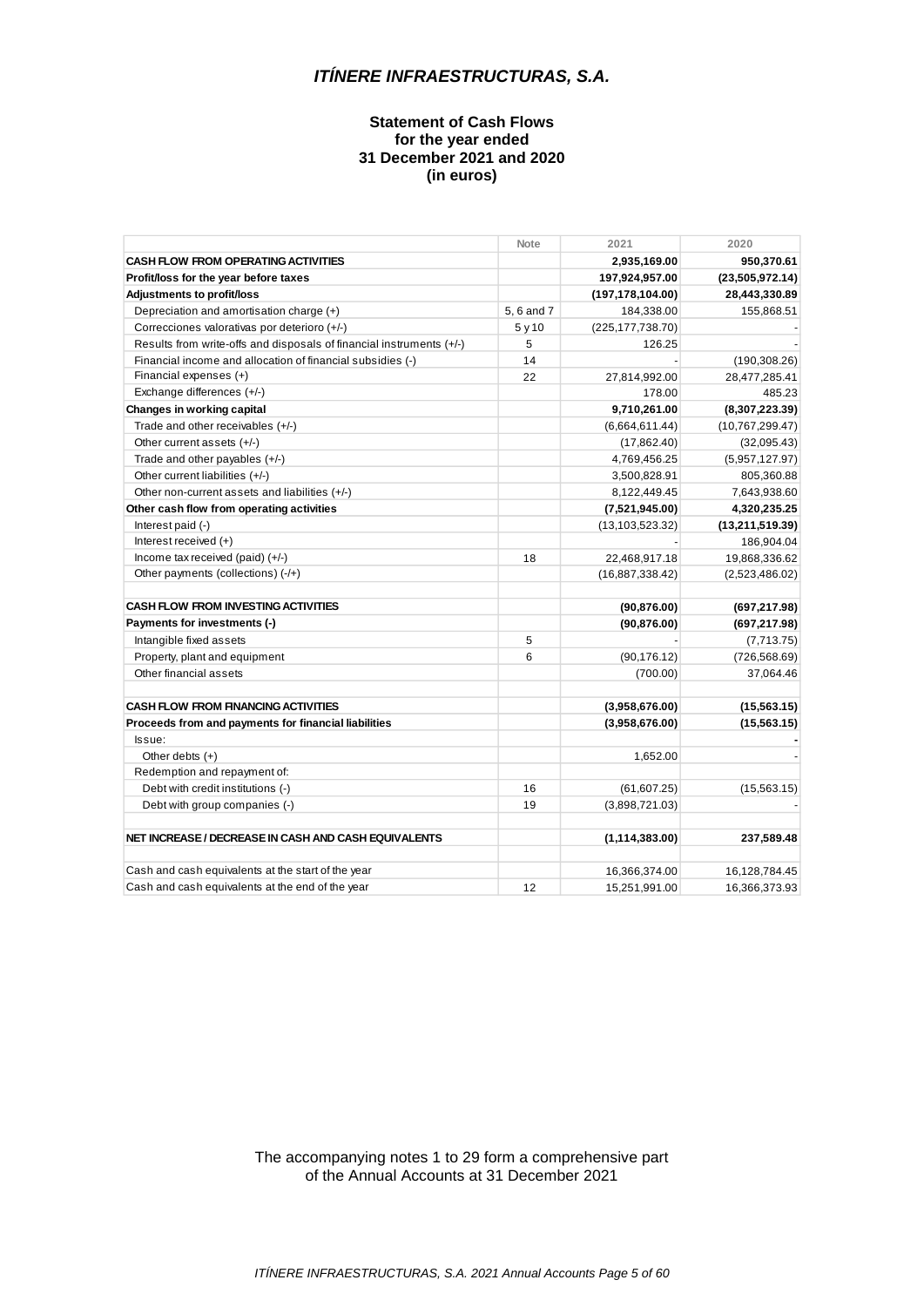## *Director´s Report*

## **1. NATURE AND MAIN ACTIVITIES**

(a) Nature and main activities

ITÍNERE INFRAESTRUCTURAS, S.A. (hereinafter, ITÍNERE or the Company, formerly EUROPISTAS, C.E.S.A. -), was incorporated as a Limited Liability Company on 21 May 1968.

Its registered office is located at calle Capuchinos de Basurto, 6; 4ª planta, Bilbao, Spain. It is registered in the Mercantile Registry of Biscay in volume 4916 of the companies book, folio 21, page number BI-519148 and in the tax roll of the Ministry of Economy and Finance with tax identification code: A-28200392.

The Company's corporate purpose is as follows:

- Development and execution of the construction, conservation and operation of all types of toll roads, highways, tunnels and stretches thereof, under a regime of administrative concession, of which it is the successful bidder, including the construction of road infrastructures, other than the concessions awarded to it, having an influence thereon or that are carried out within their area of influence or that are necessary for the organisation of traffic, when the execution design or only the execution thereof is imposed on the concessionary company as a consideration, in addition to activities for the operation of the service areas of the toll roads, tunnels and highways whose concession has been granted to it, and all supplementary activities of the foregoing, such as petrol stations and comprehensive transport and parking centres, provided that all of the foregoing are within the area of influence of such infrastructures, as established by the applicable legal provisions.
- Design, construction, execution, operation, management, administration, conservation and promotion of all types of infrastructure and construction work, both public and private, whether directly or through a stake in companies, joint ventures, consortia or any other similar legal form permitted by law in the country in question.
- Operation and rendering of all types of services relating to urban and inter-urban transport infrastructures, whether by land, sea or air, and the operation and management of all classes of supplementary construction works and services on offer in the areas of influence of public and private construction works and infrastructures.
- Rendering of conservation, repair, maintenance, refurbishment and cleaning services relating to all types of construction work, installations and services to both public and private companies.
- Preparation of all types of architectural and engineering designs, studies and reports, as well as the management, supervision and provision of consultancy services in the performance of all types of construction work.
- Acquisition, possession, use, administration and disposal of all classes of securities for its own account, excluding all the activities which the special legislation and, in particular, the Spanish Securities Market Act, attribute exclusively to other companies.
- Management of public water supply, sewerage and purification services and administrative construction work and service concessions.
- Operation and development of mineral deposits, mines and quarries and the acquisition, use and enjoyment of mining permits, concessions, licences and authorisations and all other miningrelated rights, and the marketing and distribution of mineral products. All activities relating to minerals of strategic interest are excluded.
- Manufacture, purchase, sale, supply, import, export, lease, installation, distribution and operation of all types of machinery, tools, vehicles, plants, materials, equipment and furniture, including construction materials and elements and those for use therein.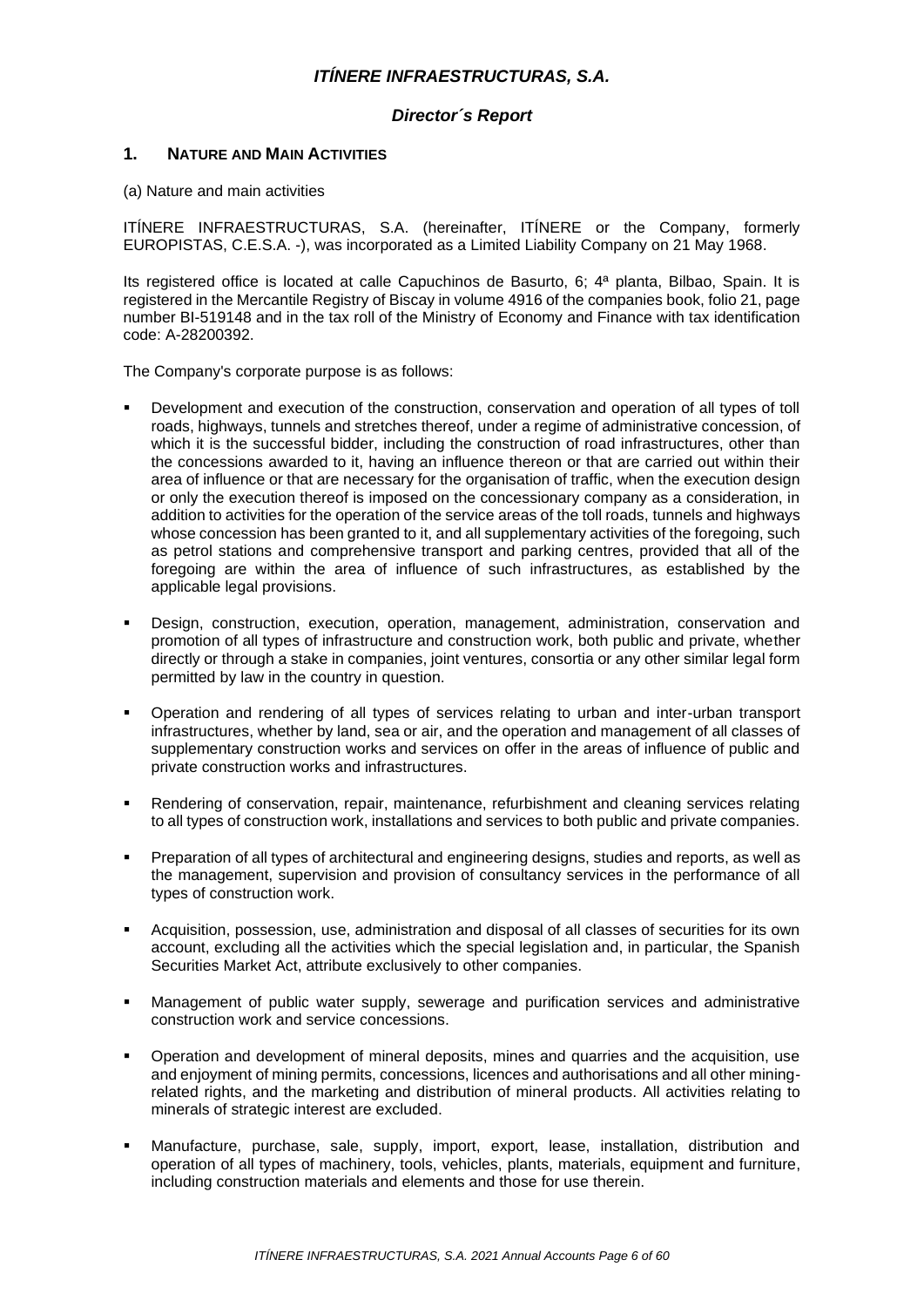### *Notes to the Annual Accounts*

- Acquisition, operation in whatsoever manner, marketing, assignment and disposal of all types of intellectual property rights and patents and all other industrial property modalities.
- Direction and management of Spanish and foreign subsidiaries and investee companies. through participation in their administrative bodies. Strategic and administrative management of their subsidiaries in Spain and abroad and the provision of legal, economic, accounting, labour, budgetary, financial, tax, commercial and IT consultancy services to such companies, constituting its main activity at this moment.

The Company can perform the activities referred to in the foregoing paragraphs (including participation in any tender), both in Spain and abroad, either directly or indirectly through its subsidiaries or investees.

The main shareholder of ITÍNERE is ARECIBO SERVICIOS Y GESTIONES, S.L. (hereinafter, ARECIBO) which, at 31 December 2021 and 2020, had a 52.87% stake in the capital of ITÍNERE (note 13).

As a consequence of the foregoing, as per the terms of article 42 of Spain's Code of Commerce, the Company belongs to a group of companies, the holding company of which, in Spain, is ARECIBO, which was incorporated on 27 April 2009 and has its registered office in Bilbao. On 19 April 2021, ARECIBO drafted its consolidated annual accounts and directors' report for the financial year ended 31 December 2020, which were filed at the Mercantile Registry in Bilbao. At the date of preparing these annual accounts, ARECIBO had not yet drafted its consolidated annual accounts for 2021, being scheduled for 31 March 2022.

ITÍNERE is the parent company of a Group of companies that submits consolidated annual accounts separately from these individual annual accounts. The aforesaid consolidated accounts, prepared in accordance with the International Financial Reporting Standards adopted by the European Union, show total assets at 31 December 2021 of 3,752,314 thousand euros, equity of 983,899 thousand euros and a consolidated profit attributable to the parent company of 8,613 thousand euros (3,805,512 thousand euros, 977,477 thousand euros and a loss of 48,078 thousand euros, respectively, corresponding to the 2020 financial year's comparative figures, which appear in the consolidated annual accounts of said year).

#### (b) Background

In 2000, the Company merged with EUROVÍAS C.E.S.A., a 35% owned company, through the absorption by EUROPISTAS C.E.S.A. of the latter company, which was terminated without liquidation. The merger was approved by both companies' General Meetings of Shareholders and placed on record in a public document in that financial year. In this respect, the annual accounts for the year ended 31 December 2000 include detailed information on the aforesaid merger process.

On 1 October 2007 and, within the framework of a corporate restructuring operation implemented by EUROPISTAS, C.E.S.A., the Company made a non-monetary contribution of a business activity as disbursement of the capital increase carried out by the company AP-1 EUROPISTAS, C.E.S.A.U., of which the Company was a direct shareholder (this stake is currently held indirectly through its 100% subsidiary, ENAITINERE, S.A.). The aforementioned contribution entailed the transfer of all personnel and assets related to the AP-1 toll road activity at that date.

Prior to making the aforesaid contribution, the corporate purpose of EUROPISTAS, C.E.S.A. included, among others, the construction, operation and conservation of the AP-1 Burgos-Armiñón toll road under an administrative concession regime.

On 31 December 2007, with accounting effect as from 24:00 hours, the deed of merger of EUROPISTAS C.E.S.A. with ITÍNERE INFRAESTRUCTURAS, S.A.U. was formalised, as per the resolution of both companies' administrative bodies adopted on 17 April 2007, comprising the absorption of ITÍNERE INFRAESTRUCTURAS, S.A.U. by EUROPISTAS C.E.S.A. with the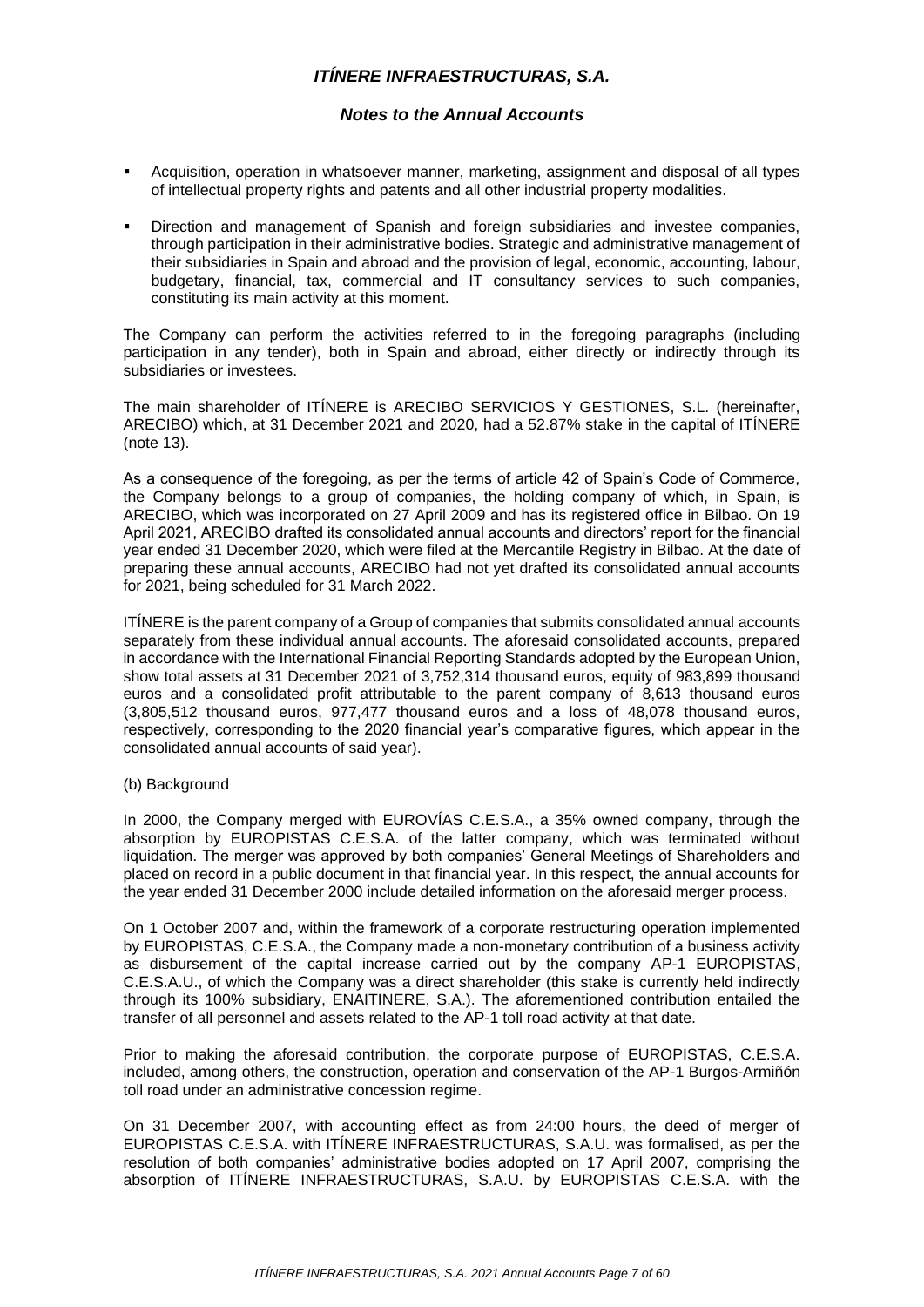# *Notes to the Annual Accounts*

termination, through the dissolution without liquidation of the former and the block transfer of all its assets to the latter which, on 1 January 2008, acquired, through sole succession, the rights and obligations thereof. As a consequence of this merger, EUROPISTAS, C.E.S.A., the absorbing company, amended its corporate name, adopting that of the absorbed company, that is, ITÍNERE INFRAESTRUCTURAS, S.A. The annual accounts corresponding for the year ended 31 December 2008 include detailed information on the aforesaid merger process.

#### (c) Business combinations

On 30 November 2008, an undertaking agreement was executed for the formulation and acceptance between Sacyr Vallehermoso, S.A. (currently called Sacyr, S.A.) and Citi Infrastructure Partners L.P. of a takeover bid for the shares of ITÍNERE, subject to conditions precedent, by virtue of which and once these conditions had been fulfilled, in 2009 a change in the Company's controlling shareholder took place, which then became Pear Acquisition Corporation, S.L.U., a company set up to implement this undertaking, owned by ARECIBO. The details of this operation are set forth in the annual accounts corresponding to financial year 2009.

On 15 July 2009, the directors of ITÍNERE drew up a mutual absorption-based merger project between ITÍNERE as the absorbing company and Pear Acquisition Corporation, S.L.U., owned by ARECIBO, Avasacyr, S.L.U., 100% owned by ITÍNERE and SyV Participaciones II, S.L.U., a company belonging to the Sacyr Vallehermoso Group (currently the Sacyr Group), through which the latter maintained its stake in ITÍNERE together with CaixaGalicia and Caixanova (subsequently merged under the name of NCG Banco, S.A., currently Abanca) and Cajastur (currently Liberbank), as absorbed companies.

This merger consisted in the absorbed companies' dissolution without liquidation and the block transfer of all their assets and liabilities to the absorbing company, which acquired, through sole succession, the rights and obligations thereof. In this respect, a reverse merger was carried out by virtue of which ITÍNERE absorbed its shareholders, Pear Acquisition Corporation S.L.U. and SyV Participaciones II, S.L.U., thereby allowing these companies' shareholders to participate directly in the absorbing company's share capital, with each one receiving a number of shares of ITÍNERE proportional to their interests, as established in the swap equation. Similarly, a current merger was implemented, through which ITÍNERE absorbed its subsidiary, Avasacyr, S.L.U.

As a consequence of this merger, a difference arose corresponding to the excess between the purchase price of ITÍNERE for the part acquired by the merged companies and the book value of the acquired assets and assumed liabilities on the transaction date, which was assigned to certain investments in group companies identified as cash-generating units.

The annual accounts for the financial year ended 31 December 2009 include detailed information on the aforesaid merger, as well as a detailed description of that excess value.

## **2. BASIS OF PRESENTATION**

#### (a) True and fair view

The attached annual accounts were obtained from the Company's accounting records and presented in accordance with prevailing commercial legislation and the standards established in the Spanish General Chart of Accounts through Royal Decree 1514/2007 of 16 November and the amendments made to the latter by Royal Decree 1 enacted on 12 January 2021, in force for the financial years starting as from 1st January 2021, in order to provide a true and fair view of the equity and financial position at 31 December 2021 and results of its transactions, changes in equity, and cash flow for the year then ended.

These annual accounts, which were authorised for issue by the Company's directors, will be submitted for approval by the General Ordinary Shareholders' Meeting and are expected to be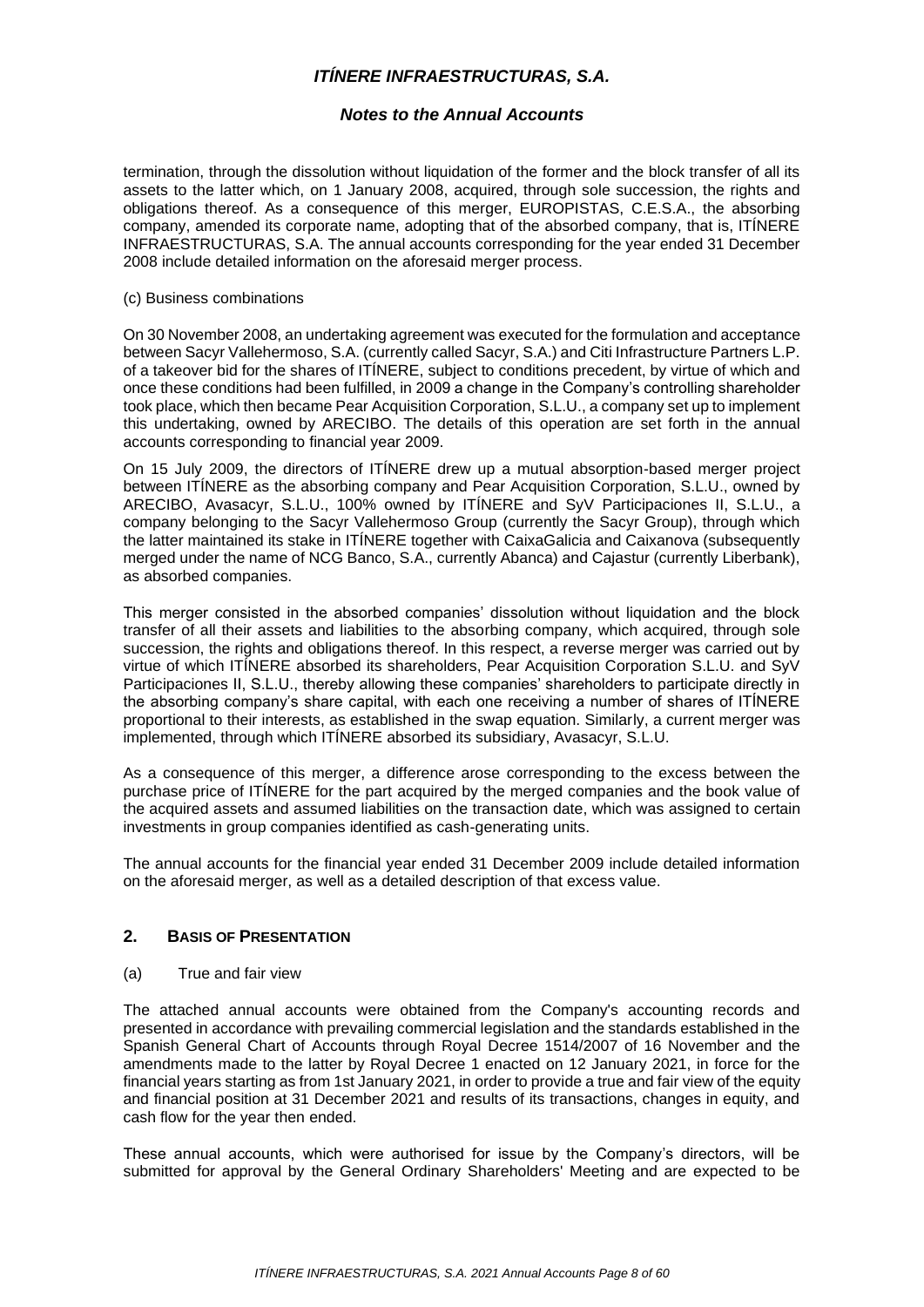### *Notes to the Annual Accounts*

approved without any changes. The 2020 annual accounts were approved by the shareholders at the general meeting held on 24 June 2021.

The figures included in the notes to these annual accounts are shown in thousands of euros, which is the Company's functional and reporting currency.

(b) Impact of COVID-19

The pandemic situation caused by COVID-19 in which we are still immersed brought about a severe impact on the evolution of the world economy during 2020. Throughout that year, the governments of the countries affected by the pandemic were forced to take measures, on the one hand, by establishing restrictions on mobility and closing businesses to control the disease's spread and, on the other hand, to alleviate the economic slowdown caused by the virus. The effects of the aforementioned restrictions led to an unprecedented global crisis that brought about a deep economic recession.

The ITÍNERE Group formed a temporary Committee whose aim has been the management, at the highest level, of all those aspects related with the pandemic and its consequences, focusing at all times on the safety of its staff and users.

During financial year 2021, the conditions of the Spanish economy improved considerably, particularly as from the second state of emergency on 9 May 2021. Activity and employment bounced back in Spain as from the end of the first quarter, concurrently with the progress made in the vaccination campaign and the improvement in the evolution of the pandemic.

The end of the restrictions on mobility had a major positive impact on traffic levels on the toll roads operated by the Group companies and, accordingly, on its income flow compared with those posted in 2020.

The overall average daily traffic (ADT) for all of the toll roads operated by ITÍNERE subsidiaries during 2021 was 17,670 vehicles (13,925 vehicles in 2020). This means that traffic increased up to 26.89% compared to the same period in the previous year (30.24% increase for light vehicles and 8.87% for heavy vehicles). It is worth pointing out that the above comparison was affected by the intense lockdown which started in mid-March 2020 and which caused an unprecedented reduction in traffic, essentially of light vehicles, and which, accordingly, is reflected in the high growth rates recorded in 2021 compared with 2020. Notwithstanding the above, and despite the good progress in traffic levels during 2021, the latter have yet to attain the levels recorded in 2019.

This increase in the ADT of the toll roads operated by the Group led to an increase in their turnover at the end of 2021 compared to the previous year, which has had a significant impact on the rest of said companies' financial figures.

The impact that the crisis brought on by COVID-19 may have on the future profits of the Company and/or its financial and equity situation will depend on the evolution of the pandemic, the ability of Administrations to permanently control any future outbreaks which may occur, as well as on any restrictions which may be imposed.

In light of the regulatory framework applicable to them, in the first few months of 2022 the concessionary companies in which ITÍNERE has stakes have brought contentious-administrative claims requesting their respective granting Administrations to re-establish the economic and financial balance of their concessions contracts. The legal basis of this request is the exercise of a contractual right to maintain the aforementioned economic and financial balance, based on the appearance of unforeseeable and extraordinary circumstances, as well as being based on the adoption --by the different administrations-- of measures that have made it impossible to execute the concession contracts under the foreseen terms, as the concession companies have kept up with their full business activity because they are critical transport infrastructures. Notwithstanding the foregoing, the aforementioned companies --in accordance with the provisions of their concession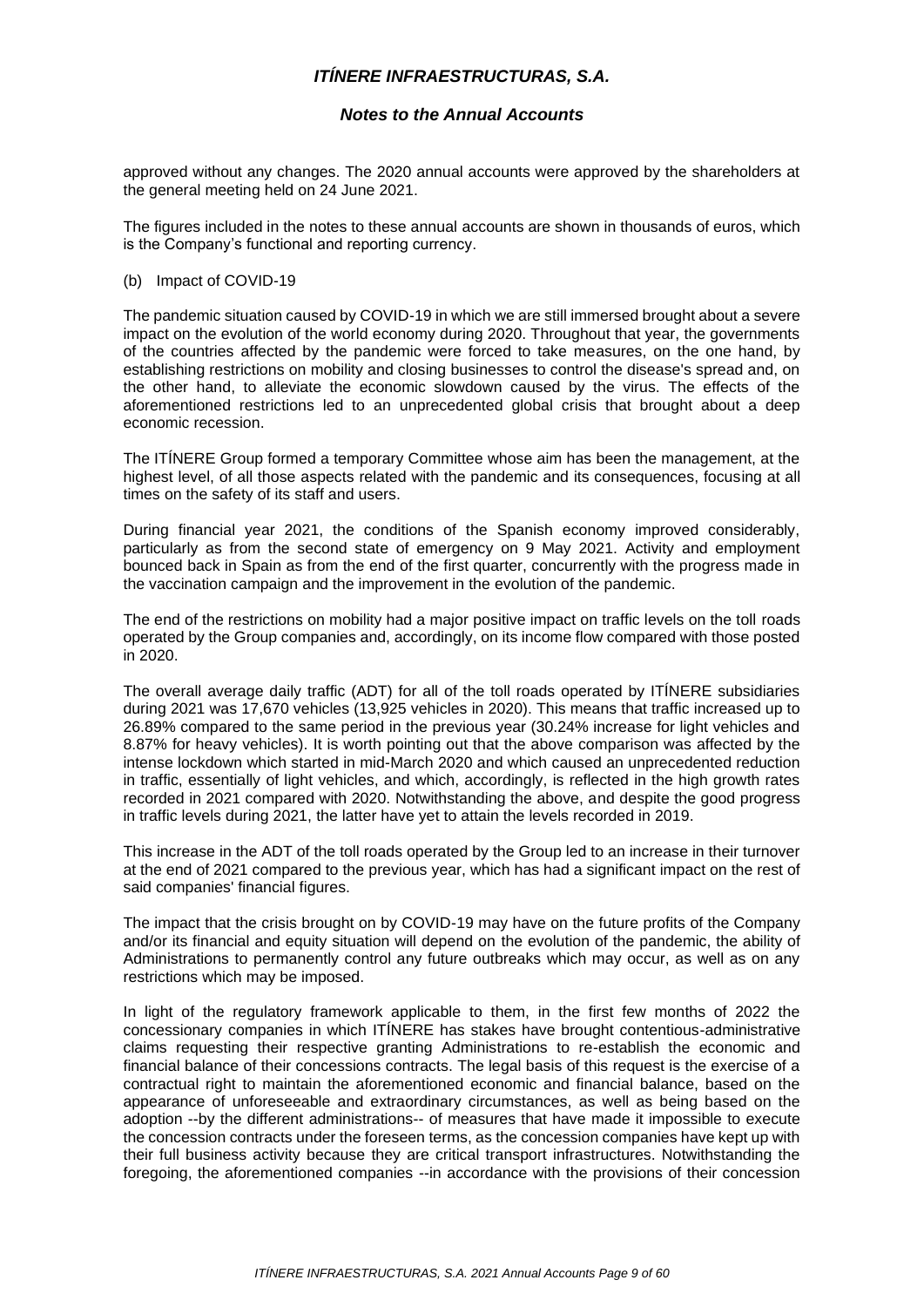### *Notes to the Annual Accounts*

contracts and the applicable legal framework-- continue with risk (demand risk of the concessionaire) and the risk of maintaining an economic and financial balance.

The company's Directors and Management constantly monitor the evolution and effects of the situation caused by the pandemic.

#### (c) Critical factors for measuring and estimating uncertainties

When preparing the Company's annual accounts, the Directors made estimates based on past experience and other factors which, in accordance with current circumstances, are deemed to be fair and constitute the basis for establishing the carrying amount of the assets and liabilities whose value cannot easily be established from other sources. The Company reviews its estimates in an ongoing way and, as and when applicable, their effects are recognised prospectively. However, given the uncertainty inherent to them, there is an important risk of adjustments arising in the future in the values of the affected assets and liabilities should there be a significant change in the assumptions, facts and circumstances on which they are based. Moreover, and due to the consequences of the COVID-19 pandemic, there is a higher degree of uncertainty surrounding the estimates and forecasts that the Company uses to calculate the value of some assets and liabilities (see note 2 (b)).

The key assumptions concerning the future and other relevant data on the uncertainty of estimates at the reporting date that present a risk of significant changes in the value of assets and liabilities are as follows:

▪ *Impairment of non-financial assets*

Every year, the Company analyses whether there are impairment indicators for non-financial assets (intangible fixed assets, property, plant and equipment, property investments and investments in Group companies). Where appropriate, it carries out the appropriate impairment tests and proceeds to determine the recoverable value of the aforementioned assets.

As a consequence of the merger process referred to in note 1 (c), an amount for goodwill arose and was allocated to the net assets that constitute the cash-generating units to which the cash-generating capacity corresponding to the aforesaid goodwill can be attributed, which the Company subjects to an annual impairment test. The establishment of the recoverable value of these cash-generating units (hereinafter, CGUs) to which goodwill has been allocated involves the use of estimates. This recoverable value is the value in use of these cashgenerating units, which corresponds to investments in Group companies (see note 10). In general, the Company uses cash flow discounting methods for establishing these values that take into account past experience and represent the best estimate as to their future performance.

▪ *Deferred tax assets*

Recognition of deferred tax assets is made on the basis of future estimates made by the Company in connection with the likelihood of future tax gains being available to permit their recovery.

▪ *Provisions*

The Company makes provision for risks based on judgements and estimates of the probability of them materialising, and their amounts. Provision is made when the risk is considered probable.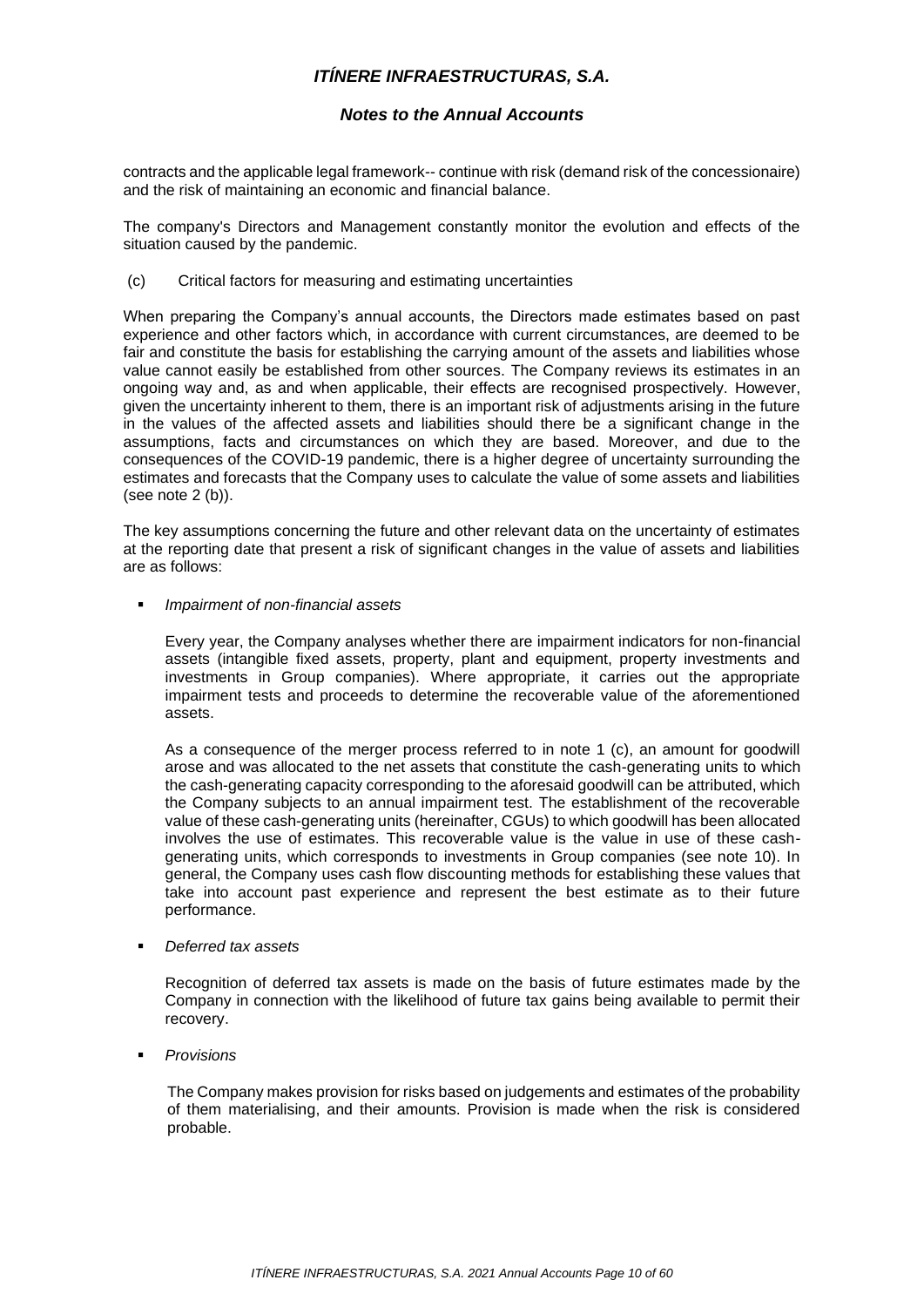# *Notes to the Annual Accounts*

#### ▪ *Calculation of fair value, value in use and present value*

The calculation of fair value, value in use and present value may require assumptions regarding the future cash flows and their future amounts, and the discount rates applicable thereto. These estimates and related assumptions are based on past experience and other factors deemed to be fair, in accordance with the circumstances surrounding the activity conducted by the Company.

#### (d) Comparison of information

For the purposes of the obligation established in article 35.6 of the Code of Commerce and those resulting from application of the principle of uniformity and the comparability requirements, the 2021 abbreviated annual accounts include comparative figures relating to the 2020 financial year. With this in mind, it is worth pointing out the reclassifications undertaken after the coming into force of said Royal Decree 1/2021 of 12 January and detailed in note 2 (e), as well as the fact that the Company has opted for the application of the stipulations of the Second Transitory Provision of said Royal Decree, which considers the application of the new criteria for submitting financial instruments to the items for the financial year of 2020, without restating the information from said period.

(e) First application of Royal Decree 1/2021 of 12 January.

Pursuant to the stipulations of Royal Decree 1/2021 of 12 January which amends the General Chart of Accounts approved by Royal Decree 1514/2007 enacted on 16 November , the annual accounts pertaining to the financial year which started on 1st January 2021 are the first in which said Royal Decree is applicable.

The amendments made by said Royal Decree impacts the following items of the Company balance sheet:

#### Financial instruments

#### (i) Financial assets

Pursuant to the stipulations of Royal Decree 1/2021 of 12 January, the classification of financial assets is carried out in line with how the Company manages said assets, the business model used to manage them and the contractual terms of its cash flows.

The Company's financial assets are classified as follows:

- Financial assets at amortised cost: these pertain to the previous portfolio of "Loans and receivables" insofar as they are maintained with a view to receiving cash flows deriving from the performance of a contract whose conditions give rise, on specific dates, to cash flows which are solely receipts of principal and interest on the outstanding principal amount. They include trade receivables and non-trade receivables.
- Financial assets at cost: this includes investments in group, multigroup and associate companies, as well as participative loans whose interest is of a contingent nature. In addition, this category also includes the previous one of "Financial assets held for sale", as it involves financial assets for which a reliable estimate of their fair value cannot be obtained.
- (ii) Classification and valuation of financial assets

As mentioned in note 2 (d), on the date of the first application of Royal Decree 1/2021 of 12 January, the Company opted to apply the Second Transitory Provision, including comparative information pertaining to the financial year ending on 31 December 2020,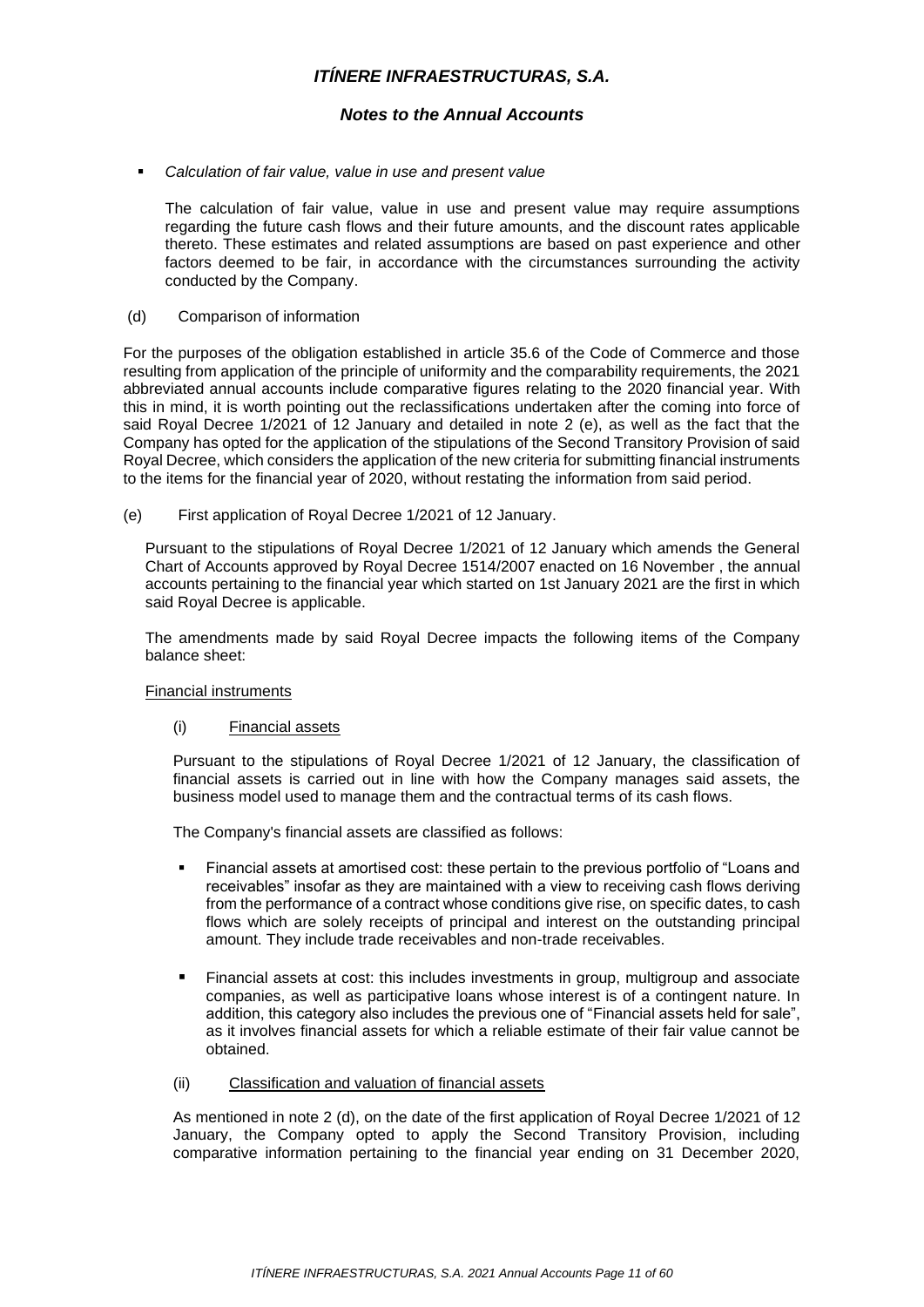# *Notes to the Annual Accounts*

without restating, which considers the new criteria for the submission of financial instruments applicable to the financial year ending on 31 December 2021.

Reclassifications under the financial assets of the Company as at 1st January 2021 are as follows:

| Thousands of euros                               |                                                 |                                                                                           |
|--------------------------------------------------|-------------------------------------------------|-------------------------------------------------------------------------------------------|
| Royal Decree Categories 1514/2007                | Loans and<br>receivables                        | <b>Investments in</b><br>group<br>companies,<br>multigroup<br>companies and<br>associated |
| <b>Royal Decree Categories 1/2021</b>            | <b>Financial assets</b><br>at amortized<br>cost | <b>Financial assets</b><br>at cost                                                        |
| Final balance at 31 December 2020 - RD 1514/2007 | 39,644                                          | 2,301,710                                                                                 |
| Equity instruments                               |                                                 | 2,301,710                                                                                 |
| Credits and other receivables                    | 39,581                                          |                                                                                           |
| Other financial assets                           | 63                                              |                                                                                           |
| Opening balance at 1 January 2021 - RD 1/2021    | 39,644                                          | 2,301,710                                                                                 |

The Company has not carried out any reclassifications amongst categories of financial assets that have entailed impacts on equity.

### (iii) Financial liabilities

The financial liabilities of the Company are included under the category of "Financial liabilities at amortised cost" and they form part of the previous portfolio of "Debts and payables", both for trade and non-trade transactions.

As regards financial liabilities from loan or credit received transactions by the Company and deriving from refinancing which has involved a debt swap without substantially different conditions, a qualitative analysis was carried out with a view to determining whether the refinanced liabilities have undergone any substantial qualitative changes which, under Royal Decree 1/2021, entail a substantial modification thereunto, and hence the derecognition of the original financial liabilities and the recognition of new financial liabilities. From the analysis carried out, the Company concluded that there has been no substantial modification to the conditions of its loan or credit received transactions and so there is no need to make any transition adjustment.

#### **3. DISTRIBUTION OF PROFIT**

- (a) The proposed distribution of profit for the year ended 31 December 2021, authorised by the directors and pending approval by the General Meeting of Shareholders, consists of the transfer to the legal reserve of 15,724,340.35 euros and the transfer of 201,340,769.59 euros to offset losses from previous years.
- (b) The distribution of profit for the year ended 31 December 2020, carried out during 2021, is shown in the statement of total changes in equity, which forms an integral part of these annual accounts.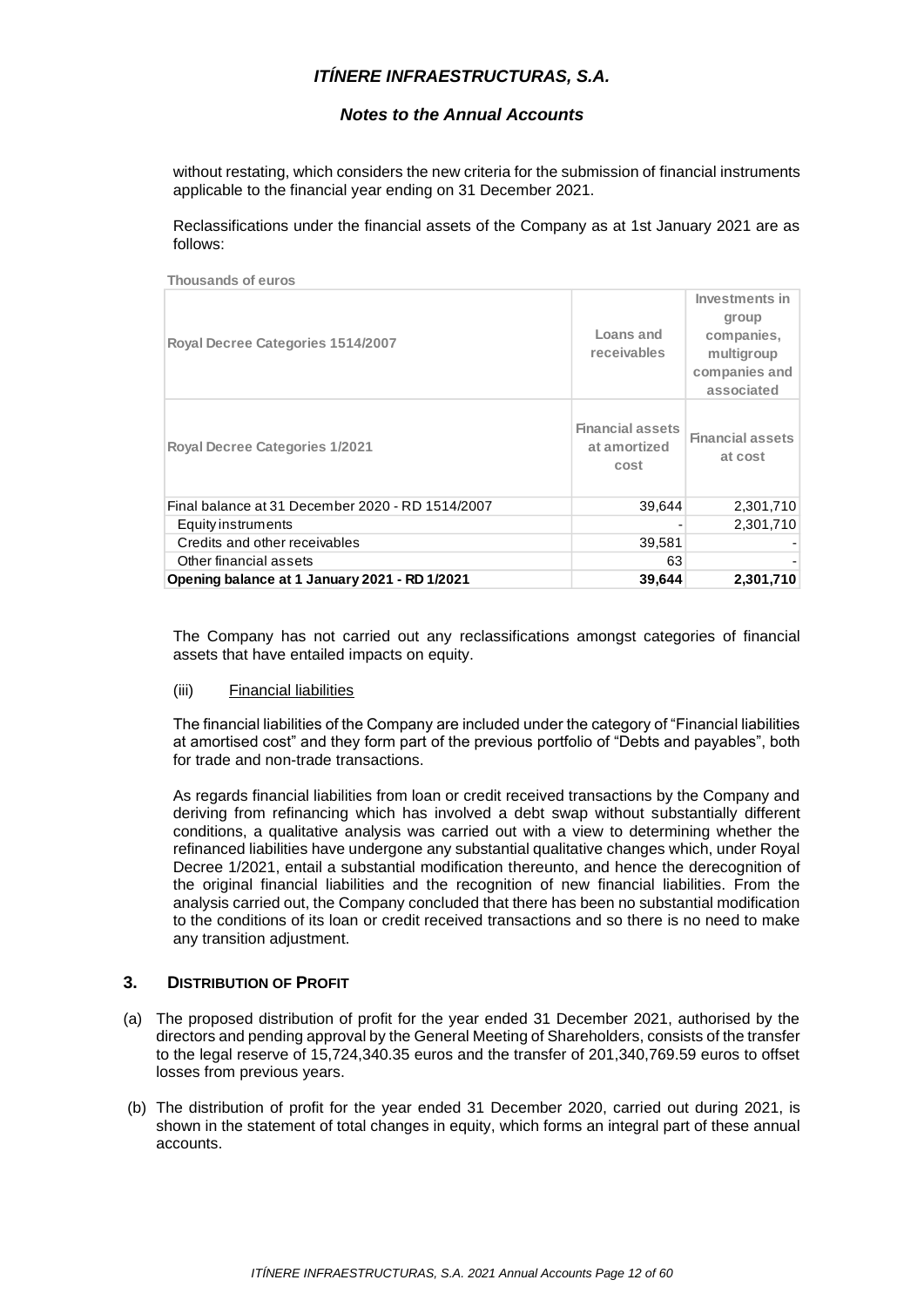### *Notes to the Annual Accounts*

#### **4. RECOGNITION AND MEASUREMENT STANDARDS**

The main recognition and measurement standards applied by the Company in the preparation of the Annual accounts for the year ended on 31 December 2021 were as follows:

(a) Intangible fixed assets

Includes computer software, which are stated at cost of acquisition minus any accumulated amortisation and eventual impairment adjustments.

These intangible fixed assets have a defined useful life and will be systematically amortised within an estimated 5-year period. Their recoverability is analysed when events or changes occur that indicate that the carrying amount might not be recoverable. Amortisation methods and periods are reviewed at each year end and adjusted prospectively, as required.

(b) Property, plant and equipment

Property, plant and equipment are stated at cost of acquisition or production minus any accumulated depreciation and impairment adjustments.

Depreciation is provided on a straight-line basis over the estimated useful lives of the assets as follows:

|                                          | Years    |
|------------------------------------------|----------|
| Other facilities, fixtures and furniture | $5 - 10$ |
| Other property, plant and equipment      | $3 - 6$  |

Repairs and maintenance costs which do not improve the related assets or extend their useful lives are expensed when incurred.

At each year end, the Company reviews the useful lives and depreciation methods of its property, plant and equipment and, if necessary, adjusts them prospectively.

(c) Investment property

Investment property is comprised of land and buildings that are leased or available for lease to third parties. Buildings are depreciated on a straight-line basis over an estimated useful life of 33 years.

The measurement standards described for property, plant and equipment are fully applicable to investment property.

Assets are transferred to investment property only when a change occurs in the use of these assets.

(d) Impairment of non-financial assets

The carrying amount of non-financial assets recognised by the Company is reviewed at each reporting date to determine if there are indications of impairment and recognise any impairment if applicable. For this purpose, the recoverable amount of the assets is estimated, which is the higher of their fair value minus the cost of sale and their value in use.

In determining value in use, future expected cash flows are discounted to their present value using a pre-tax discount rate that reflects current market estimates in regard to the time value of money and the specific risks of the asset. In the case of assets that do not generate highly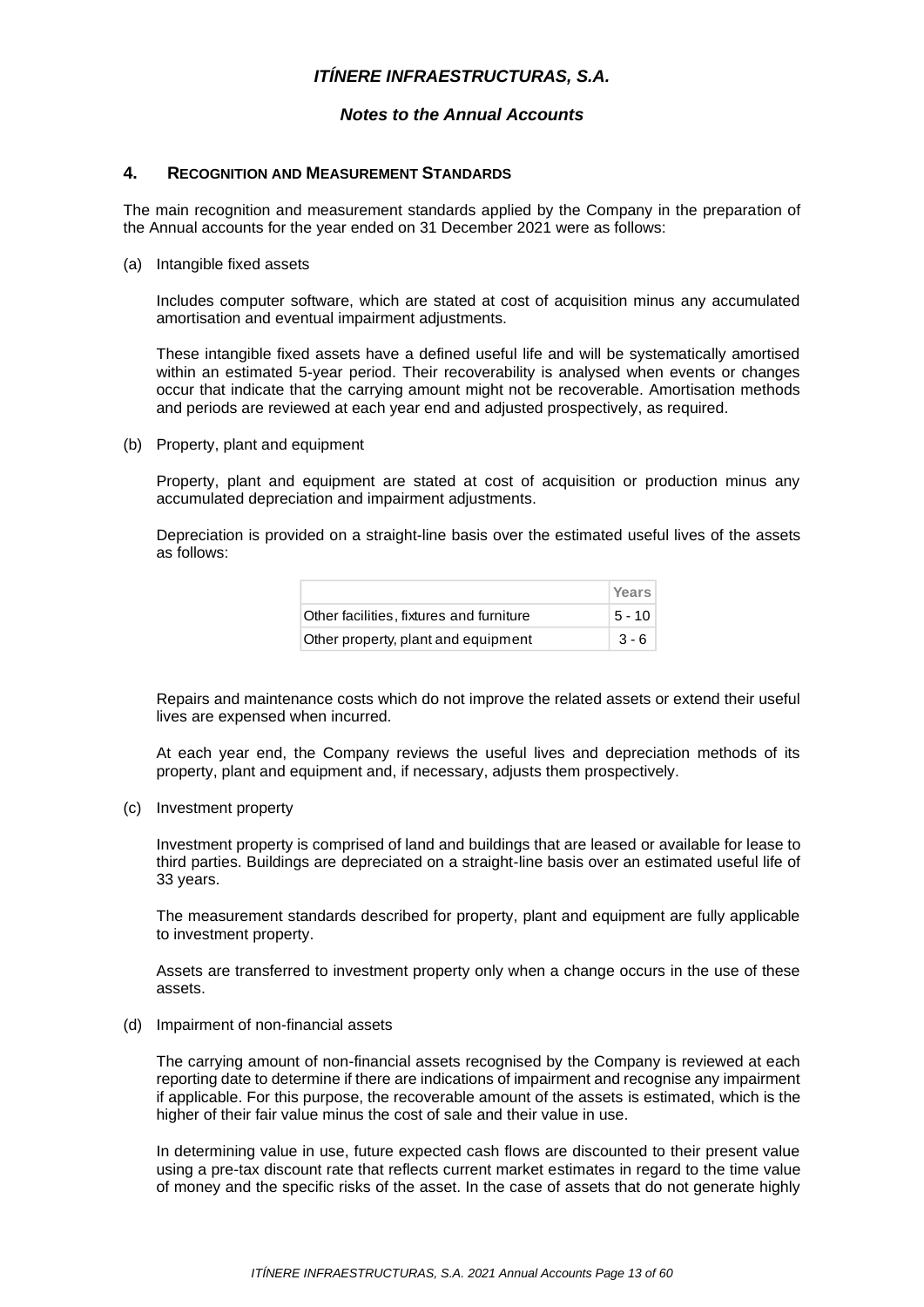# *Notes to the Annual Accounts*

independent cash flows, the recoverable amount is determined for the cash-generating units to which the assets being valued belong.

Likewise, and regardless of the existence or otherwise of signs of value impairment, on a yearly basis at least, the Company checks any potential value impairment that could affect goodwill and intangible assets with an undefined useful life.

At the same time, if the Company has reasonable doubts as to the technical success or financial and commercial profitability of the research and development projects in progress, the amounts registered on the balance sheet are recognised directly as losses from intangible assets in the income statement and are not reversible.

Impairment losses are recognised for all assets, or, where applicable, for the cash generating units to which they belong, when their carrying amount exceeds their estimated recoverable amount. These impairment losses are recognised in the income statement and reversed if the circumstances in which they were recognised no longer exist. The reversal of impairment is recognised in the income statement and only up to the limit of the carrying amount of the asset net of amortisation and depreciation had impairment not been recognised. Impairment losses corresponding to goodwill are not reversible.

(e) Operating leases

Income and expenses from operating leases are charged to the income statement in the year accrued.

Any collection or payment that might be made when arranging an operating lease will be treated as a prepaid lease collection or payment, which will be allocated to the income statement over the lease term as the benefits of the leased asset are received or given.

(f) Financial instruments

The Company classifies financial instruments in the different categories on the basis of their characteristics and the Company's intentions at the time of their initial recognition.

# Financial assets

The categories of financial assets applicable to the Company are the following:

## (i) Financial assets at amortised cost

This category incorporates those financial assets, including those admitted to trading on an organised market, in which the Company maintains the investment with a view to receiving cash flows deriving from performance of the contract and the contractual terms of the financial asset give rise, on specified dates, to cash flows which are solely receipts of principal and interest on the outstanding principal amount.

The contractual cash flows which are solely receipts of principal and interest on the outstanding principal amount are inherent in an agreement which has the nature of an ordinary or common loan, without prejudice to the fact that the transaction conforms to an interest rate of zero or below the market rate.

This category includes trade receivables and non-trade receivables:

a) Trade receivables: these are financial assets which derive from the sale of goods and the rendering of services owing to trade transactions of the company with a deferred payment.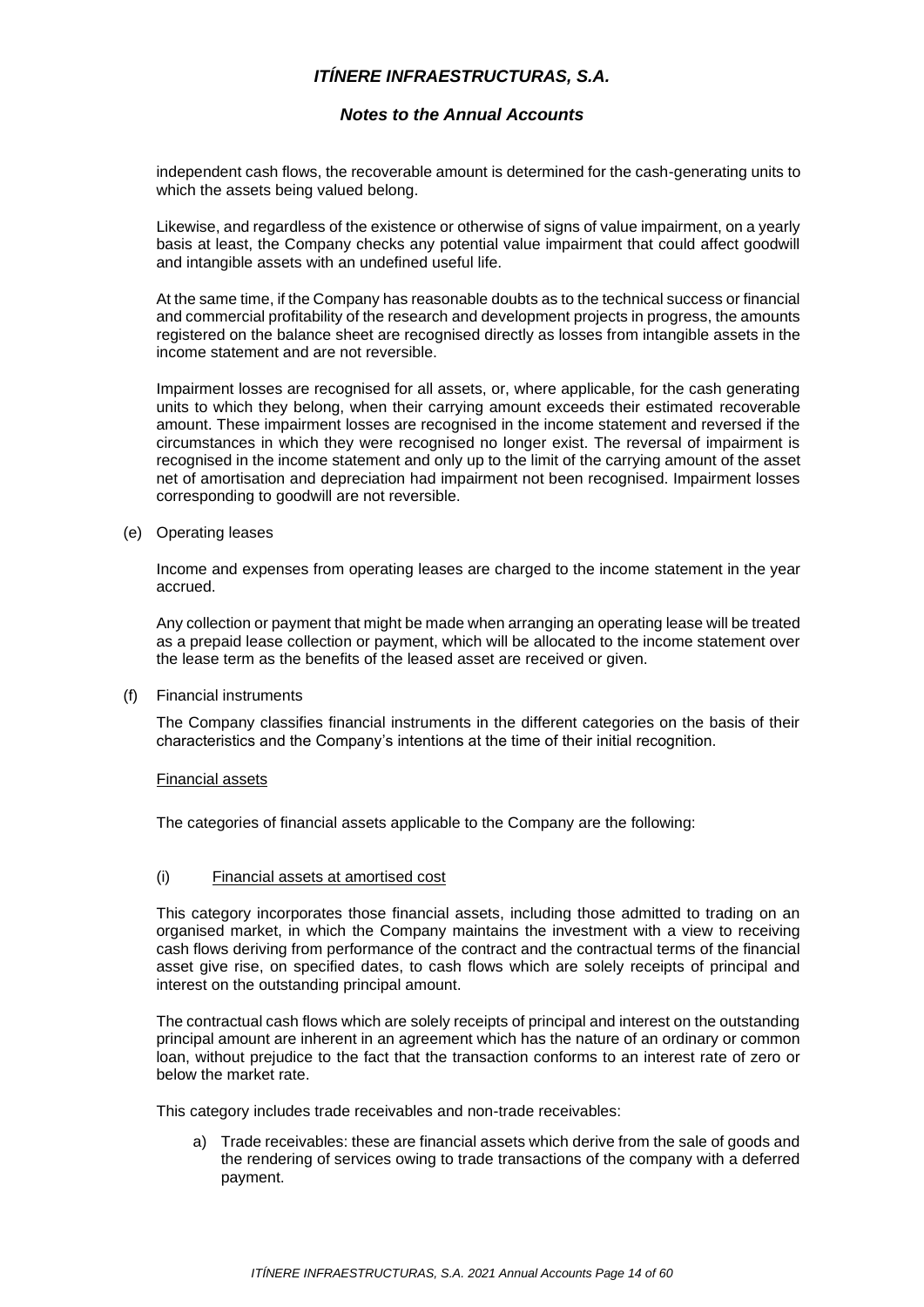### *Notes to the Annual Accounts*

b) Non-trade receivables: these are financial assets which, as they are not equity nor derivative instruments, are not of a trade origin and their payments are for a given or determinable amount, deriving from loan or credit transactions granted by the company.

Financial assets classified under this category are initially recognised at fair value which, in the absence of evidence to the contrary, shall be the transaction price, which is equivalent to the fair value of the consideration received, plus directly attributable transaction costs.

Nonetheless, trade receivables due within one year for which there is no specific contractual interest rate, as well as staff receivables, dividends receivable and called-up equity instruments expected to be settled in the short term are measured at their nominal amount, provided that the effect of not discounting the cash flows is immaterial.

Subsequently, the financial assets included under this category shall be valued at their amortised cost. Accrued interest is recognised in the income statement using the effective interest rate method.

Nonetheless, any receivables due within one year which, pursuant to the provisions of the previous section, are initially valued at their nominal value, shall continue to be valued at said amount, unless they have been impaired.

When the contractual cash flows of a financial asset are modified owing to financial difficulties of the issuer, the company shall analyse whether there are grounds to post a loss owing to a value impairment.

At least upon year closure, the necessary impairment must be carried out whenever there is objective evidence that the value of a financial asset, or of a group of financial assets with similar risk characteristics valued collectively, has been impaired as a result of one or more events that occurred after its initial recognition and which bring about a reduction or delay in estimated future cash flows which derive from the insolvency of the debtor.

Any loss owing to an impairment in the value of these financial assets shall be the difference between their book value and the present value of the future cash flows, including, where applicable, those deriving from the enforcement of real guarantees and collateral which it is estimated will be generated, discounted at the effective interest rate calculated at the time of their initial recognition. For variable interest financial assets, the effective interest rate at the reporting date will be used, in accordance with contractual terms. When calculating losses owing to the impairment of a group of financial assets, models based on statistical methods or formulas may be used.

Impairment losses, as well as their reversal when the amount of said loss falls for reasons related with a subsequent event, shall be recognised as an expenses or income, respectively, in the income statement. The impairment reversal will be limited to the book value of the asset that would have been recognised on the date of the reversal had the impairment not been recognised.

Nonetheless, instead of the present value of future cash flows, market value may be used provided that it is sufficiently reliable to consider it as representative of the amount that would be recovered by the Company.

The recognition of interest in financial assets with credit impairment shall follow the general rules, without prejudice to, concurrently, the company having to evaluate whether said amount shall be subject to recovery and, where applicable, posting the attendant impairment loss.

Any income from interest on financial assets valued at amortised cost is recognised using the effective interest rate method. When a receivable suffers a loss owing to value impairment, the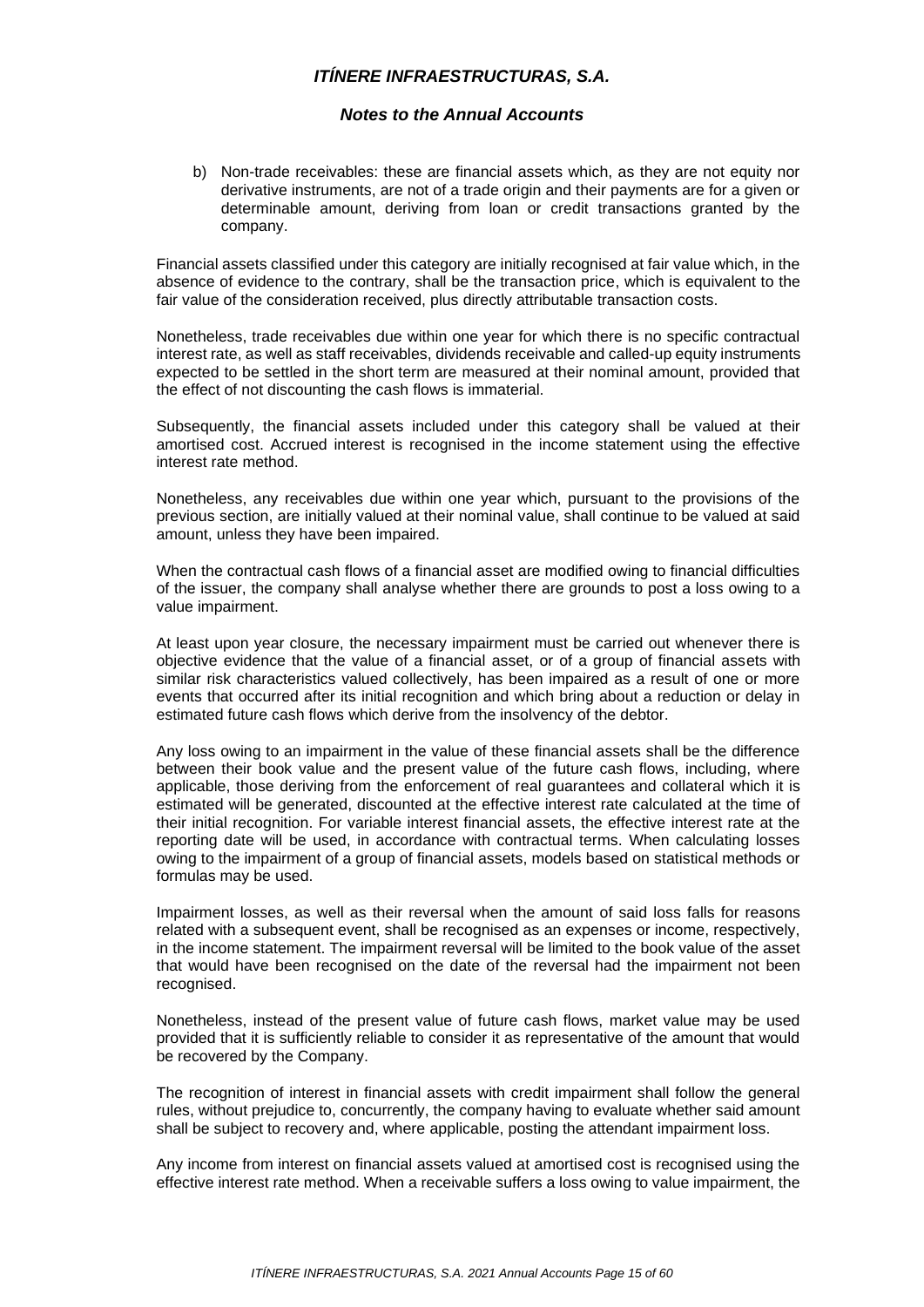### *Notes to the Annual Accounts*

Company reduces the book value to its recoverable amount, discounting the future estimated cash flows at the original effective interest rate of the instrument and it will continue to apply the discount as a reduction in income from interest. Income from interest on loans which have suffered losses owing to value impairment are recognised using the effective interest rate method.

#### (ii) Financial assets at cost

This valuation category includes:

- a) Equity investments in group companies and associates.
- b) Any other investments in equity instruments whose fair value cannot be determined by reference to a price listed on an active market for an identical instrument, or cannot be reliably estimated, and any derivatives whose underlying asset is these investments.
- c) Hybrid financial assets whose fair value cannot be estimated reliably unless the requirements for their posting at amortised cost are met.
- d) The contributions made as a result of a joint venture agreement and similar.
- e) Participative loans whose interest is of a contingent nature, either because a fixed or variable interest rate has been agreed upon subject to compliance with a milestone in the borrowing company (for example, obtaining profits), or because it is solely calculated with reference to the evolution of the activity of said company.
- f) Any other financial asset initially posted in the portfolio at its fair value with changes in the income statement when it is not possible to obtain a reliable estimate of its fair value.

The investments included under this category are initially valued at cost, which will be equivalent to the fair value of the consideration handed over plus the transaction costs directly attributable to them, not including the latter in the cost of the investments in group companies.

Notwithstanding with the foregoing, if there is an investment prior to its classification as a group, multigroup or associate company, the book value that it should have immediately before the company gains this classification shall be regarded as a cost of said investment.

The amount of the preferential subscription rights and similar rights which, where applicable, may have been acquired, shall form part of the initial valuation.

Subsequently, the equity instruments included under this category shall be valued at their cost, minus, where applicable, the accumulated impairment losses.

When a value has to be assigned to these assets owing to a derecognition from the balance sheet or for some other reason, the weighted average cost method by homogeneous groups shall be applied, taking the latter to mean the values that have the same rights.

In the event of the sale of preferential subscription rights and similar or the segregation thereof to exercise them, the amount of the cost of the rights shall reduce the book value of the respective assets. Said cost shall be determined by applying some generally accepted valuation formula.

The contributions made as a result of a joint venture agreement and similar shall be valued at cost, increased or reduced by the profit or loss, respectively, which pertain to the company as a non-managing participant, y minus, where applicable, the accumulated impairment losses.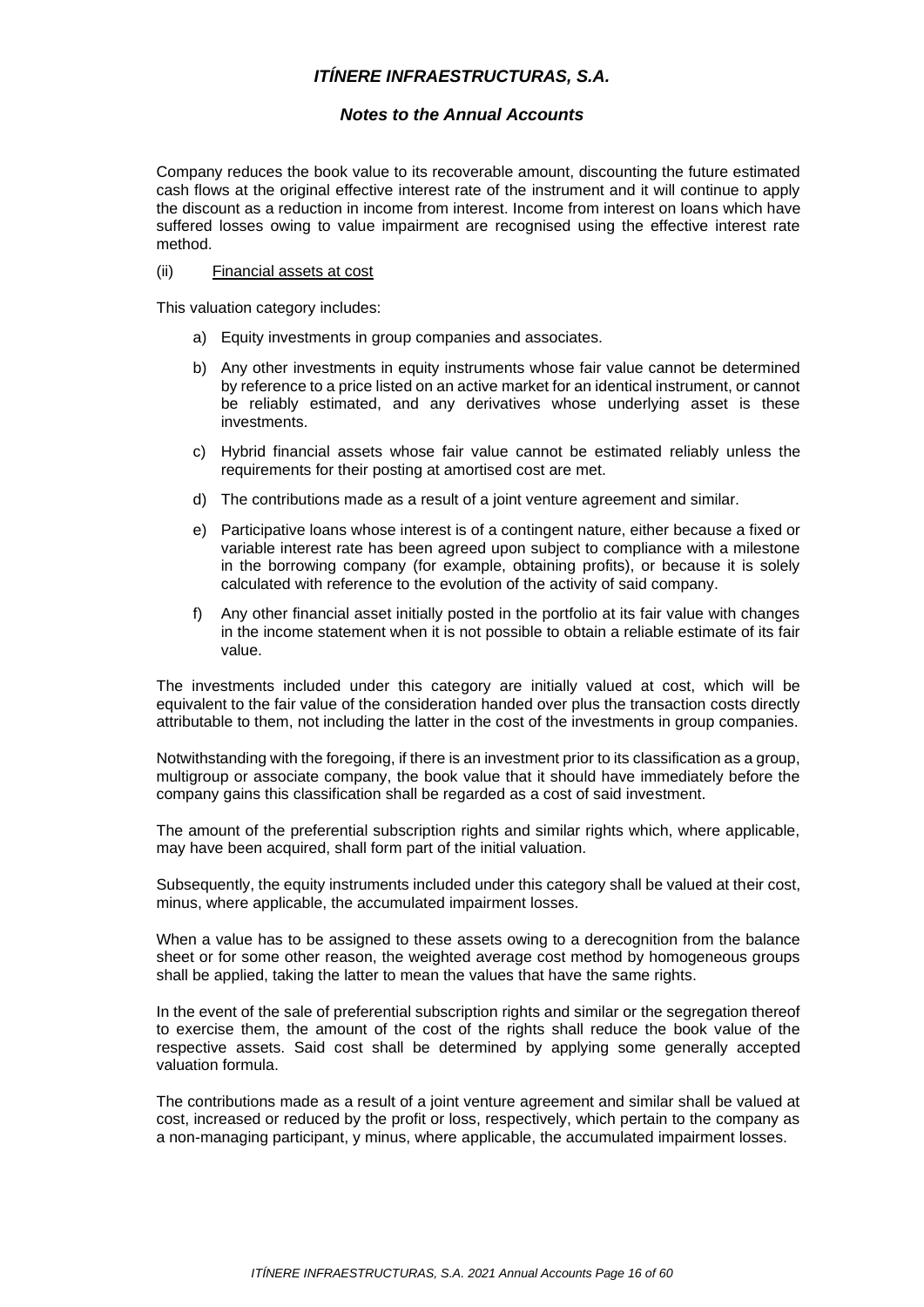### *Notes to the Annual Accounts*

This same criterion shall be applied in participative loans whose interest is of a contingent nature, either because a fixed or variable interest rate has been agreed upon subject to compliance with a milestone in the borrowing company (for example, obtaining profits), or because it is solely calculated with reference to the evolution of the activity of said company. If, in addition to contingent interest, irrevocable, fixed interest is agreed upon, the latter shall be posted as financial income as and when it is accrued. The transaction costs shall be imputed to the income statement on a straight-line basis during the lifetime of the participative loan.

At least at year-end, the necessary impairment must be carried out whenever there is objective evidence that the book value of an investment will not be recovered.

The impairment amount shall be the difference between the book value and the recoverable amount, taking the latter to be the higher of the fair value minus sale costs and the present value of future cash flows from the investment, which for the case of equity instruments, shall be calculated, either by estimating those which it is expected to receive as a result of the distribution of dividends carried out by the investee and the disposal or derecognition in the accounts of the investment therein, or by estimating its share in the cash flows expected to be generated by the investee, as a result of its ordinary activity, disposal or derecognition.

Unless there is better evidence of the recoverable amount of the investments in equity instruments, the estimated loss owing to impairment of this class of assets shall be calculated in line with the equity of the investee and the unrealised capital gains existing as at the valuation date, net of the tax effect. When determining this amount, and provided that the investee company has invested, in turn, in another, due consideration must be given to the equity included in the consolidated annual accounts drawn up by applying the criteria of the Commerce Code and its implementing regulations.

Generally speaking, the indirect estimation method based on equity may be used in those cases in which it can be used to demonstrate a minimum recoverable amount without the need to carry out a more complex analysis when it is deduced from the latter that there is no impairment.

The recognition of impairment losses and, where applicable, their reversal, are recognised as an expense or as income, respectively, in the income statement. The impairment reversal will be limited to the book value of the investment that would have been recognised on the date of the reversal had the value impairment not been recognised.

Notwithstanding, in the event of there having been an investment in the company, subject to its classification as a group, multigroup or associate company, and prior to said classification, valuation adjustments have been made, imputed directly to the equity deriving from said investment, said adjustments shall be maintained after classification until the disposal or derecognition of the investment, at which time they shall be posted in the income statement, or until the following circumstances occur:

- a) In the event of prior impairment owing to increases in value, the impairment losses shall be posted against the equity item which includes the valuation adjustments made previously up to the amount thereof and the surplus, where applicable, shall be posted under the income statement. The impairment losses imputed directly to equity shall not revert.
- b) In the event of prior valuation adjustments owing to reductions in value, when subsequently the recoverable amount is greater than the book value of the investments, the latter shall be increased up to the limit of said reduction in value, against the item that has included the prior valuation adjustments and as from this time the new amount arising shall be regarded as a cost of the investment. However, when there is objective evidence of an impairment in the value of the investment, the losses accumulated directly under equity shall be recognised in the income statement.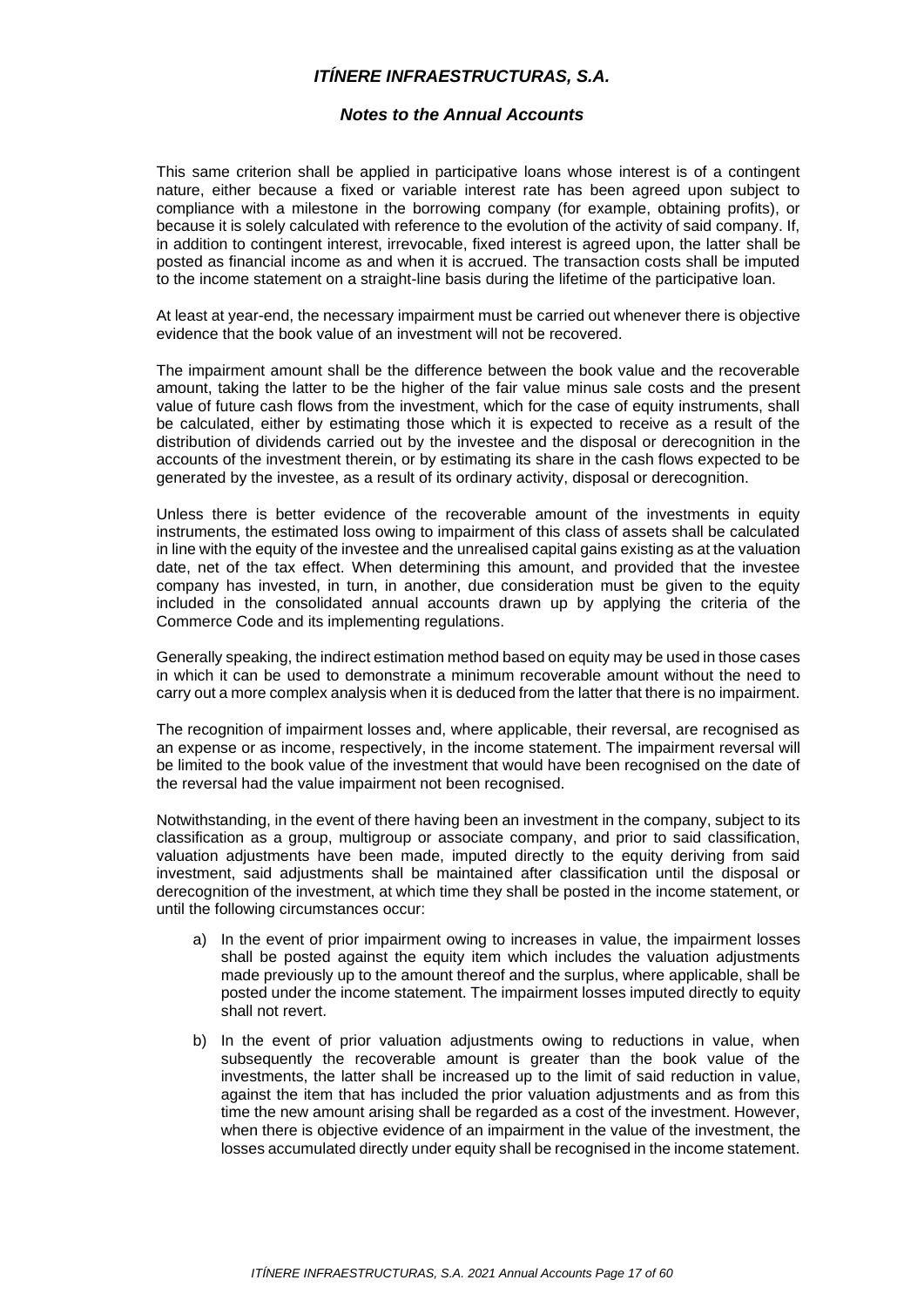# *Notes to the Annual Accounts*

#### (iii) Interest and dividends received from financial assets

Interest and dividends from financial assets accruing subsequently to the time of acquisition shall be recognised as income in the income statement.

With this in mind, the amount of any explicit interest accrued and not matured at said time shall be posted separately, in line with their maturity, under the initial valuation of financial assets, as well as the amount of the dividends agreed upon by the competent body at the time of acquisition. "Explicit interest" shall be taken to mean the interest obtained from applying the contractual interest rate of the financial instrument.

In addition, if the distributed dividends unequivocally derive from results generated prior to the acquisition date because amounts that are higher than the profits generated by the investee since the acquisition have been distributed, they will not be recognised as income and will reduce the investment's carrying amount.

The judgement as to whether profits have been generated by the investee shall be made solely considering the profits posted under the individual income statement as from the acquisition date, unless the distribution charging to said profits should undoubtedly be classified as a recovery of the investment from the perspective of the entity that receives the dividend.

#### (iv) Reclassification of financial assets

When the company changes the way in which it manages its financial assets to generate cash flows, it shall reclassify all the assets assigned in accordance with the criteria determined in the previous sections. Reclassification of category is not a balance sheet recognition event, but rather a change in the valuation criterion.

To this end, changes deriving from the following circumstances are not reclassifications:

- a) When an element which was previously an effective, designated hedging instrument in a cash flow hedge or in a net investment hedge in a foreign transaction, has ceased to comply with the requirements to be regarded as such.
- b) When an element becomes an effective, designated hedging instrument in a cash flow hedge or in a net investment hedge in a foreign transaction.

#### (v) Derecognition of financial assets

When analysing transfers of financial assets, due consideration should be paid to the economic reality and not only to its legal form, nor to the name of the contracts.

The company shall derecognise a financial asset, or part thereof, when they expire or the contractual rights to the cash flows of the financial asset have been assigned, with it being necessary for the risks and benefits inherent in their ownership to have been substantially transferred, under circumstances which shall be evaluated by comparing the company exposure before and after assignment with the variation in the amounts and in the net cash flow schedule of the asset transferred. It shall be assumed that the risks and benefits inherent in the ownership of the financial asset have been substantially assigned when their exposure to said variation ceases to be significant with regard to the total variation in the present value of future net cash flows associated with the financial asset (such as definitive sales of assets, assignments of trade receivables in ''factoring'' operations in which the company does not retain any credit risk nor interest, sales of financial assets with a buyback agreement for their fair value and securitisations of financial assets in which the assignor company does not retain any subordinated financing nor grant any type of guarantee or assume any other type of risk).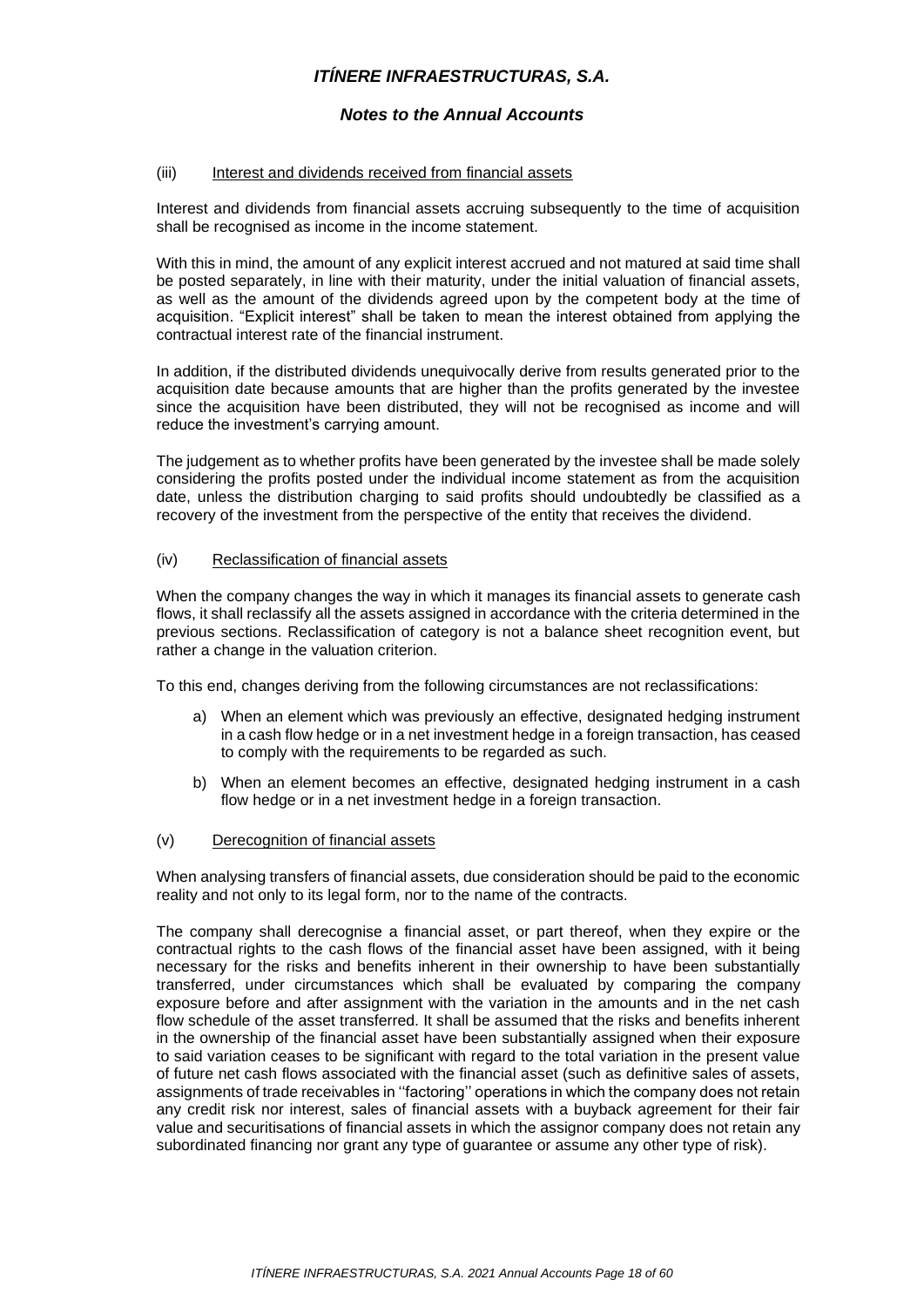### *Notes to the Annual Accounts*

If the company has not substantially assigned nor retained the risks and benefits, the financial asset shall be derecognised when it has not retained control thereof, a situation which shall be determined in line with the unilateral capacity of the assignee to transfer said asset, fully and without imposing conditions, to an unrelated third party. If the assignor company maintains control of the asset, it shall continue to recognise it for the amount to which the company is exposed to variations in value of the asset assigned, in other words, for its continued involvement, and it shall recognise an associated liability.

When the financial asset is derecognised, the difference between the consideration received net of the attributable transaction costs, considering any new asset obtain minus any liability assumed, and the book value of the financial asset shall determine the gain or loss arising when derecognising said asset, and it shall form part of the profit/loss for the financial year in which it occurs.

The above criteria shall also be applied in transfers from a group of financial assets or part thereof.

The company shall not derecognise the financial assets and it shall recognise a financial liability for a sum equal to the consideration received in the assignments of financial assets in which it has substantially retained the risks and benefits inherent in their ownership, such as in the discounting of bills, "recourse factoring", sales of financial assets with a buyback agreement at a fixed price or at sale price plus interest and uses of financial assets in which the assignor company retains subordinated financing or some other type of guarantees which substantially absorb all the expected losses.

#### Financial liabilities

The financial liabilities held by the Company are classified under the category of "Financial liabilities at amortised cost" which, generally speaking, include debits from trade operations and debits from non-trade operations:

- a) Debts from trade operations: these are those financial liabilities which derive from the purchase of goods and services owing to trade transactions of the company with a deferred payment, and
- b) Debts from non-trade operations: these are those financial liabilities which, not being derivative instruments, do not have a commercial origin, but rather derive from credit or loan transactions received by the company.

Participative loans endowed with the characteristics of an ordinary or common loan are also included under this category without prejudice to the agreed interest rate (zero or below the market rate).

Financial liabilities included under this category shall initially be valued at their fair value which, unless proven otherwise, shall be the transaction price, which shall be equivalent to the fair value of the consideration received, adjusted by the transaction costs directly attributable to them.

Nonetheless, trade payables due within one year for which there is no contractual interest rate and called-up equity holdings expected to be settled in the short term are measured at their nominal amount, provided that the effect of not discounting the cash flows is immaterial.

Subsequently, the financial liabilities included under this category shall be valued at their amortised cost. Accrued interest is recognised in the income statement using the effective interest rate method.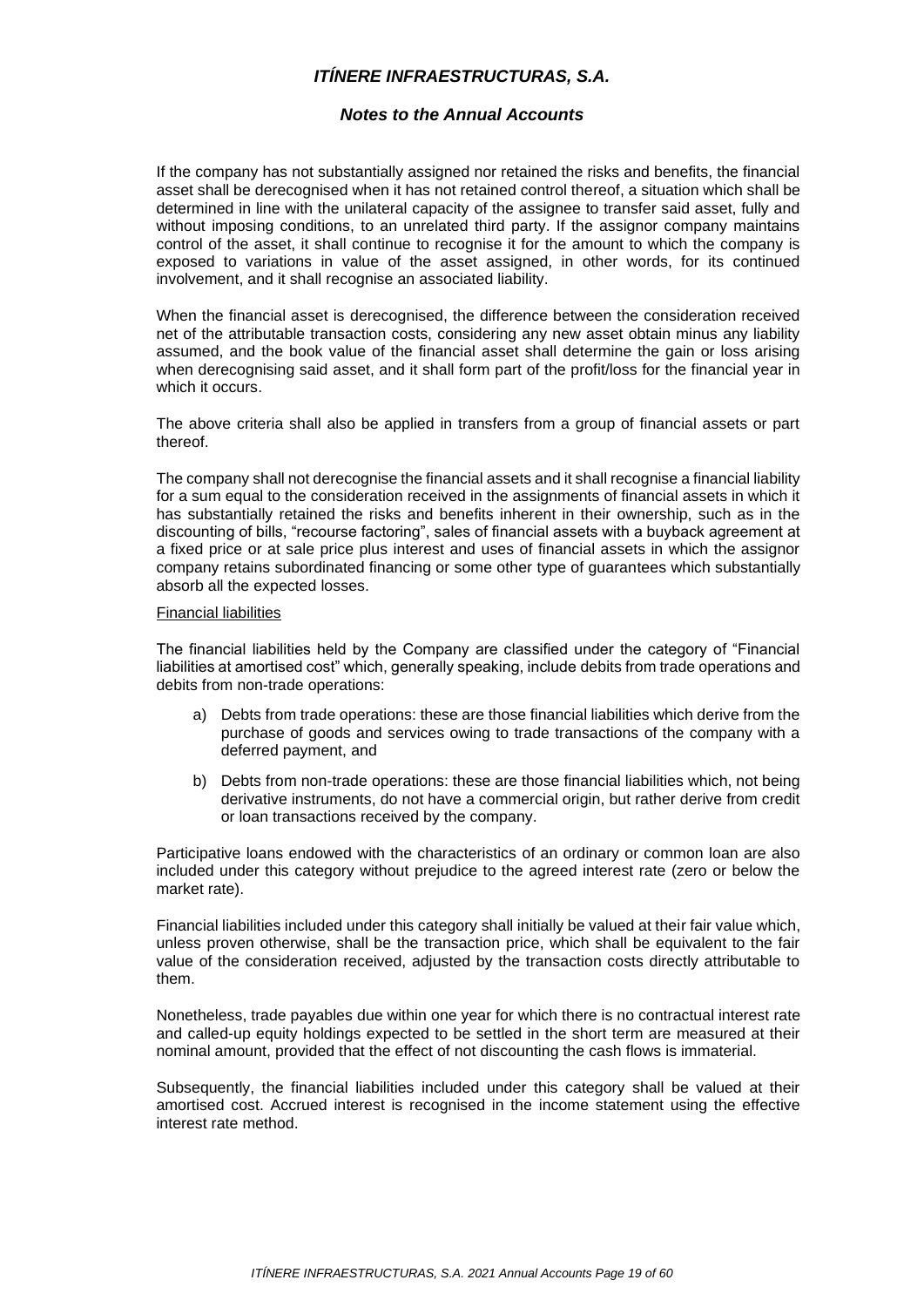# *Notes to the Annual Accounts*

Notwithstanding with the above, debits maturing in no later than one year which, in accordance with the provisions of the previous section, are initially valued at their nominal value, shall continue to be valued for said amount.

#### (i) Derecognition of financial liabilities

The company shall derecognise a financial liability, or part thereof, when the obligation has been extinguished; in other words, when it has been paid, cancelled or has expired. It shall also derecognise any specific financial liabilities it acquires, even if with the intention of placing them again in the future.

If there is any swap in debt instruments between a lender and a borrower, provided that they have substantially different conditions, the derecognition of the original financial liability will be posted and any new financial liability that arises will be recognised. In the same way, a substantial modification in the present conditions of a financial liability will be posted.

The difference between the book value of the financial liability or part thereof which has been derecognised and the consideration paid, including any costs or fees incurred and including any asset assigned other than the cash or liability assumed, shall be recognised in the income statement for the financial year in which it takes place.

In the event of an exchange of debt instruments that do not have substantially different terms, the original financial liability shall not be derecognised from the balance sheet. Any transaction cost or fee incurred shall adjust the book value of the financial liability. As from this date, the amortised cost of the financial liability shall be determined by applying the effective interest rate which is equal to the book value of the financial liability with the cash flows payable in accordance with the new conditions.

For these purposes, the terms of the contracts shall be regarded as substantially different, amongst other cases, when the present value of the cash flows of the new contract, including any fee paid, net of any fee received, differs by at least ten per cent from the present value of the remaining cash flows of the original contract, with both amounts being updated at the effective interest rate of the latter. Certain alterations to the determination of cash flows may not exceed this quantitative analysis, but they may also give rise to a substantial modification in the liability, such as: a change from fixed interest rate to variable in the remuneration of the liability, the restatement of the liability in a different currency, a loan at a fixed interest rate which becomes a participative loan, amongst other cases.

(g) Equity instruments

The own shares held by the Company at 31 December 2021 and 2020 is recognised under the "own shares and equity holdings" line-item on the attached balance sheet and are valued at their average acquisition cost. The costs of these transactions are recognised directly in equity as lower reserves.

#### (h) Cash and cash equivalents

This line-item includes cash in hand, amounts in current accounts and deposits and the temporary acquisition of assets that meet all the following requirements:

- **•** They are convertible into cash.
- Their maturity does not exceed three months from their acquisition date.
- They are not subject to a significant risk of changes in value.
- They form part of the Company's usual cash management policy.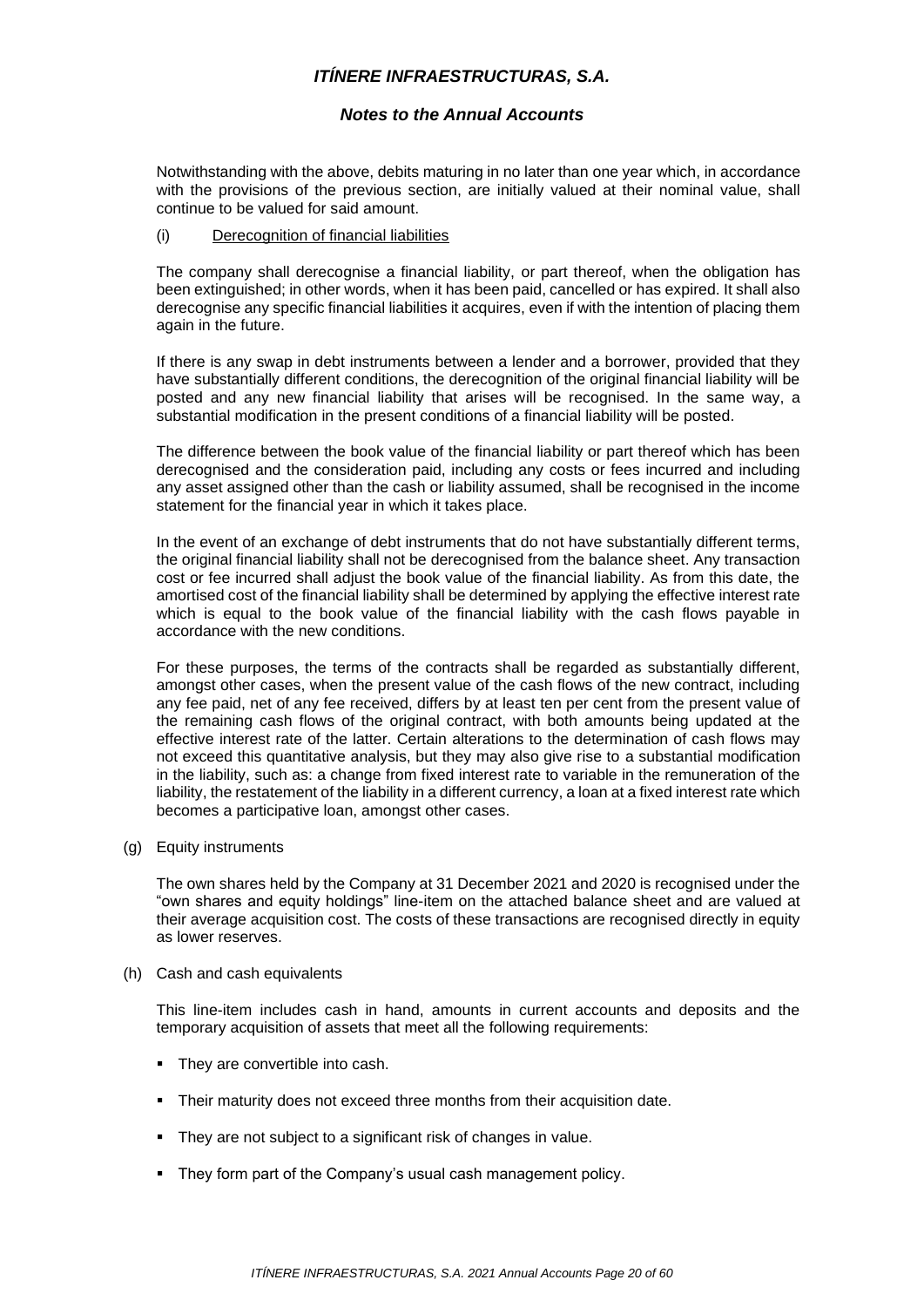### *Notes to the Annual Accounts*

(i) Foreign currency transactions

The Company's functional currency is the euro. Consequently, any transactions in non-euro currencies are considered a foreign currency and are recognised according to the exchange rates in force on the transaction dates.

At year-end, the monetary assets and liabilities stated in a foreign currency are converted by applying the exchange rate prevailing on the balance sheet date. The profit and loss on that measurement are recognised directly in the income statement in the year in which they occur.

The non-monetary items measured at their fair value are measured by applying the exchange rate of the date on which the fair value is determined. Exchange differences are recognised directly in equity if the monetary item is measured in equity and in the income statement if measured in profit and loss.

(j) Income tax

The corporate income tax expense or income includes both current and deferred taxes.

The financial year's corporate income tax expense or income is calculated as the sum of the current tax, which results from applying the corresponding tax rate to the financial year's tax base after applying the existing rebates and deductions, and the variation in deferred tax assets and liabilities recorded in the accounts.

The deferred tax income or expense corresponds to the recognition or cancellation of deferred tax assets and liabilities. These arise as a result of the different valuation, either accounting or fiscal, attributed to the assets and liabilities and certain Company equity instruments, insofar as they have a future fiscal effect, as well as the negative tax bases recognised or applied.

Current income tax assets and liabilities are measured at the amounts expected to be paid to or recovered from the tax authorities, in accordance with the regulations and rates in force or approved and pending publication at year-end.

Current and deferred income tax is recognised in the income statement, unless it comes from a transaction or economic event that has been recognised in the same year or in another year under equity or a business combination.

#### (i) Recognition of deferred tax liabilities

The Company recognises the deferred tax liabilities in all cases, except when they arise from the initial recognition of goodwill or of an asset or liability in a transaction that is not a business combination and does not affect the carrying amount or the tax base at the transaction date.

#### (ii) Recognition of deferred tax assets

Deferred tax assets are only recognised insofar as it is considered likely that the Company is going to have future tax gains to offset the aforementioned assets or when the tax legislation envisages the possibility of the future conversion of deferred tax assets into a credit enforceable vis-à-vis the Public Administration.

The Company recognises the conversion of a deferred tax asset into a credit payable to the Public Administration when this is enforceable in accordance with the provisions of the prevailing tax legislation. For these purposes, the deferred tax asset is recognised with a charge to deferred income tax expense and the account receivable is credited to current income tax. Likewise, the Company recognises the swap of a deferred tax asset for public debt securities when their ownership is acquired.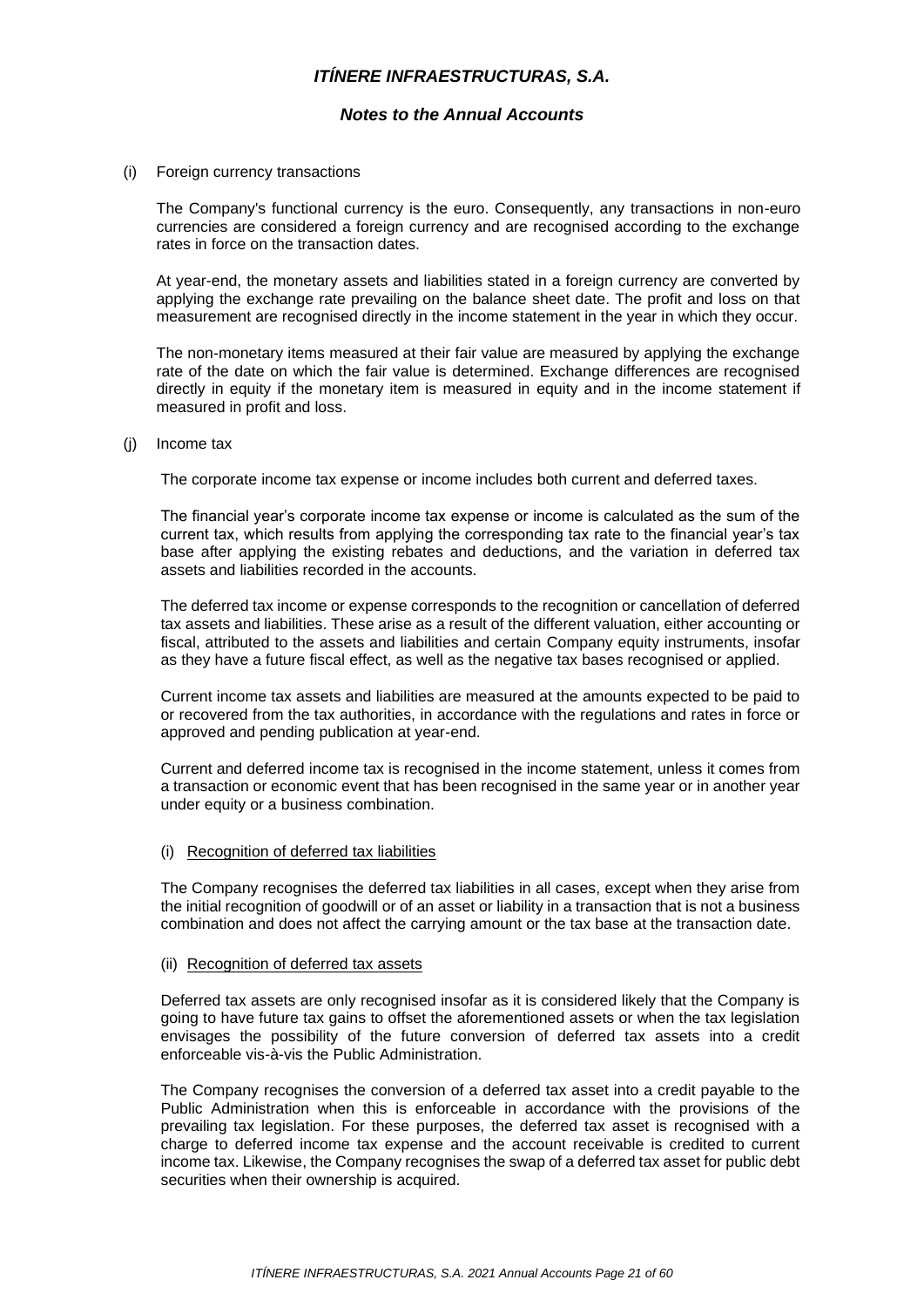### *Notes to the Annual Accounts*

In the absence of proof to the contrary, it is not considered probable that the Company will have future taxable profits when it is foreseen that their future recovery will occur more than ten years from the closing date of the fiscal year. This is regardless of the nature of the deferred tax asset or if they are credits arising from deductions and other fiscal advantages pending tax application due to insufficient quota, when the activity has taken place or the yield resulting from the right to the deduction or allowance has been obtained, there are reasonable doubts about compliance with the requirements to make them effective.

The Company only recognises the deferred tax assets arising from tax losses qualifying for carryforward insofar as it is likely that future tax gains will be obtained that will offset them within the period established in the applicable tax legislation, with a maximum of ten years, unless there is proof that they will be recovered within a longer deadline, when the tax legislation enables the carryforward in a longer period or does not establish any time limits regarding the carryforward.

On the other hand, it is considered likely that the Company will have sufficient tax gains to recover the deferred tax assets when there is a sufficient amount of taxable timing differences related to the same tax authority and referring to the same taxpayer, whose reversal is expected to be in the same tax year as the reversal expected of the deductible timing differences or in the years in which a tax loss, arising from a deductible timing difference, can be offset with prior or subsequent gains.

The Company recognises the deferred tax assets that have not been recognised because they exceed the ten-year recovery period insofar as the future reversal period does not exceed ten years from the year-end of the financial year or when there is a sufficient amount of taxable timing differences.

To determine the future tax gains, the Company takes into account the tax planning opportunities provided that it plans or is likely to adopt them.

#### (iii) Measurement of deferred tax assets and liabilities

Deferred tax assets and liabilities are measured based on the tax rates expected at the time of their reversal, in accordance with the approved standard in force, and according to the form in which the deferred tax asset or liability is rationally expected to be recovered or paid. For such purposes, the Company considers the deduction for reversal of the temporary measures implemented in transitional provision thirty-seven of Corporate Income Tax Act 27/2014 of 27 November as an adjustment to the tax rate applicable to the deductible timing difference associated with the non-deductibility of the redemptions made in 2013 and 2014.

Adjustments to the deferred tax asset and liability measurements are allocated to the income statement, except to the extent that the affected deferred tax assets and liabilities have their origin in book entries made directly to equity.

#### (iv) Offsetting and classification

Deferred tax assets and liabilities are recognised on the balance sheet as non-current assets and liabilities, regardless of the expected realisation or settlement date.

#### (v) Consolidated tax system

Since 1 January 2009, the Company has filed its taxes as part of the consolidated tax Group 36/09 where it is the parent company. This Group was created after the exclusion of ITÍNERE and its subsidiaries from the consolidated tax group of which Sacyr, S.A. (formerly Sacyr Vallehermoso, S.A.) is the controlling company and in which the aforesaid companies were included until, with the materialisation of the takeover bid referred to in note 1 (c), they ceased to meet the requirements established for that purpose.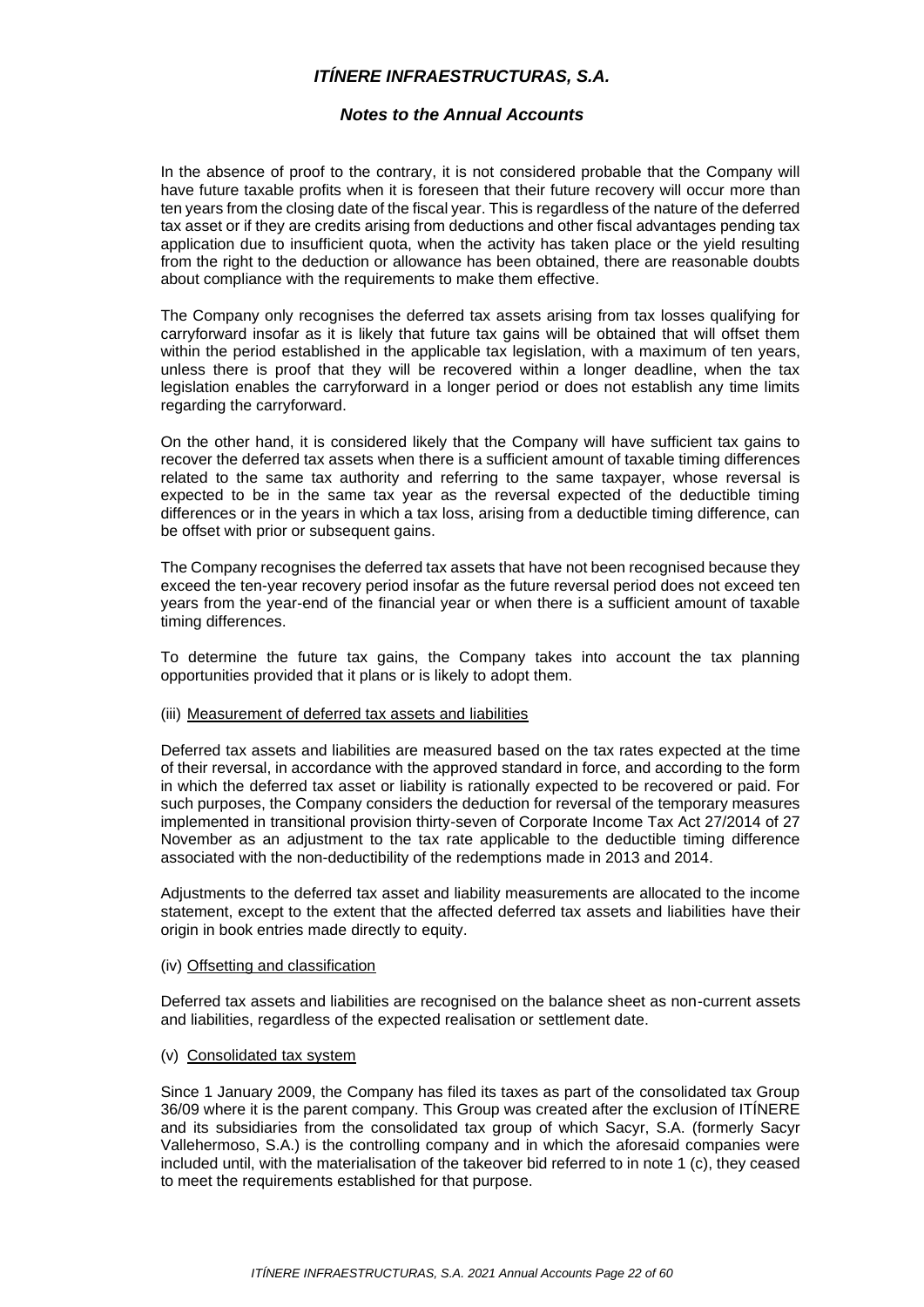### *Notes to the Annual Accounts*

Since the Company files its corporate income tax under the consolidated tax system, it recognises the corporate income tax balances in the accounts with group companies and associates on the attached balance sheet. The corporate income tax expense or income of the companies filed under the tax consolidation system is established by taking into account not only the parameters to be considered in the case of individual taxes, as indicated above, but also the following:

- The timing and permanent differences as a result of cancelling the profit or loss on transactions between group companies, deriving from the process of establishing the consolidated tax base.
- The rebates and deductions and the tax losses that correspond to each company in the tax group that pay tax under the consolidated tax return system will be attributed to the company that carried out the activity or obtained the necessary income to earn the right to the tax rebate or deduction.

The timing differences arising from eliminating the profit between the companies in the same tax group are recognised by the company that generates the results and measured by the applicable tax rate.

Regarding the tax losses from some group companies that have been offset by the other companies in the consolidated group, a reciprocal credit and debit arises between the corresponding companies and the companies that offset them. If there is a tax loss that cannot be offset by the other companies in the consolidated tax group, such tax credits losses for carryforward are recognised as deferred tax assets, considering the tax group as the taxpayer for their recovery.

(k) Income and expenses

Income and expenses are allocated based on the actual flow of goods and services that they represent and regardless of when the monetary or financial flow deriving from them takes place.

Income is recognised when the control of the goods or services is transferred to clients. At this time, the income is recorded at the amount of the consideration for which it is expected to have the right to a change in the transfer of the committed goods and services under contracts with clients, as well as other non-derivative income from contracts with clients which constitute the ordinary activity of the Company. The amount recorded is determined by deducting the amount of the consideration for the transfer of the goods and services committed to clients or other income pertaining to the ordinary activities of the Company, the amount of the discounts, refunds, price reductions, incentives or rights handed over to clients, as well as value-added tax and other taxes directly related with them which must be subject to repercussions.

Income from services rendered are recognised by considering the degree of completion of the service at the balance sheet date, provided that the transaction result can be estimated reliably.

(l) Environmental assets

Based on the type of activity conducted by the Company, no environmental actions are required.

(m) Subsidies, donations and bequests received

This line-item recognises the difference between the fair value at which certain loans granted to the Company at zero interest rate have been recognised and the amount at which they were granted, on the grounds that this difference is an interest-rate subsidy.

The allocation of the aforesaid grant to profit or loss is made in the same proportion as that by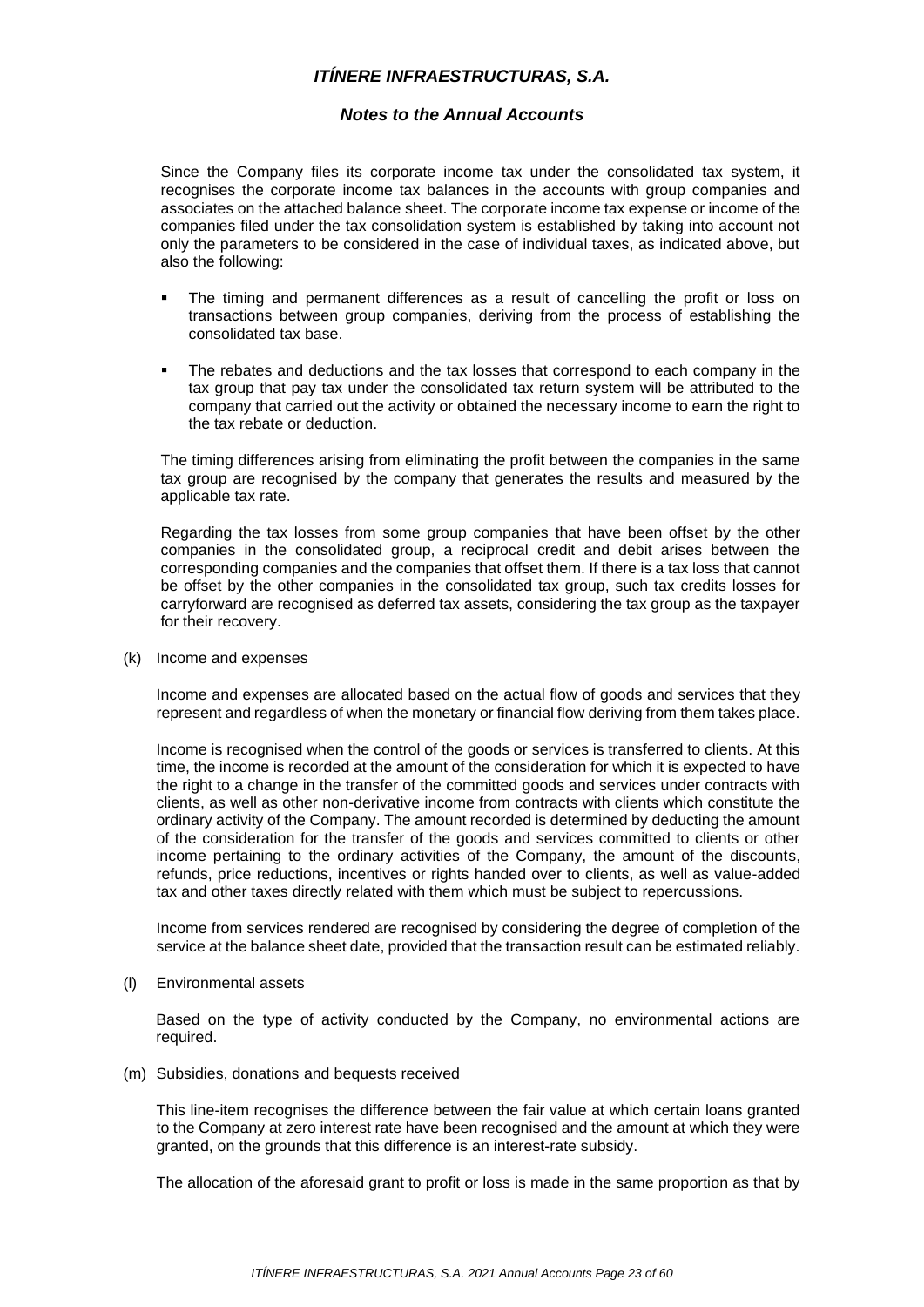## *Notes to the Annual Accounts*

which these loans are updated at a discount rate considered appropriate, depending on the contractually established time schedule for their amortisation.

(n) Related-party transactions

Related-party transactions are recognised at the fair value of the consideration given or received, in accordance with the above-mentioned measurement standards.

(o) Current and non-current assets and liabilities

Assets and liabilities are classified as current and non-current in the balance sheet. Assets and liabilities are classified as current when: they are linked to the Company's normal operating cycle and they are expected to be sold, consumed, realised or settled within this period; when they are expected to mature or be disposed of or realised within a maximum of one year, or; they are held for trading or comprise cash and cash equivalents to be used within a 12-month period.

## **5. INTANGIBLE FIXED ASSETS**

The detail and movement are as follows:

|                                              | Computer |
|----------------------------------------------|----------|
| <b>Thousands of euros</b>                    | software |
| Cost at 31 December 2019                     | 82       |
| Disposals                                    | (21)     |
| Cost at 31 December 2020                     | 61       |
| Accumulated amortization at 31 December 2019 | (76)     |
| Additions                                    | (4)      |
| Disposals                                    | 20       |
| Accumulated amortization at 31 December 2020 | (60)     |
| Net book value at 31 December 2020           |          |
|                                              |          |
| Cost at 31 December 2020                     | 61       |
| Additions                                    |          |
| Cost at 31 December 2021                     | 61       |
| Accumulated amortization at 31 December 2020 | (60)     |
| Additions                                    | (1)      |
| Accumulated amortization at 31 December 2021 | (61)     |
| Net book value at 31 December 2021           |          |

At 31 December 2021, the Company has fully depreciated intangible fixed assets totalling 61 thousand euros (74 thousand euros at 31 December 2020).

At 31 December 2021 and 2020, no intangible fixed assets have been pledged as collateral, are subject to reversal or have ownership restrictions.

All of the Company's assets are used in its activity and are located in Spain.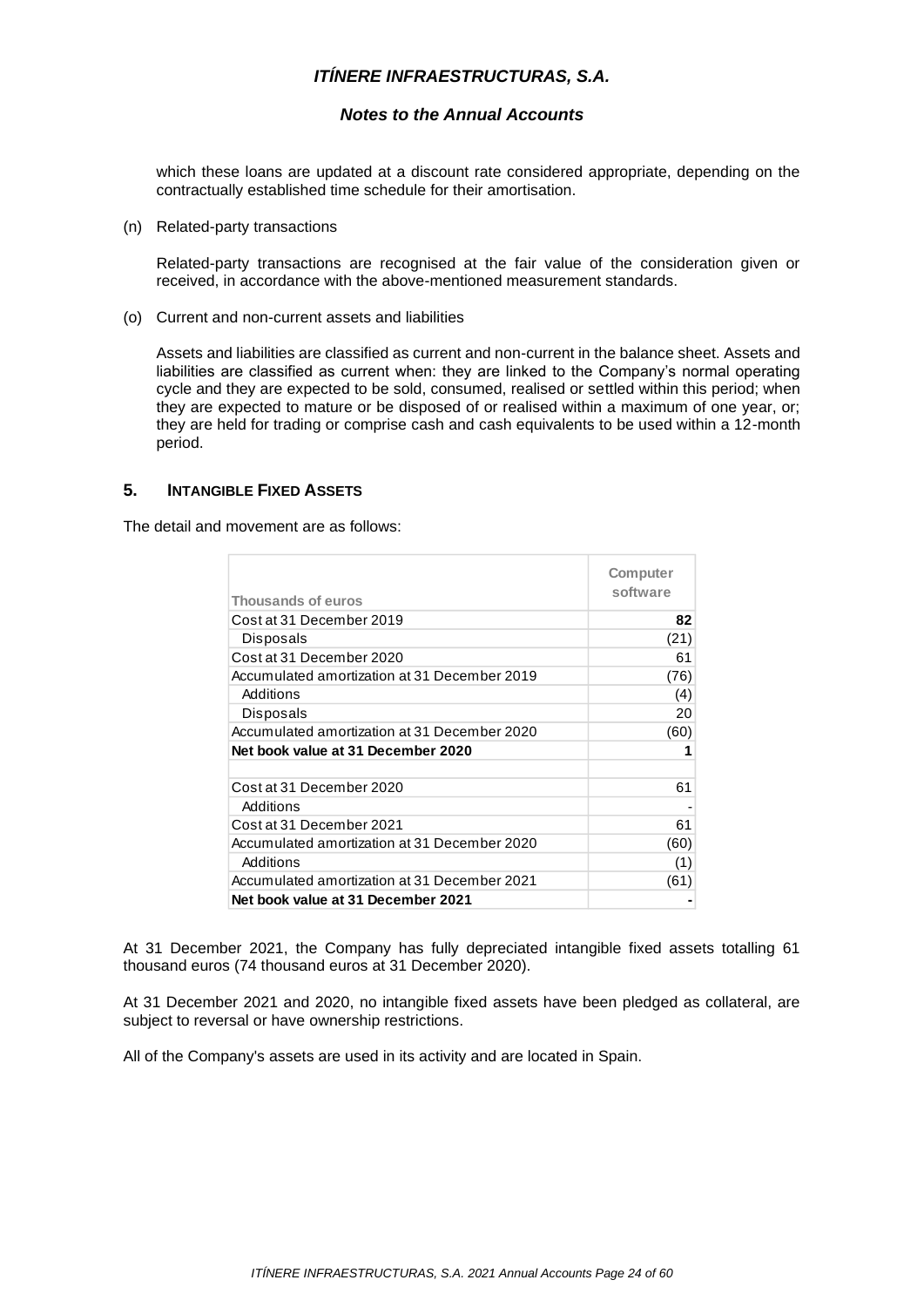# *Notes to the Annual Accounts*

# **6. PROPERTY, PLANT AND EQUIPMENT**

The detail and movement are as follows:

| Thousands of euros                           | Other<br>facilities,<br>fixtures and<br>furniture | Other<br>property, plant<br>and equipment and advances | Assets under<br>construction | Total    |
|----------------------------------------------|---------------------------------------------------|--------------------------------------------------------|------------------------------|----------|
| Cost at 31 December 2019                     | 1,047                                             | 1,176                                                  | 188                          | 2,411    |
| Additions                                    | 85                                                | 44                                                     | 548                          | 677      |
| Disposals                                    | (809)                                             | (982)                                                  |                              | (1,791)  |
| <b>Transfers</b>                             | 733                                               |                                                        | (733)                        | (0)      |
| Cost at 31 December 2020                     | 1,056                                             | 238                                                    | 3                            | 1,297    |
| Accumulated amortization at 31 December 2019 | (1,028)                                           | (1, 136)                                               |                              | (2, 164) |
| Additions                                    | (58)                                              | (19)                                                   |                              | (77)     |
| Disposals                                    | 809                                               | 982                                                    |                              | 1,791    |
| Accumulated amortization at 31 December 2020 | (277)                                             | (173)                                                  |                              | (450)    |
| Net book value at 31 December 2020           | 779                                               | 66                                                     | 3                            | 848      |
|                                              |                                                   |                                                        |                              |          |
| Cost at 31 December 2020                     | 1,056                                             | 238                                                    | 3                            | 1,297    |
| Additions                                    | 66                                                | 8                                                      |                              | 74       |
| Disposals                                    | (45)                                              |                                                        | (3)                          | (48)     |
| Cost at 31 December 2021                     | 1,077                                             | 246                                                    |                              | 1,323    |
| Accumulated amortization at 31 December 2020 | (277)                                             | (173)                                                  |                              | (450)    |
| Additions                                    | (82)                                              | (26)                                                   |                              | (108)    |
| Other movements                              | (18)                                              |                                                        |                              | (18)     |
| Accumulated amortization at 31 December 2021 | (377)                                             | (199)                                                  |                              | (576)    |
| Net book value at 31 December 2021           | 700                                               | 47                                                     |                              | 747      |

At 31 December 2021, the Company has fully depreciated property, plant and equipment totalling 430 thousand euros (415 thousand euros at 31 December 2020).

At 31 December 2021 and 2020, no property, plant and equipment have been pledged as security or are subject to ownership restrictions.

All of the Company's assets are used in its activity and are located in Spain.

The Company has taken out insurance policies to adequately cover the risks to which its property, plant and equipment are exposed.

# **7. INVESTMENT PROPERTY**

The detail and movement are as follows:

|                                              | Lands         |
|----------------------------------------------|---------------|
| Thousands of euros                           | and buildings |
| Cost at 31 December 2019                     | 2,535         |
| Additions                                    |               |
| Cost at 31 December 2020                     | 2,535         |
| Accumulated amortization at 31 December 2019 | (2, 149)      |
| Additions                                    | (75)          |
| Accumulated amortization at 31 December 2020 | (2,224)       |
| Net book value at 31 December 2020           | 311           |
|                                              |               |
| Cost at 31 December 2020                     | 2,535         |
| Additions                                    |               |
| Cost at 31 December 2021                     | 2,535         |
| Accumulated amortization at 31 December 2020 | (2,224)       |
| Additions                                    | (75)          |
| Accumulated amortization at 31 December 2021 | (2,299)       |
| Net book value at 31 December 2021           | 236           |

*ITÍNERE INFRAESTRUCTURAS, S.A. 2021 Annual Accounts Page 25 of 60*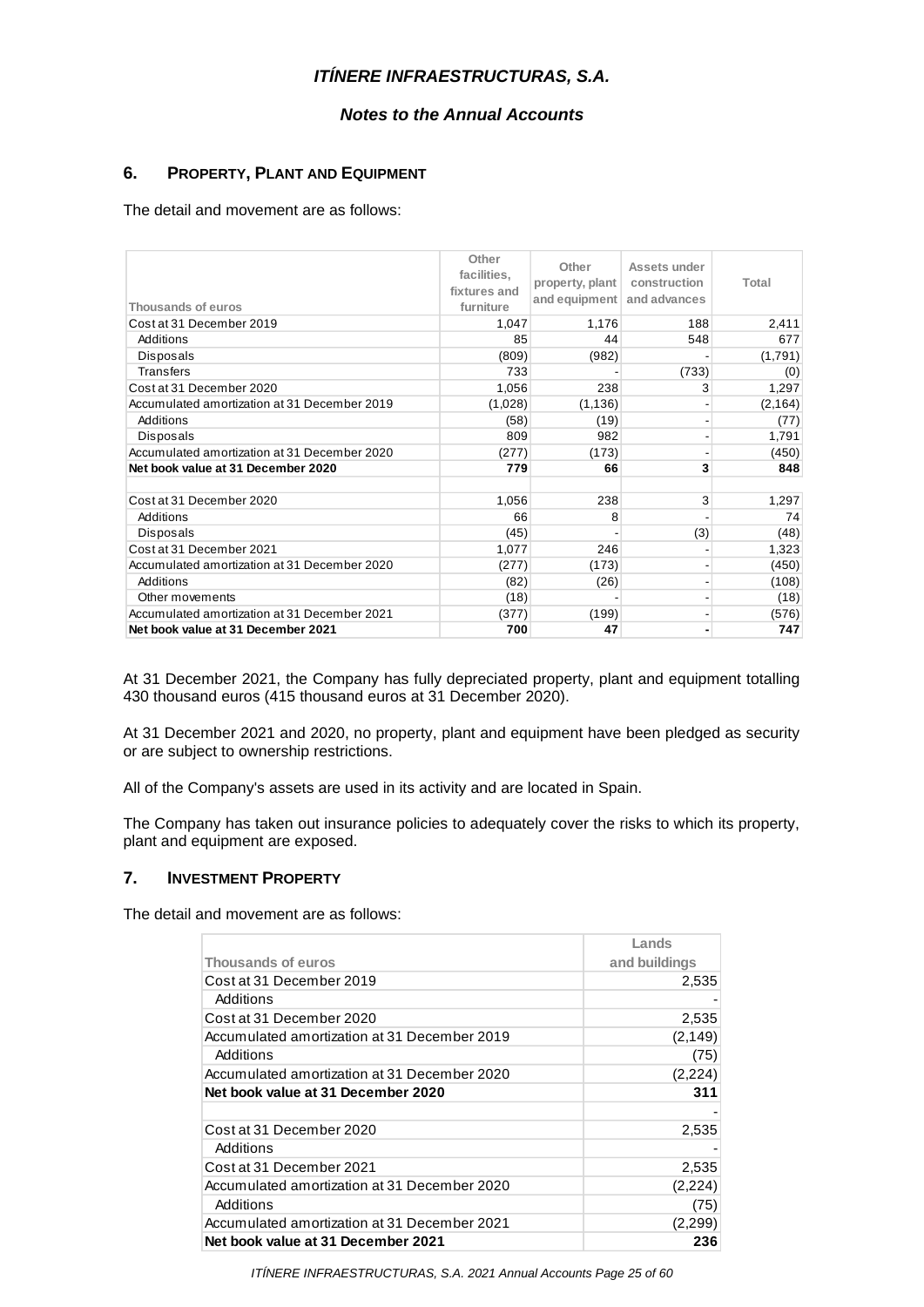### *Notes to the Annual Accounts*

The investment properties registered at 31 December 2021 and 2020 refer to two business premises located in Bilbao and Vitoria that are owned by the Company. At 31 December 2021, the Bilbao location is partially available for lease.

The expenses derived from the Company's investment property consist of the annual depreciation and other maintenance expenses, which amounted to 67 thousand euros in 2021 (48 thousand euros in 2020). All the expenses are recognised in the income statement on an accrual basis.

At 31 December 2021 and 2020, the Company had fully depreciated investment property totalling 54 thousand euros.

There are no restrictions on property investments or on income derived therefrom.

There are no contractual obligations for the acquisition, construction or development of investment property, or for their repair, maintenance or improvement.

The Company has taken out insurance policies to adequately cover the risks to which its property, plant and equipment are exposed.

### **8. LEASES**

At 31 December 2021, the Company had entered into an operating lease agreement for offices as the lessee with the company Inverlasa S.L. as the lessor. This agreement expires in November 2029.

Details of the minimum instalments derived from previous agreements, according to the terms and conditions in force, excluding the re-invoicing of the building's expenses and, future CPI-based increases, are as follows:

| <b>Maturity</b>            | Thousands of<br>euros |
|----------------------------|-----------------------|
| Up to one year             | 339                   |
| Between one and four years | 1.243                 |
| More than four years       | 919                   |
| <b>Total maturities</b>    | 2,501                 |

#### **9. FINANCIAL INSTRUMENTS**

#### **FINANCIAL ASSETS**

The breakdown of the financial assets by category at 31 December 2021 and 2020 is as follows:

| Thousands of euros                        |                           |                                   |                                        |      |                                        |        |           |           |
|-------------------------------------------|---------------------------|-----------------------------------|----------------------------------------|------|----------------------------------------|--------|-----------|-----------|
| Categories                                |                           | Long - term financial instruments |                                        |      | Short - term financial<br>instruments  |        |           |           |
|                                           | <b>Equity Instruments</b> |                                   | Credits<br><b>Derivatives</b><br>Other |      | Credits<br><b>Derivatives</b><br>Other |        | Total     |           |
|                                           | 2021                      | 2020                              | 2021                                   | 2020 | 2021                                   | 2020   | 2021      | 2020      |
| Financial asset carried at amortized cost |                           |                                   | 64                                     | 63   | 40.412                                 | 39.581 | 40.476    | 39.644    |
| Financial asset cost (note 10)            | 2.526.887                 | 2.301.710                         |                                        |      |                                        |        | 2.526.887 | 2.301.710 |
| <b>Total financial assets</b>             | 2.526.887                 | 2,301,710                         | 64                                     | 63   | 40.412                                 | 39.581 | 2,567,363 | 2,341,354 |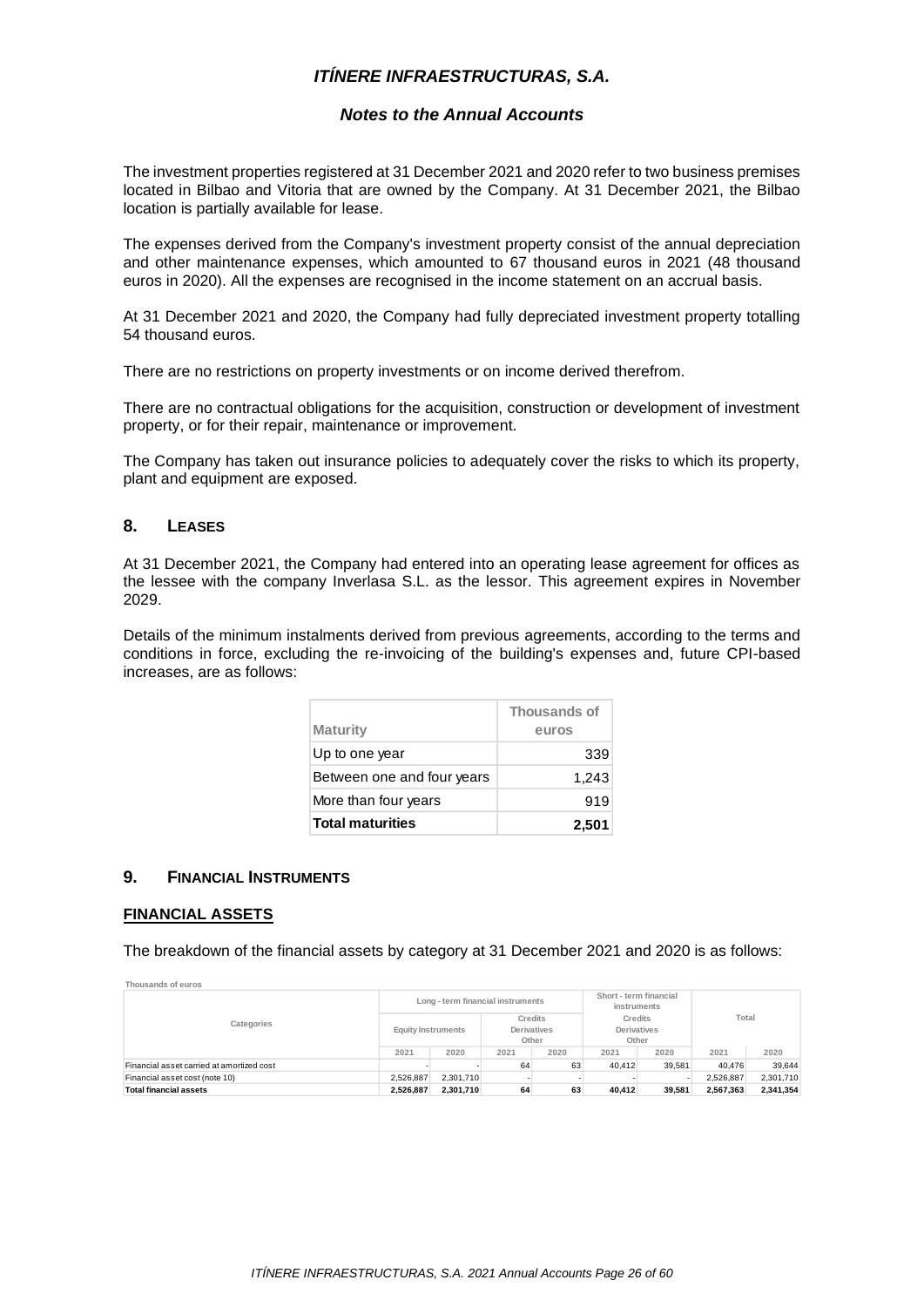# *Notes to the Annual Accounts*

The aforementioned financial assets are broken down on the attached balance sheet as follows:

|                                                              |           | Long - term financial instruments |                |                    | Short - term financial |        |             |           |
|--------------------------------------------------------------|-----------|-----------------------------------|----------------|--------------------|------------------------|--------|-------------|-----------|
| Thousands of euros                                           |           |                                   |                |                    | instruments            |        | Credits     |           |
|                                                              |           |                                   | <b>Credits</b> |                    | Credits                |        | Derivatives |           |
| Categories                                                   |           | <b>Equity Instruments</b>         |                | <b>Derivatives</b> | Derivatives            |        | Other       |           |
|                                                              |           |                                   | Other          |                    | Other                  |        |             |           |
|                                                              | 2021      | 2020                              | 2021           | 2020               | 2021                   | 2020   | 2021        | 2020      |
| Non-current financial assets:                                |           |                                   |                |                    |                        |        |             |           |
| Non-current financial investments                            | 2,526,887 | 2,301,710                         |                |                    |                        |        | 2,526,887   | 2,301,710 |
| Equity instruments                                           | 2,526,887 | 2,301,710                         |                |                    |                        |        | 2,526,887   | 2,301,710 |
| Inversiones financieras a largo plazo                        |           |                                   | 64             | 63                 |                        |        | 64          | 63        |
| Other financial assets                                       |           |                                   | 64             | 63                 |                        |        | 64          | 63        |
| <b>Total non-current financial assets</b>                    | 2,526,887 | 2,301,710                         | 64             | 63                 |                        |        | 2,526,951   | 2,301,773 |
| Current financial assets:                                    |           |                                   |                |                    |                        |        |             |           |
| Trade and other receivables                                  |           |                                   |                |                    | 40,412                 | 39,581 | 40,412      | 39,581    |
| Group companies and associates, receivable (notes 11 and 19) |           |                                   |                |                    | 40,392                 | 39,553 | 40,392      | 39,553    |
| Sundry debtors (note 11)                                     |           |                                   |                |                    | 18                     | 21     | 18          | 21        |
| Staff (note 11)                                              |           |                                   |                |                    | 2                      |        |             |           |
| <b>Total current financial assets</b>                        |           |                                   |                |                    | 40,412                 | 39,581 | 40,412      | 39,581    |
| <b>Total financial assets</b>                                | 2.526.887 | 2.301.710                         | 64             | 63                 | 40.412                 | 39.581 | 2,567,363   | 2,341,354 |

At 31 December 2021 and 2020, the carrying amount of financial assets does not differ significantly from their fair value.

#### Financial assets at amortised cost

#### (a) Other non-current financial assets

At 31 December 2021 and 2020, this item mainly refers to the deposits handed over by the Company in connection with the lease of its offices (see note 8).

#### **FINANCIAL LIABILITIES**

A breakdown of financial liabilities, all falling under the category of financial liabilities at amortised cost, is provided in the accompanying balance sheets, as follows:

| Thousands of euros                                     |         |                                               | Long term financial instruments |                                                             |         |         |                                     | Short term financial instruments |                      |        |           |           |
|--------------------------------------------------------|---------|-----------------------------------------------|---------------------------------|-------------------------------------------------------------|---------|---------|-------------------------------------|----------------------------------|----------------------|--------|-----------|-----------|
| <b>FINANCIAL LIABILITIES</b>                           |         | Debentures and Other<br>Marketable Securities |                                 | Debt with financial<br>Derivatives<br>Other<br>institutions |         |         | Debt with financial<br>institutions |                                  | Derivatives<br>Other |        | Total     |           |
|                                                        | 2021    | 2020                                          | 2021                            | 2020                                                        | 2021    | 2020    | 2021                                | 2020                             | 2021                 | 2020   |           |           |
| Current financial liabilities:                         |         |                                               |                                 |                                                             |         |         |                                     |                                  |                      |        |           |           |
| Non-current payables                                   | 569,650 | 569,650                                       | 22,365                          | 19,950                                                      |         |         |                                     |                                  |                      |        | 592.016   | 589,600   |
| Debentures and other marketable securities             |         |                                               | 22,365                          | 19,950                                                      |         |         |                                     |                                  |                      |        | 22.365    | 19,950    |
| Debt with credit institutions                          | 569,650 | 569,650                                       |                                 |                                                             |         |         |                                     |                                  |                      |        | 569,650   | 569,650   |
| Other financial liabilities                            |         |                                               |                                 |                                                             |         |         |                                     |                                  |                      |        |           |           |
| Non-current payables to group companies and associates |         |                                               |                                 |                                                             | 574,158 | 553.914 |                                     |                                  |                      |        | 574.158   | 553,914   |
| <b>Total non-current financial liabilities</b>         | 569,650 | 569,650                                       | 22.365                          | 19,950                                                      | 574.159 | 553,914 |                                     |                                  |                      |        | 1,166,174 | 1,143,514 |
| Current financial liabilities:                         |         |                                               |                                 |                                                             |         |         |                                     |                                  |                      |        |           |           |
| Current payables                                       |         |                                               |                                 |                                                             |         |         | 4.968                               | 4,993                            |                      |        | 4.969     | 4,994     |
| Debt with credit institutions                          |         |                                               |                                 |                                                             |         |         | 4.968                               | 4,993                            |                      |        | 4.968     | 4,993     |
| Other financial liabilities                            |         |                                               |                                 |                                                             |         |         |                                     |                                  |                      |        |           |           |
| Current payables to group companies and associates     |         |                                               |                                 |                                                             |         |         |                                     |                                  | 10,304               | 10,552 | 10,304    | 10,552    |
| Trade and other payables                               |         |                                               |                                 |                                                             |         |         |                                     |                                  | 1.827                | 627    | 1.827     | 627       |
| Sundry payables                                        |         |                                               |                                 |                                                             |         |         |                                     |                                  | 656                  | 442    | 656       | 442       |
| Staff                                                  |         |                                               |                                 |                                                             |         |         |                                     |                                  | 1.171                | 185    | 1.171     | 185       |
| <b>Total current financial liabilities</b>             |         |                                               |                                 |                                                             |         |         | 4.968                               | 4,993                            | 12,132               | 11,180 | 17,100    | 16,173    |
| <b>Total financial liabilities</b>                     | 569,650 | 569,650                                       | 22.365                          | 19,950                                                      | 574.159 | 553.914 | 4.968                               | 4.993                            | 12.132               | 11.180 | 1.183.274 | 1.159.687 |

At 31 December 2021 and 2020, the carrying amount of financial liabilities does not differ significantly from their fair value.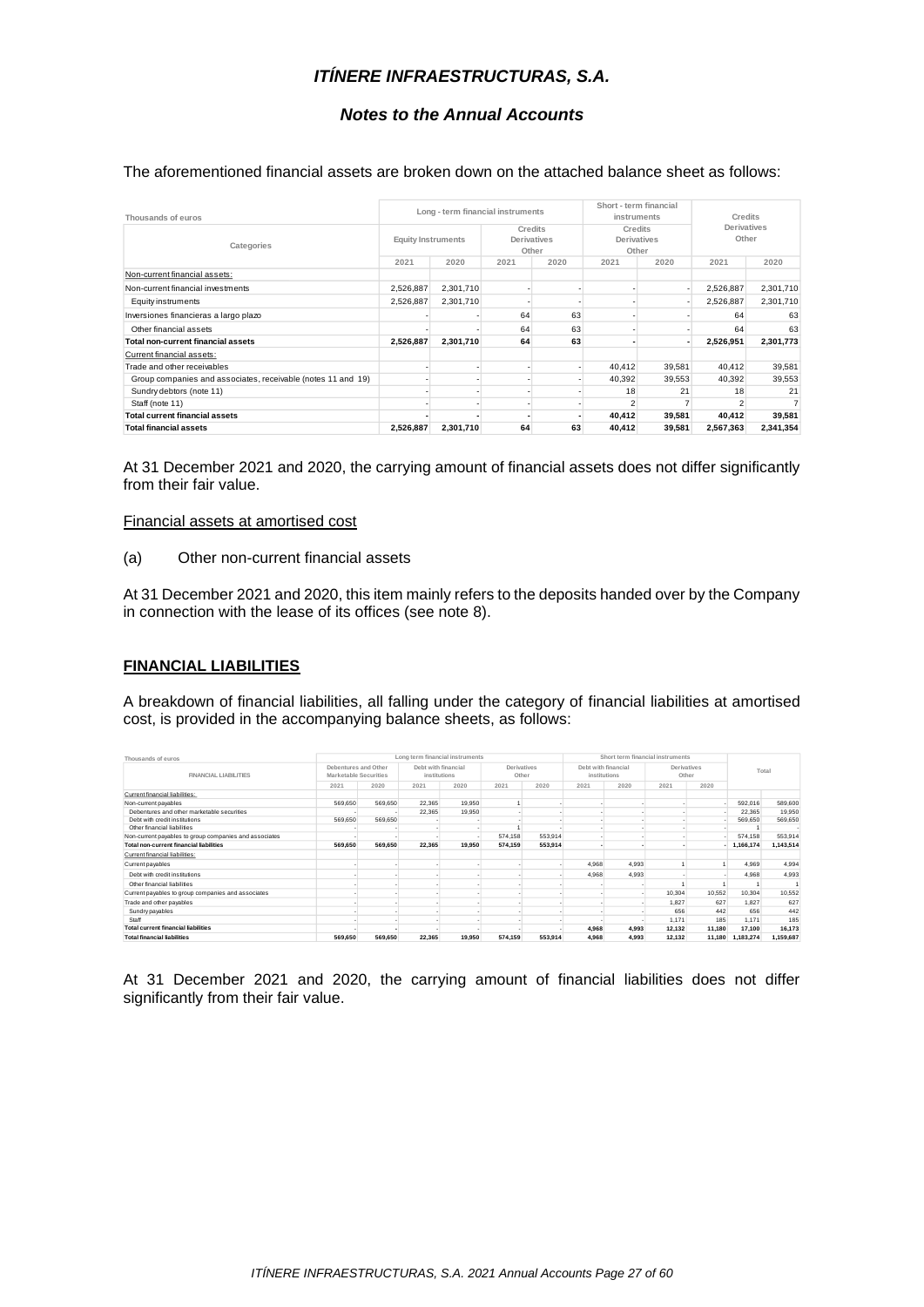### *Notes to the Annual Accounts*

(a) Average period for payments to suppliers. Additional provision three. "Duty to provide information"" of Act 15/2010 of 5 July.

The average period for payments to suppliers in 2021 and 2020 is shown below:

|                                          | 2021   | 2020  |
|------------------------------------------|--------|-------|
|                                          | Days   | Days  |
| Average period for payments to suppliers | 11     | 4     |
| Ratio of transactions paid               | 12     | 3     |
| Ratio of transactions pending payment    |        | 21    |
| <b>Thousands of euros</b>                | Amount |       |
| Total payments made                      | 1,487  | 5,329 |
| Total payments pending                   | 96     | 61    |

At 31 December 2021 and 2020, the Company does not have any amounts pending payment on commercial transactions that accumulate a deferment in excess of the legal deadline as per the provisions of Act 3/2004 of 29 December and its subsequent amendments through Act 15/2010 of 5 July and Royal Decree Law 4/2013 of 22 February.

### **10. INVESTMENTS IN GROUP COMPANIES AND ASSOCIATES**

Their breakdown and movement at 31 December 2021 and 2020 is as follows:

|                                                                        | Balance at |                  | <b>Balance</b> at |           | Balance at |
|------------------------------------------------------------------------|------------|------------------|-------------------|-----------|------------|
| Thousands of euros                                                     | 31/12/2019 | <b>Additions</b> | 31/12/2020        | Disposals | 31/12/2021 |
| Enaitinere, S.A.U.                                                     | 2,583,966  |                  | 2,583,966         |           | 2,583,966  |
| Equity investments in group companies                                  | 2,583,966  |                  | 2,583,966         |           | 2,583,966  |
| Tacel Inversiones, S.A.                                                | 3,130      |                  | 3,130             |           | 3,130      |
| Bip&Drive, E.D.E., S.A.                                                | 2,408      |                  | 2,408             |           | 2,408      |
| Equity investments in associates                                       | 5,538      |                  | 5,538             |           | 5,538      |
| Tacel Inversiones, S.A.                                                | (3, 130)   |                  | (3,130)           |           | (3, 130)   |
| Enaitinere, S.A.U.                                                     | (284, 664) |                  | (284, 664)        | 225,178   | (59, 486)  |
| <b>Impairment losses</b>                                               | (287, 794) |                  | (287, 794)        | 225,178   | (62, 616)  |
| <b>EQUITY INSTRUMENTS</b>                                              | 2,301,710  |                  | 2,301,710         | 225,178   | 2,526,888  |
| Tacel Inversiones, S.A.                                                | 1,217      |                  | 1,217             |           | 1,217      |
| Credits to group companies, jointly controlled entities and associates | 1,217      |                  | 1,217             |           | 1,217      |
| Tacel Inversiones, S.A.                                                | (1,217)    |                  | (1,217)           |           | (1,217)    |
| <b>Impairment losses</b>                                               | (1,217)    |                  | (1,217)           |           | (1,217)    |
| <b>CREDITOS A EMPRESAS</b>                                             |            |                  |                   |           |            |
| <b>TOTAL</b>                                                           | 2,301,710  | $\blacksquare$   | 2,301,710         | 225.178   | 2,526,888  |

#### (a) Equity investments in group companies

The breakdown of the stakes in Group companies at 31 December 2021 is as follows:

| Thousands of euros                                                                                        |         |                        |                 |               |             |                                                                  |           |              |                  |
|-----------------------------------------------------------------------------------------------------------|---------|------------------------|-----------------|---------------|-------------|------------------------------------------------------------------|-----------|--------------|------------------|
| Name of the Company                                                                                       | %Stake  | Capital                |                 | Other changes | Operating   | Profit/loss for                                                  |           | Carrving     | <b>Dividends</b> |
|                                                                                                           |         |                        | <b>Reserves</b> | in equity     | profit/loss | the year                                                         | Equity    | amount $(*)$ | received         |
| Enaitinere, S.A.U. <sup>(*)</sup>                                                                         | 100.00% | 139.062                | 1.164.355       |               |             | (27)<br>53.217                                                   | 1.356.634 | 2.524.480    |                  |
| (*) Includes the allocation of goodwill resulting from the business combination in 2009 (see note 1 (c)). |         |                        |                 |               |             |                                                                  |           |              |                  |
| Activity<br>Name of the Company                                                                           |         |                        |                 |               | Address     |                                                                  |           |              |                  |
| Enaitinere, S.A.U.                                                                                        |         | Holding of concessions |                 |               |             | Calle Poeta Joan Maragall, 1 Edificio Eurocentro Madrid - España |           |              |                  |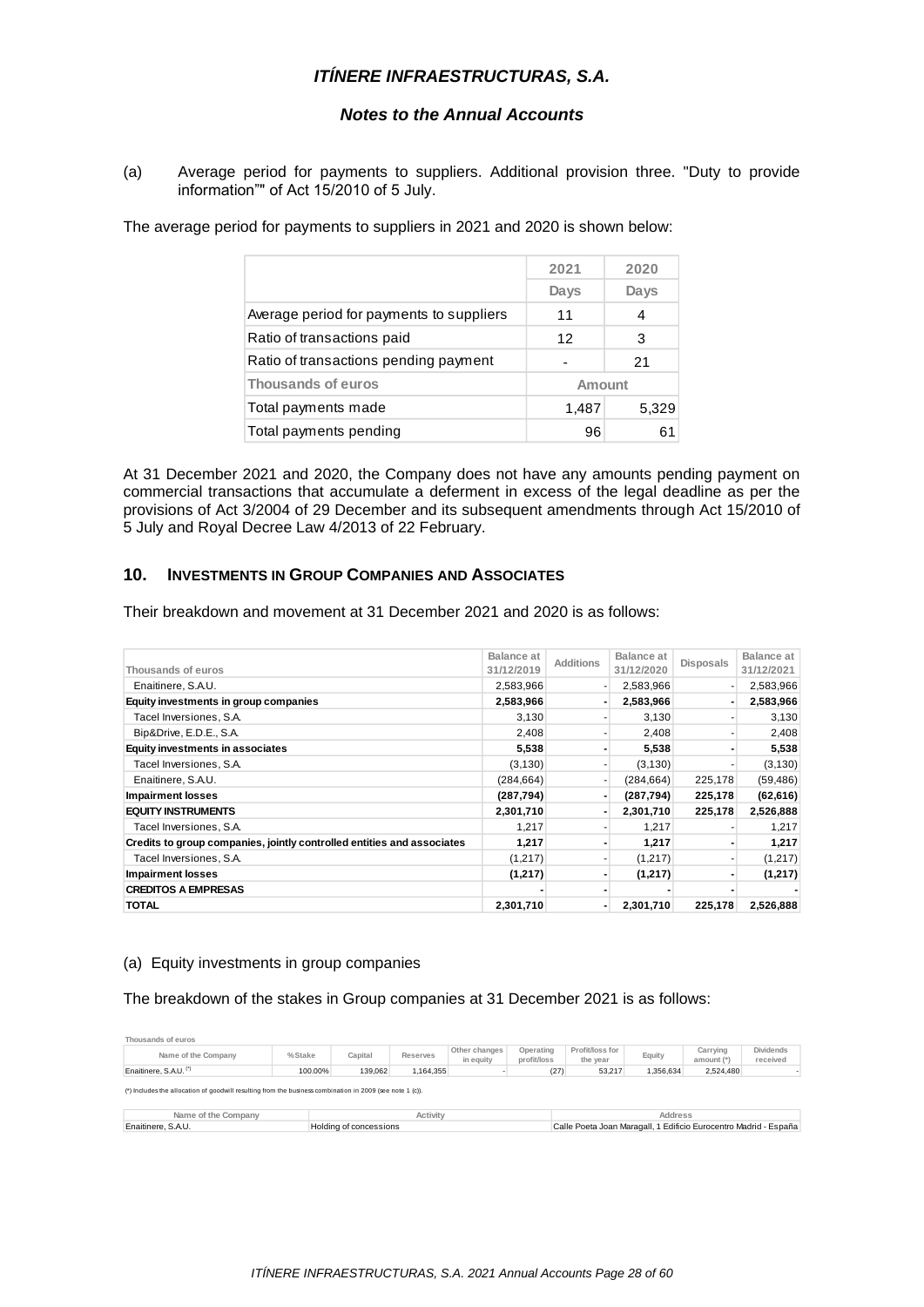### *Notes to the Annual Accounts*

The activity of ENAITINERE is the rendering of services to trading corporations and the purchase and sale of commercial companies and their assets. As of 31 December 2021, it is the owner of the following assets:

- 100% of the capital of ENA infrastructures, S.A.U (hereinafter ENA), parent company of the Group of the same name whose main activity is the direction and coordination of management, the implementation of common policies, as well as the management of the debt and the accounts of its subsidiary companies AUTOPISTAS DEL ATLÁNTICO CONCESIONARIA ESPAÑOLA, S.A.U. (AUDASA), AUTOPISTA CONCESIONARIA ASTUR-LEONESA, S.A.U. (AUCALSA), AUTOPISTAS DE NAVARRA, S.A. (AUDENASA), AUTOESTRADAS DE GALICIA, AUTOPISTAS DE GALICIA, CONCESIONARIA DE LA XUNTA DE GALICIA, S.A. (AUTOESTRADAS). The respective concession contracts of the companies in which ENAITINERE has a stake expire between 2029 (AUDENASA) and 2050 (AUCALSA).
- 100% of the capital of EUROPISTAS, S.A. (formerly called AP-1 EUROPISTAS CONCESIONARIA DEL ESTADO, S.A.U, the beneficiary of the administrative concession contract for the construction, maintenance and exploitation of the AP-1 Burgos-Armiñón toll road, which was completed on 30 November 2018). This company, in turn, holds shares in the following companies:
	- A 100% stake in the capital of GESTION DE INFRAESTRUCTURAS DE BIZKAIA, S.A., whose activity has consisted of the maintenance and exploitation of the AP-8 on the stretch that runs through the Historical Territory of Bizkaia until 30 June 2021. During financial year 2021, EUROPISTAS, S.A. acquired 45% of the capital of the aforementioned company.
	- 55% of the capital of GESTIÓN DE INFRAESTRUCTURAS VIARIAS DE BIZKAIA, S.A., a company that provides the maintenance and exploitation of the AP-8 on the stretch that runs through the Historical Territory of Bizkaia as from 1 July 2021 and for a term of 5 years.
- o Impairment at investments in group companies

As at 31 December 2021, the Company had not identified the existence of any signs of impairment of its investments in Group companies. As mentioned in note 2 (b), the end of the mobility restrictions in 2021 had a major positive impact on traffic levels on the toll roads operated by the companies of the Group and, accordingly, on their volumes of income compared with those recorded in 2020.

Notwithstanding with the foregoing, according to accounting standards, the Company has performed an impairment test on its investments. It used the discounted cash flow valuation method to estimate the recoverable amount (the higher of fair value less costs of disposal and value in use).

To carry out this impairment test, the Company has projections from which it obtained the value in use of its investments, which are based on the economic-financial plans of each of the concession companies for which the Company is the Sole Shareholder. These economic-financial plans provide for the full recovery of the investment made by the various companies, as well as the repayment of the debt subscribed, throughout their respective concession periods.

To determine the present value of future cash flows, the following variables are taken into account:

- $\Diamond$  The estimated term for the generation of the concession companies' cash flows, which coincides with the term of the corresponding concession agreements.
- $\Diamond$  The income and expenses projection based on the following criteria:
	- The income that will be generated by these companies throughout the concessions periods has been estimated based on the forecasted evolution in Consumer Price Index (CPI),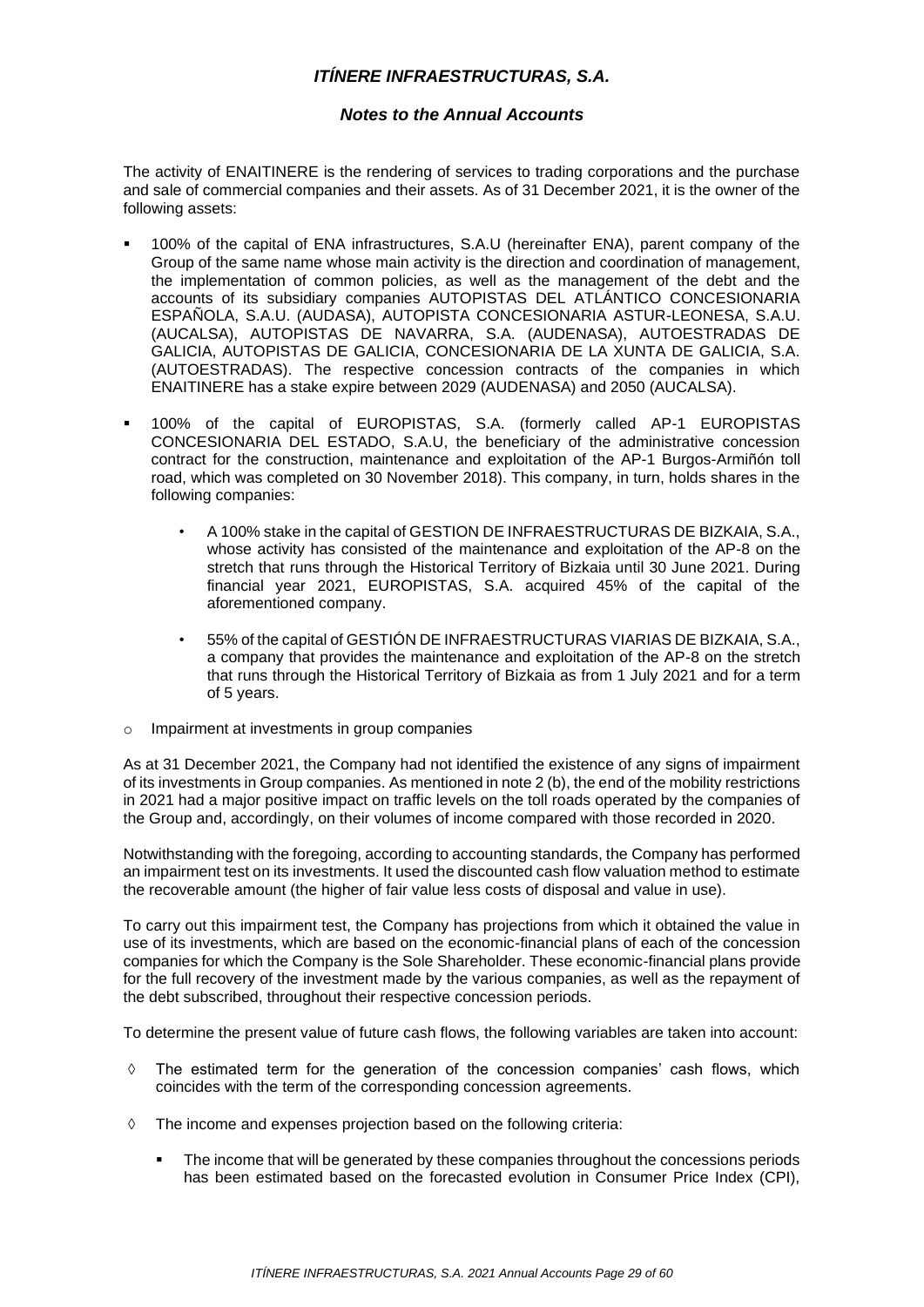### *Notes to the Annual Accounts*

taking into consideration other variables, such as the maturity level of each of the concession companies and any other specific aspects that could affect their future activity. For this, the traffic estimates of each one of the concessionary companies corresponding to the remaining concession terms up to the date of their forecast reversion to the granting administrations have been taken into account. Such estimates have been made on the basis of a previous traffic study carried out by an independent expert.

- The expenses have been estimated based on the estimated CPI and activity (traffic, technical enhancements, etc.).
- $\Diamond$  As regards to future investments, which include infrastructure maintenance and replacement activities, the best estimates available to the companies have been used, based on their experience and the expected performance of their activity.
- $\Diamond$  Calendar of debt repayment and refinancing according to estimated flows.
- $\Diamond$  Shareholders dividend distribution policy.
- $\Diamond$  An estimated discount rate of 8.5%, resulting from increasing the cost of money in the long term, the country risk assigned by the market, the risk premium assignable to the business and the financial structure.

In 2012, the Company recorded an impairment loss in relation to its subsidiary ENAITINERE, for an amount of 284,664 thousand euros. The aforesaid impairment was the consequence of the fall in levels of traffic on the toll roads operated by the investees and the consequent impact on future estimates; changes in the fiscal rules, particularly Royal Decree Law 12/2012 and the regulations for its application, which introduced limitations on the extent to which financial expenses can be deducted that affect the Group's financing structure and whose forecast evolution differs from the initial projections; the tightening of financial market conditions and their impact on future projections.

The analysis carried out demonstrates that as at 31 December 2021 the recoverable amount of the investments in group companies was greater than their book value by 225,178 thousand euros, and so there was a reversal of the impairment for said amount.

#### (b) Equity investments in associates

The breakdown of the stakes in associates at 31 December 2021 is as follows:

| Thousands of euros                                                                                                                  |        |                                                |                 |                                                                    |             |                                                           |         |          |                  |
|-------------------------------------------------------------------------------------------------------------------------------------|--------|------------------------------------------------|-----------------|--------------------------------------------------------------------|-------------|-----------------------------------------------------------|---------|----------|------------------|
|                                                                                                                                     |        |                                                |                 | Other changes                                                      | Operating   | Profit/loss for                                           |         | Carrying | <b>Dividends</b> |
| Name of the Company                                                                                                                 | %Stake | Capital                                        | <b>Reserves</b> | in equity                                                          | profit/loss | the year                                                  | Equity  | amount   | received         |
| Tacel Inversiones, S.A.                                                                                                             | 9.36%  | 33,450                                         | (184)           |                                                                    | (12)        | (9)                                                       | 33.257  |          |                  |
| Bip&Drive, E.D.E., S.A.                                                                                                             | 20.00% | 4.613                                          | 6,646           |                                                                    | 3.014       | 2.340                                                     | 13.599  | 2.408    |                  |
| Bip&Drive, E.D.E., S.A. is audited by PricewaterhouseCoopers Auditores, S.L.<br>Tacel Inversiones, S.A. is audited by Deloite, S.L. |        |                                                |                 |                                                                    |             |                                                           |         |          |                  |
| Name of the Company                                                                                                                 |        |                                                | Activity        |                                                                    |             |                                                           | Address |          |                  |
| Bip&Drive, E.D.E., S.A.                                                                                                             |        |                                                |                 | Telematic collection for the right of access to any infrastructure |             | Calle Serrano, 45; Planta 2. Madrid - España              |         |          |                  |
| Tacel inversiones, S.A.                                                                                                             |        | Holding de concessions (Participated in ACEGA) |                 |                                                                    |             | C/Feal -San Mamede de Ribadulla, Vedra, A Coruña - España |         |          |                  |

#### Tacel Inversiones, S.A.

At 31 December 2021 and 2020, the Company has a 9.36% stake in Tacel Inversiones, S.A., which is the sole partner of Autopista Central Gallega, C.E.S.A. (hereinafter, ACEGA), the concession holder for the construction, maintenance and operation of the Santiago-Alto de Santo Domingo section of the Santiago de Compostela-Ourense toll road. The Company was incorporated for a limited duration of time in line with the concession period, which will end on 25 November 2074.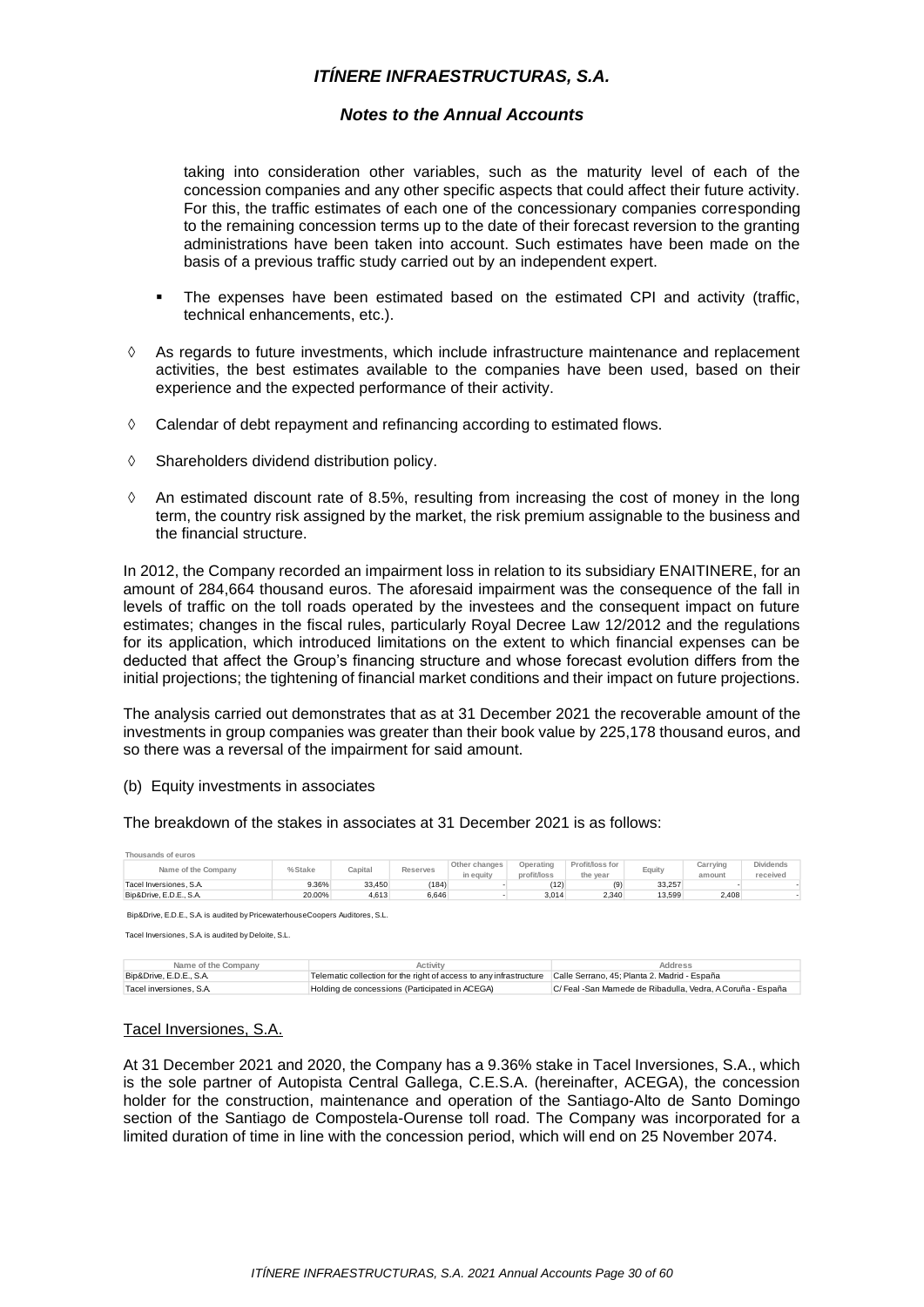### *Notes to the Annual Accounts*

In 2012, the Company recognised impairment of 100% of the value of its investment in Tacel Inversiones, S.A. as a result of the impairment test carried out at that year-end, which estimated the current value of the future cash flows expected to be obtained from the Autopista Central Gallega, C.E.S.A. project. This impairment was due to the impact on the business forecasts of the decline in traffic levels that significantly affected the project's development.

The Company has informed this investee of the percentage stake held in it.

#### Bip&Drive, S.A.

On 18 March 2014, Bip & Drive, S.A., now Bip & Drive, E.D.E., S.A., was incorporated. At 31 December 2021 and 2020, ITÍNERE held a 20% stake in its share capital. It provides management services for the collection of the right of access to any infrastructure, in addition to the promotion, marketing, sale, management and operation of telematic products and services and associated equipment.

At the end of 2021, the Company has verified the estimated recoverable amount of its investment in Bip & Drive, E.D.E., based on its equity, and the need post any impairment has not been made clear.

The Company has informed this investee of the percentage stake held in it.

(c) Credits to group companies, jointly controlled entities and associates

On 28 December 2006, Tacel Inversiones, S.A. arranged a participating loan of 13,000 thousand euros with its shareholders. The Company extended 1,217 thousand euros of this amount. The loan was subordinated to the main credit contract signed by ACEGA with several lenders and whose maturity is for 2024. The loan was extended so that the borrower could meet its payment commitments with the temporary joint venture constructing the toll road and accrues interest based on the rise in traffic of the borrowing company. In 2021 and 2020, the conditions established for this purpose were not met and, therefore, no interest accrued.

At 2012 year-end, the Company wrote off this loan entirely for the same reasons as explained previously for the impairment losses of its ownership interest that was recorded in 2012.

### **11. TRADE AND OTHER RECEIVABLES**

Details of trade and other receivables at 31 December 2021 and 2020 are as follows:

| Thousands of euros                                   | 2021   | 2020            |
|------------------------------------------------------|--------|-----------------|
| Group companies and associates, receivable (note 19) | 40,392 | 39,553          |
| Sundry receivables                                   | 18     | 21 <sub>1</sub> |
| Staff                                                | っ      |                 |
| Current tax assets (note 18)                         | 6.304  | 1.274           |
| Trade and other receivables                          | 46,716 | 40,855          |

As at 31 December 2021, Current tax assets included 1,226 thousand euros for the settlement of tax on profits for financial year 2020, deriving from taxation under a consolidated taxation system which, as at the date of drawing up the present annual accounts, had already been received (see note 18).

At 31 December 2021 and 2020, no impairment of trade and other receivables has been recognised.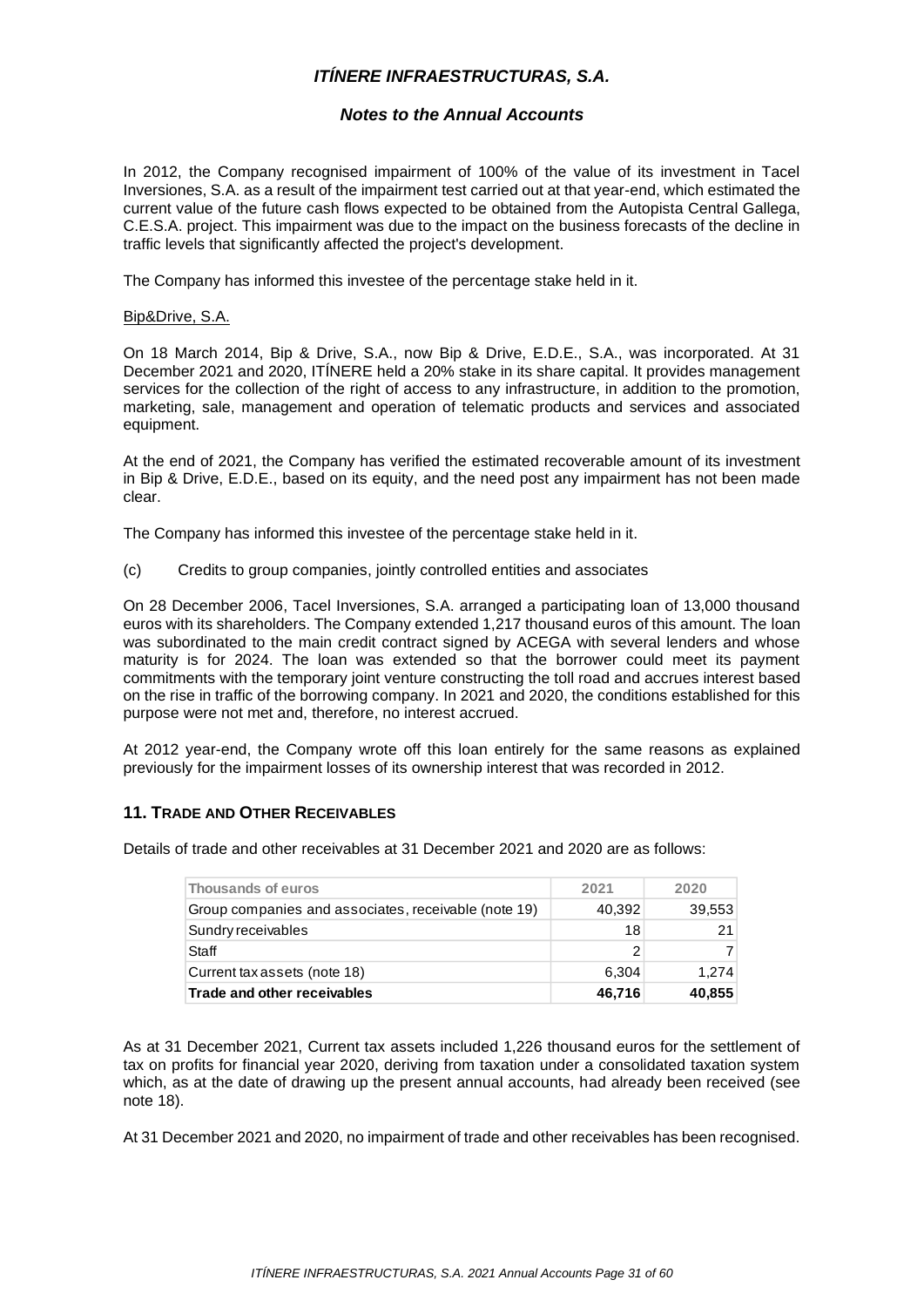### *Notes to the Annual Accounts*

#### **12. CASH AND CASH EQUIVALENTS**

At 31 December of 2021, this heading includes bank deposits within which the debt service reserve account related to the syndicated loan subscribed by the Company is recorded (see note 16), which at the end of 2021 amounts to 6,624 thousand euros (6,588 thousand euros at year-end 2020).

### **13. CAPITAL AND RESERVES**

Their breakdown and movement are shown in the statement of changes in equity, which forms an integral part of the attached annual accounts.

(a) Subscribed capital

On 25 September 2012, the Company increased its share capital by 116,533 thousand euros, plus a premium of 825,250 thousand euros, by offsetting the participating and simple loans granted to the Company by its main shareholders. The details of the capital increase are included in the annual accounts for the year ending 31 December 2012.

On 17 October 2018, the purchase and sale agreement for shares and the assignment of loans, which was signed between Abanca Corporación Industrial y Empresarial, SL as seller, and Globalvía Inversiones S.A.U. as a buyer, in relation to its holding in ITÍNERE. On that same date, a purchase and sale agreement for shares and the assignment of loans between Globalvía Inversiones, S.A.U., as the seller, and its subsidiary Global Rail Sur, S.L., as the buyer, was signed, through which the transfer to the latter of participation units in ITÍNERE was carried out. In addition, on 19 October 2018, the company Global Rail Sur, S.L., changed its corporate name to Globalvía GVIT, S.L.U.

On 31 October 2018, the Company carried out a capital increase of 5,529 thousand euros through the issue of 11,282,707 new ordinary shares in order to meet the voluntary conversion of the 1,705 convertible debentures of which Sacyr Concesiones, S.L. was holder and whose expiration took place on that date (see note 15).

On 21 February 2019, Liberbank Capital, S.A. proceeded with the sale of its shareholding in ITÍNERE, representing 5.67% of its share capital, to Estivo Investments Holding, B.V..

On 27 February 2019, Sacyr, S.A. and its subsidiary Sacyr Concesiones, S.L. proceeded with the joint sale to Itínere Investco, B.V. of all the shares held in the Company, representing 15.13% and 2.43%, respectively.

On 27 September 2019 and 28 February 2020, Globalvía GVIT, S.L.U. purchased a total of 1,354,463 and 1,012,447 shares, respectively, after which at 31 December 2020 and 2021, it held an interest of 23.74% of the share capital of ITÍNERE.

As a result of the transfers of previous shares, which do not imply a change in the controlling shareholder of the Company, the composition of its capital stock at 31 December 2021 and 2020 is as follows:

|                                     | 2021        |         |
|-------------------------------------|-------------|---------|
|                                     | Number of   |         |
|                                     | shares      | %Stake  |
| Arecibo Servicios y Gestiones, S.L. | 245,367,361 | 52.87%  |
| Globalvía GVIT, S.L.U.              | 110,193,647 | 23.74%  |
| Itínere Investco, B.V.              | 81,498,852  | 17.56%  |
| Estivo Investments Holding, B.V.    | 26,297,965  | 5.67%   |
| Other shareholders                  | 676,288     | 0.15%   |
| Treasury stock                      | 53,464      | 0.01%   |
| <b>TOTAL</b>                        | 464,087,577 | 100.00% |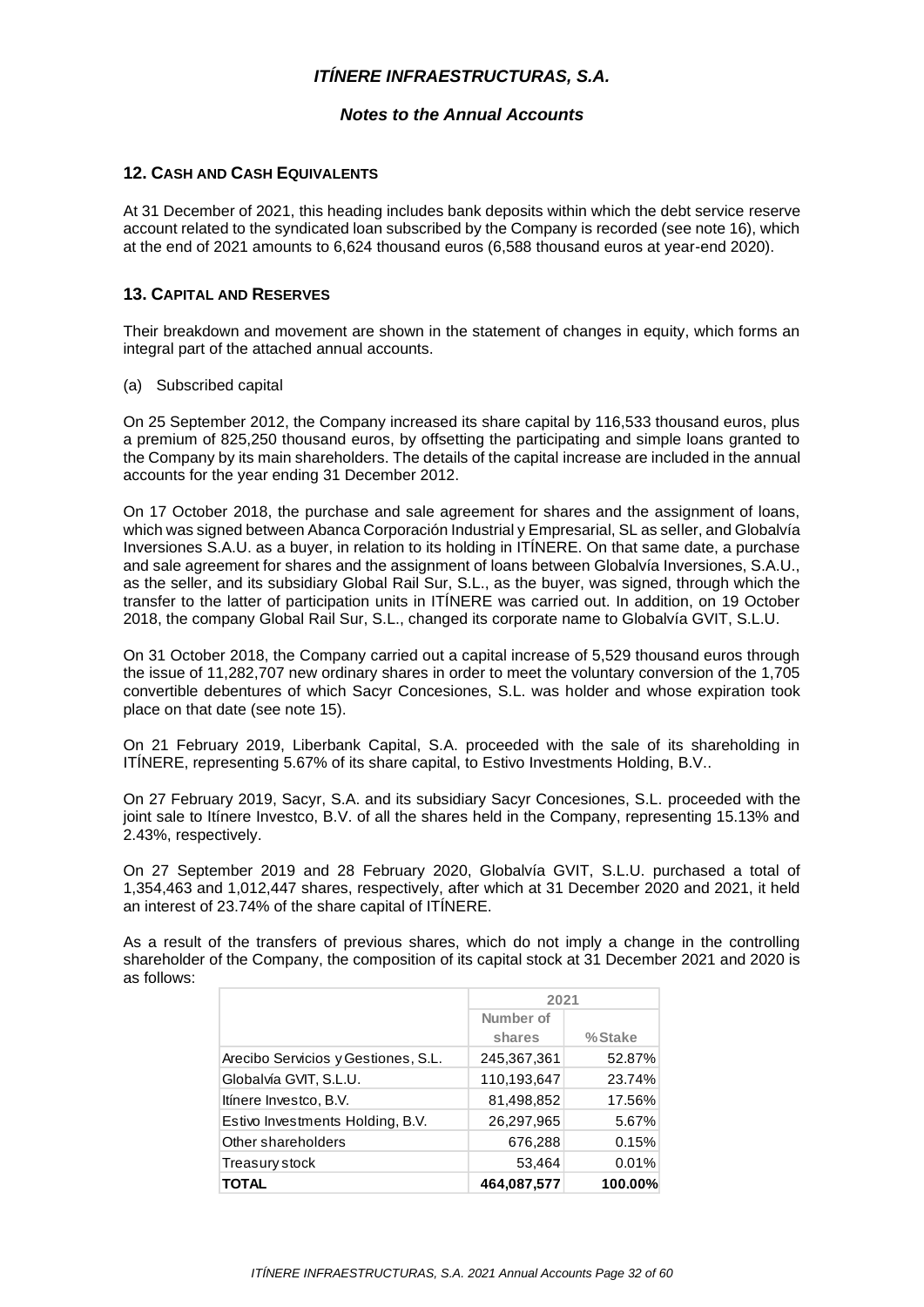### *Notes to the Annual Accounts*

At 31 December 2021 and 2020, the share capital of ITÍNERE is represented by 464,087,577 registered shares with a par value of 0.49 euros each, fully subscribed and paid up.

At 31 December 2021 and 2020, the Company holds treasury stock for a value of 212 thousand euros comprised of 53,464 shares with a par value of 0.49 euros each and an average acquisition price of 3.96 euros per share.

(b) Share premium

At 31 December 2021 and 2020, the share premium stands at 1,038,560 thousand euros. This reserve can be used at will, to the extent that the resulting capital and reserves are not less than the share capital.

(c) Legal reserve

Companies are required to transfer at least 10% of profit for the year to a legal reserve until this reserve reaches 20% of share capital. This reserve is not distributable to shareholders and may only be used to offset losses, provided no other reserves are available. At 31 December 2021 and 2020, the Company has provisioned this reserve for an amount of 29,756 thousand euros.

(d) Other reserves

At 31 December 2021 it includes voluntary reserves amounting to 486,861 thousand euros, as well as others derived from the first application of the General Accounting Plan in effect since 1 January 2008, amounting to 6,280 thousand euros (486,946 thousand euros and 6,280 thousand euros, respectively, on 31 December 2020). The aforementioned reserves are freely available unless the distribution of the net assets is less than the share capital of the Company.

Profit recognised directly in equity cannot be distributed either directly or indirectly.

Their movement in 2021 and 2020 is as follows (in thousands of euros):

| <b>Thousand of euros</b>               | 2021    | 2020    |
|----------------------------------------|---------|---------|
| <b>Balance at 1 January</b>            | 493.226 | 493,226 |
| Inspection record adjustment (note 18) | (85)    |         |
| <b>Balance at 31 December</b>          | 493.141 | 493.226 |

#### **14. SUBSIDIES, DONATIONS AND BEQUESTS RECEIVED**

The breakdown of and movement in capital subsidies at 31 December 2021 and 2020 are as follows:

| Thousands of euros            | 2021 | 2020 |
|-------------------------------|------|------|
| <b>Balance at 1 January</b>   |      |      |
| Recognised in profit/loss (*) |      |      |
| Other                         | (1 ) |      |
| <b>Balance at 31 December</b> |      |      |

At 31 December 2020, this line-item included the difference between the fair value at which the zero interest rate loans granted to the Company by the Ministry of Industry, Commerce and Tourism were recorded and the amount granted, on the understanding that this difference was an interest-rate subsidy. Said loans were wholly depreciated in 2021 (see note 16).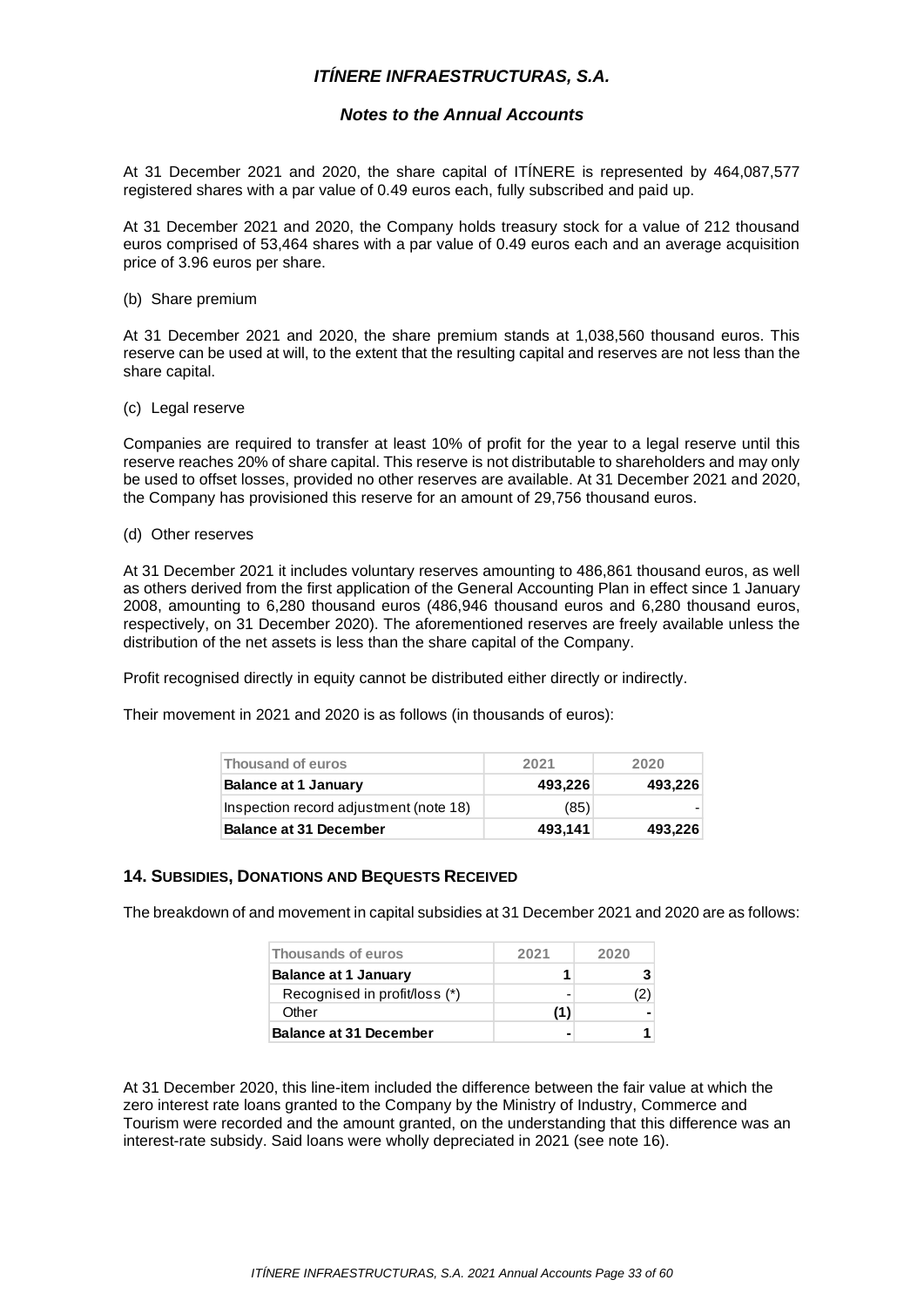## *Notes to the Annual Accounts*

Until 31 December 2021, income amounting to 281 thousand euros had been transferred to the consolidated statement of profit or loss, of which 3 thousand euros correspond to the 2020 financial year.

## **15. DEBENTURES AND OTHER MARKETABLE SECURITIES**

On 29 July 2014, the Company carried out an issue of 11,000 convertible subordinated debentures with a par value of 5,000 euros each, issued at par, which was fully subscribed and paid up on that date. The purpose of the issue was to meet the payment of the tax obligations resulting from the divestment process in Chile implemented during 2014, not being able to allocate the issue funds to any other purpose and having the obligation of using any amount not applied to such purpose for their compulsory partial early repayment. Pursuant to the issue terms and conditions, on 2 January 2015 the Company implemented the mandatory partial repayment in advance of the amount not allocated to the intended purpose, proceeding to the repayment of an amount of 2,842.20 euros per debenture, in addition to the payment of the corresponding interest at a 10% annual compound rate. Consequently, the Company paid out a total amount of 32,573 thousand euros.

It is envisaged that, on the issue's maturity date, the debentures will be amortised in full in cash for an amount equal to the outstanding balance plus the accumulated interest, except in the case of the debentures whose title-holders choose their conversion into shares. The aforesaid conversion shall take place solely at the election of the debenture holders, who will be able to request the conversion of all or part of their debentures into ordinary shares, in the terms and conditions established in the issue deed. The debentures are remunerated at an effective 12% annual compound interest rate, while the debentures corresponding to the tranche which was amortised early and on a mandatory basis in 2015 accrued a remuneration of 10% compounded annually.

Within the framework of the refinancing process completed in February 2016 (see note 16), the final due date of 84.5% of the issue was extended and will take place in October 2025. The rest of the issue, which includes the 1,705 debentures signed by Sacyr Concesiones, S.L., matured on 31 October 2018, which is when this company opted to convert its debentures into shares (see note 13). The details of this operation are set forth in the annual accounts corresponding to financial year 2018.

In the framework of the agreement for the purchase and sale of shares and the assignment of loans concluded between Abanca Corporación Industrial e Empresarial, S.L. and Kutxabank S.A (shareholder company of ARECIBO as of the date) as sellers, and Globalvía Inversiones S.A.U. as a buyer, on 17 October 2018, the endorsement was carried out of the convertible debentures of which the aforementioned selling companies were holders, to Globalvía Inversiones, S.A.U. who on the same date endorsed them to Global Rail Sur, S.L., currently Globalvía GVIT, S.L.U. and holder, as of 31 December 2020 and 2019, of a total of 4,399 convertible debentures (see note 13).

On 21 February 2019, Pear Luxembourg Investment S.á.r.l. sold the 4,177 convertible bonds it held to Estivo Investments Holdings, B.V.

Furthermore, within the framework of the contract for the purchase and sale of shares and the assignment of credit rights signed between the parties, on 21 February 2019, Liberbank Capital, S.A. transferred the 638 convertible bonds it held to Estivo Investments Holding, B.V.

On 28 February 2020, Caser S.A. sold the 38 convertible bonds it held to Globalvía GVIT S.L.

The nominal amount of the outstanding debentures at 31 December 2021 and 2020 is 20,057 thousand euros, corresponding to 9,295 debentures with a unit par value of 2,157.80 euros.

In 2021, financial expenses were allocated to the income statement in application of the effective interest rate method for an amount of 5,011 thousand euros (4,481 thousand euros in 2020) (note 22).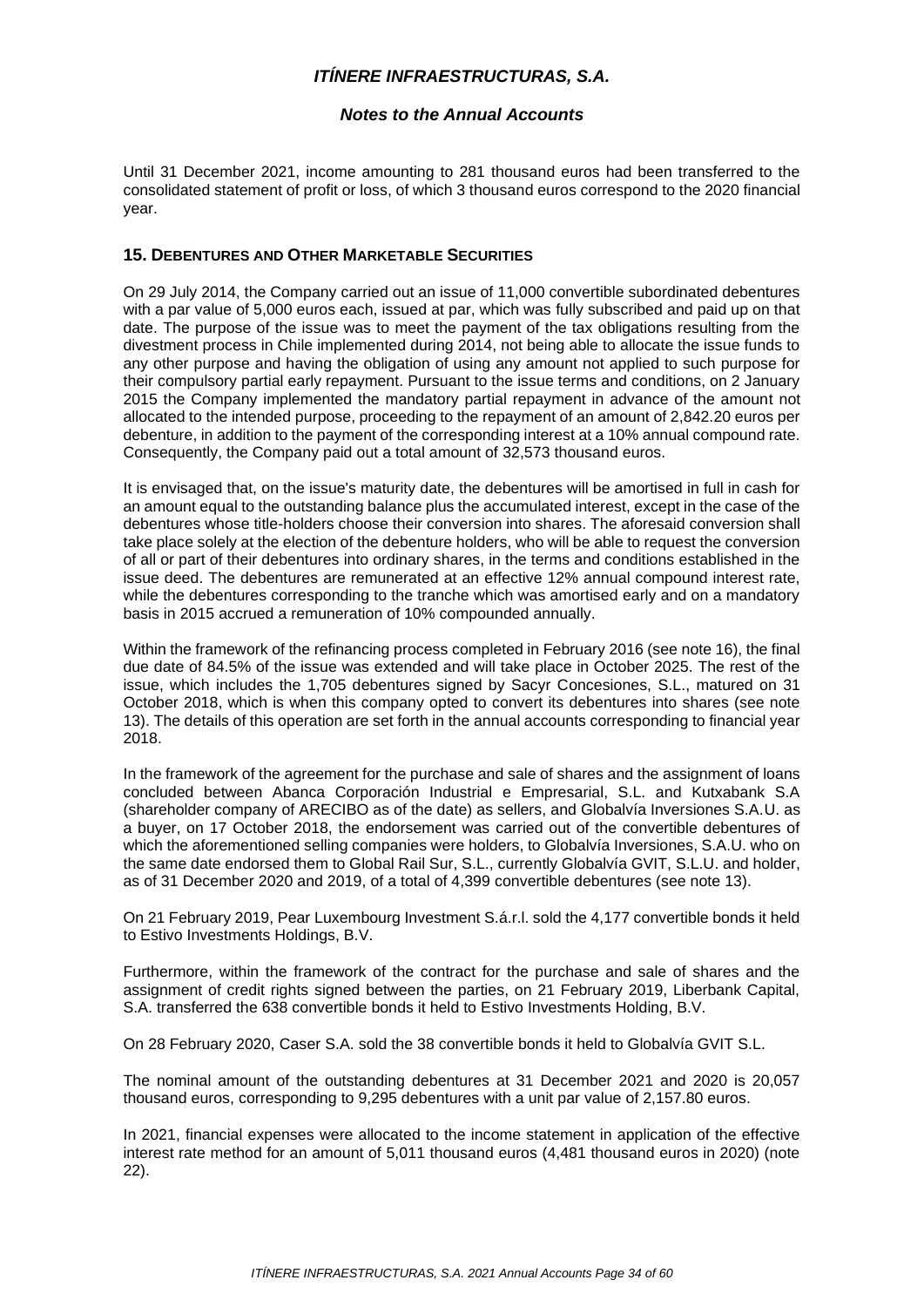### *Notes to the Annual Accounts*

The breakdown of the debts for convertible debentures per subscriber, including accrued interest, at 31 December 2021 and 2020, is as follows:

|                                        |                      | 2021                     |                             |              |                      | 2020                     |                                                                               |              |  |
|----------------------------------------|----------------------|--------------------------|-----------------------------|--------------|----------------------|--------------------------|-------------------------------------------------------------------------------|--------------|--|
| Thousands of euros                     |                      | Non-current              |                             |              |                      |                          |                                                                               |              |  |
| Subscriber                             | No. of<br>debentures | Other Group<br>companies | Other<br>related<br>parties | <b>TOTAL</b> | No. of<br>debentures | Other Group<br>companies | Non-current<br>Other<br>related<br>parties<br>19,848<br>192<br>(90)<br>19,950 | <b>TOTAL</b> |  |
| Estivo Investments Holding, B.V.       | 4.815                | 24,123                   |                             | 24.123       | 4,815                | 21,539                   |                                                                               | 21,539       |  |
| Globalvía GVIT, S.L.U.                 | 4,437                |                          | 22,230                      | 22,230       | 4,437                |                          |                                                                               | 19,848       |  |
| Consejeros, Alta Dirección y otros     | 43                   |                          | 215                         | 215          | 43                   |                          |                                                                               | 192          |  |
| Valuation adjustment at amortised cost |                      | (86)                     | (79)                        | (165)        |                      | (97)                     |                                                                               | (187)        |  |
| <b>TOTAL</b>                           | 9,295                | 24,037                   | 22,366                      | 46,403       | 9,295                | 21,442                   |                                                                               | 41,392       |  |

The movement for debentures in 2021 and 2020 is as follows:

| Thousands of euros                     | 2021   | 2020   |
|----------------------------------------|--------|--------|
| Balance at beginning of period         | 41,392 | 36,911 |
| Accrued interest                       | 4.989  | 4,466  |
| Valuation adjustment at amortised cost | 22     | 15     |
| Balance at end of period               | 46,403 | 41,392 |

### **16. DEBTS WITH CREDIT INSTITUTIONS**

The breakdown of the current and non-current balances held with credit institutions at 31 December 2021 and 2020 is as follows:

|                                  |       | Current |         | Non-current | Total   |         |  |
|----------------------------------|-------|---------|---------|-------------|---------|---------|--|
| Thousands of euros               | 2021  | 2020    | 2021    | 2020        | 2021    | 2020    |  |
| Debt with financial institutions |       | 61      | 569.650 | 569.650     | 569.650 | 569.711 |  |
| Borrowing costs                  | 4.968 | 4.932   |         |             | 4.968   | 4.932   |  |
| Debt with financial institutions | 4.968 | 4.993   | 569,650 | 569.650     | 574.618 | 574.643 |  |

On 3 July 2014, the Company proceeded to the non-extinguishing modifying novation of the finance contract signed in August 2011 and according to which the final maturity of the loan was extended until 31 October 2018. The loan accrued a variable interest rate pegged to 6-month Euribor plus a 4% margin and envisaged the capitalisation of the part of the accrued interest.

On 6 October 2015, this loan was novated, subject to a condition precedent, among which the conditions envisaged were the accrual of interest in accordance with a variable interest rate pegged to 6-month Euribor plus a 2% spread until February 2019 and from that date of 2.25% until February 2022 and 2.5% from then until its expiration. The settlement of interest is scheduled on the end date of each interest period and its expiration will take place in October 2025.

On 16 February 2016, once the condition precedent was met, establishing, among others, the distribution of a dividend charged to voluntary reserves worth 50,000 thousand euros by the investee ENAITINERE and, which was to be allocated to the amortisation of the loan, the entry into force of the novation took place, placing the principal of the loan at that date at 571,082 thousand euros.

During 2017, 1,432 thousand euros were amortised and no additional amortisations were made during subsequent financial years, so that at 31 December 2021 and 2020, the nominal amount of the loan amounts to 569,650 thousand euros.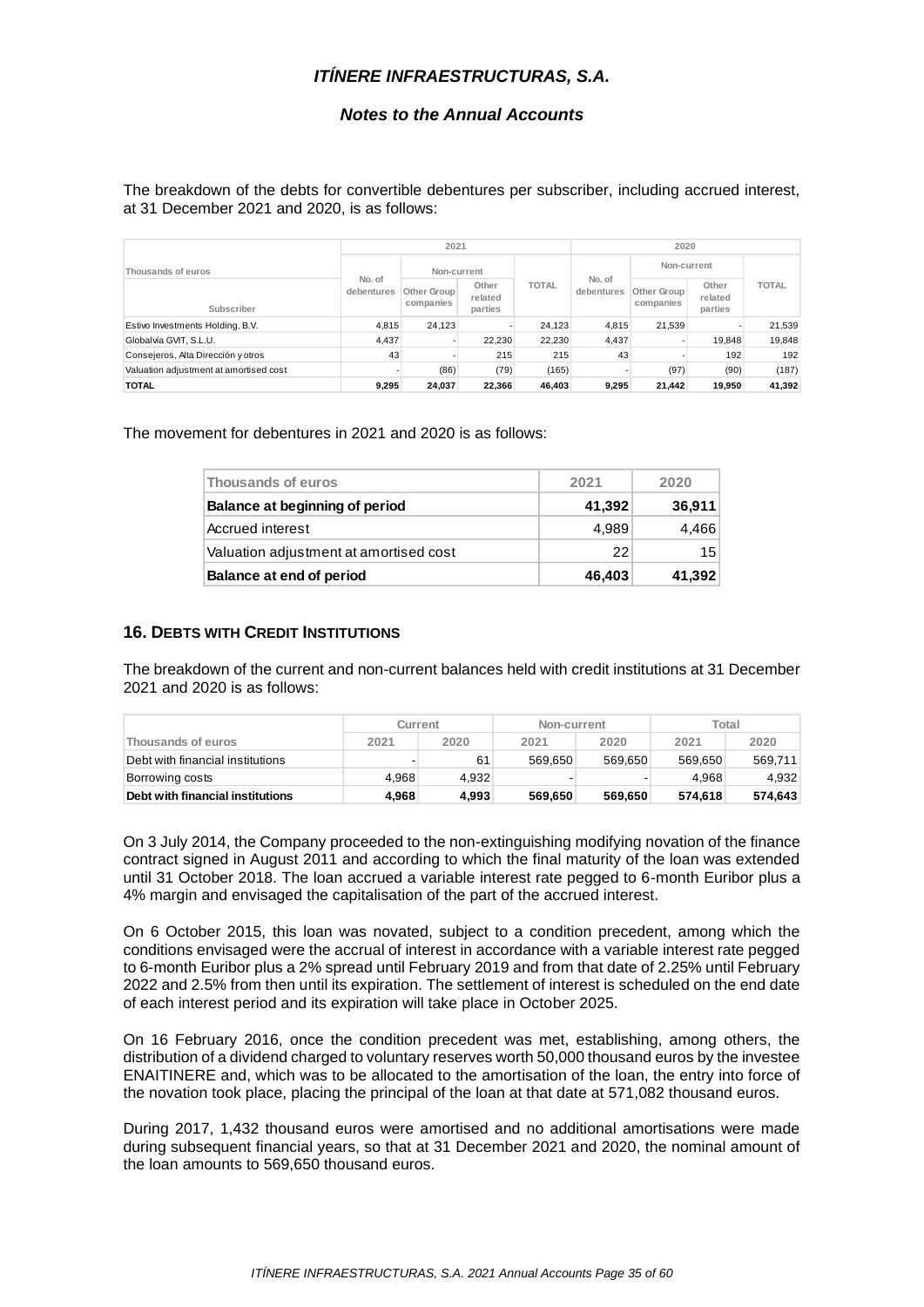### *Notes to the Annual Accounts*

As indicated in the loan agreement, the Company has agreed to comply with a number of obligations throughout the lifetime thereof, highlighting, among others, those associated with the following aspects:

- Pledge on the balance of the reserve account and operating accounts.
- **•** Pledge on the credit rights resulting from the collection of royalties from its investees and those from the consolidation of the tax group.
- **.** Limits on the level of indebtedness undertaken by the Company and its investees, both overall and individually. The Company has a limited possibility of distributing dividends.

On 5 June 2007, the Ministry of Industry, Commerce and Tourism granted ITÍNERE an interest-free preferential repayable loan of 678 thousand euros, for the execution of a project for the analysis of telecommunications systems applied to tolls by satellite positioning. Said loan had final maturity on 30 June 2021, having been wholly depreciated on said date (see note 14).

The breakdown of the maturity of non-current debt with credit institutions at 31 December 2021, is as follows:



The interest accrued and pending payment at 31 December 2021 amounts to 4,968 thousand euros (4,932 thousand euros at 31 December 2020). These amounts are shown under "debts with credit institutions" under the "Current liabilities – debts with credit institutions" heading on the attached balance sheets.

In 2021, financial expenses were allocated to the income statement in application of the effective interest rate method for an amount of 13,140 thousand euros (13,177 thousand euros in 2020) (see note 22).

#### **17. PUBLIC ADMINISTRATION**

The breakdown of the credit balances with the Public Administration at 31 December 2021 and 2020 is as follows:

| Thousands of euros                   | 2021  | 2020  |
|--------------------------------------|-------|-------|
| Payable to Public Treasury:          |       |       |
| For tax withholdings                 | 144   | 616   |
| For VAT                              | 6,433 | 4.771 |
| Payable to the Social Security       | 16    | 16    |
| Other provisions for taxex (note 18) | 1.221 |       |
| <b>Public Administration</b>         | 7.814 | 5.403 |

The Company taxes Value Added Tax under the Special provisions for groups of entities (REGE), forming part, as of 1 January 2010, of Group No. 0157/10, of which it is the parent company, and which is integrated by ITÍNERE and the companies resident in Spanish territory that meet the requirements to be part of the group for the purposes of this tax (note 19).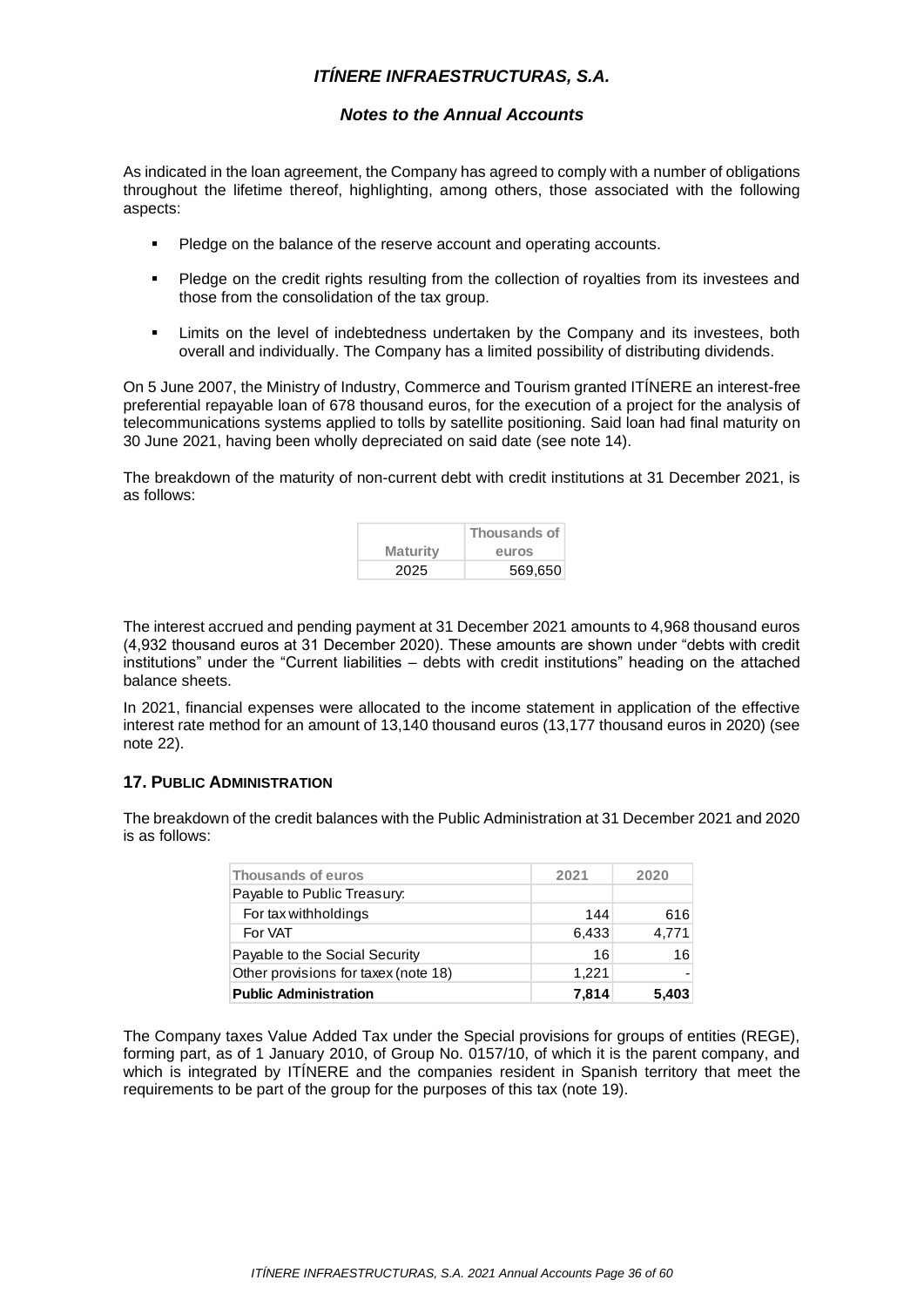### *Notes to the Annual Accounts*

### **18. TAX SITUATION**

As stated in note 4(j), since 1 January 2009, the Company has filed its taxes as part of the consolidated tax group 36/09 from which it is the parent company and formed by ITÍNERE and the companies resident in Spanish territory, which comprise its consolidated tax group.

The companies that make up the tax consolidation group at 31 December 2021 are as follows: ITÍNERE INFRAESTRUCTURAS, S.A., ENAITINERE, S.A.U., ENA INFRAESTRUCTURAS, S.A.U., AUTOPISTAS DEL ATLÁNTICO, C.E.S.A., AUTOPISTA CONCESIONARIA ASTUR LEONESA, S.A., AUTOESTRADAS DE GALICIA, A.G., C.X.G., S.A., and EUROPISTAS s.a.u. (Formerly named P-1 EUROPISTAS, C.E.S.A.U.).

Corporate Income Tax Act 27/2014 of 27 November, published in the Spanish Official Gazette (BOE) on 28 November 2014, includes, inter alia, the modification of the general income tax rate, which stands at 25% for years started 1 January 2016 onwards.

As at 31 December 2021, the Company had posted income from tax on profits for the sum of 19,140 thousand euros, which includes 4,799 thousand euros by way of income from current tax for the period and 14,342 thousand euros pertaining to the activation of tax credits (3,080 thousand euros as at 31 December 2020, which includes an adjustment of 33 thousand euros pertaining to the tax on profits for 2019).

As a consequence of paying tax under a fiscal consolidation regime, at 31 December 2021 the Company recorded a receivable with the Treasury Department for the amount of 5,078 thousand euros, corresponding to the Income Tax for 2021, as well as 1,266 thousand euros corresponding to the settlement of Corporate Income Tax for 2020 which, at the date of the preparation of these annual accounts, have already been collected (see note 11).

The reconciliation between the net amount of the year's income and expenses and the corporate income tax base, which the Company expects to contribute to the 2021 financial year's consolidated tax return and that contributed to the 2020 financial year's tax return, is as follows:

|                                                           | 2021                |                                                            |            |                     | 2020                                                       |           |
|-----------------------------------------------------------|---------------------|------------------------------------------------------------|------------|---------------------|------------------------------------------------------------|-----------|
| Thousands of euros                                        | Income<br>statement | Income and<br>expenses<br>recognised directly<br>in equity | Total      | Income<br>statement | Income and<br>expenses<br>recognised directly<br>in equity | Total     |
| Balance of income and expenses in the year                | 217,065             | (1)                                                        | 217,064    | (20, 426)           | (3)                                                        | (20, 429) |
| Income tax                                                | (19, 140)           |                                                            | (19, 140)  | (3,080)             | (1)                                                        | (3,081)   |
| <b>Permanent differences:</b>                             | (217, 120)          |                                                            | (217, 120) | 11,053              |                                                            | 11,053    |
| Non-deductible financial expenses                         | 6,918               |                                                            | 6,918      | 11,053              |                                                            | 11,053    |
| Reversion Impairment losses (note 10)                     | (225, 178)          |                                                            | (225, 178) |                     |                                                            |           |
| Other                                                     | 1,140               |                                                            | 1,140      |                     |                                                            |           |
| <b>Timing differences:</b>                                | (13)                |                                                            | (12)       | (13)                | 3                                                          | (10)      |
| Arising in prior years                                    | (13)                |                                                            | (13)       | (13)                |                                                            | (13)      |
| Reversal of the limit to the deductibility of redemptions | (13)                |                                                            | (13)       | (13)                |                                                            | (13)      |
| Arising in the year                                       |                     |                                                            |            |                     | 3                                                          | 3         |
| Subsidies                                                 |                     |                                                            |            |                     | 3                                                          | 3         |
| Taxable income                                            | (19, 209)           |                                                            | (19,208)   | (12, 466)           | (1)                                                        | (12, 467) |
| Total amount (tax result)                                 | (4,802)             |                                                            | (4,802)    | (3, 117)            |                                                            | (3, 117)  |
| Deductions and other                                      | (1)                 |                                                            | (1)        | (1)                 |                                                            | (1)       |
| Net tax payable                                           | (4,803)             |                                                            | (4,803)    | (3, 118)            | ٠                                                          | (3, 118)  |

Pursuant to the provisions of article 16 of Act 27/2014, there is a limitation on the extent to which financial expenses can be deducted, with the result that only net financial expenses up to an amount of 30% of the financial year's operating profit can be deducted. Any net financial expenses not deducted may be deducted in the following tax years, along with those of the relevant tax period, with the limit envisaged in that article.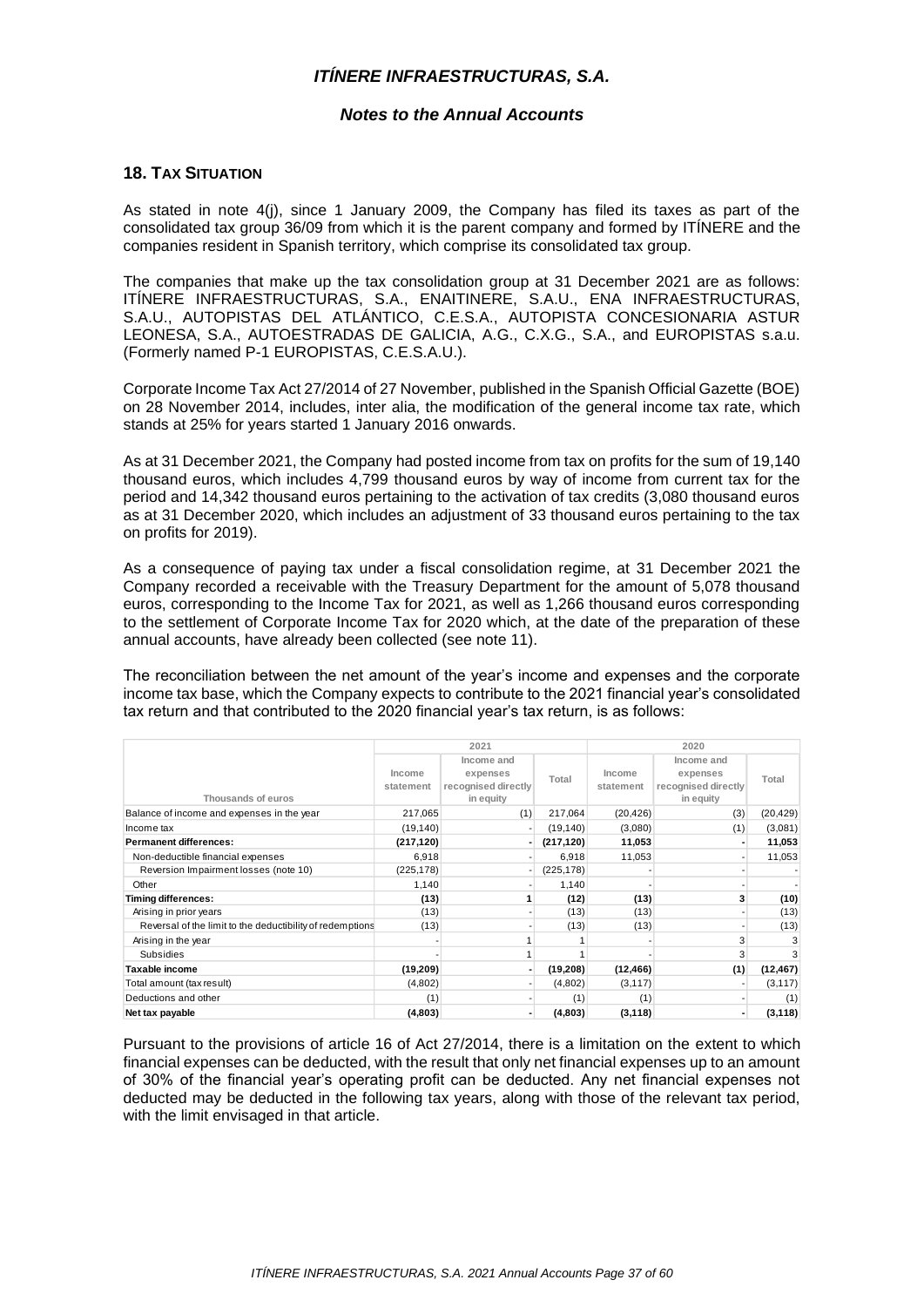### *Notes to the Annual Accounts*

As at 31 December 2021, the Company accumulated net financial expenses which could not be deducted as they exceed the limit determined by said article, for an amount of 170,790 thousand euros (163,872 thousand euros as at 31 December 2020), although, and as a result of the Settlement agreement notified on 14 October 2021 by the tax authorities in the context of the verification and investigation actions pertaining to Corporate Income Tax for the financial years of 2013 to 2016, the amount of the net financial expenses pending deduction as at 31 December 2021, calculated in line with the criteria stated by the Inspection, amounted to 151,528 thousand euros (148,146 thousand euros as at 31 December 2020). In this regard, and as commented on later, said Settlement agreement was appealed against on 12 November 2021 to the Central Economic-Administrative Court (TEAC).

The calculation of Corporate Income Tax for the financial year of 2021 assumes a negative adjustment to the taxable base of 225,178 thousand euros pertaining to the partial reversal of the impairment losses posted by the Company with regard to its investee ENAITINERE which was regarded as not tax deductible in terms of the Corporate Income Tax for 2012 (see note 10).

A reconciliation of the income tax revenue with the result of applying the pertinent tax rate to total recognised income and expense, differentiating between current and deferred tax, is as follows:

|                                         |                     | 2021                                                       |            |                     | 2020                                                       |          |
|-----------------------------------------|---------------------|------------------------------------------------------------|------------|---------------------|------------------------------------------------------------|----------|
| Thousands of euros                      | Income<br>statement | Income and<br>expenses<br>recognised directly<br>in equity | Total      | Income<br>statement | Income and<br>expenses<br>recognised directly<br>in equity | Total    |
| Profit/loss before taxes from continued |                     |                                                            |            |                     |                                                            |          |
| operations                              | 197,925             | (1)                                                        | 197,924    | (23,506)            | (4)                                                        | (23,510) |
| Permanent differences                   | (217, 120)          | ٠                                                          | (217, 120) | 11,053              |                                                            | 11,053   |
| Applicable tax rate                     | 25%                 | 25%                                                        | 25%        | 25%                 | 25%                                                        | 25%      |
| Theoretical tax burden                  | (4,799)             | $\blacksquare$                                             | (4,799)    | (3, 113)            | (1)                                                        | (3, 114) |
| Effect of:                              |                     |                                                            |            |                     |                                                            |          |
| Deductions and other                    |                     |                                                            |            |                     |                                                            |          |
| <b>Effective tax expense</b>            | (4,799)             | $\blacksquare$                                             | (4,799)    | (3, 113)            | (1)                                                        | (3, 114) |
| Detail:                                 |                     |                                                            |            |                     |                                                            |          |
| Current                                 | (4,802)             |                                                            | (4,802)    | (3, 116)            |                                                            | (3, 116) |
| Deferred                                | (14, 338)           | ٠                                                          | (14, 338)  | 3                   |                                                            | 3        |
| Income tax                              | (19, 140)           | $\blacksquare$                                             | (19, 140)  | (3, 113)            | $\overline{\phantom{0}}$                                   | (3, 113) |

Details of deferred tax assets at 31 December 2021 and 2020 and movement are as follows:

|                                       | <b>ASSETS</b>                                 |                                        |                                                       |              |  |
|---------------------------------------|-----------------------------------------------|----------------------------------------|-------------------------------------------------------|--------------|--|
|                                       |                                               | Other deductible timing<br>differences |                                                       |              |  |
| Thousands of euros                    | <b>By activation</b><br>financial<br>expenses | Other                                  | Due to<br>amortization<br>deductibility<br>limitation | <b>TOTAL</b> |  |
| Balance at 31 December 2019           |                                               | 16                                     | 3                                                     | 19           |  |
| <b>Disposals</b>                      |                                               | (3)                                    | (1)                                                   | (4)          |  |
| Balance at 31 December 2020           |                                               | 13                                     | $\mathbf 2$                                           | 15           |  |
| Disposals                             | 14,342                                        |                                        |                                                       | 14,342       |  |
| Ajustes por cambio de tipo impositivo |                                               | (3)                                    | (1)                                                   | (4)          |  |
| Balance at 31 December 2021           | 14,342                                        | 10                                     |                                                       | 14,353       |  |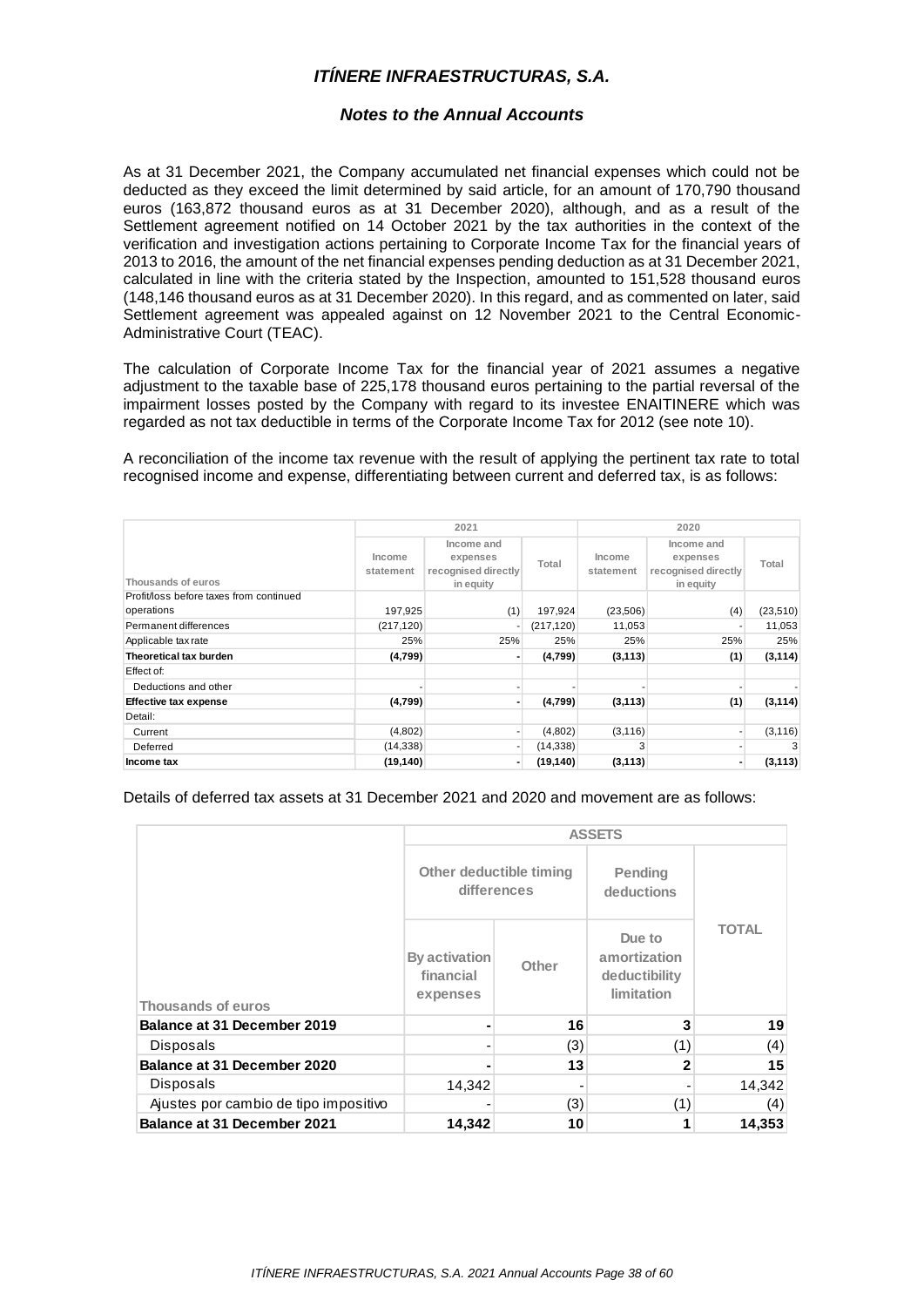### *Notes to the Annual Accounts*

As at 31 December 2021, the Company opted to post the tax credit deriving from the financial expenses not deducted in application of the limitation on deductibility determined by article 16 of Act 27/2014, and whose future recovery is expected to occur in the next ten years as from the date of closure of the financial year of 2021. Accordingly, the Company recognised a deferred tax asset for an amount of 14,342 thousand euros.

In accordance with Royal Decree-Law 3/2016 of 2 December, effective from 2016, the consolidated tax group to which the Company belongs has a limit for offsetting tax losses of 25% of the tax loss prior to that offset and a limit to the double tax deduction envisaged in transitional provision 23 of Act 27/2014, which cannot exceed 50% of the consolidated tax group's gross tax payable.

Act 16/2012 of 27 December sets a limit of 70% on the deductibility of amortisation and depreciation of intangible assets, property, plant and equipment and investment property for tax periods beginning in 2013 and 2014. Furthermore, non-tax-deductible accounting amortisation and depreciation shall be deducted on a straight-line basis over a period of 10 years or the useful life of the asset, as of the first tax period beginning in 2015. Consequently, at 31 December 2021 the Company had recognised a deferred tax asset of 10 thousand euros in this respect (13 thousand euros at 31 December 2020).

In relation to the deferred tax asset derived from the limit to the deductibility of amortisation and depreciation, set out by Act 16/2012 of 27 December, transitional provision 37 of Act 27/2014 of 27 November states that companies can deduct from income tax payable 5% of the amounts included in taxable income for the tax period, resulting from the tax reversal of the expense adjusted for nondeductible amortisation and depreciation charges in 2013 and 2014 (2% deduction in 2015). Therefore, as a result of the above, at 31 December 2021 the Company had recognised deductions pending application amounting to 1 thousand euros for reversal of the temporary measures (2 thousand euros at 31 December 2020).

Under current legislation, taxes cannot be deemed to have been finally settled until the tax returns filed have been inspected by the tax authorities or until the four-year statute-of-limitations period has expired. However, due to the extraordinary COVID-19 measures approved by the Government, the period from 18 March 2020 to 3 June 2020, inclusive, does not count towards the expiry period. Furthermore, this suspension of the terms of expiry is only applicable to those which, without taking it into account, end before 1 July 2021.

In accordance with the foregoing and in general, without considering the suspension of the limitation period stemming from COVID-19, the Company has all the main taxes that are applicable thereto from 1 January 2018 open for inspection by the tax authorities (fiscal year ended 31 December 2017 for Corporate Income Tax). Nevertheless, the Administration's right to check or investigate the tax losses that are offset or available for carryforward, the double taxation deductions and the deductions to incentivise certain activities applied or pending application has a statute of limitations of 10 years starting from the day after that on which the period established for filing the return or self-settlement corresponding to the tax period in which the right to offsetting or application was generated. Once that period has elapsed, the Company must accredit the tax losses or deductions by submitting the tax return or self-settlement and the accounting records, with accreditation of their deposit during that period in the Mercantile Registry. As a result of the different possible interpretations of the tax legislation in force and other factors, additional liabilities may arise due to an inspection. The directors believe that those liabilities, if they occur, will not have a material impact on the annual accounts.

On 5 July 2019, the Company received notification from the tax authorities of the commencement of tax audits and investigations into Corporate Income Tax for 2013 to 2016, inclusive, and value added tax, withholdings on income from employment and business activities and withholdings on movable property for the period from July 2015 to December 2017, inclusive. Furthermore, on 14 February 2020, the company received notification of the extension of the aforementioned actions, incorporating the concept of withholding taxes on the income of non-residents corresponding to the periods from January 2016 to December 2017.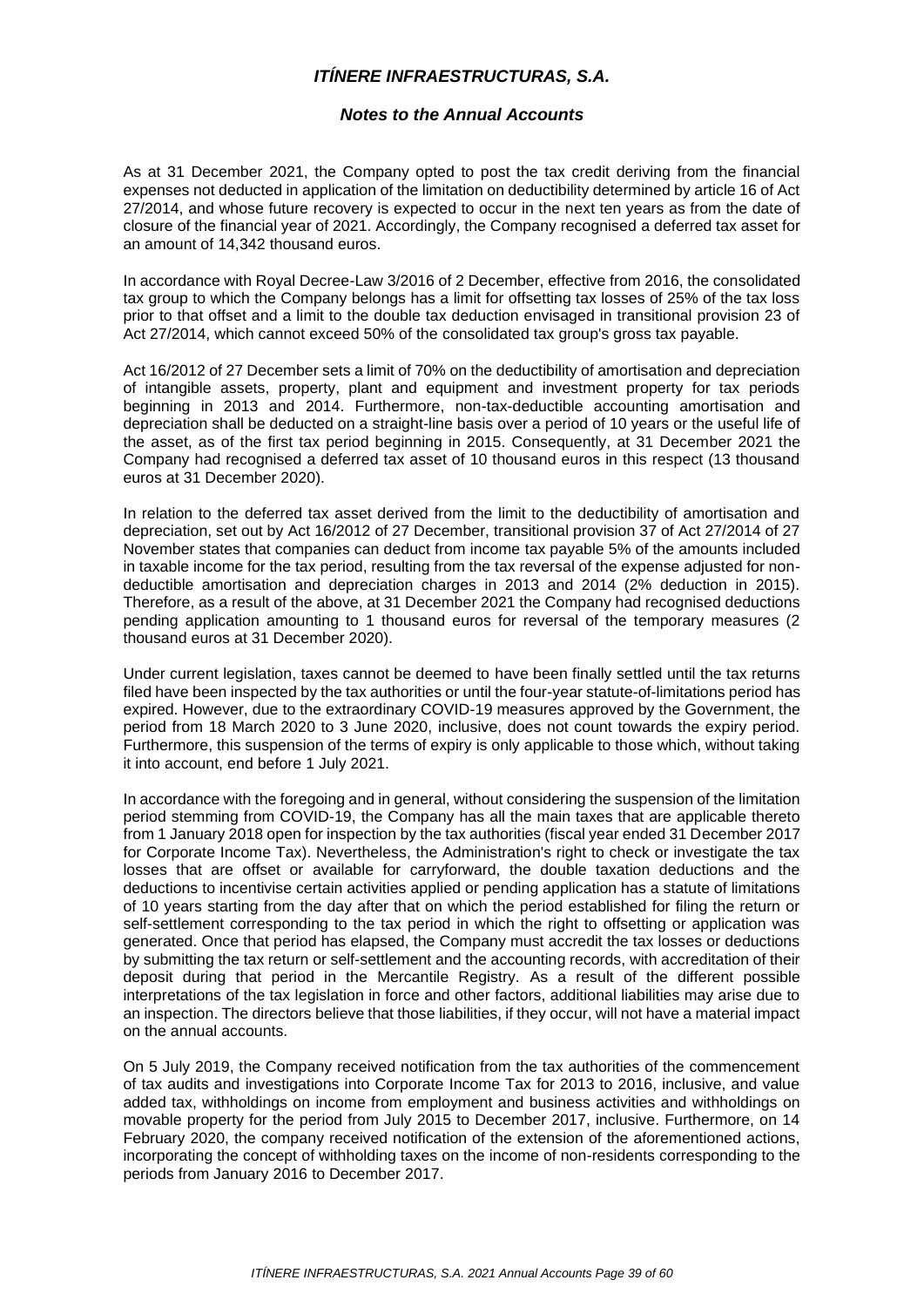### *Notes to the Annual Accounts*

At 6 April 2021 the Company signed Declarations of Conformity for the purpose of withholdings on income from employment and business activities and withholdings on movable property for the period between July 2015 and December 2017, inclusive, as well as the Declaration of Conformity for the Value Added Tax Group, which were verified and approved.

On 12 November 2021, the Company filed an economic-administrative claim before the Central Economic-Administrative Court (TEAC) against (i) the Settlement agreement pertaining to the withholdings on account of Income Tax for Non-Residents (IRNR) from 2016 and 2017, for the sum paid of €101 thousand, whereof 85 thousand euros pertains to the tax payable and the rest to default interest, and (ii) the Settlement agreement notified on 14 October 2021 pertaining to Corporate Income Tax 2013-2016, with regard to which there is no amount payable but which reduces, according to the criterion of the Inspection, owing to an adjustment in transfer prices, the financial expenses to be deducted in the future pertaining to the convertible bonds issued by the Company.

Furthermore, on 21 January 2022 the Company filed an economic-administrative claim with the TEAC against the Settlement agreement notified on 23 December 2021 pertaining to Corporate Income Tax 2013-2016. The result of said Agreement is an amount payable of 1,221 thousand euros, paid on 3 February 2022, with regard to a deduction owing to double taxation generated by the investee company ENAITINERE, as well as owing to adjustments with regard to pension plans in the subsidiary AUDASA.

The Company intends to file to the TEAC both written pleadings with regard to the claims pertaining to withholdings of IRNR and to the transfer pricing adjustment of the convertible bonds. As at the date of preparation of the annual accounts, no TEAC Resolution had been received with regard to these two claims. On 18 March 2022 a summon has been received to make allegations with regard to the claim regarding the double taxation deduction.

On 11 June 2013, the Tax Agency initiated inspection and verification activities regarding corporate income tax corresponding to the 2007 and 2008 financial years, periods in which the Company formed part of the 20/02 tax group, the parent company of which was Sacyr, S.A., formerly Sacyr Vallehermoso, S.A. (see note 1 (c)). As a result of these inspections, the corresponding declarations of conformity and non-conformity have been issued to the parent company of said tax group. According to information from Sacyr, S.A., the declaration of conformity was settled in 2016, while the declarations of non-conformity was appealed. On 11 February 2021, a lawsuit was filed at the National Court. At the time of preparing these annual accounts no verdict had been passed.

In any case, and in relation to potential contingencies related to the periods in which the Company formed part of the tax group of Sacyr, S.A. (until 2008), the parent company of that tax group undertakes to hold ITÍNERE and its investees harmless under the terms and conditions established in the undertaking contract drafting and accepting the takeover bid for the shares of ITÍNERE signed in November 2008 between Sacyr Vallehermoso, S.A. and Citi Infraestructure Partners L.P. (note 1 (c)).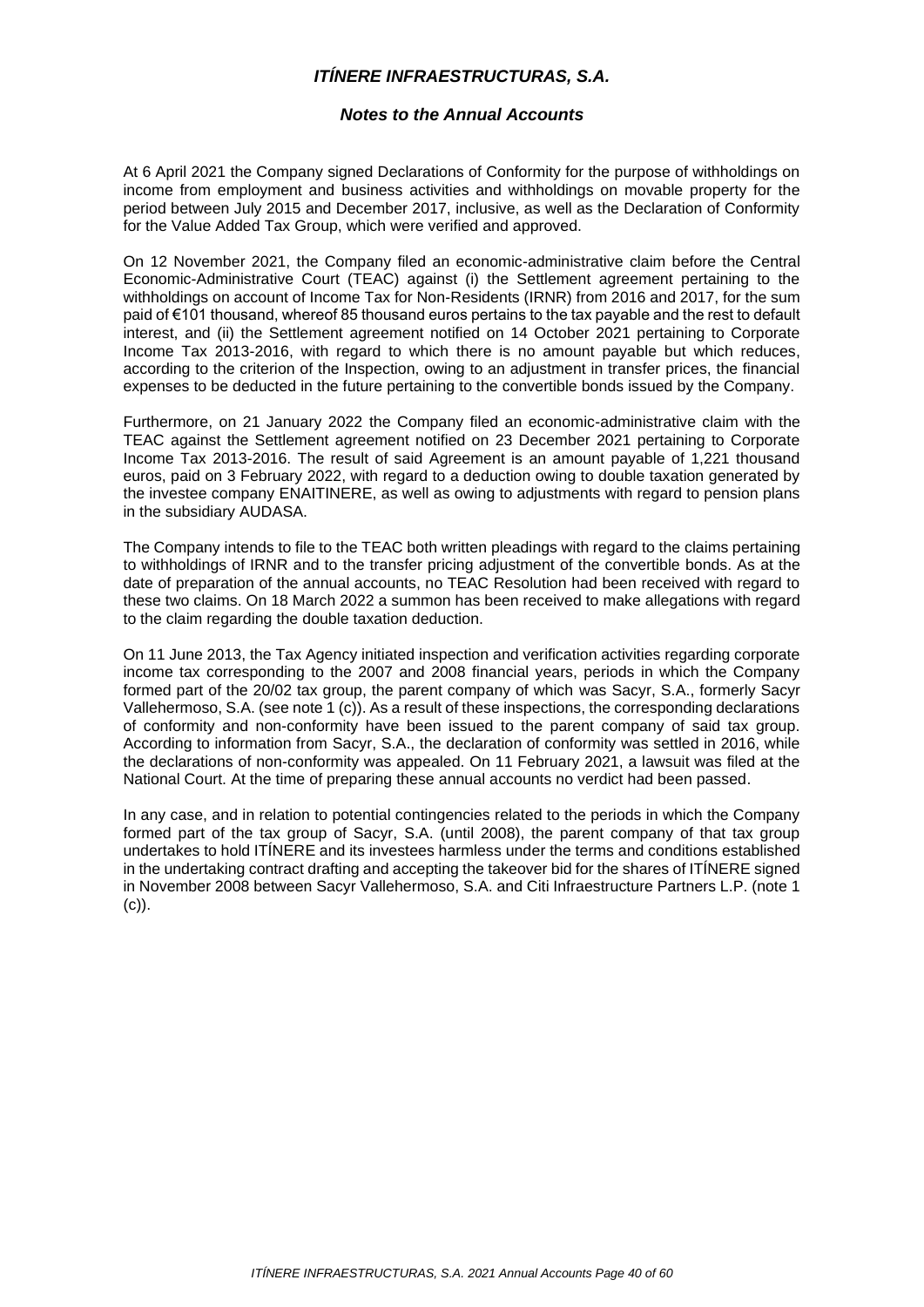### *Notes to the Annual Accounts*

### **19. BALANCES AND TRANSACTIONS WITH GROUP COMPANIES, ASSOCIATES AND OTHER RELATED PARTIES**

Receivables from and payables to group companies, jointly controlled entities, associates and other related parties at 31 December 2021 and 2020 are as follows:

|                                                                                    | 2021           |               | 2020        |                |
|------------------------------------------------------------------------------------|----------------|---------------|-------------|----------------|
|                                                                                    | Other group    | Other related | Other group | Other related  |
| Thousands of euros                                                                 | companies      | parties       | companies   | parties        |
|                                                                                    |                |               |             |                |
| Trade and other receivables (note 11)                                              | 40,392         |               | 39,553      |                |
| Enaitinere, S.A.U.                                                                 | 816            |               | 816         |                |
| Ena Infraestructuras, S.A.                                                         | 59             |               | 112         |                |
| Ena Infraestructuras, S.A., Consolidated tax                                       |                |               | 410         |                |
| Autopistas del Atlántico, C.E.S.A.,                                                | 1,644          |               | 4,924       |                |
| Autopistas del Atlántico, C.E.S.A., Consolidated tax                               | 3,482          |               | 10.976      |                |
| Autopistas del Atlántico, C.E.S.A., VAT group                                      | 26,099         |               | 11.149      |                |
| Autopista Astur Leonesa, S.A.                                                      | 227            |               | 1,212       |                |
| Autopista Astur Leonesa, S.A., VAT group                                           | 5,703          |               | 4,039       | ×              |
| Autoestradas de Galicia, Autopistas de Galicia, C.X.G., S.A.U.                     | 50             |               | 632         |                |
| Autoestradas de Galicia, Autopistas de Galicia, C.X.G., S.A.U., Consolidated tax   | 80             |               | 2,117       |                |
| Autoestradas de Galicia, Autopistas de Galicia, C.X.G., S.A.U., VAT group          | 2,068          |               | 2,709       |                |
| Europistas, S.A.                                                                   |                |               | 8           |                |
| Europistas S.A., Consolidated tax                                                  | 28             |               | 394         |                |
| Europistas S.A., VAT group                                                         | 13             |               |             |                |
| Autopistas de Bizkaia, S.A.                                                        |                |               | 55          |                |
| Gestión de Infraestructuras Viarias de Bizkaia, S.A.                               | 123            |               |             |                |
| Current debit balances with Group, Multi-group and Associated companies            | 40,392         |               | 39,553      | $\blacksquare$ |
|                                                                                    |                |               |             |                |
| Non-current payables - Convertible Debentures (note 15)                            | 24,037         | 22,366        | 21,442      | 19,950         |
| Globalvía GVIT, S.L.                                                               |                | 22,230        |             | 19,848         |
| Estivo Investments Holding, B.V. (1)                                               | 24,123         |               | 21,539      |                |
| Directors, Senior Management and other                                             |                | 215           |             | 192            |
| Valuation adjustment at amortised cost                                             | (86)           | (79)          | (97)        | (90)           |
| Non-current payables - Other payables                                              | 550,121        |               | 532,472     |                |
| Ena Infraestructuras, S.A.                                                         | 105,308        |               | 102.971     |                |
| Enaitinere, S.A.U.                                                                 | 434,387        |               | 422,482     |                |
| Europistas, S.A.                                                                   | 5.316          |               | 5.223       | $\sim$         |
| Autoestradas de Galicia, Autopistas de Galicia, C.X.G., S.A.U.                     | 1,010          |               |             | ×.             |
| Autopista Astur Leonesa, S.A.                                                      | 4,100          |               | 1,796       |                |
| Non-current credit balances with Group, Multi-group and Associated companies       | 574.158        | 22.366        | 553,914     | 19.950         |
|                                                                                    |                |               |             |                |
| Current payables - Other payables                                                  |                |               | 3,822       |                |
|                                                                                    |                |               |             |                |
| Estivo Investments Holding, B.V.                                                   |                |               | 3.822       |                |
| Trade and other payables                                                           | 10,304         |               | 6,730       |                |
| Enaitinere, S.A.U., Consolidated tax                                               | 7,889          |               | 4,335       | ×              |
| Enaitinere, S.A.U., VAT Group                                                      | $\overline{2}$ |               |             |                |
| Ena Infraestructuras, S.A                                                          |                |               | 2.330       |                |
| Ena Infraestructuras, S.A., Consolidated tax                                       | 1,772          |               | 65          |                |
| Ena Infraestructuras, S.A., VAT Group                                              | 18             |               |             | ×              |
| Autopistas del Atlántico, C.E.S.A.                                                 | 1              |               |             | ×              |
| Autoestradas de Galicia, Autopistas de Galicia, C.X.G., S.A.U., Consolidated Group | 622            |               |             | i.             |
| Current credit balances with Group, Multi-group and Associated companies           | 10.304         | ٠             | 10.552      |                |

At 31 December 2021 and 2020, the Company has a credit with ENAITINERE for an amount of 816 thousand euros, corresponding to certain expenses relating to the purchase of ENA, which were originally borne by ITÍNERE and which are still pending payment.

At 31 December 2021 and 2020, the Company has trade receivables with its investees deriving from comprehensive management services rendered during the aforementioned years by virtue of the contracts signed by the parties.

At 31 December 2021 and 2020, ITÍNERE has credits and debits with the companies in its Group integrated under the consolidated taxation regime relating to income tax (see note 18). The balances pertaining to the companies ENAITINERE and AUDASA also include amounts deriving from the Settlement Agreement notified on 23 December 2021 by the tax authorities deriving from the verification and investigation actions regarding Corporate Income Tax pertaining to the financial years of 2013 to 2016 (see note 18).

At 31 December 2021 and 2020, ITINERE maintains credits and debits with the companies of its Group attached to the special arrangements for the group of entities in relation to the Value Added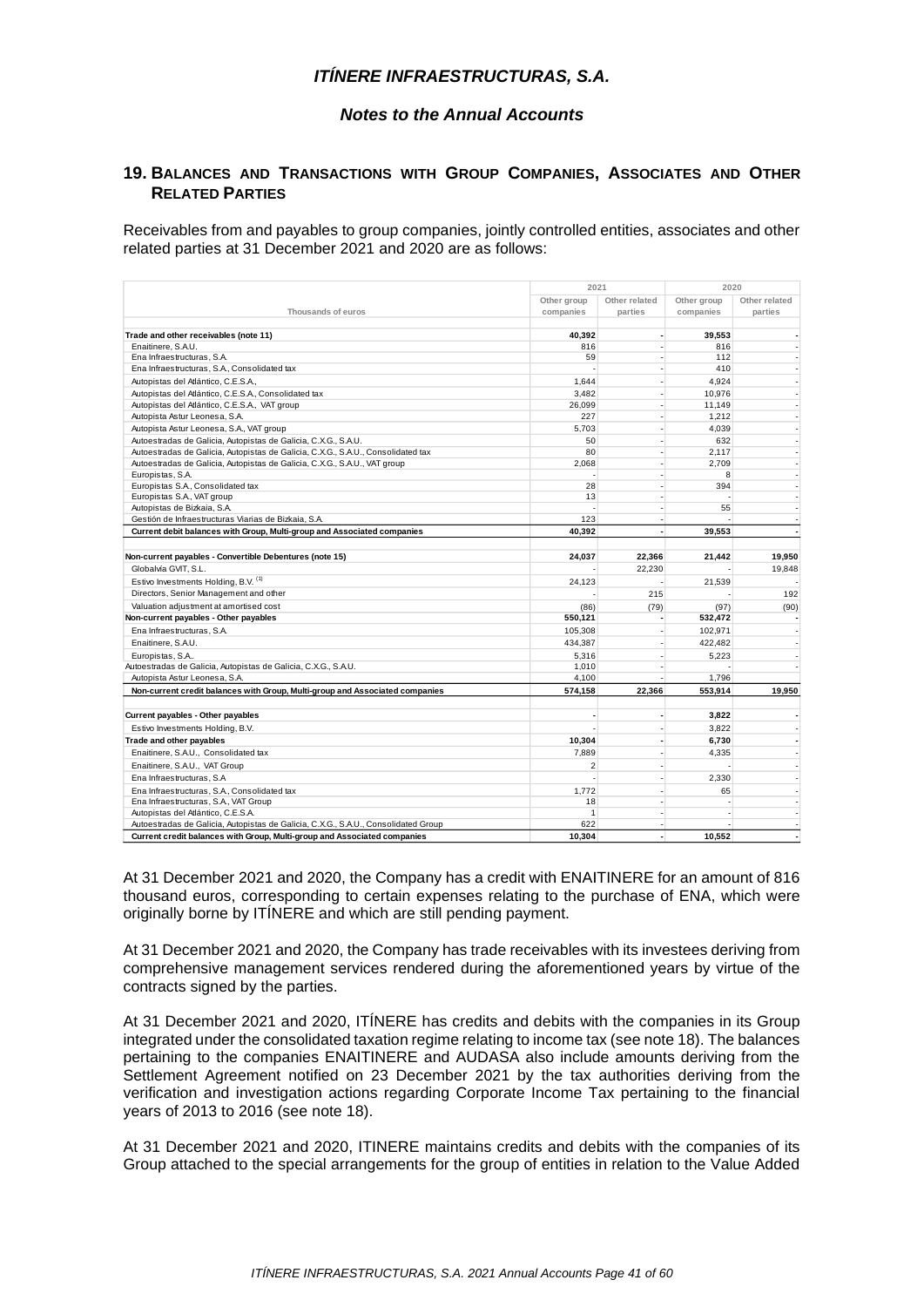### *Notes to the Annual Accounts*

Tax, in which the integrated companies are taxed since 1 January 2010, and of which ITÍNERE is the parent company (notes 11 and 17).

On 21 February 2019, Pear Luxembourg Investment, S.á.r.l. transferred to Estivo Investments Holding, B.V., credit rights vis-à-vis ITÍNERE deriving from the loan agreement signed on 20 July 2012, remunerated at a fixed annual rate of 8.5% and which matured on 31 March 2021, the date on which it was depreciated. Said contract provided for the capitalisation of any unpaid interest at the end of the settlement period. That loan accrued an interest of 76 thousand euros during financial year 2021 (300 thousand euros in 2020).

On 16 February 2016, the Company entered into a loan agreement with ENA that matures in October 2025 and whose remuneration is referenced to 1-year Euribor plus a spread. At 31 December 2021 the capital provision for the aforementioned loan amounts to 105,308 thousand euros (102,971 thousand euros at 31 December 2020), a new provision having been made in July 2021 amounting to 504 thousand euros corresponding to balances of a fiscal nature (provision having been made in July 2020 amounting to 1,607 thousand euros). This loan provides for the capitalisation of any unpaid interest at the end of the settlement period. The interest accrued in 2021 amounts to 1,832 thousand euros (2,043 thousand euros in 2020), which have been capitalised.

On 16 February 2016, the Company signed a loan with its investee ENAITINERE to replace the one originally formalised on 29 June 2009 by PARTICIPACIONES AP-1 EUROPISTAS, S.L. and assigned by it to ENAITINERE during the merger process of both companies in 2015 and based on which 338,809 thousand euros had been drawn down at 31 December 2020. The aforementioned agreement covers the settlement of interest on an annual basis and its calculation is referenced to 1-year Euribor plus a margin. In addition, interest outstanding at the end of the settlement period will be capitalised. That loan will mature on 31 October 2025. In 2021, the Company capitalised tax balances amounting to 4,372 thousand euros (7,937 thousand euros in 2020) and unsettled interest payable totalling 6,048 thousand euros (6,690 thousand euros in 2020), so the balance of that loan stood at 349,229 thousand euros at 31 December 2021. That loan accrued interest of 6,048 thousand euros in 2021 (6,690 thousand euros in 2020).

On 24 June 2019, the non-extinctive novation of the loan agreement that the Company signed with AP-1 EUROPISTAS, C.E.S.A.U. (currently named EUROPISTAS, S.A.U.) on 30 November 2018 took place. This amended some of the terms and conditions, establishing yearly interest settlement pegged to the 12-month Euribor plus a spread and maturity on 31 October 2025, and capitalisation of interest at the end of the settlement period if this has not been paid. As regards capital reduction and distribution of voluntary reserves by AP-1 EUROPISTAS C.E.S.A.U., and distribution of dividends against the profit/loss for financial year 2018 approved on 24 June 2019 by its Sole Shareholder, ENAITINERE, totalling 81,340 thousand euros, and in payment of these, on 10 July 2019, AP-1 EUROPISTAS C.E.S.A.U. partially assigned the loan that it held with ITÍNERE to ENAITINERE, who thereby assumed the position of lender against ENAITÍNERE for the aforementioned amount. Consequently, on 31 December 2021, the loan between the Company and EUROPISTAS S.A.U. totalled 5,316 thousand euros (5,223 thousand euros in 2020). In 2021, the aforementioned loan accrued interest, which has been capitalised, for an amount of 93 thousand euros (105 thousand euros during the 2020 financial year).

As a consequence of the foregoing, effective as of 10 July 2019, the Company is the borrower in a loan with ENAITINERE with an initial amount of 81,340 thousand euros that on 31 December 2020 amounted up to 83,672 thousand euros. That loan envisages that the interest will be settled on a yearly basis and is pegged to 1-year Euribor plus a 2% spread. In addition, interest outstanding at the end of the settlement period will be capitalised. That loan will mature on 31 October 2025. In 2021, interest payable totalling 1,486 thousand euros were capitalised (1,676 thousand euros in 2020), so the balance of said loan stood at 85,158 thousand euros on 31 December 2021 (83,673 thousand euros in 2020). That loan accrued interest of 1,486 thousand euros in 2021 (1,676 thousand euros in 2020).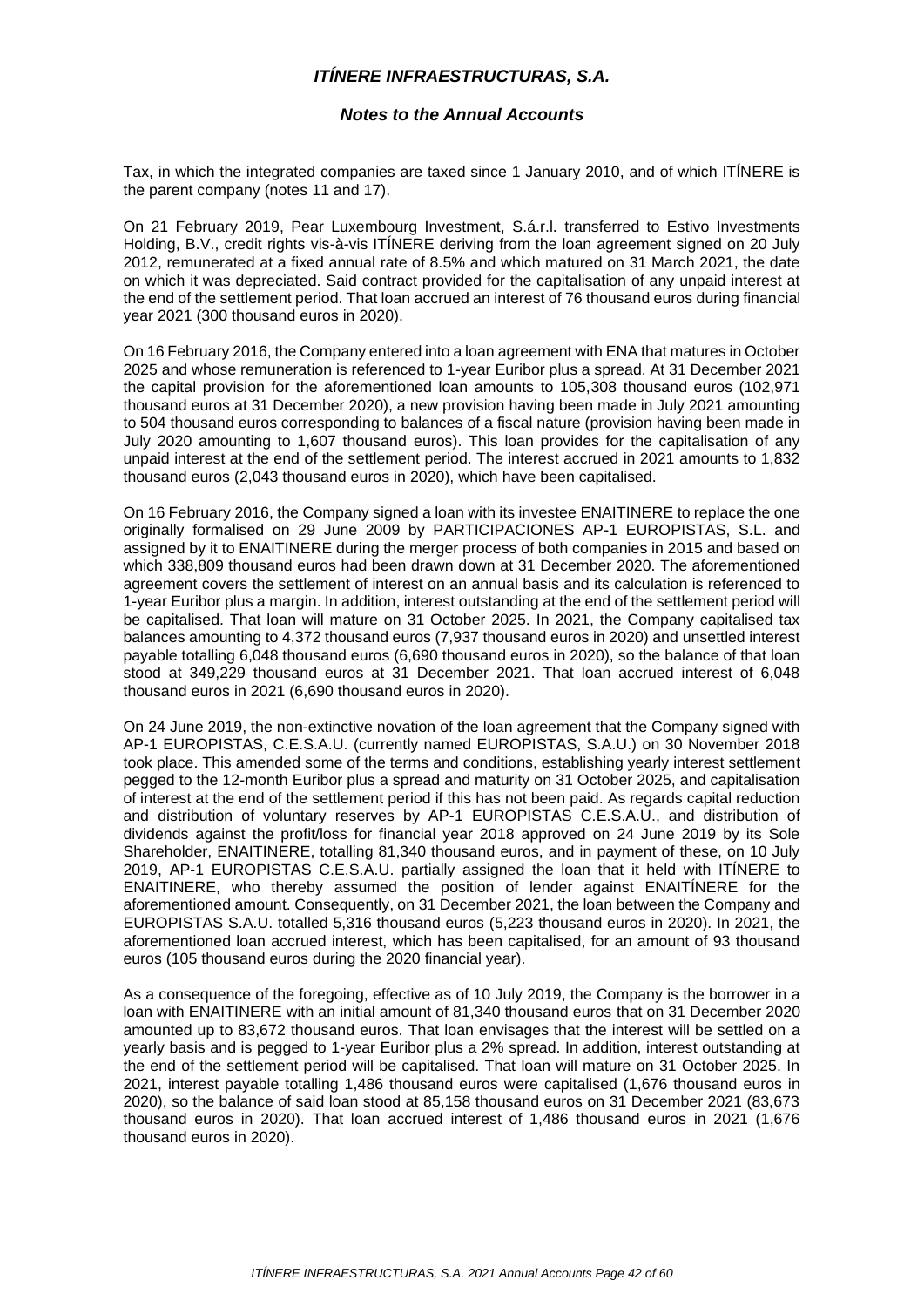### *Notes to the Annual Accounts*

With effect 31 December 2020, the Company subscribed a loan agreement with AUTOPISTA ASTUR LEONESA, C.E.S.A for an amount of 1,796 thousand euros, which accrues a variable interest rate pegged to a year Euribor plus a spread; if the interest is not paid at the end of the settlement period, it will be capitalised; and its maturity is October 2025. At 31 December 2021 the capital provision for the aforementioned loan amounts to 4,100 thousand euros, a new provision having been made in July 2021 amounting to 2,255 thousand euros corresponding to balances of a fiscal nature. In financial year 2021, this loan accrued interest amounting to 49 thousand euros.

On 31 August 2021, the Company signed a loan agreement with AUTOESTRADAS DE GALICIA, C.X.G., S.A.U. for an amount of 992 thousand euros maturing in October 2025 and whose remuneration is tied to 1-year Euribor plus a margin. On 31 December 2021, the capital drawdown under the aforesaid loan amounted to 1,010 thousand euros. This loan provides for the capitalisation of any unpaid interest at the end of the settlement period. The interest accrued in 2021 amounts to 18 thousand euros, which have been capitalised.

The breakdown of transactions with group companies, jointly controlled entities and other related parties in 2021 and 2020 is as follows:

|                                                                |                          | 2021                              |              |                             | 2020                     |                                   |                |                             |
|----------------------------------------------------------------|--------------------------|-----------------------------------|--------------|-----------------------------|--------------------------|-----------------------------------|----------------|-----------------------------|
| Thousands of euros                                             | Other group<br>companies | Jointly<br>controlled<br>entities | Total        | Other<br>related<br>parties | Other group<br>companies | Jointly<br>controlled<br>entities | Total          | Other<br>related<br>parties |
| Financial expenses - Convertible Debentures (notes 15 and 22)  | 2,595                    |                                   | 2,595        | 2,416                       | 2,321                    |                                   | 2,321          | 2,160                       |
| Estivo Investments Holding, B.V.                               | 2,584                    |                                   | 2,584        |                             | 2,313                    |                                   | 2,313          |                             |
| Globalvía GVIT, S.L. (1)                                       |                          |                                   |              | 2.382                       |                          |                                   |                | 2.132                       |
| Directors, Senior Management and other                         |                          |                                   |              | 23                          |                          |                                   |                | 21                          |
| Valuation adjustment at amortised cost                         | 11                       |                                   | 11           | 11                          | 8                        |                                   | 8              | $\overline{7}$              |
| Financial expenses - Other payables (note 22)a 22)             | 9,602                    |                                   | 9,602        |                             | 10,813                   |                                   | 10,813         |                             |
| Estivo Investments Holding, B.V.                               | 76                       |                                   | 76           |                             | 300                      |                                   | 300            |                             |
| Enaitinere, S.A.U                                              | 7,534                    |                                   | 7,534        |                             | 8.365                    |                                   | 8.365          |                             |
| Ena Infraestructuras, S.A.                                     | 1,832                    |                                   | 1,832        |                             | 2,043                    |                                   | 2,043          |                             |
| Autopista Concesionaria Astur-Leonesa, S.A.                    | 49                       |                                   | 49           |                             |                          |                                   |                |                             |
| Autoestradas de Galicia, Autopistas de Galicia, C.X.G., S.A.U. | 18                       |                                   | 18           |                             |                          |                                   |                |                             |
| Europistas, S.A.                                               | 93                       |                                   | 93           |                             | 105                      |                                   | 105            |                             |
| Other expenses                                                 | $\mathbf{1}$             |                                   | $\mathbf{1}$ |                             |                          |                                   |                |                             |
| Autopista Concesionaria Astur-Leonesa, S.A.                    | $\mathbf{1}$             |                                   | $\mathbf{1}$ |                             |                          |                                   |                |                             |
| <b>Total expenses</b>                                          | 12,197                   |                                   | 12,197       | 2,416                       | 13,134                   |                                   | 13,134         | 2,160                       |
| Management or collaboration contracts (note 20)                | 7,548                    |                                   | 7.548        |                             | 5.631                    |                                   | 5,631          |                             |
| Autopistas del Atlántico, C.E.S.A.                             | 5,412                    |                                   | 5,412        |                             | 3,836                    |                                   | 3,836          |                             |
| Autopista Concesionaria Astur-Leonesa, S.A.                    | 1.136                    |                                   | 1,136        |                             | 878                      |                                   | 878            |                             |
| Autoestradas de Galicia, Autopistas de Galicia, C.X.G., S.A.U. | 456                      |                                   | 456          |                             | 371                      |                                   | 371            |                             |
| Gestión de Infraestructuras de Bizkaia, S.A.                   | 272                      |                                   | 272          |                             | 546                      |                                   | 546            |                             |
| Gestión de Infraestructuras Viarias de Bizkaia, S.A.           | 272                      |                                   | 272          |                             |                          |                                   |                |                             |
| Rendering of services and other income                         | 1,018                    | 153                               | 1,171        |                             | 863                      | 153                               | 1,016          |                             |
| Enaitinere, S.A.U.                                             | 85                       |                                   | 85           |                             | $\mathbf{1}$             |                                   | 1              |                             |
| Ena Infraestructuras, S.A.                                     | 348                      |                                   | 348          |                             | 359                      |                                   | 359            |                             |
| Autopistas del Atlántico, C.E.S.A.                             | 429                      |                                   | 429          |                             | 338                      |                                   | 338            |                             |
| Autopista Astur Leonesa, S.A.                                  | 94                       |                                   | 94           |                             | 92                       |                                   | 92             |                             |
| Autopistas de Navarra, S.A.                                    |                          | 153                               | 153          |                             |                          | 153                               | 153            |                             |
| Autoestradas de Galicia, Autopistas de Galicia, C.X.G., S.A.U. | 38                       |                                   | 38           |                             | 37                       |                                   | 37             |                             |
| Gestión de Infraestructuras de Bizkaia, S.A.                   | 16                       |                                   | 16           |                             | 29                       |                                   | 29             |                             |
| Gestión de Infraestructuras Viarias de Bizkaia, S.A.           | 9                        |                                   | 9            |                             | 20                       |                                   | 20             |                             |
| Europistas, S.A.                                               |                          |                                   |              |                             | $\overline{7}$           |                                   | $\overline{7}$ |                             |
| <b>Total income</b>                                            | 8,566                    | 153                               | 8,719        |                             | 6,494                    | 153                               | 6.647          |                             |

The transactions with related parties refer to the Company's normal business and are carried out on an arm's length basis.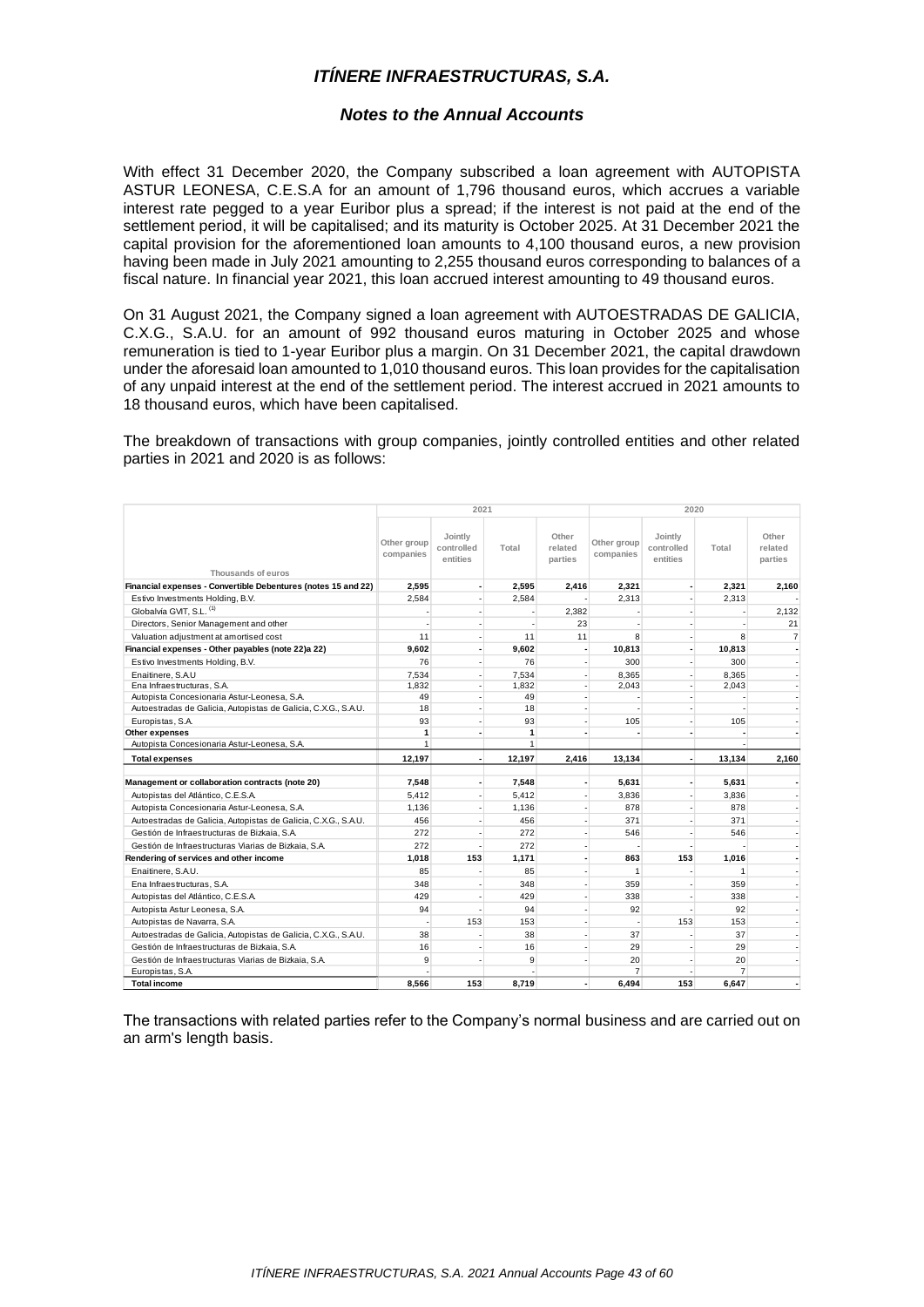# *Notes to the Annual Accounts*

## **20. NET TURNOVER**

The breakdown of net turnover in 2021 and 2020 is as follows:

| Thousands of euros                                                                        | 2021  | 2020  |
|-------------------------------------------------------------------------------------------|-------|-------|
| Income from services rendered                                                             | 7,548 | 5,631 |
| Autopistas del Atlántico, C.E.S.A.                                                        | 5,412 | 3,836 |
| Autopista Concesionaria Astur-Leonesa, S.A.                                               | 1.136 | 878   |
| Autoestradas de Galicia, Autopistas de Galicia, C.X.G., S.A.U.                            | 456   | 371   |
| Gestión de Infraestructuras de Bizkaia, S.A.                                              | 272   | 546   |
| Gestión de Infraestructuras Viarias de Bizkaia, S.A.                                      | 272   |       |
| Other services for group companies, jointly controlled entities and other related parties | 893   | 649   |
| Net revenues                                                                              | 8.441 | 6,280 |

By virtue of the various contracts signed by the Company with certain Group companies, a total of 7,548 thousand euros was invoiced in 2021 (5,631 thousand euros in 2020), for technical, operational, financial and legal advisory services.

The turnover recorded by the Company in 2021 and 2020 was obtained in Spain.

# **21. EXTERNAL SERVICES AND OTHER PROFIT/LOSS**

The breakdown of external services at 31 December 2021 and 2020 is as follows:

| <b>Thousands of euros</b>                    | 2021  | 2020  |
|----------------------------------------------|-------|-------|
| Leasing and royalties                        | 449   | 440   |
| Repairs and maintenance                      | 53    | 47    |
| Services of independent professionals        | 749   | 1,303 |
| Insurance premiums                           | 854   | 732   |
| Bank services and similar                    | 8     | 46    |
| Advertising, propaganda and public relations | 55    | 40    |
| Supplies                                     | 36    | 74    |
| Other services                               | 199   | 328   |
| <b>External services</b>                     | 2.403 | 3.010 |

At 31 December 2020, the Company recorded an extraordinary item totalling 4,547 thousand euros for the reversion of an allocation of staff not used for the purpose for which it was created.

# **22. FINANCIAL EXPENSES**

Details of financial expenses in 2021 and 2020 are as follows:

| Thousands of euros                                                                              | 2021   | 2020   |
|-------------------------------------------------------------------------------------------------|--------|--------|
| Interest on debts with group companies, jointly controlled entities and<br>associates (note 19) | 12,197 | 13,134 |
| Interests on debentures (note 15)                                                               | 2,595  | 2,321  |
| Other payable interests                                                                         | 9,602  | 10,813 |
| Interest on debts (note 16)                                                                     | 13,140 | 13,177 |
| Interest on debentures with other related parties (notes 15 and 19)                             | 2,416  | 2,160  |
| Other financial expenses                                                                        | 62     | 6      |
| <b>Financial expenses</b>                                                                       | 27,815 | 28,477 |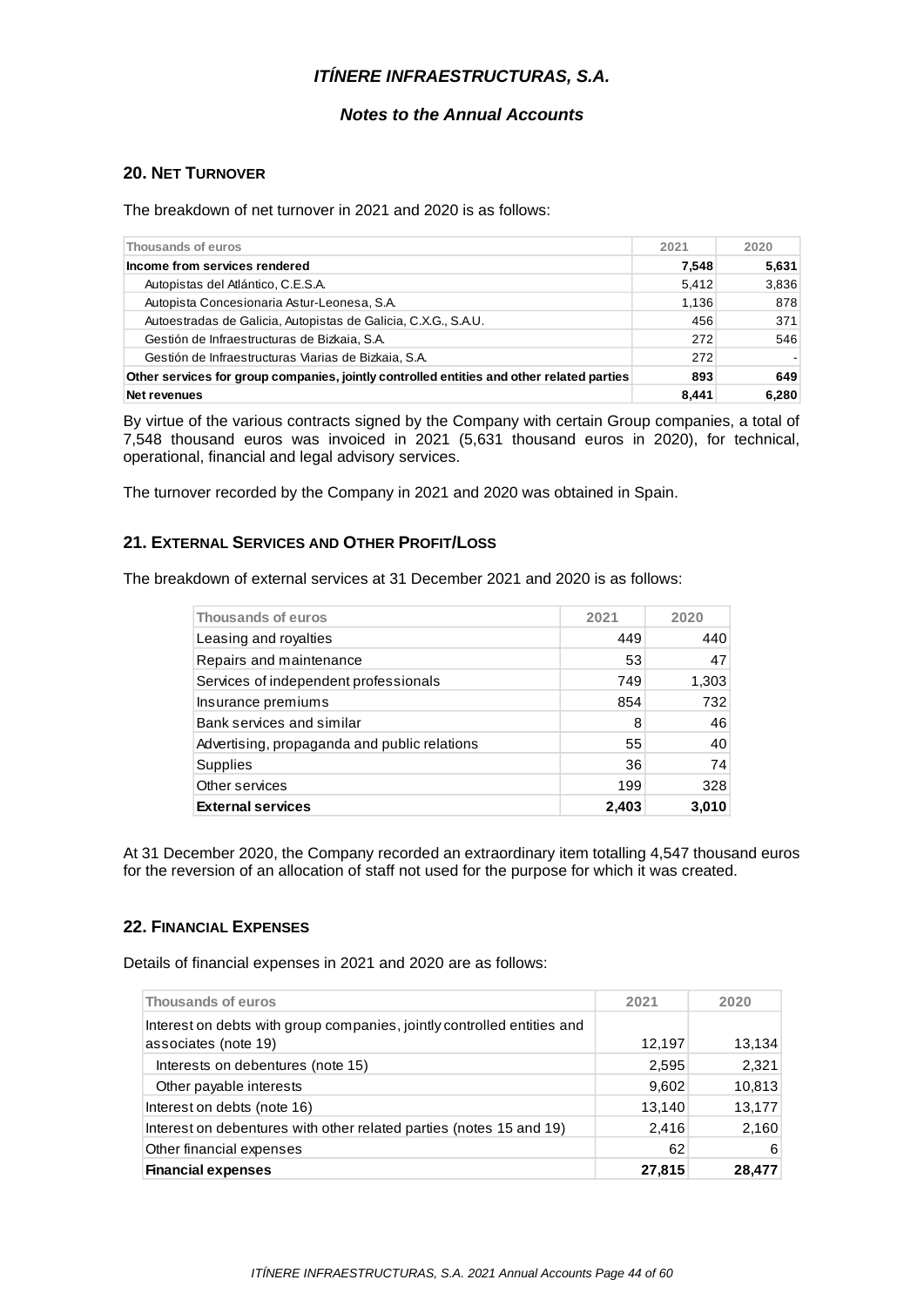### *Notes to the Annual Accounts*

### **23. STAFF**

The average headcount in 2021 and 2020, broken down by category, is as follows:

|                      | 2021 | 2020 |
|----------------------|------|------|
| Managers             |      |      |
| ∣Technical staff     | 3    |      |
| Administrative staff |      |      |
| Total                |      |      |

At 31 December 2021 and 2020, the breakdown of the Company's headcount by category and gender is as follows:

|                      | Men  |      | Women |      | Total |      |
|----------------------|------|------|-------|------|-------|------|
|                      | 2021 | 2020 | 2021  | 2020 | 2021  | 2020 |
| Managers             |      |      | ۰     |      |       |      |
| Technical staff      |      |      | 2     |      | c     | 31   |
| Administrative staff | -    | -    |       |      |       |      |
| <b>Total</b>         |      |      | 3     |      |       |      |

In 2021 and 2020, the Company did not have any employees with a disability of 33% or higher.

At 31 December 2021 and 2020, the Company's Board of Directors is made up of 9 men and 3 women.

Likewise, of the amount of social security contributions for 2021, 162 thousand euros correspond to the company's social security cost (164 thousand euros in 2020).

### **24. INFORMATION ABOUT COMPANY DIRECTORS AND SENIOR MANAGEMENT**

The Corporate Articles of Association envisage that the members of the Board of Directors will not receive any remuneration for the performance of their duties, except those who hold executive duties for the Company. They also envisage that the chairman of the Board of Directors is remunerated.

The only remunerations paid out in 2021 are those of the Chairman and the Chief Executive Officer, who have risen by all the concepts considered in the articles of association (salaries, remuneration, cash or in kind, indemnities, pensions and compensation of any kind) to 251 thousand euros (250 thousand euros in 2020) and 974 thousand euros (849 thousand euros during 2020), respectively. The rest of the directors have not received any remuneration for any reason. Likewise, in 2021 and 2020, the individuals who represented the Company on the boards of directors of the investees did not receive any remuneration for the performance of this function.

Additionally, in 2021 the Company has paid out the members of the Company's Senior Management that are not part of its Board of Directors remunerations for a total amount of 1,693 thousand euros (1,627 thousand euros during 2020).

No liabilities have been undertaken relating to pensions or life insurance payments in favour of the members of the Board of Directors or Senior Management staff, who, in the case of insurance, do not form part of the remuneration indicated in the previous paragraph. At 31 December 2021 and 2020 here are also no debit or credit balances with the Company, other than those mentioned above in notes 15 and 19. In 2021, the Company paid civil liability insurance premiums to directors and managers in the amount of 123 thousand euros corresponding to corporate civil liability policies which cover the directors and managers of the Company itself and the directors and managers of the Group companies representing it (89 thousand euros in 2020).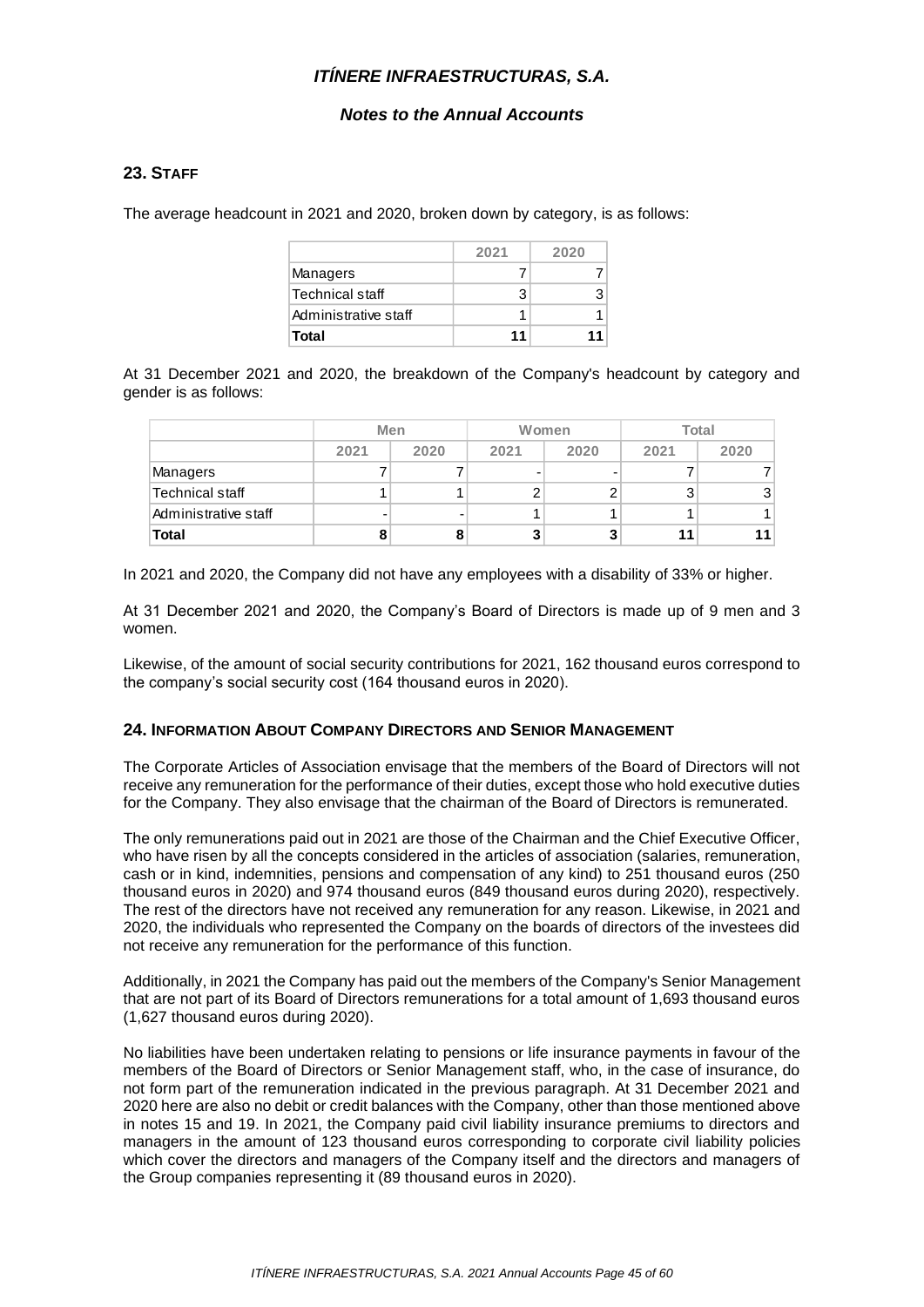### *Notes to the Annual Accounts*

In 2021 and 2020, the Company's directors did not carry out any transactions with the Company or any other of the Group Companies outside their ordinary business or in conditions other than on an arm's length basis. Similarly, the Company's directors and the persons related or linked to them have not been involved in any situation of conflict of interest that, pursuant to the provisions of article 229 of the consolidated text of Corporate Enterprises Act, needs to be notified.

#### **25. GUARANTEES UNDERTAKEN WITH THIRD PARTIES AND OTHER CONTINGENT LIABILITIES**

(a) Guarantees to third parties

At 31 December 2021, the Company has provided bank guarantees to different public bodies amounting to 131 thousand euros (77 thousand euros at 31 December 2020). Furthermore, on 31 December 2021 and 2020 the Company had guarantees deposited with regard to the office lease agreement in which the Company is a lessee, for an amount of 155 thousand euros (see note 8).

The Company, together with its Group company, EUROPISTAS, S.A. have a line of guarantees for an amount of 3,500 thousand euros which, as of December 31, 2021, is available for a total amount of 1,832 thousand euros, and of which 131 thousand euros correspond to the guarantee constituted above.

The Company's directors are of the opinion that no liabilities will arise as a consequence of these bonds, commitments and guarantees.

In addition, by virtue of the financial agreement signed by the Company, certain undertakings exist, as referred to in note 16.

(b) Other Contingent Liabilities

#### Superstrada Pedemontana Veneta S.p.A

One of the agreements established in the undertaking contract drafting and accepting the takeover bid for the shares (see note 1 (c)) was that the stake that ITÍNERE had at the time in the tender process under way would be transferred to the Sacyr Vallehermoso Group (currently the Sacyr Group), holding ITÍNERE and the buyer completely harmless. One of the projects included "Pedemontana-Veneta" with respect to which Sacyr, ITÍNERE and Pear Acquisition Corporation, S.L.U. (the buyer) signed on 29 July 2009 a document that includes the "Agreement regulating ITÍNERE'S stake in the Pedemontana-Veneta toll road project" which regulates, among others, ITÍNERE'S exit from the project as soon as possible and Sacyr's commitment that, until ITÍNERE does not leave the project, it will hold ITÍNERE and the buyer completely harmless of any costs or damages that ITÍNERE may suffer directly or indirectly as a result of its stake in the project. The agreement specifically envisages ITÍNERE'S harmlessness in the event that the project company receives subsidies from the granting administration.

To carry out the project, the concession company Superstrada Pedemontana Veneta S.p.A. was created to which ITÍNERE contributed a capital of 10 euros (which was completely provisioned from the start) and currently represents 0.000005% of its share capital, while the remaining 99.999995% is owned by CONSORZIO STABILE SIS S.c.p.A.; since the signature of that agreement, ITÍNERE has not participated in any way whatsoever in the project or held any responsibility on its board of directors. Since the start of the project, ITÍNERE has notified Sacyr on several occasions that it wants to leave the project but this has not yet been specified. In 2016, ITÍNERE was notified that the concession company received the aforementioned subsidies from the granting administration as "contributo pubblico a fondo perduto in fondo costruzione", for which ITÍNERE and CONSORZIO STABILE SIS are jointly and severally liable since they are the partners fostering the project. In addition, in 2017 ITÍNERE also learnt of the closure of the financing of this project, which was signed on 29 November, through a bond issue.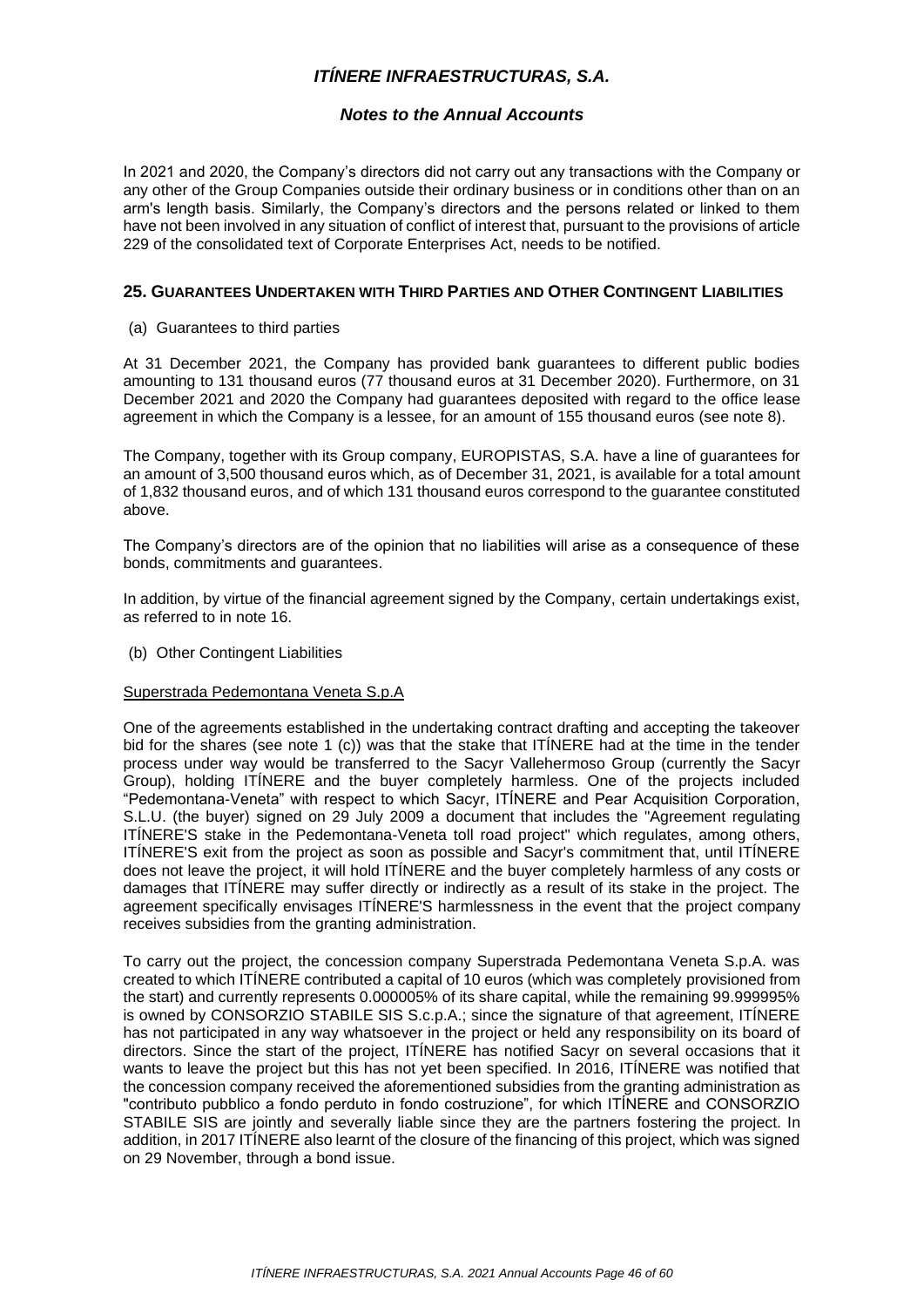### *Notes to the Annual Accounts*

The Administrators did not believe it necessary to establish a provision for this project because ITÍNERE discovered that around 57 km out of the 96 km initially planned in this project had opened for traffic - which confirms the execution of the construction works and probable provisional acceptance in October 2022 according to the latest updated Project time line, from which point ITINERE would no longer be jointly and severally liable -, and given that the aforementioned "Agreement regulating ITÍNERE's share in the Pedemontana-Veneta toll road project" and other subsidiary agreements still remain in force.

#### **26. ENVIRONMENT**

Based on the type of activity conducted by the Company, no environmental actions are required. Therefore, it has not incurred any environmental expense in 2021 and 2020 and no provision is considered necessary to cover possible expenses or risks relating to environmental actions.

The Company's Directors declare that there are no items that need to be included in the separate environmental information document provided for in Order JUS/206/2009 of 28 January.

# **27. INFORMATION ABOUT THE NATURE AND RISKS OF FINANCIAL INSTRUMENTS**

To a large extent, the Company's financial risk management policies and, consequently, the instruments for their achievement are determined by the nature of its activity and by the situation in the financial markets at any given time.

Thus, the structure, type of financing, hedges, guarantees and, in short, the most appropriate financing instruments are selected in accordance with the nature and risks inherent in the projects to be financed, with a view to their mitigation to the extent that this is possible.

The management and financial policy of ITÍNERE is determined and executed, with prior approval by the company's senior management, by the Company's Finance Division, in a manner consistent with the financial structure and cash flows of the Group as a whole and being, in terms of financial risk management, succinctly, the following:

**Interest rate risk:** At 31 December 2021 and 2020, practically all of the financial debt contracted by the Company is remunerated at a variable interest rate referenced to Euribor. At present, the Company has not contracted financial instruments to hedge interest rates, although the evolution of the markets is constantly monitored and, if considered appropriate, the contracting of such instruments can be studied.

A possible variation of ±100 basis points in the interest rate prevailing at year-end would have a quantitative effect which would mean a lower net result for the year of 6,232 thousand euros if the interest rate increases and a higher net result of 4,183 thousand euros if it decreases.

- **Exchange rate risk:** The Group's policy is to arrange its indebtedness in the same currency as the one in which its business flows are produced. Likewise, no transactions are made in noneuro currencies. Consequently, there is currently no exchange rate risk.
- **Credit risk:** Given the characteristics of the activity conducted by ITINERE (holding of a Group of concessionary companies), the major part of its income is obtained from the rendering of services to these companies. Consequently, due to the nature of the business conducted by the Group, the risk of non-payment is low.
- **Refinancing risk:** As stated in note 16, effective as of February 2016, the Company proceeded to the non-extinguishing modifying novation of the financing agreement entered into by the Company in August 2011, which has involved, among other modifications, the extension of the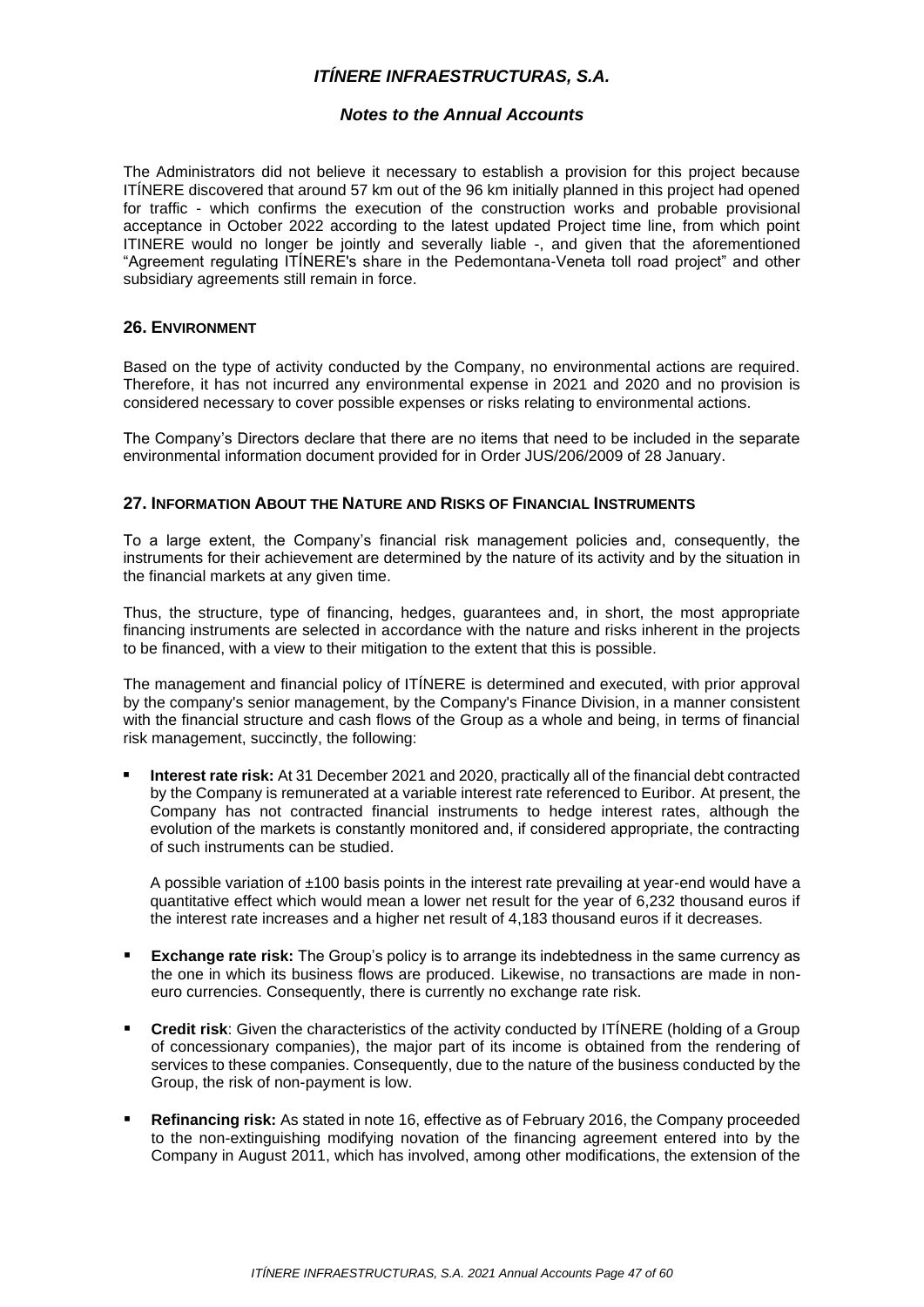### *Notes to the Annual Accounts*

maturity date of said loan agreement until 6 October 2025. As a consequence, practically all of ITÍNERE's debt is non-current, so the Company directors believe that this risk is moderate.

- **Liquidity risk:** Due to the particular characteristics of the Company as well as cash flow generation estimates, there are sufficient funds for the Company to meet its payment commitments. Consequently, the Company's directors are of the opinion that this risk is low.
- **Price risk:** This risk is low since ITINERE's income is associated with the activity of its investees, which are not exposed to this risk, as they operate in a regulated market in which the tariffs applied are reviewed based on the variation of the CPI, thus this risk is mitigated.

Other risks to which the Company is exposed are:

**Climate change risk:** Climate change and its consequences is one of the most important challenges that humanity must face in environmental, social, and economic terms, and it requires active management by all the players involved.

Greenhouse gas emissions, mainly brought on by the use of fossil fuels, have accelerated global warming in recent decades, and the effects of this are already apparent.

ITÍNERE Group is fully aware of the great challenge that climate change poses and we are committed to improving our performance in terms of environmental sustainability, doing so by undertaking initiatives that aim to minimize the environmental impact in all of our areas of action, favouring energy and resource saving and contributing to the conservation and improvement of our environment.

To this end, we at the Group take the environment into consideration in all aspects of our organization, seeking the most sustainable options and striving for ongoing improvement in all of our processes.

#### **28. OTHER INFORMATION**

The auditors of the annual accounts of the Company, PricewaterhouseCoopers Auditores, S.L., have rendered professional services to the Company during the year ended 31 December 2021 totalling 75,100 euros per year (74,000 euros at 31 December 2020).

These amounts correspond to total audit fees for 2021 and 2020, irrespective of the date of invoice.

PricewaterhouseCoopers Auditores, S.L. has provided the Company with accounting verification services for financial year 2021, with fees amounting to 3,500 euros (same amount in 2020).

During the financial years of 2021 and 2020, PricewaterhouseCoopers Auditores, S.L. did not provide any fiscal services, nor any other services whose provision by the accounts' auditors is required under the applicable regulations.

At the same time, no subsidiary companies of the PwC network invoiced the Company for amounts during the 2021 and 2020 financial years.

### **29. SUBSEQUENT EVENTS**

No significant subsequent events have taken place.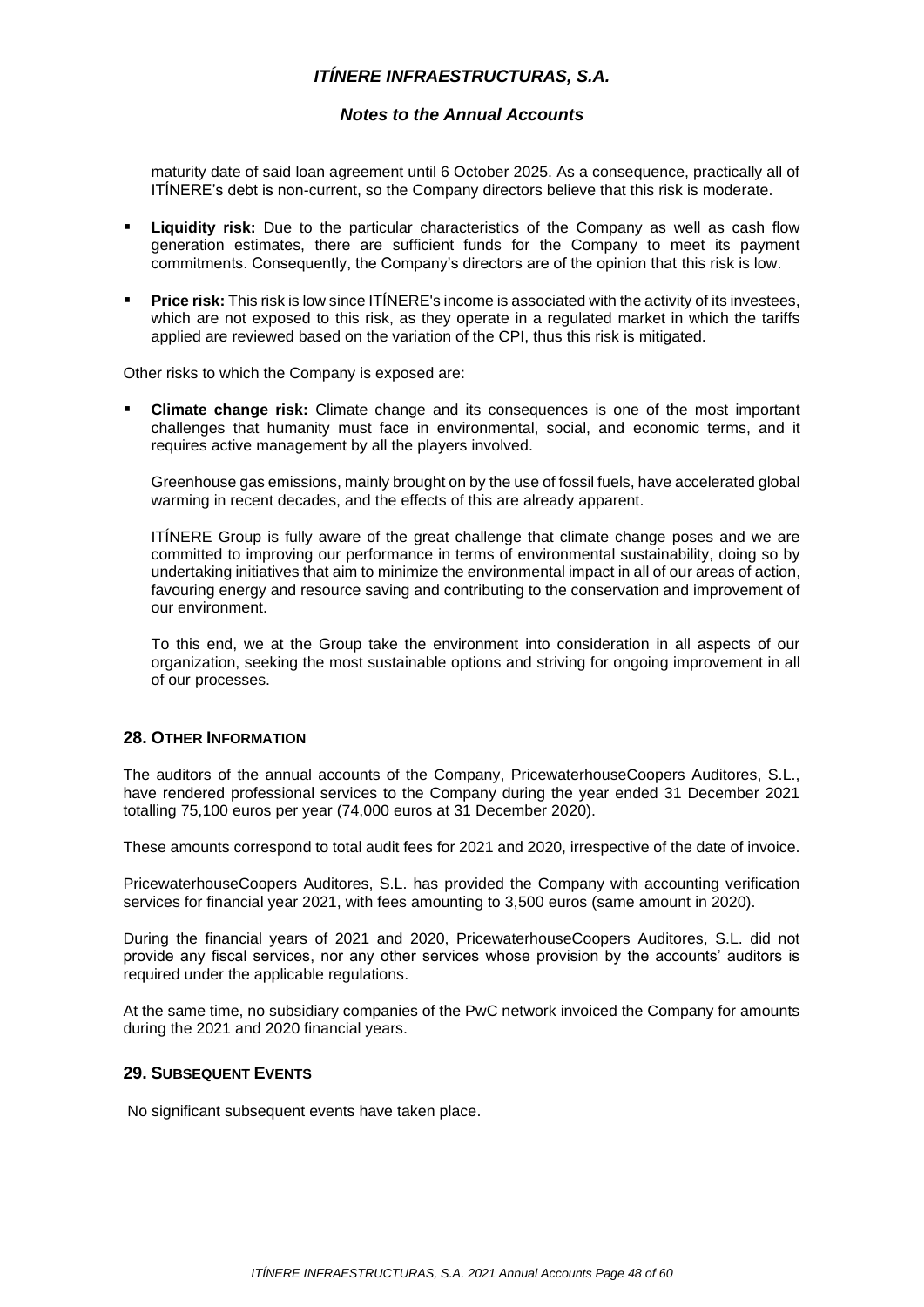## *Directors' Report*

### **1. COMPANY BUSINESS PERFORMANCE AND POSITION**

The pandemic situation caused by COVID-19 in which we are still immersed brought about a severe impact on the evolution of the world economy during 2020. Throughout that year, the governments of the countries affected by the pandemic were forced to take measures, on the one hand, by establishing restrictions on mobility and closing businesses to control the disease's spread and, on the other hand, to alleviate the economic slowdown caused by the virus. The effects of the aforementioned restrictions led to an unprecedented global crisis that brought about a deep economic recession.

During financial year 2021, the conditions of the Spanish economy improved considerably, particularly as from the second state of emergency on 9 May 2021. Activity and employment bounced back in Spain as from the end of the first quarter, concurrently with the progress made in the vaccination campaign and the improvement in the evolution of the pandemic.

The end of the restrictions on mobility had a major positive impact on traffic levels on the toll roads operated by the Group companies and, accordingly, on its income flow compared with those posted in 2020.

With regard to the above, and in light of the regulatory framework applicable to them, several concessionary investee companies of ITÍNERE have brought contentious-administrative claims requesting their respective granting Administrations to re-establish the economic and financial balance of their concession agreements. The legal basis of this request is the exercise of a contractual right to maintain the aforementioned economic and financial balance, based on the appearance of unforeseeable and extraordinary circumstances, as well as being based on the adoption --by the different administrations-- of measures that have made it impossible to execute the concession contracts under the foreseen terms, as the concession companies have kept up with their full business activity because they are critical transport infrastructures. Notwithstanding the foregoing, the aforementioned companies --in accordance with the provisions of their concession contracts and the applicable legal framework-- continue with risk (demand risk of the concessionaire) and the risk of maintaining an economic and financial balance. The deadlines for the completion of the respective concession contracts continue to be as provided for initially, unless they were exceptionally extended as a result of the rebalancing requests submitted.

The activity undertaken by ITÍNERE INFRAESTRUCTURAS, S.A. in 2021 consisted of managing and developing its concession companies, and searching for new opportunities in the concession and transport infrastructure management and conservation market. In this regard, during the financial year of 2021, ITÍNERE has continued the monitoring work commenced in 2020 on the effects of COVID-19 on the Group's business, evaluating at all times the pandemic's possible effects on the results and/or financial and equity situation, and focusing at all times on the safety of its employees and users.

As in 2020, in spite of the extraordinary situation caused by the pandemic, neither ITÍNERE nor any of its investee companies have (i) required any type of modification or to request exceptions of any kind in terms of their financing; (ii) experienced liquidity tensions or resorted to additional indebtedness; (iii) deferred payments or commitments stemming from operations; (iv) had their collection rights impaired or delayed; or, (v) adopted measures of a business nature through agreements with the employees' representatives to bring about the implementation of workforce adjustment actions.

At 31 December 2021, ITÍNERE is participating in a total of 4 toll road concessionaires, all of which are in operation (totalling 468.1 kilometres). It also had a stake in EUROPISTAS, S.A. (formerly called AP-1 EUROPISTAS), which was also a concessionary company until 30 November 2018, the date on which the concession agreement ended, and through which it had stakes in the companies of GEBISA which managed the AP-8 tool road in Bizkaia until 30 June 2021 and GESBISA, which became the operator on said toll road as from 1 July 2021. Added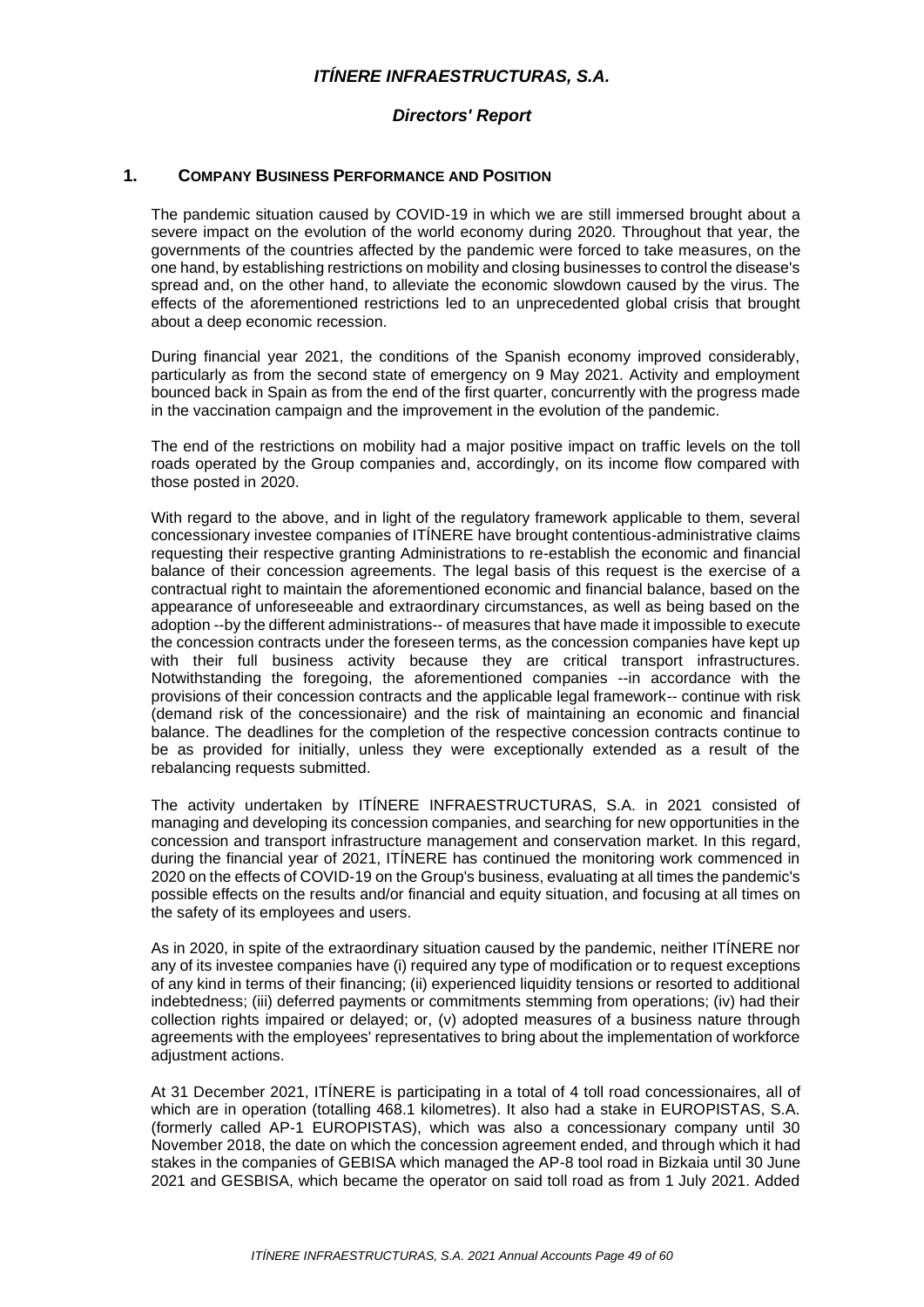## *Directors' Report*

to this is its participation in another company whose purpose is the provision of collection management services by the electronic toll system, BIP & DRIVE, E.D.E., S.A., which is a leader in its sector.

During the 2021 financial year, and despite the situation generated by the pandemic, ITÍNERE was able to manage, coordinate, and develop the Group companies, which in turn undertook their activities without incidents or interruptions in their operations as they are considered critical transport infrastructures. The positive trend that traffic had been showing since 2014 based on the good general evolution of the economy after a period of generalised economic crisis has been interrupted by the effects of the health crisis on the economy, which has led to a significant reduction in the number of vehicles that circulated on the toll roads of the Group during 2020. In 2021, and as a result of the end of the restrictions on mobility, the traffic levels of the toll roads that the Group companies operate and, accordingly, their turnovers, underwent notable growth compared with 2020.

Of the most relevant events of the year, it is important to highlight the following:

- On 8 May 2019, AUDASA was notified of the ordinary lawsuit filed by the Prosecutor's Office against the company, followed at the Court of First Instance of Pontevedra with Ordinary Proceeding number 344/18, exercising the collective action of cessation, defence of the undefined interests of consumers and users, nullity of the abusive practice and accessory refund of the amounts received in such concept, and claim for damages. On 21 February 2020, the Court partially upheld the claim, ordering the company to reimburse users for the amount paid in tolls to travel on the affected sections on the dates and within the time slots in which the 81 incidents detailed in the ruling occurred. On 19 April 2021, the Court of Appeal of Pontevedra fully revoked the previous judgement, acquitting the concessionary company of any claim. There was an appeal for reversal against the judgement before the Supreme Court by the Public Prosecutor.
- Royal Decree 803/2017, dated 28 July, entailed the modification of the agreement between the General Tax Administration, the regional government of Galicia and AUDASA, approved by Royal Decree 633/2006, dated 19 May, which established a shadow toll system for Vigo-O Morrazo and A Coruña-A Barcala journeys financed by both Administrations. Said modification not only affects the compensation calculation system but also the way of invoicing and the recipient, which exclusively becomes the Ministry of Transport, Mobility and Urban Agenda. In this regard, AUDASA has filed a contentious claim before the Supreme Court against the Ministry of Transport, Mobility and Urban Agenda's decision, on the grounds that it represented a unilateral and unjustified amendment of an agreement signed between the parties. On 19 February 2020, the Supreme Court agreed that (i) Royal Decree 803/2017 of 28 July was null and void and (ii) the consideration system was applicable to the concession operator as approved by Royal Decree 633/2006 of 19 May; (iii) AUDASA's situation be re-established, recognising its right to be compensated for the damages caused by the implementation of the remuneration system of the aforementioned Royal Decree 803/2017, and the right to be paid the interest that legally corresponds thereto from the time of right to payment accrued in accordance with Royal Decree 633/2006 and until it is actually paid; and (iv) order the General State Administration to pay AUDASA for compensation and interest resulting from the effects that may arise from the commitments agreed in 2006.

On 14 October 2021 the Supreme Court laid down an Order in which the General State Administration was sentenced to pay AUDASA the sum of 13,883 thousand euros by way of remuneration for the concession for the years of 2017 (since 29 July), 2018 and 2019. Said amount, as well as the interest pertaining thereunto for the sum of 1,355 thousand euros, was paid to AUDASA on 7 January 2022.

Royal Decree 681/2021 of 27 July amended certain terms of the administrative concession for the construction, upkeep and operation of AUDASA, approving the implementation of a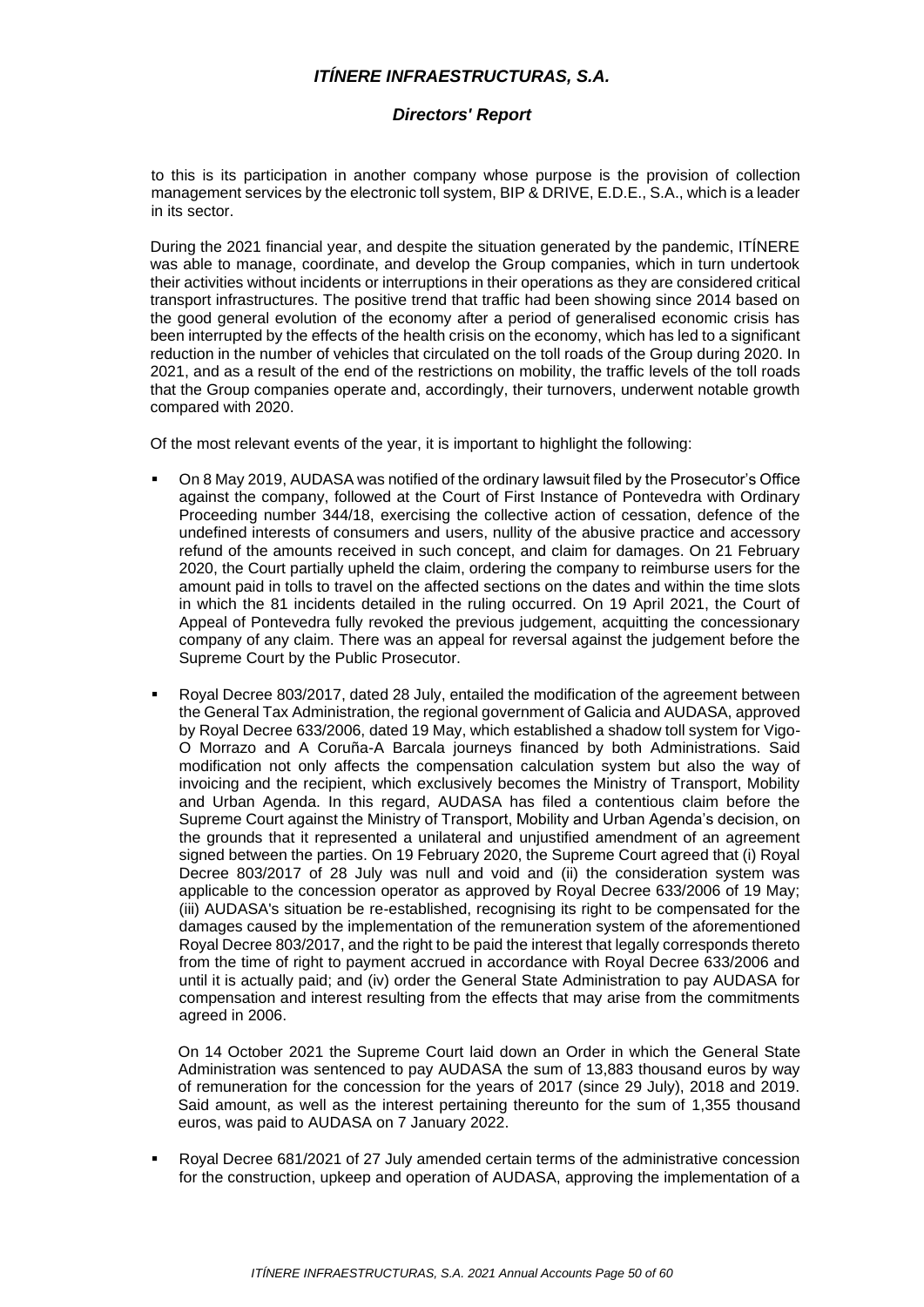### *Directors' Report*

series of toll rebate measures for light vehicles that travel on the AP-9 using Vía-T on an habitual, extraordinarily recurrent basis, as well as the implementation of toll rebates applicable to heavy vehicles irrespective of the payment method used. The new toll rebate measures considered in said Royal Decree simultaneously apply to the maintenance of the commercial discounts of 25 per cent on the toll that AUDASA has been applying at present.

Said Royal Decree 681/2021 envisages that if the light and heavy vehicle toll rebate measures considered therein and the actions required for their control did not attain in any of the years the estimated value set out in the attendant budgetary items, the balance will preferably be used, and at the discretion of the Government Delegation in the Concessionary Companies of National Toll Roads, to reduce the offsetting balance foreseen in Royal Decree 1733/2011 or to discount it from the subsequent annual payment. In this regard, in December 2021 the Ministry of Transport, Mobility and Urban Agenda made a contribution to AUDASA for the sum of 30.1 million euros with a view to reducing the outstanding offsetting balance foreseen in Royal Decree 1733/2011.

- On 29 December 2021, a claim was notified made against AUDASA and brought by Francisco Gomez y Cía, and Puentes y Calzadas which was tried before the Court of First Instance no.2 of A Coruña for the sum of 10.9 million euros with regard to the performance of the Works' Contract to carry out remodelling works to extend the capacity of the AP-9 toll road on its Santiago Norte- Santiago Sur stretch.
- On 23 September 2021, AUDASA learned that the European Commission had published at its website the referral of formal notice to the Kingdom of Spain to guarantee the proper application of European Union regulations with regard to public procurement and concession agreements. Although AUDASA has not received any notification in this regard, nor is it party to the procedure that could arise, the Directors believe that any measures which could consider the amendment or termination of the concession contract in force for reasons not attributable to the company and on the grounds of the public interest (as a consequence or not of the adoption or said measures), would entail, in any case, and in accordance with the legislation in force, the company's right to be duly compensated.
- On 29 September 2021, the Court of Appeal of Biscay fully confirmed the judgement passed on 19 November 2020 by Commercial Court no. 1 of Bilbao which dismissed the petition from Globalvía GVIT, S.L.U. to declare the nullity of the resolutions adopted by the Extraordinary General Meeting of ITÍNERE held on 30 November 2018.
- Regional Law 19/2021 of 29 December regarding the modification of various taxes and other tax measures, published in the Official Gazette of Navarre on 31 December 2021, determines in its Additional provision sixteen that "the tax benefits determined in the Resolution by the Regional Council of Navarre on 1 September 1972 whereby the bid documents for the construction, upkeep and operation of the Navarre toll road (AUDENASA) were approved, will not apply in the taxation periods that started as from 1 January 2022". which means that as from said date, the aforementioned tax exemption cannot be applied.

In this regard, the Board of Directors of AUDENASA, included in the background, decided to deal with this issue, once the regulation had been published in the Official Gazette of Navarre, to adopt the decisions pertaining to it as the Board of Directors.

The turnover mainly relates to billings for services to the investee companies, amounting to 8.4 million euros, 34.4% higher than that of the previous financial year as a result of the increase in toll income of the investee companies, the figure on which said billing is calculated. Current operating expenses are estimated at 8.0 million euros, increasing by 28.2% compared to the previous year. EBITDA in 2021 was positive to the tune of 0.7 million euros, 4.2 million euros lower than that posted in 2020, which included the reversal of a provision for staff not applied for the purpose for which it was formed.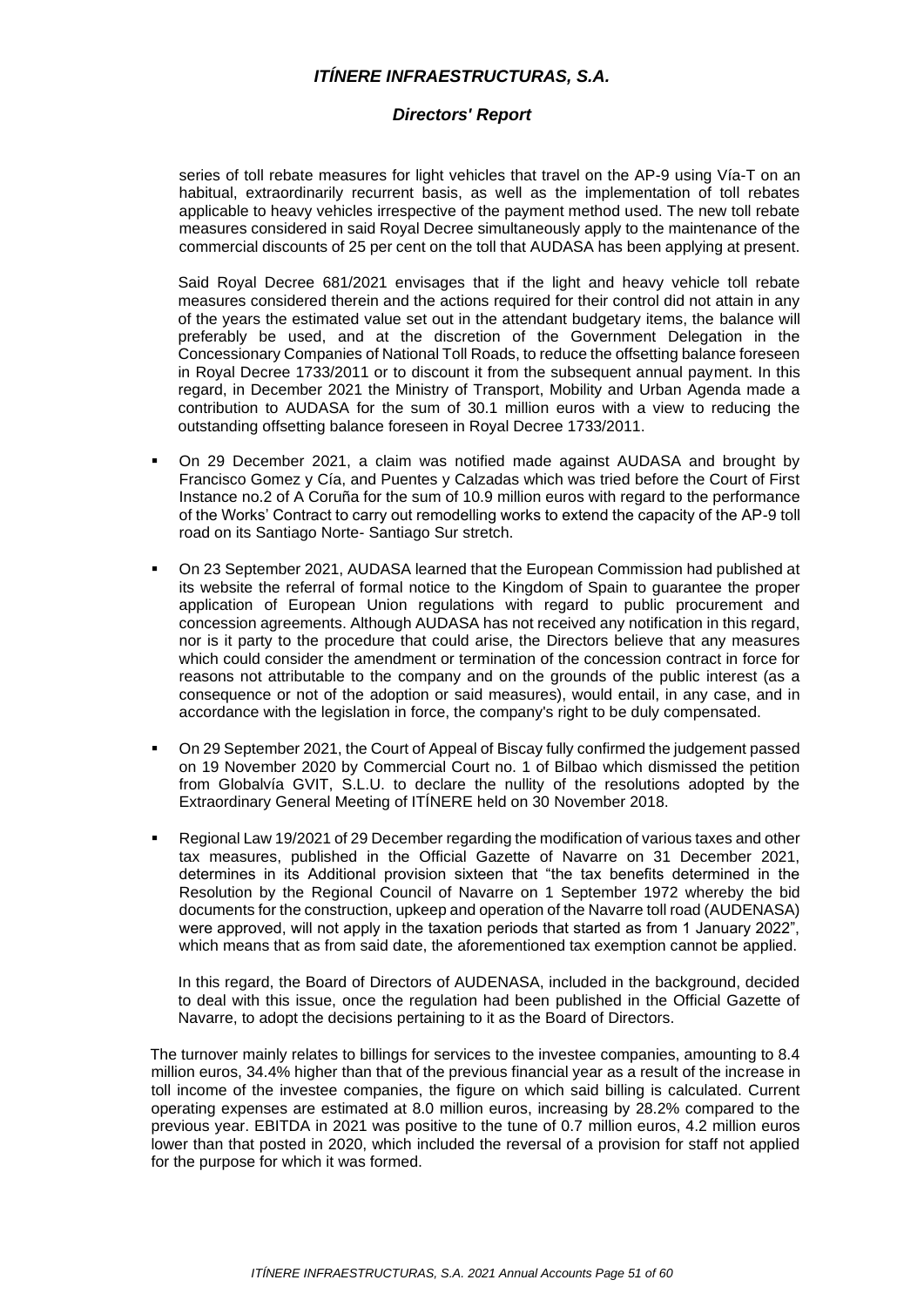## *Directors' Report*

As determined by the accounting standard, at year-end 2021 the Company had not identified the existence of any signs of losses in its financial investments, though the evidence of losses in its value made it clear that on 31 December 2021 the recoverable amount of the investments was greater than its book value by 225,178 thousand euros, and so there was a reversal in the valuation change for said amount.

In light of the above, the financial result presents a positive figure of 197.3 million euros, which corresponds, besides the effect of the impairment reversal already referred to, to the financial expenses of the corporate debt, both with third parties and other inter-company debts. Financial expenses are 2.5% higher than those of the previous financial year (+0.7 million euros) which can essentially be put down to the higher interest generated by the convertible bonds with regard to 2020.

As we all know, since the 2012 financial year there is a limit on the tax deductibility of financial expenses according to which only net financial expenses up to an amount of 30% of the financial year's operating profit can be deducted, with it being possible for the net financial expenses not deducted in the financial year to be deducted in the following financial years with no time limit and with the same percentage limitation. As at 31 December 2021, the Company opted to post the tax credit deriving from the financial expenses not deducted in application of the aforementioned limitation, and whose future recovery is expected to occur in the next ten years as from the date of closure of the financial year of 2021. Accordingly, the Company recognised an deferred tax asset for an amount of 14,342 thousand euros.

Therefore, considering the calculation of corporate income tax for the year shows an income of 19.1 million euros.

All of the foregoing has resulted in a profit in the 2021 financial year of 217.1 million euros.

After the end of the mobility restrictions, the traffic levels on the toll roads operated by the Group companies experienced notable growth during the course of 2021. The overall average daily traffic (ADT) for all of the toll roads operated by ITÍNERE subsidiaries during 2021 was 17,670 vehicles (13,925 vehicles in 2020). This means that traffic increased up to 26.89% compared to the same period in the previous year (30.24% increase for light vehicles and 8.87% for heavy vehicles). It is worth pointing out that the above comparison was affected by the intense lockdown which started in mid-March 2020 and which caused an unprecedented reduction in traffic, essentially of light vehicles, and which, accordingly, is reflected in the high growth rates recorded in 2021 compared with 2020. Notwithstanding the above, and despite the smooth evolution in traffic levels during 2021, the latter have not yet reached those recorded in 2019 and it is estimated that the recovery in the traffic volumes prior to the health crisis will not be attained until 2023.

The consolidated turnover for 2021 amounts to 213.6 million euros, 18.1% up on the comparative figure of the financial year 2020, mainly as a result of the increase in toll income posted by the concessionary companies, deriving from the growth in traffic experienced by the concessionary companies in 2021 owing to the reduction in restrictions on mobility during the year. By contrast, it should be highlighted that the turnover for 2020 includes the impact deriving from the annulment of Royal Decree 803/2017, 28 July, mentioned above, resulting in toll income of 11.4 million euros being recorded for the period between July 2017 and December 2019, and to a lesser extent the tariff updates applied from 1 January (between 0.92% and - 0.86%), which in the case of AUDASA includes the exceptional increase stemming from the application of Royal Decree 1733/2011, of 18 November, and Real Decree 1733/2011 of 18 November of 1%. Taking the proportional income of AUDENASA, as was done prior to the application of IFRS 11, turnover would have been 239.2 million euros, 19.7% higher than the previous year's figure.

Consolidated EBITDA in 2021 amounts to 164.5 million euros, representing a margin on turnover of 77.0%. Compared with the previous year, there is a 17.7% increase which can mainly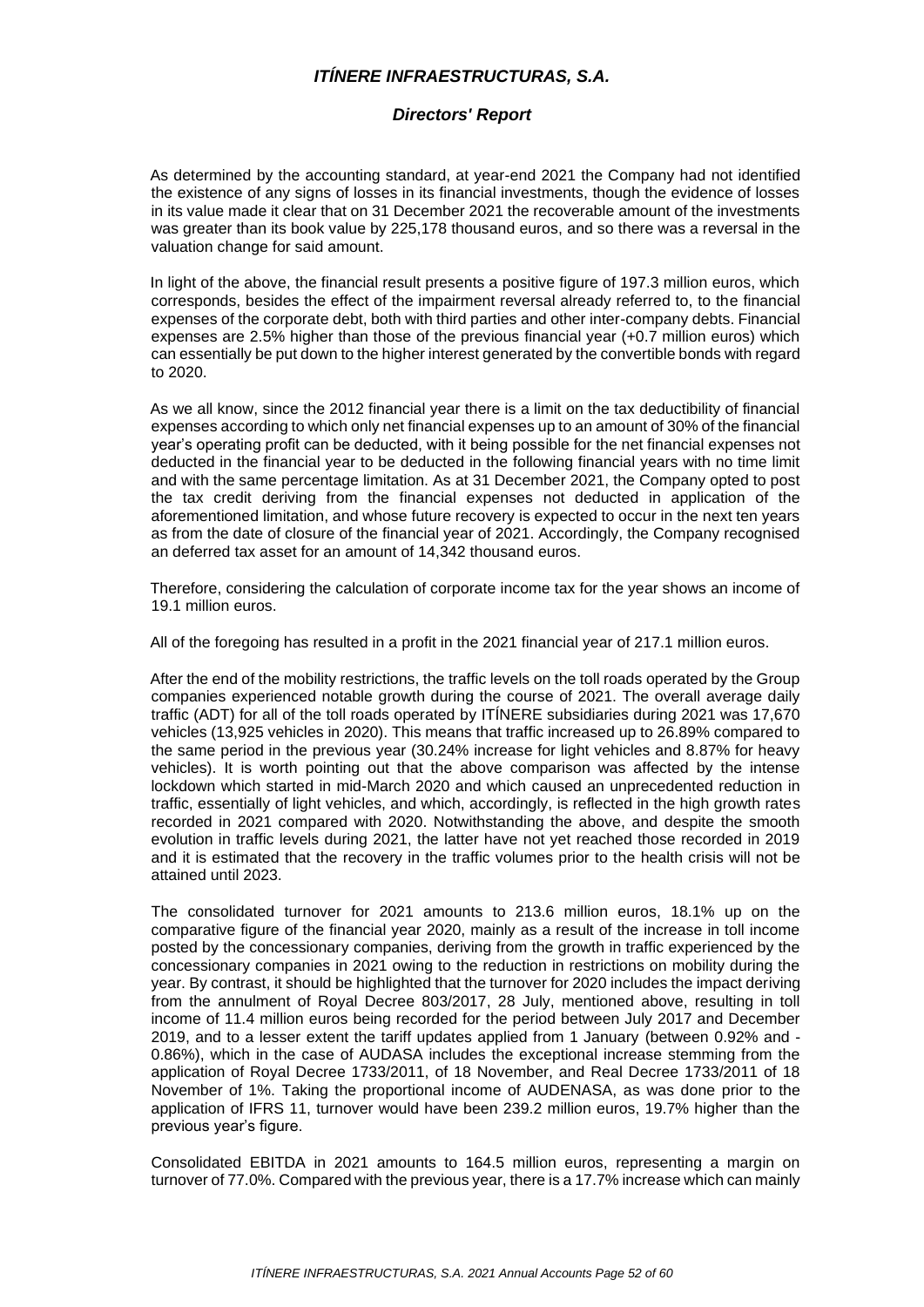### *Directors' Report*

be put down to the higher toll income. With the proportional contribution from AUDENASA this figure would stand at 187.1 million euros in 2021, representing a year-on-year increase of 20.0%, improving the EBITDA margin by 0.2 percentage points. Generally speaking, the expense items have increased owing to the higher activity levels, except for the procurement item which fell by 63.0% which can mainly be put down to the higher costs incurred by Gebisa and Audasa in 2020, although, as a whole, they increased by 0.3% in 2021.

The consolidated operating income at year-end 2021 was up by 55.1% (+24.6 million euros) compared with 2020 which can essentially be put down to the increase in toll income in view of the fact that the total operating expenses registered levels similar to those for 2020. As far as the proportional contribution of AUDENASA is concerned, the operating income would register a 70.1% increase (+31.3 million euros).

At year-end 2021, consolidated financial income was down 2.6% on the 2020 figure which can mainly be put down to the impact of the recognition in the income statement of costs and fees for the credit facilities refinanced in the financial year under conditions which were substantially different from those of the debts refinanced. The debt refinancing operations carried out by the Group in the financial year will enable the debt cost to be reduced considerably in 2022.

In light of all the above, profit after tax for financial year 2021 amounted to 8.6 million euros, up 117.9% on the figure posted in 2020 (a loss of 48.1 million euros). In 2021, the Group has undertaken the activation of the tax credit deriving from the financial expenses not deducted in application of the current limitation, and whose future recovery is expected to occur in the next ten years as from the date of closure of the financial year of 2021. Accordingly, the Group recognised an deferred tax asset for an amount of 36.6 million euros.

The global pandemic caused by COVID-19 had a significant impact on the world and Spanish economies in 2020, particularly in its early stages owing to the strict lockdowns implemented. Since the second half of 2020, and during the course of 2021, the economy has recovered but not completely, demonstrating a volatile profile subject to the appearance of new outbreaks of the disease and owing to the measures adopted by the countries to contain it.

The extraordinary economic policy measures (monetary, fiscal and financial) implemented by the central banks and the countries have allowed the mitigation of the impact of the crisis, supporting their recovery. The economic evolution in 2021 has been heterogeneous between countries and geographic areas, an asymmetry which can also be observed in the Eurozone, with results which are comparatively more unfavourable for some of them, including Spain.

The Spanish GDP grew in 2021 by 5% (compared with the 10.8% fall in 2020) and it was one of the economies that suffered most the effects of the pandemic, particularly affecting those sectors which are the basis for our economy (tourism, transport, trade and hospitality), an exacerbation which had a significant impact on the public accounts. After the major contraction in the components of internal demand (except for public consumption) and external demand in 2020, the recovery has gradually become firmer during the course of 2021, though still far from the figures recorded in 2019.

The world economic recovery has continued, though the improvement in global activity and trade has lost ground owing to the new outbreaks of Covid-19, tensions on the global supply chains (production capacity has experienced difficulties in satisfying the recovery in demand), with goods and products becoming more expensive owing to, amongst other factors, imbalances between demand and supply, particularly significant with many raw materials and especially in terms of the cost of energies, which has moderated the intensity of the recovery. It is foreseeable that the geopolitical conflicts in Eastern Europe will have a negative impact on the evolution of the world economy.

The path to the recovery of the Spanish economy is expected to continue in 2022, though at a more moderate rate than that foreseen a few months ago, based on the maintenance of ECB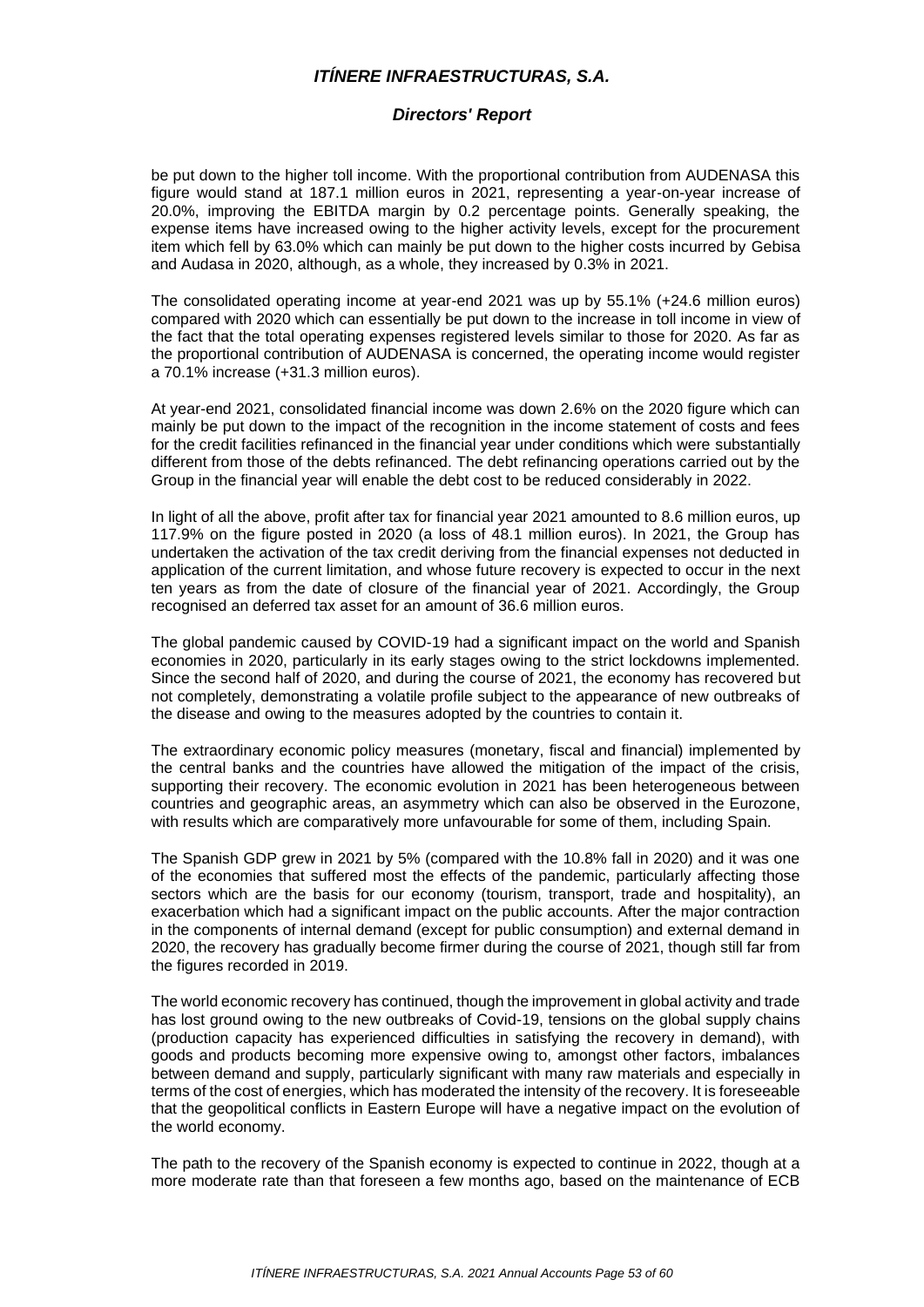### *Directors' Report*

support to the Euro economies, the deployment of funds for projects related with the Next Generation EU programme, the improvement in the employment market, the deceleration of inflation, the increase in domestic demand and the improvement in tourism, as well as the favourable economic impact of the projects and reforms undertaken which facilitate the transformation of the Spanish economy.

Within this general context, we will now discuss on the specific financial activity carried out by ITÍNERE and its investees. In addition to meeting the financial needs of the different Group companies at any given moment, the activity in this area is permanently focused on the analysis and prospecting of possible Group debt financing transactions that add value and improve its structure, and this under the prism of the characteristics of the concession business and the future generation of cash flows.

The year 2021, after the significant debt refinancing carried out in the 5 preceding years, particularly in 2016 in ENAITINERE, both in qualitative and quantitative terms, corresponding to the companies ITÍNERE, ENAITINERE, AUDASA, AUCALSA and AUTOESTRADAS (refinanced and novated debt amounting to 2,598.9 million euros), that allowed to increase the Group's financial stability in the long term and significantly reduce the financial burden, the following financing operations took place in the year:

- **•** On 18 May a syndicated loan was disbursed in AUDASA for the sum of 66.1 million euros and whose purpose was to cater for the issuance of fiscally subsidised bonds maturing on said date and for the same amount. The repayment of such loan bears interest equivalent to 6-month Euribor plus a 1.15% spread, and it was scheduled to mature in May 2026. The improvement in the conditions of this refinancing should also be noted, given that the previous bond issue had a cost of 6%. This loan is guaranteed by ENA.
- In December AUDASA proceeded with the early voluntary, partial repayment of the syndicated loan taken out in 2019 for the initial sum of 400 million euros, and whose outstanding amount was 300 million euros after its partial repayment in 2020, for the sum of 50.25 million euros, through an issue of fiscally subsidised bonds for the same amount and maturity in December 2031. Said issuance, which is guaranteed by ENA, has a coupon of 2.1% per annum.
- AUCALSA refinanced, on its maturity in May, an issue of fiscally subsidised bonds for the sum of 50.6 million euros issued in 2016 and a coupon of 2.90%, through a bank loan maturing in June 2024, with an interest rate referenced to the 6 months Euribor rate plus a spread of 1.35% and an ENA guarantee.
- In November AUCALSA duly saw to the early refinancing of its indebtedness, represented by two bank loans for the sums of 229.4 million euros and 50.6 million euros, by way of a new bilateral bank loan for 280 million euros. This loan falls due in March 2028, with a return for an interest rate equivalent to the 6 months Euribor rate plus a spread of 1.25%. Said loan has a guarantee from ENA, just like the loans it is replacing.
- The bilateral loan maturing in October 2025 for the sum of 300 million euros which ENAITINERE took out in 2016 was repaid early last October, being replaced by an additional tranche in the syndicated bank loan that the Company also took out in October 2016. The new loan tranche also matures in October 2025 and the same guarantees as the loan taken out in 2016, with the interest rate varying, becoming variable, referenced to the 6 months Euribor rate plus a spread of 2.25%, compared with the fixed rate of 6.5% per annum that the cancelled loan had.

With the financial operations described above, the nature of the creditors has remained diversified, extending the mean life and significantly reducing the interest rate of the Group's debt by 61 basis points.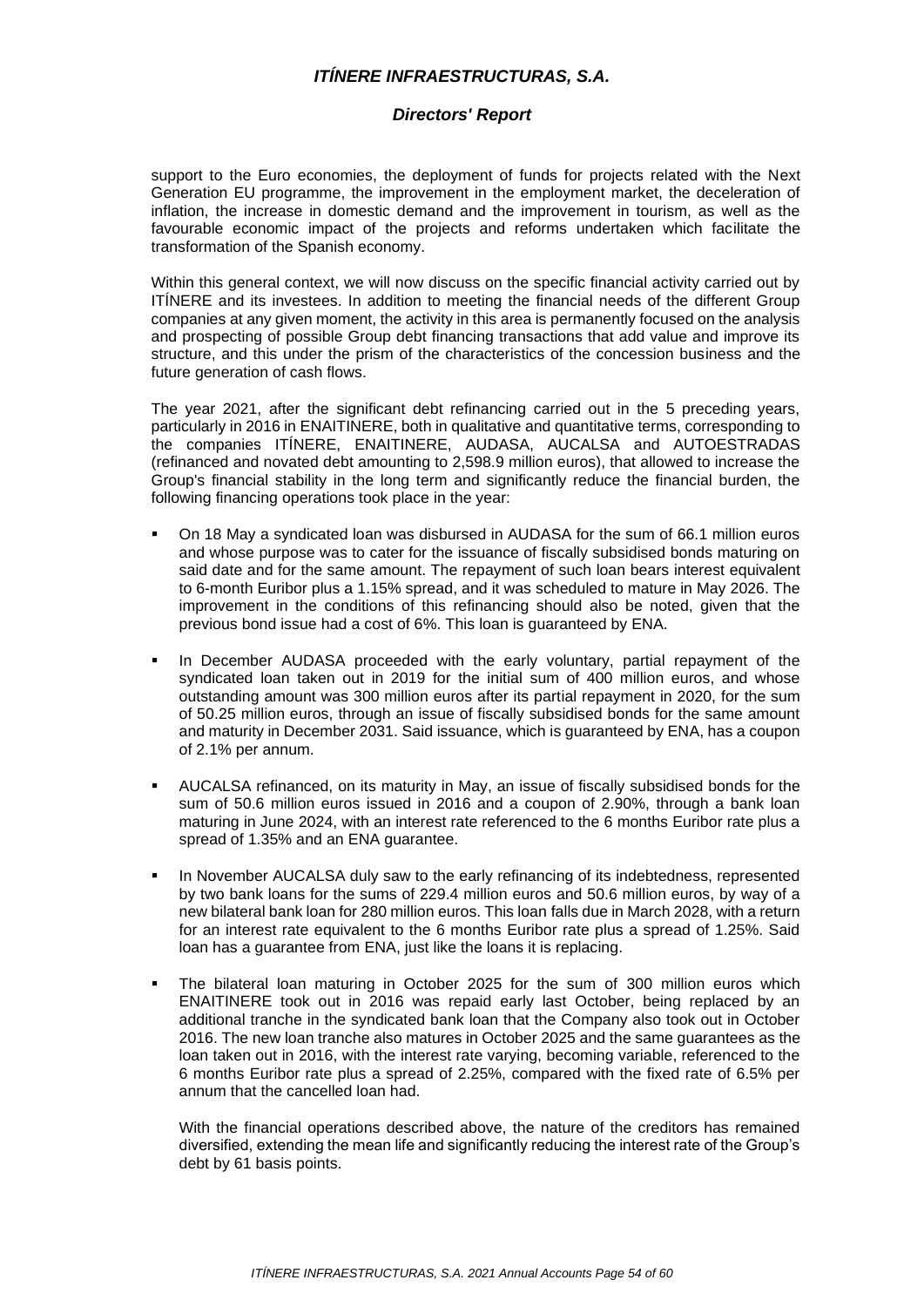# *Directors' Report*

During the 2021 financial year, the following milestones in the financial area can also be highlighted:

- With a view to strengthening the guaranteed availabilities, during the financial year, guarantee facilities were contracted for various group companies for the joint sum of 27 million euros.
- Amortisation of debt amounting to 78.4 million euros with regard to ENAITINERE.
- The average rate of the Group's financial debt at 31 December 2021 is 2.5% (3.11% during financial year 2020) and the average life of its debt is close to 4 years.
- **•** The nominal amount of the gross financial debt amounts to 2,572.6 million euros, of which 29.9% is at a fixed interest rate.

In financial year 2021 the average workforce of the Company did not vary at all with regard to the average theoretical staff for 2020.

At 31 December 2021, the company does not have any amounts pending payment on commercial transactions that accumulate a deferment in excess of the legal deadline as per the provisions of Act 3/2004 of 29 December and its subsequent amendments through Act 15/2010 of 5 July and Royal Decree Law 4/2013 of 22 February. The average payment period to suppliers in 2021 was 11 days.

## **2. SUBSEQUENT EVENTS**

No significant subsequent events have taken place.

## **3. COMPANY OUTLOOK**

The activity to be conducted by ITÍNERE in the coming years will focus, on one hand, on the management and development of its investee companies, within the framework of the respective concession contracts, and on the other hand on the search for opportunities in the sector.

During 2022, the usual replacement and maintenance tasks will be performed by the investee companies, meaning a constant improvement of the service for users, which is a fundamental objective of the management. Likewise, if necessary, the requirements of the granting authorities will be met, maintaining, in any case, the economic and financial balance of the concessions.

At a financial level, it is important to point out that, after the process of the joint and simultaneous refinancing and novation of the debt of ITÍNERE and its investee ENAITINERE, which materialised in 2016 and which involved, amongst other advantages, the extension of its maturity until October 2025, and the refinancing undertaken in recent years in AUDASA, AUCALSA and in the bilateral loan of ENAITINERE which allowed a reduction in the financial cost of its respective indebtedness and an extension of its average life. Hence, 92.7% of Group debt is non-current. During the 2022 fiscal year, there is a significant contractual maturity of financial debt in the Group, corresponding to the issuance of bonds by AUDASA for the sum of 180.3 million euros, maturing in May, the refinancing of which was being undertaken at the date of drafting of these annual accounts.

With regard to the debt maturities and refinancing scheduled for the coming years, it should be noted that the Group has extensive experience in all types of refinancing operations and that, even in such adverse situations as those that occurred in the financial markets during the years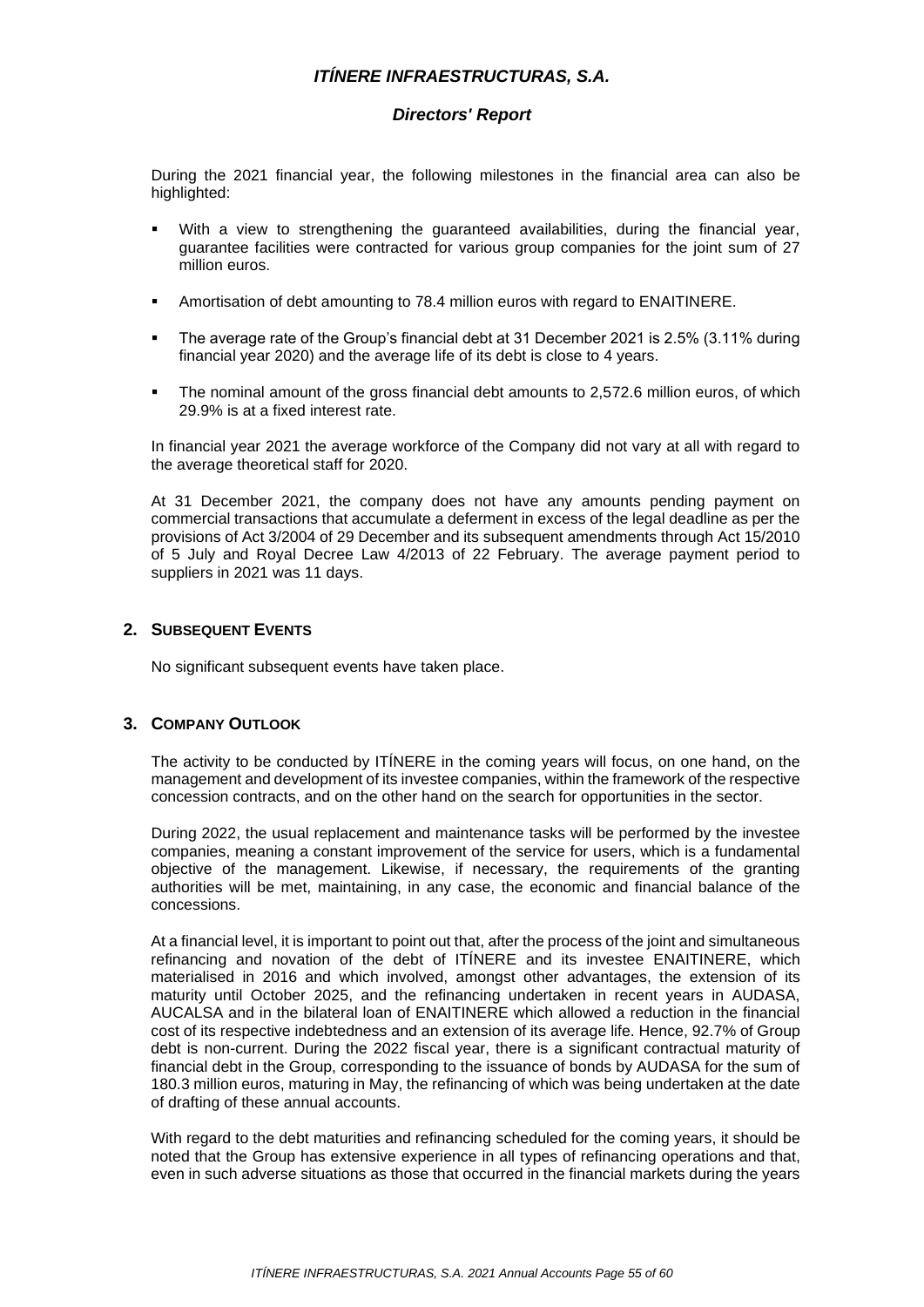# *Directors' Report*

of the economic crisis that began in 2008 and those related with the COVID-19 crisis, the Group was able to maintain its financial stability through bond issues and bank borrowings.

Based on the foregoing, the Directors are reasonably confident that said debt, and those maturing in the coming years, can be refinanced upon their maturity in the next few financial years, although the specific circumstances of the financial markets at any time will influence the refinancing processes.

As far as the debts of ITÍNERE and ENAITINERE are concerned, and although the novation and refinancing operations of their debts that concluded in 2016, with a final novation in ENAITINERE in 2021, with a view to substantially reducing the financial cost of its "bullet" tranche, have entailed a non-current financial stability, all opportunities that allow the financial structure of the Company and its Group to be continuously improved will continue to be analysed so as to maintain the high degree of soundness and solvency that has made it possible to meet all of its commitments over the entire lifetime of the Company and of its investees.

In application of the respective procedures for the review of tariffs and tolls on the Group's toll roads (in the case of those owned by the State Administration, that established in Act 14/2000 of 29 December; in the case of those for which the regional governments are responsible, that established in the specific applicable legislation), with effect 1 January 2022, the review of the tolls to be applied has been authorised which, in the case of the toll roads owned by the Ministry of Transport, Mobility and Urban Agenda (AUDASA and AUCALSA), has involved a 1.97% increase in tariffs. In the case of AUDASA, in addition to the ordinary review, the increase of 1% corresponding to Royal Decree 1733/2011 is also applied, resulting in a total increase of 2.99%. The toll roads owned by the regional governments AUDENASA and AUTOESTRADAS had a positive review of +5.13% and 5.10%, respectively. The concessionary companies for which the regional governments are responsible review their tariffs on the basis of 95% of the inter-annual fluctuation in the CPI at October, whereas the concessionary companies for which the Ministry of Transport, Mobility and Urban Agenda is responsible carry out the toll rate review on the basis of the average variation in the CPIs of the period between the months of October of the previous and current years, also taking into account a correction factor based on deviations between the forecast ADT and the figure actually obtained.

## **4. MAIN RISKS AND UNCERTAINTIES**

The future of the toll road concession sector and, consequently, of ITÍNERE's investees is undoubtedly affected by both the overall economic situation and changes in legislation that can significantly affect the forecasts. In addition to the above, and as a consequence of the situation brought about by the COVID-19 pandemic, the short and medium-term evolution of the business carried out by the companies going to make up the ITÍNERE group is subject to the actual evolution of the pandemic, the capacity of the Administrations to achieve permanent control of any future outbreaks that may occur, as well as to any restrictions that may be imposed.

With regard to potential market risk, ITÍNERE'S toll road concession investees operate in accordance with the concession contracts with the State, which establish the right to redress the financial balance should circumstances beyond the control of the concession operator arise, significantly limiting the risks associated with the activity. To that end, and as a result of the effects caused by the COVID-19 crisis, in the first few months of 2022 several investees companies of ITINERE have filed litigious-administrative claims asking their granting Administrations to restore the economic and financial equilibrium of their concession agreements under the applicable regulatory framework (see note 2(b) of the attached annual report).

However, some risk factors can be identified, as summarised below:

**Demand risk:** In toll road concessions, the tolls collected by concession companies, which are their main source of income, depend on the number of vehicles using the road and its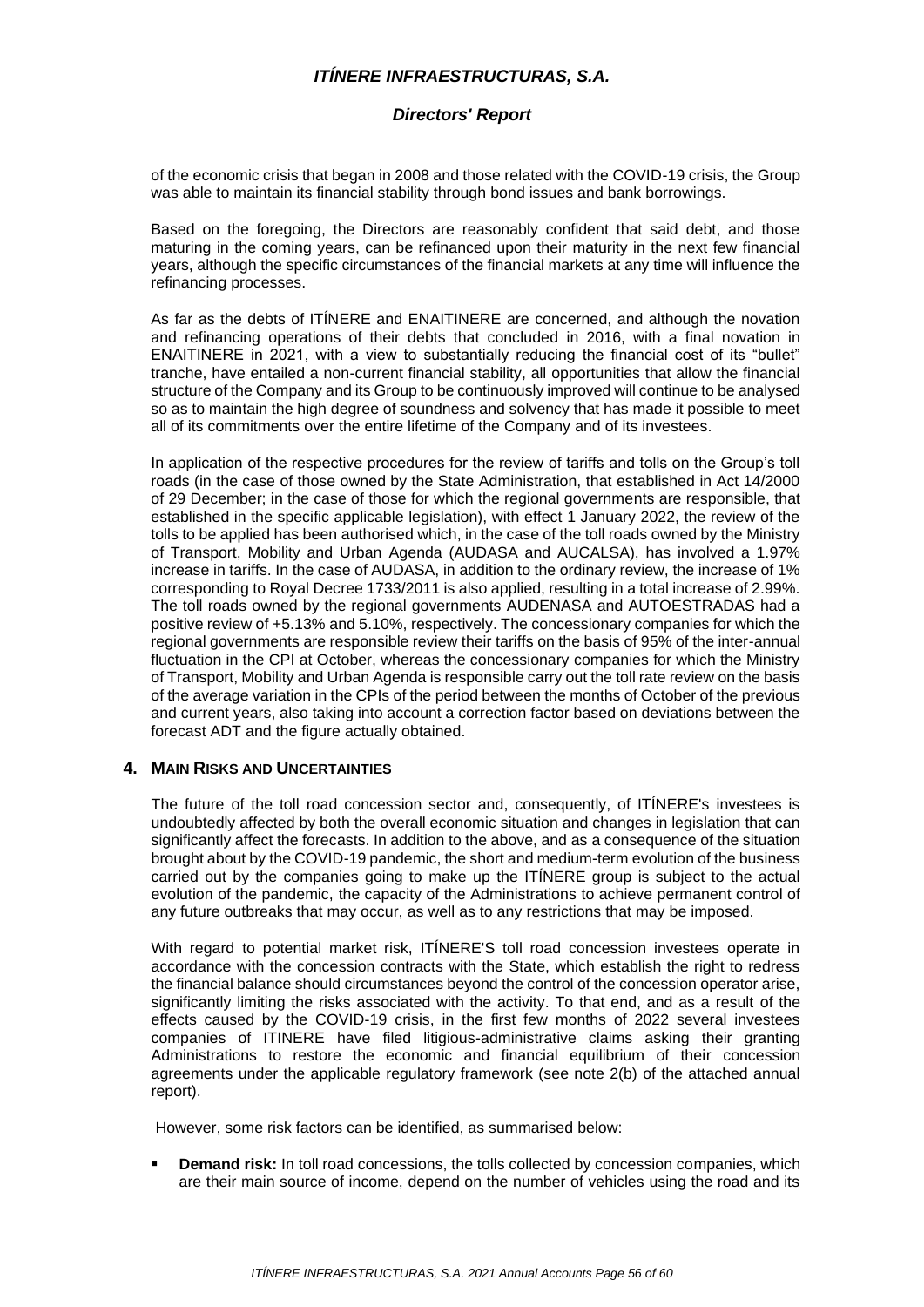# *Directors' Report*

capacity to attract traffic. Average traffic and toll income also depend on a number of factors, including the quality, condition, comfort and travel time of alternative toll-free roads or non-Group toll roads, economic conditions, fuel prices, weather conditions, environmental legislation (including measures to restrict use of motor vehicles to reduce pollution), natural disasters and the viability or presence of alternative forms of transport such as air routes, railways and other intercity transport. The current characteristics of ITÍNERE 's portfolio (mature and widely consolidated business) mitigate this risk.

- **Regulatory risk:** The Group's companies are required to comply with sector-specific and general legislation (accounting, environmental, employment, data protection, tax, etc.), whose stability and guarantee is fundamental in a highly regulated sector. As occurs in all highly regulated sectors, changes in the regulations can have a negative effect on the Company's business; it is not possible to assess which actions the concession grantor may take over a protracted period of time, so it is difficult to address them. In the case of significant regulatory changes (including tax modifications), which could have an effect on income in the short term or obligate them to bear new costs or investments, the Group's concessionary companies would have the right to amend the terms and conditions of the concession arrangement or negotiate with the responsible Administration certain changes in them to obtain financial and economic restitution, so the effects of the potential legal or regulatory changes must be neutral.
- **EXEL Risks associated with international expansion:** No specific projects for expansion into other countries are currently envisaged. Nevertheless, should ITÍNERE decide to expand its business to other countries, in the belief that this would contribute to its future growth and profitability, an in-depth field analysis would be carried out prior to authorising an investment of this type. Although there is always a risk in any expansion to new geographical areas, the management team's experience in this type of international development would help to mitigate these risks.

As commented previously, 2021 has been a year of economic recovery after the serious health and economic crisis caused by the COVID-19 pandemic, though it did not have the expected intensity, as a result of those factors already commented on.

The prospects for recovery of the world economy are still uncertain owing to the multiple difficulties it faces and which continue to cause a high degree of uncertainty. Notwithstanding with the foregoing, the estimates made by international bodies are forecasting that as from the second quarter of 2022 there will be a more intense recovery, subject, in any case, to the evolution in variables as well as the disruptions to the supply chain, inflation or debt levels, inter alia.

Other risks to which the Group companies are exposed are as follows:

- Risks from damage caused during infrastructure maintenance work or construction or expansion work.
- Risks associated with workplace health and safety.
- Risks from loss of assets.

ITÍNERE and its investees have appropriate control systems to identify, quantify, assess and mitigate all of these risks, thus minimising or eliminating their impact. The Group also has a policy of taking out and maintaining insurance policies to cover these areas, among others.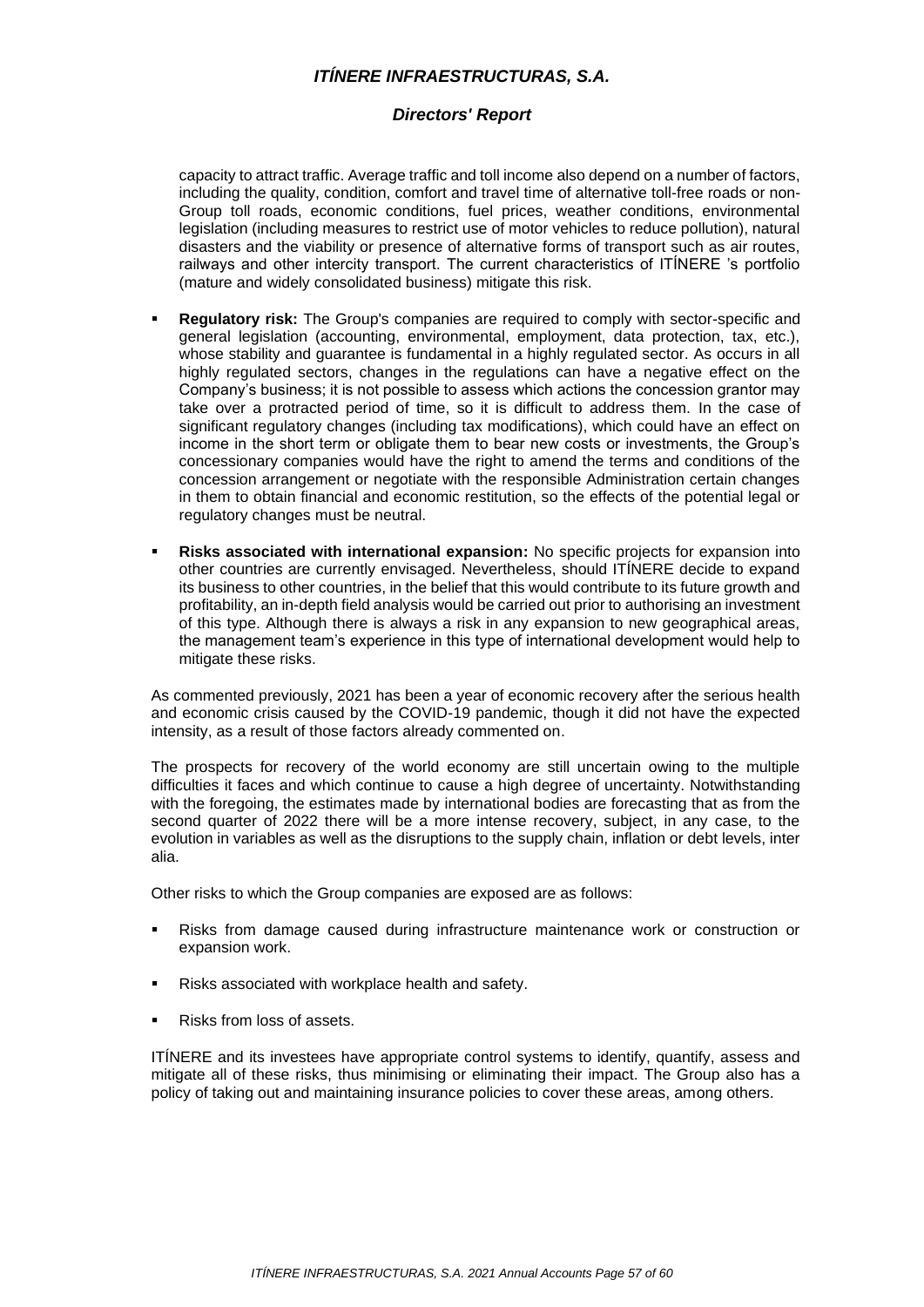### *Directors' Report*

# **5. FINANCIAL RISK MANAGEMENT POLICIES**

To a large extent, and as far as the concessionary companies are concerned, the financial risk management policies of the Company and Group and, therefore, the instruments for their achievement, are determined by the specific legislation and regulations of the infrastructure concession sector of activity, the respective concession agreements, each project's degree of maturity, the remaining years of the concession and the nature of the business, without forgetting, of course, the situation that reigns in the financial and capital markets at any given moment.

Thus, the structure, type of financing, hedges, guarantees and, in short, all the other most suitable financing instruments are selected on the basis of the nature of and the risks for the Group's companies, which are inherent in each project to be financed, so as to mitigate them as far as is possible, without ignoring the balance between cost, risk, guarantees and term.

Financing of the concessionary and vehicle companies in which ITÍNERE has stakes is without recourse to the Company.

The financial policy and management of ITÍNERE is decided and executed by the Company's finance department subject to the approval of its senior management and, if applicable, by the pertinent government bodies. Briefly, this policy, as regards financial risk management, is as follows:

- **Interest rate risk:** Of the Group's total consolidated financial debt, a 29.9% is at a fixed rate, which reduces the businesses' exposure to rising benchmark interest rates. This debt, both that associated with projects and corporate debt, is made up of tax-deductible debenture issues with a single amortisation at maturity (representing 37.8% of project debt and a term of between 4 and 10 years). This fixing of bank debt interest rates, when applicable, is materialised through financial hedge instruments, such as interest rate swaps (IRS) or caps. At present, the Company has not contracted financial instruments to hedge interest rates, although the evolution of the markets is constantly monitored and, if considered appropriate, the contracting of such instruments can be studied. A possible variation of ±100 basis points in interest rates would have an approximate effect of between -6,426 and +21 thousand euros on the financial year's net consolidated profit or loss.
- **Exchange rate risk**: The Group's policy is to arrange its indebtedness with financial institutions or by means of issues in the same currency as the one in which its business flows are produced. Likewise, no transactions are made in non-euro currencies. Consequently, there is currently no exchange rate risk.
- **Credit risk:** Given the characteristics of the activity conducted by ITINERE (holding company of a Group of concessionary companies), most of its income is obtained from the rendering of services to its investees. Consequently, due to the nature of the business conducted by the Group, the risk of non-payment is low. As far as this risk in its investees is concerned, it is virtually non-existent owing to the fact that income is received in cash or through credit card or electronic means of payment, the non-payment risk of which is assumed by the management companies. Likewise, part of the income derives from the payments that the various concession-granting administrations as well as the regional and central governments make in accordance with the terms and conditions of the respective concession agreements.
- **Refinancing risk:** As stated in note 16, effective as of 16 February 2016, ITINERE and its investee ENAITINERE have proceeded to the non-extinguishing modifying novation of the refinancing of their respective syndicated loans, which has involved, among other modifications, the extension of the maturity dates of said loan agreements until 6 October 2025. During 2022, there is a single contractual maturity of the Group's financial debt, corresponding to an issue of AUDASA bonds amounting to 180.3 million euros, due in May.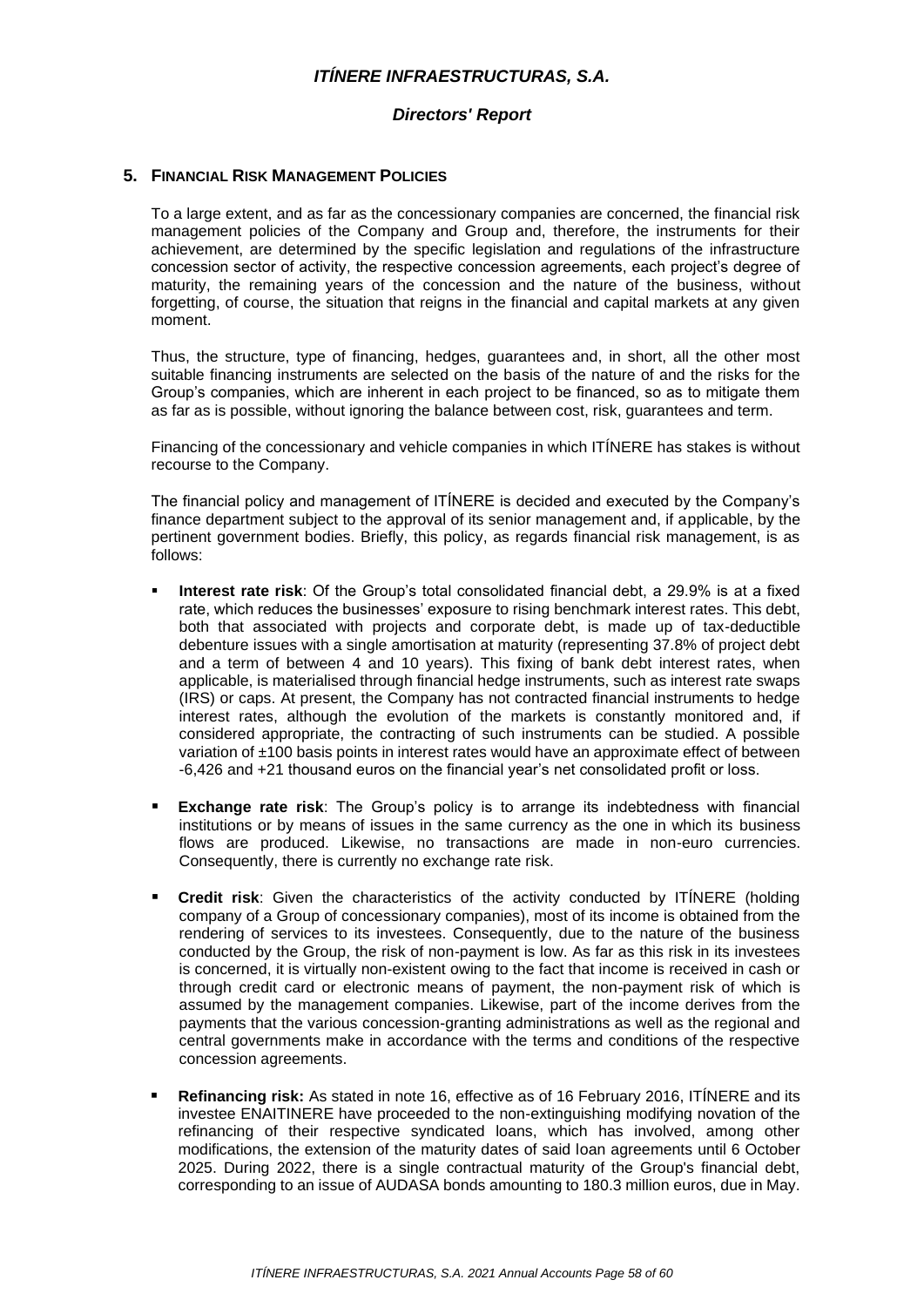# *Directors' Report*

In this regard, at the time of preparing these annual accounts, good progress has been made on refinancing said debt. More specifically, the Company has already the required official authorisation from the General Directorate of the Treasury and Financial Policy for the 2022 financing plan, which considers the capture of 180.3 million euros. At the date of preparation of these annual accounts, lenders approved AUDASA the contracting of a noncurrent loan amounting to 135.1 million euros, to be disbursed in May 2022. This credit facility is expected to be executed once the documentation process has been completed. Likewise, at the date of preparation of these annual accounts, AUDASA can cover the entire debt maturity for the year 2022 with the current cash and the aforementioned credit facility.

As a consequence, the rest of the Group's debt is non-current, so the Company directors believe that this risk is low. In any case, and in relation to the maturities in subsequent years, this risk is mitigated since the businesses have recurring income and the concession periods are non-current.

- **Liquidity Risk:** Due to the particular characteristics of the Company and the structure of its current liabilities, as well as debt refinancing and cash flow generation estimates, there are sufficient funds for the Company to meet its payment commitments. At the same time, within the different concessionary companies that make up ITÍNERE, the liquidity risk is low due to the nature and characteristics of their collections and payments, their EBITDA margin, the projects' financial structure, toll systems and a predictable and systematic replacement investment programme. During financial years 2020 and 2021, despite the exceptional circumstances due to mobility restrictions, neither the Company nor any of its investee companies have experienced liquidity tensions or required additional financing, which backs up what was commented above.
- **Price risk:** This risk is very low given the fact that the income of ITINERE is associated with the activity of its investees. These companies, in turn, are not exposed to this risk either, because they operate in a regulated market in which the prices applied are reviewed on the basis of the variation in the Consumer Price Index (CPI), which mitigates this risk.

## **6. RESEARCH AND DEVELOPMENT ACTIVITIES**

ITÍNERE and its dependent companies are not engaged in any R&D programmes that might, owing to their significance and expected results, substantially transform its business activity.

## **7. ACQUISITION OF OWN SHARES**

The Company did not acquire its own shares in 2021. As a consequence of the acquisitions in previous financial years, at 31 December 2021 it owns 53,464 shares, representing 0.01% of its corporate capital. These acquisitions were made in accordance with the resolution adopted by the General Meeting of Shareholders held on 24 June 2009, authorising the derivative acquisition of own shares by the Company and/or its subsidiaries, with the limits and requirements established by the prevailing legislation.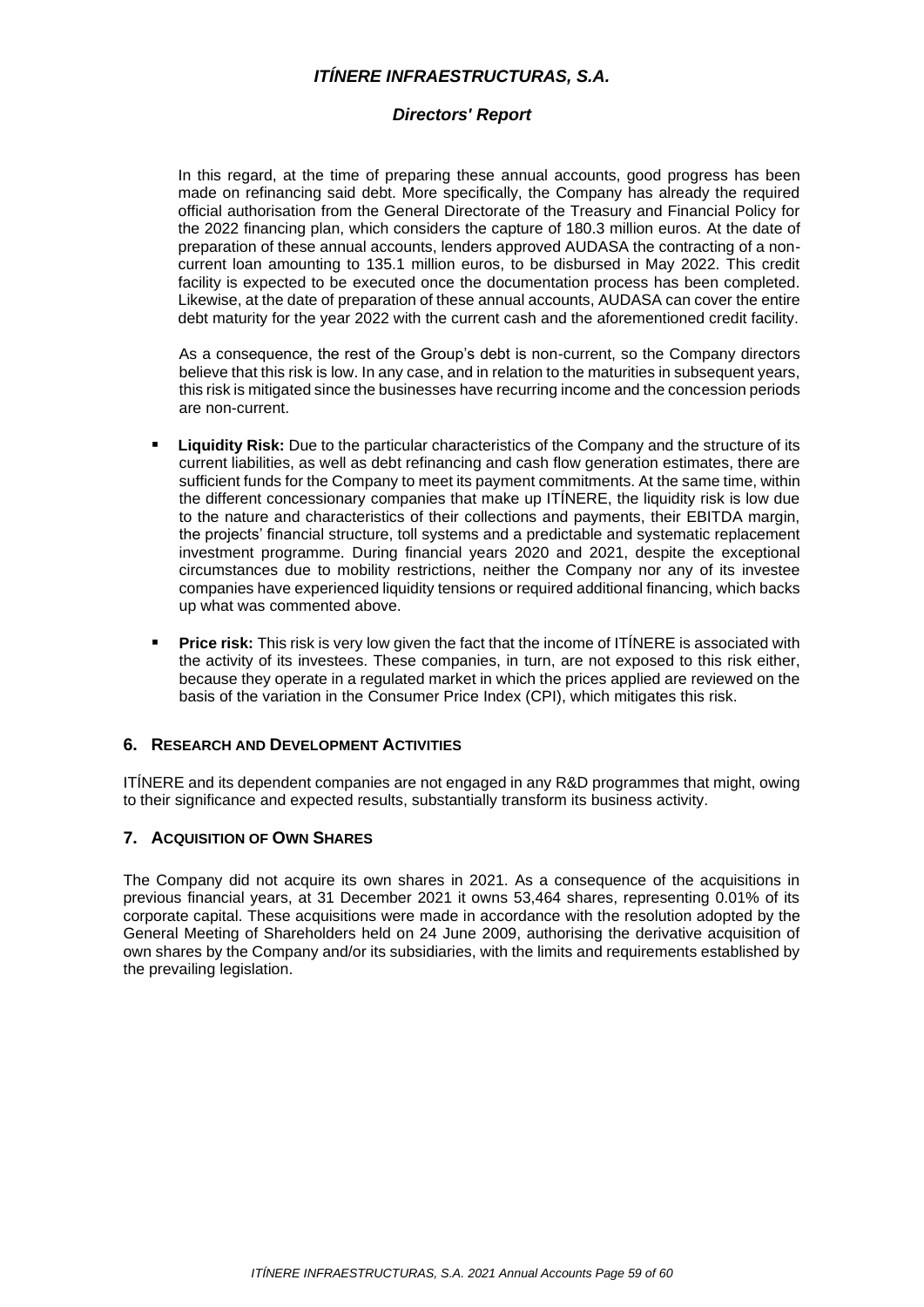# **PROPOSED DISTRIBUTION OF PROFIT**

# **FOR 2021**

The profit for 2021 totalled 217,065,109.94 euros, which will be used to increase the legal reserve by 15,724,340.35 euros and to offset prior years' losses for the sum of 201,340,769.59 euros.